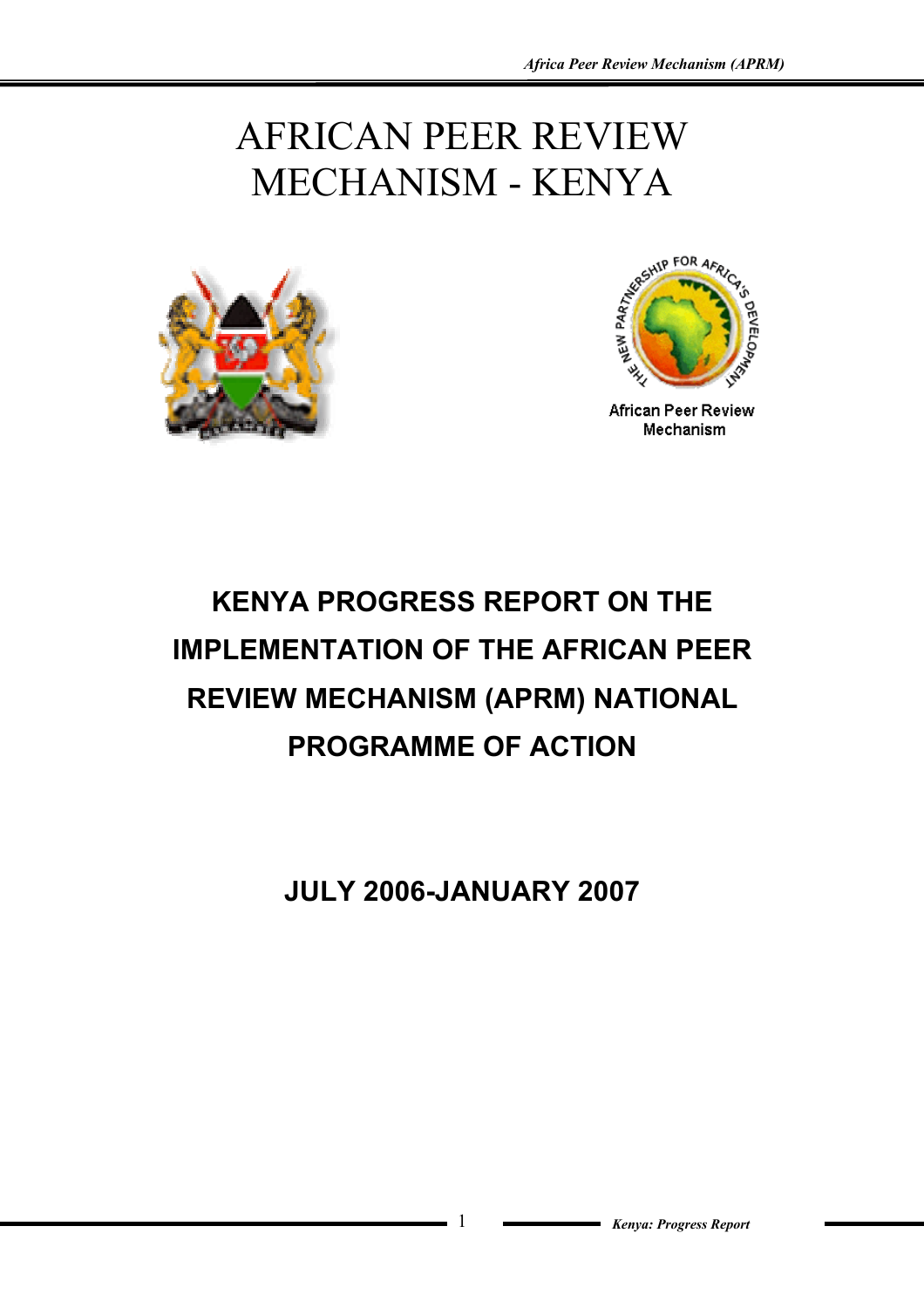# **TABLE OF CONTENTS**

| 2. SUMMARY OF POST - APRM REVIEW ACTIVITY SCHEDULE  7   |
|---------------------------------------------------------|
| 2.1                                                     |
| PUBLICATION OF THE POPULAR VERSION OF THE APRM<br>2.2   |
|                                                         |
| 2.3                                                     |
|                                                         |
| 2.3.2 NEWSPAPER SERIALISATION OF THE APRM KENYA COUNTRY |
|                                                         |
| 24                                                      |
|                                                         |
| <b>3.0 PROGRESS ON IMPLEMENTATION OF THE APRM KENYA</b> |
|                                                         |
| 3.1                                                     |
| 3.2                                                     |
| 3.3                                                     |
| 3.4                                                     |
| APRM KENYA NATIONAL PROGRAMME OF ACTION                 |
| IMPLEMENTATION MATRIX (JULY 2006 - JANUARY 2007) 40     |
|                                                         |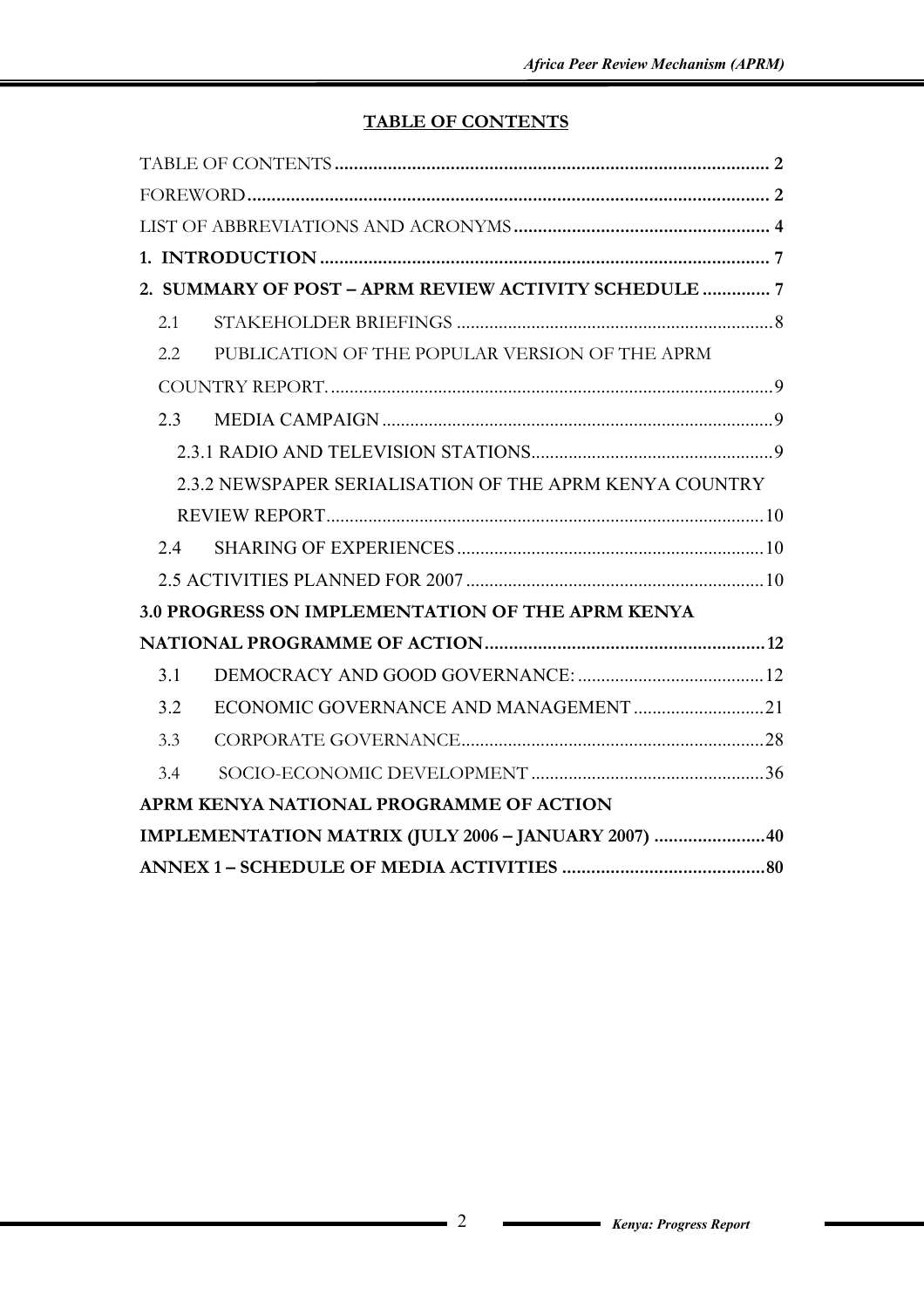#### **FOREWORD**

Kenya was among the first four African countries along with Ghana, Rwanda and Mauritius, to accede to the African Peer Review Mechanism (APRM) in March, 2003 in Abuja, Nigeria. After a rigorous process of both self assessment and external assessment Kenya was finally peer reviewed on the  $30<sup>th</sup>$  June 2006 in Banjul, Gambia.

The Kenya Country Review Report not only details the governance successes, challenges and best practices obtained in Kenya but also contains a National Programme of Action elaborating our concrete commitments as a country to address the challenges identified during the APRM process.

The present report details the achievements made since  $30<sup>th</sup>$  June 2006 to January 2007 towards the realization of the said National Programme of Action. Though considerable progress has been made we realize that achievements of lasting improvements in governance represent a formidable challenge that requires focused and sustained effort to build stronger institutions that are able to effectively apply the law and manage public resources with integrity.

The Kenya government remains committed to the APRM process as we consider good governance a precondition to the achievement of our stated vision to become a prosperous country, providing a high quality of life for all our people.

**Hon Henry Obwocha, EGH, MP Minister for Planning & National Development**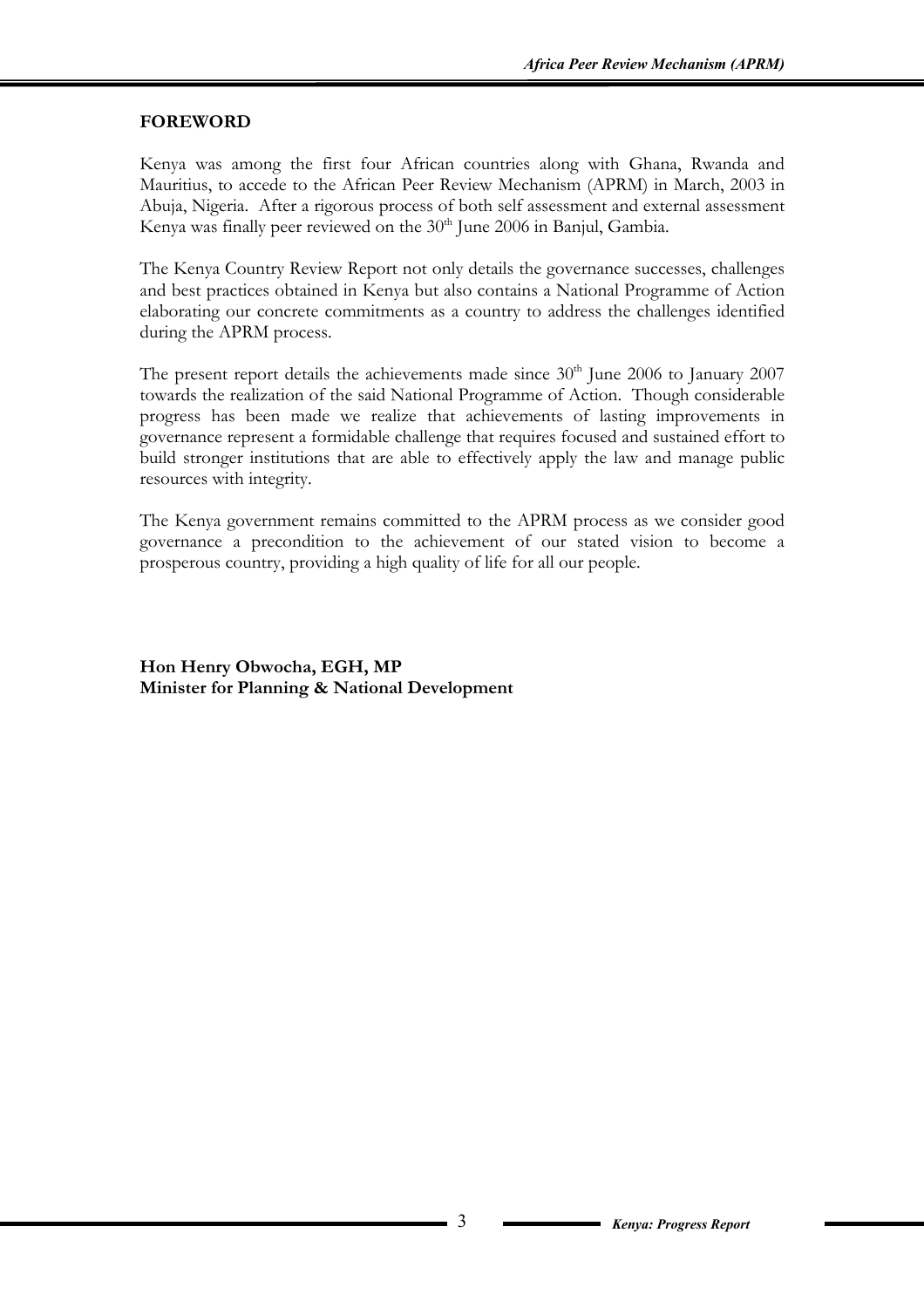#### **LIST OF ABBREVIATIONS AND ACRONYMS**

| ACU           | $\sim$ $-$                   | AIDS Control Units                                       |
|---------------|------------------------------|----------------------------------------------------------|
| AG            |                              | Attorney general                                         |
| AIDS          | $\equiv$                     | Acquired Immuno-Deficiency Syndrome                      |
| AML           | $\frac{1}{2}$                | Anti-Money Laundering                                    |
| <b>APRM</b>   |                              | - African Peer Review Mechanism                          |
| ARVs          |                              | - Anti-Retro Virals                                      |
| ASAL          |                              | - Arid and Semi-Arid Lands                               |
| AU            |                              | - African Union                                          |
| <b>BDP</b>    | $\sim$                       | Business development Programme                           |
| <b>BDS</b>    | $\sim$                       | <b>Business Development Strategies</b>                   |
| BoPA          | $\equiv$                     | <b>Budget Outlook Paper</b>                              |
| <b>BSP</b>    | $\equiv$                     | <b>Budget Strategy Paper</b>                             |
| <b>CBK</b>    | $\blacksquare$               | Central Bank of Kenya                                    |
| CBOs          | $\equiv$                     | <b>Community Based Organizations</b>                     |
| CBS           | $\equiv$                     | <b>Central Bureau of Statistics</b>                      |
| CDF           |                              | - Constituency Development Fund                          |
| CDMA          |                              | Code Division Multiple Access                            |
| CMA           |                              | - Capital Markets Authority                              |
| COMESA        |                              | - Common market for Eastern and Southern Africa          |
| <b>CPU</b>    |                              | Central Planning Unit                                    |
| CSR           | $\overline{\phantom{a}}$     | Civil Society Relationship                               |
| <b>DAMERs</b> |                              | District Annual Monitoring and Evaluation Reports        |
| DDC           | $\blacksquare$               | District Development Committee                           |
| DDOs          | $\equiv$                     | District Development Officers                            |
| DFID          | $\blacksquare$               | Department of International development                  |
| <b>DMECs</b>  |                              | District Monitoring and Evaluation Committees            |
| DMSED         | $\blacksquare$               | Department of Micro and Small Enterprise Development     |
| <b>DPMUs</b>  | $\equiv$                     | District Planning and Monitoring Units                   |
| EAC           | $\sim$                       | East Africa Community                                    |
| EAD           | $\equiv$                     | <b>Economic Affairs Department</b>                       |
| ECK           | $\blacksquare$               | Electoral Commission of Kenya                            |
| EPZ           | $\blacksquare$               | <b>Export Processing Zone</b>                            |
| ERS           | $\equiv$                     | <b>Economic Recovery Strategy</b>                        |
| ETR           |                              | Electronic Tax Register                                  |
| EU            |                              | European Union                                           |
| <b>FBO</b>    | $\qquad \qquad \blacksquare$ | Faith Based Organisations                                |
| FDI           | $\blacksquare$               | Foreign direct Investment                                |
| FGM           | $\overline{\phantom{a}}$     | Female Genital Mutilation                                |
| FLSTAP        | $\overline{\phantom{a}}$     | Financial and Legal Sector Technical Assistance Project  |
| FPE           | $\overline{\phantom{a}}$     | Free Primary Education                                   |
| <b>FSAP</b>   | $\overline{\phantom{a}}$     | Financial Sector Assessment Programme                    |
| FY            |                              | Financial Year                                           |
| GDP           |                              | <b>Gross Domestic Product</b>                            |
| <b>GER</b>    |                              | <b>Gross Enrollment Rate</b>                             |
| GJLOS         | $\overline{\phantom{a}}$     | Governance, Justice, Law and Order Sector                |
| GK            | $\overline{\phantom{a}}$     | Government of Kenya                                      |
| HIV/AIDS      | $\overline{\phantom{a}}$     | Human Immuno-deficiency Virus/Acquired Immune Deficiency |
|               |                              | Syndrome                                                 |
| IC            |                              | Insurance Commission                                     |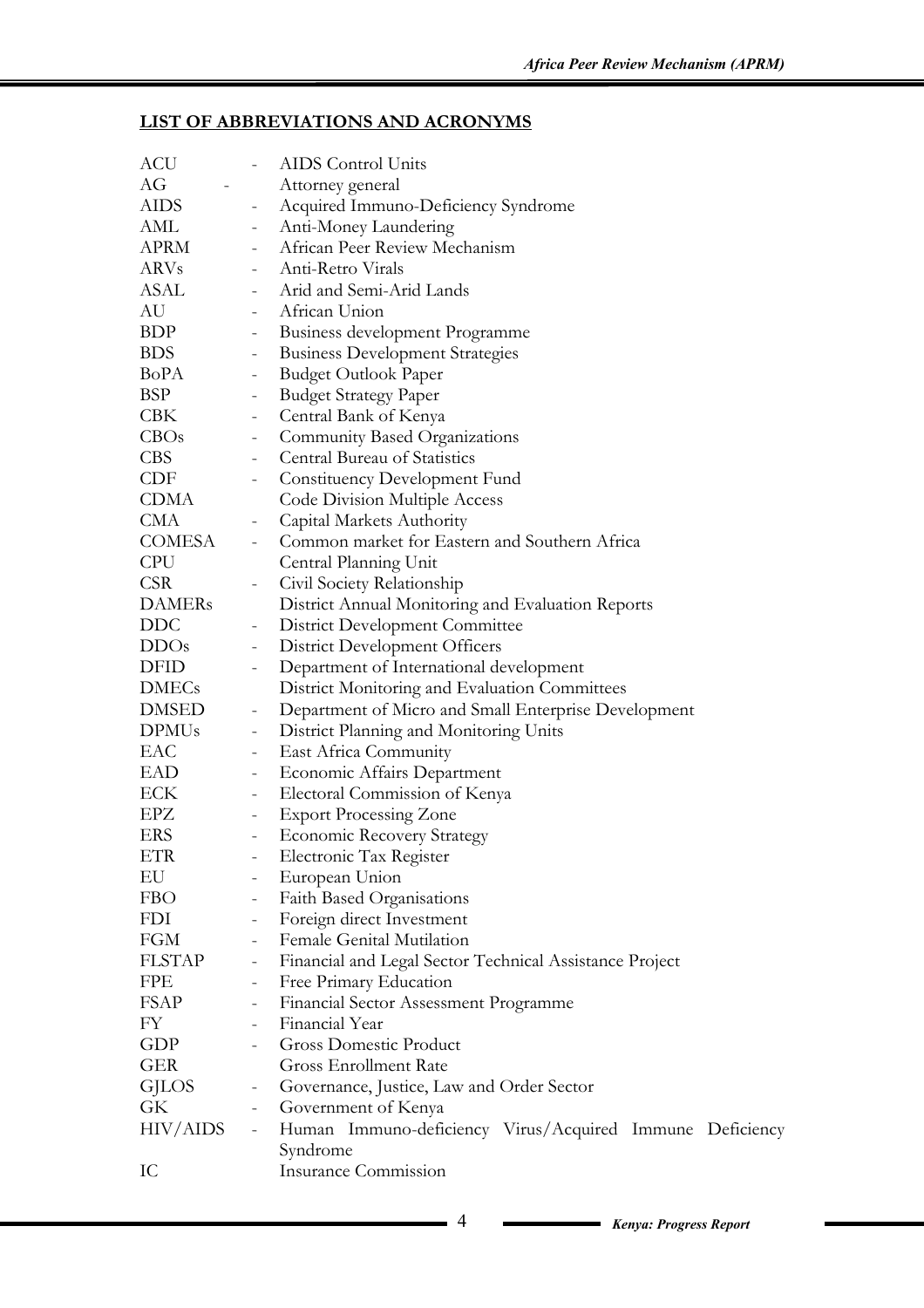| ICT              |                          |                              | Information Communication Technology                    |
|------------------|--------------------------|------------------------------|---------------------------------------------------------|
| <b>ILO</b>       |                          | $\overline{\phantom{a}}$     | International Labour Organisation                       |
| IMF              |                          | $\overline{\phantom{0}}$     | International Monetary Fund                             |
| IP- ERS          |                          | $\overline{\phantom{0}}$     | Investment Programme for the Economic Recovery Strategy |
| JKIA             |                          | $\overline{\phantom{0}}$     | Jomo Kenyatta International Airport                     |
| KACC             |                          | $\overline{\phantom{a}}$     | Kenya Anti-Corruption Commission                        |
| <b>KBC</b>       |                          | $\overline{\phantom{0}}$     | Kenya Broadcasting Corporation                          |
| KEFRI            |                          |                              | Kenya Forestry and Research Institute                   |
| KENSAF           |                          | $\frac{1}{2}$                | Kenya National Social Action Fund                       |
| KENSUF           |                          | $\blacksquare$               | Kenya Slum Upgrading Fund                               |
| <b>KEPSA</b>     |                          | $\overline{\phantom{a}}$     | Kenya Private Sector Alliance                           |
| <b>KESSP</b>     |                          |                              | Kenya Education Sector Support Programme                |
| KIE              |                          | $\overline{\phantom{0}}$     | Kenya Industrial Estates                                |
| KIPPRA           |                          | $\qquad \qquad -$            | Kenya Public Policy Research                            |
| <b>KMC</b>       |                          | $\overline{\phantom{a}}$     | Kenya Meat Commission                                   |
| <b>KNBS</b>      |                          |                              | Kenya National Bureau of Statistics                     |
| <b>KNHRC</b>     |                          | $\frac{1}{2}$                | Kenya National Human Rights Commission                  |
| KPLC             |                          | $\overline{\phantom{a}}$     | Kenya Power and Lighting Company                        |
| <b>KRA</b>       |                          | $\overline{\phantom{0}}$     | Kenya Revenue Authority                                 |
| Kshs             |                          |                              | Kenya shillings                                         |
| KTMM             |                          | $\qquad \qquad \blacksquare$ | KIPPRA Treasury Macro Model                             |
| KTN              |                          | $\qquad \qquad -$            | Kenya Television Network                                |
| LATF             |                          | $\overline{\phantom{a}}$     | Local Authority Transfer Fund                           |
| <b>LVBC</b>      |                          |                              | Lake Victoria Basin Scheme                              |
| <b>MDG</b>       |                          |                              | Millennium Development Goals                            |
| MED              |                          |                              | Monitoring & Evaluation Directorate                     |
| MFI              |                          |                              | Micro Finance Institutions                              |
| MOE              |                          |                              |                                                         |
|                  |                          |                              | Ministry of Education                                   |
| MOF              |                          | $\equiv$                     | Ministry of Finance                                     |
| MPER             | $\overline{\phantom{a}}$ |                              | Mid Term Public Expenditure Review                      |
| MPND             | $\omega_{\rm{max}}$      |                              | Ministry of Planning and National Development           |
| MP <sub>s</sub>  |                          |                              | Members of Parliament                                   |
| MTEF             |                          |                              | Medium Term Expenditure Framework                       |
| NACADA           |                          |                              | National Campaign Against Drug Abuse                    |
| <b>NEMA</b>      |                          |                              | National Environmental Management Authority             |
| <b>NEPAD</b>     |                          |                              | New Partnership for Africa's Development                |
| <b>NESC</b>      |                          |                              | National Economic and Social Council                    |
| NGO <sub>s</sub> |                          |                              | Non Governmental Organisations                          |
| NPL              |                          |                              | Non Performing Loans                                    |
| NPOA             |                          |                              | National Programme of Action                            |
| NTB              |                          |                              | Non Tariff Barriers                                     |
| NTV              |                          | $\blacksquare$               | Nation Television                                       |
| OP               |                          |                              | Office of the President                                 |
| PER              |                          |                              | Public Expenditure Review                               |
| PETS             |                          | $\qquad \qquad -$            | Public Expenditure Tracking Surveys                     |
| PFM              |                          | $\overline{\phantom{a}}$     | Public Financial Management                             |
| PMCT             |                          |                              | Post-Maternal Care and Treatment                        |
| PPP              |                          |                              | Public Private Sector Partnerships                      |
| PRSP             |                          |                              | <b>Poverty Reduction Strategy Paper</b>                 |
| <b>PSDS</b>      |                          | $\overline{\phantom{a}}$     | Private Sector Development Strategy                     |
| <b>RECSA</b>     |                          |                              | Regional Centre for Small Arms                          |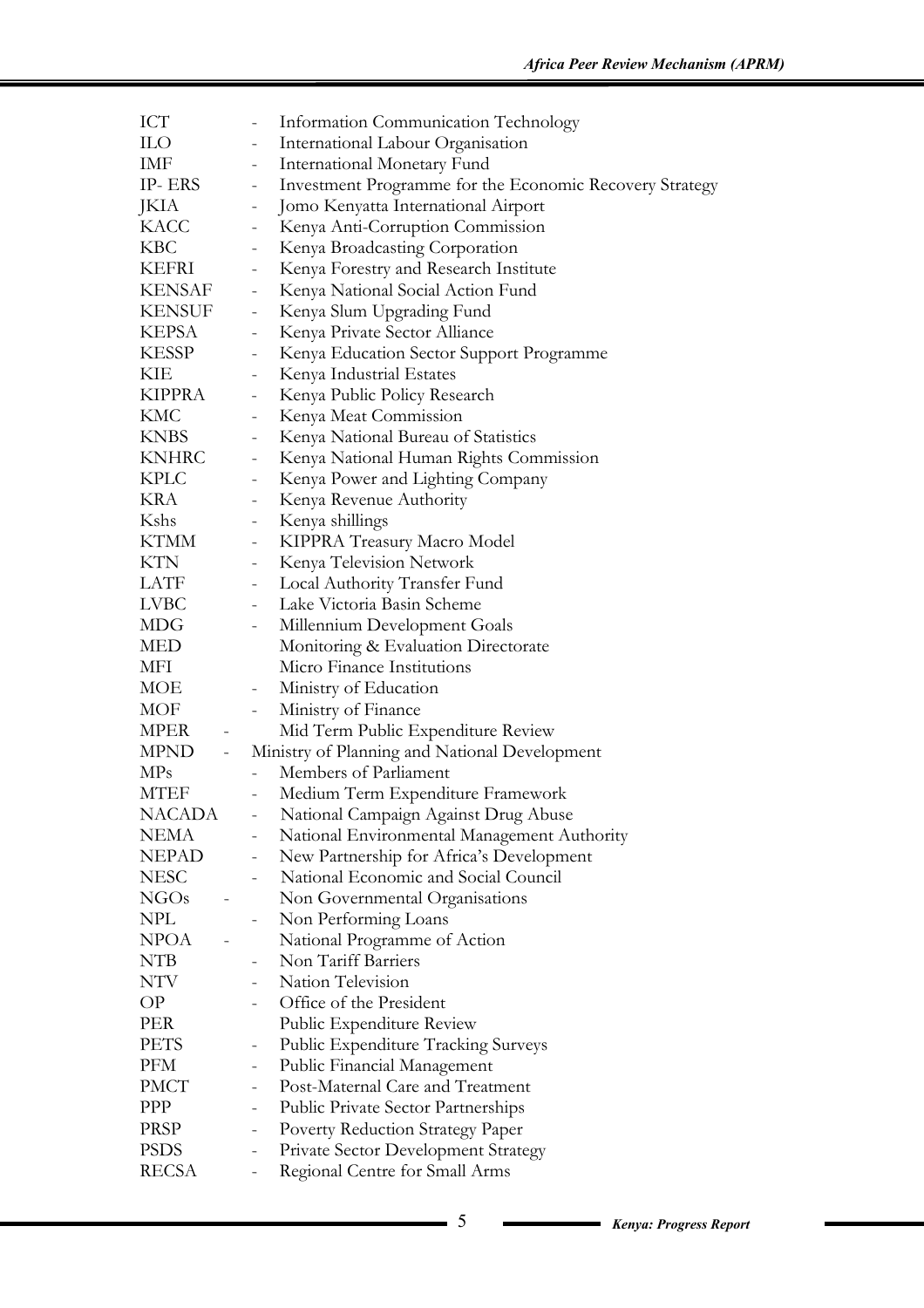| <b>SME</b><br>- Small and Micro Enterprises                  |  |
|--------------------------------------------------------------|--|
|                                                              |  |
| STATCAP-<br><b>Statistical Capacity</b>                      |  |
| - United Nations<br>UN                                       |  |
| <b>UNDP</b><br>United Nation Development Programme           |  |
| - United Nation Environmental Programme<br><b>UNEP</b>       |  |
| <b>UNICEF</b><br>- United Nation Children and Education Fund |  |
| <b>WTO</b><br>- World Trade Organisation                     |  |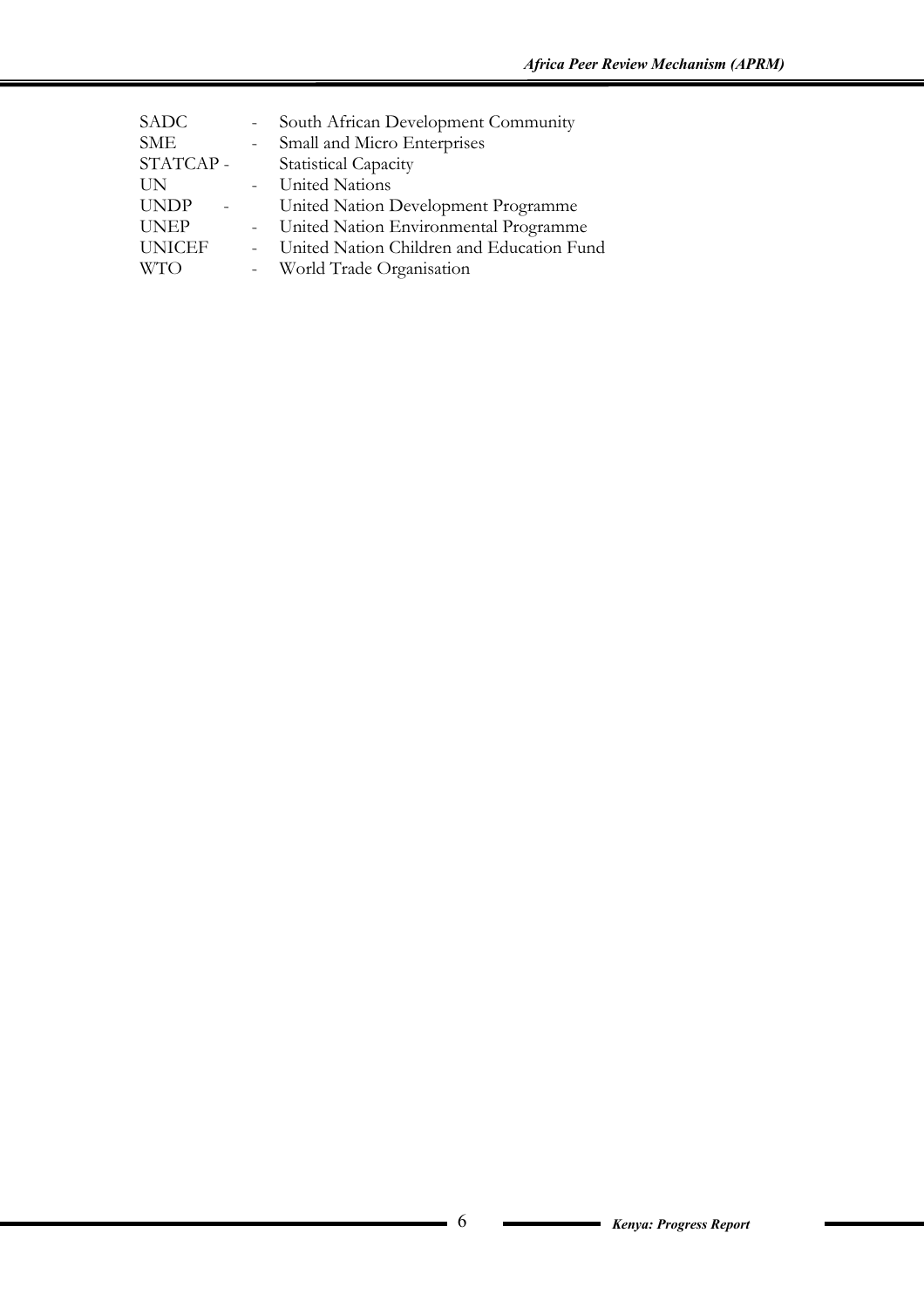#### **1. INTRODUCTION**

Kenya was among the first four African states along with Ghana, Rwanda and Mauritius, to accede to the African Peer Review Mechanism (APRM) in March, 2003 in Abuja Nigeria.

The APRM process involved both self assessment and an external assessment. As part of its self assessment Kenya engaged in a long and vigorous national consultative process, and the survey of ordinary Kenyans, using five methods:

- i. Open forums in all the provinces, and with many interest groups, e.g. youth, women, farmers, business, pastoralists;
- ii. A national survey of households conducted by the Central Bureau of Statistics,
- iii. Focus Group Discussions;
- iv. Experts panel; and
- v. Desk Research.

This process culminated in the development of a comprehensive Kenya Country Self Assessment Report and National Programme of Action covering four thematic areas:

- i. Democracy and Political Governance
- ii. National Economic Governance and Management
- iii. Corporate Governance
- iv. Socio Economic Development.

The report was validated by a wide cross section of stakeholders drawn from every district in the country.

Subsequently Kenya hosted a team on external reviewers led by a member of the APR panel of eminent persons, Dr Grace Machel. This team comprised leading African experts in the above four areas of review. The team travelled to all the Provinces in the country and met and gathered views from various stakeholder groups in Government, Private Sector and Civil Society. On the basis of these interactions and borrowing heavily from the Country Self Assessment the team developed the final Kenya APRM Country Report.

The Kenya APRM Country Report was tabled at the APR Heads of State Forum on 30<sup>th</sup> June 2006 and at which forum the Kenyan President H.E. Mwai Kibaki was subjected to review by his peers.

The present report details activities undertaken since the Banjul summit and the progress made towards the realisation of the National Programme of Action in the first six months since the Summit.

#### **2. SUMMARY OF POST – APRM REVIEW ACTIVITY SCHEDULE**

Following the successful Peer Review of Kenya at the APR Forum Summit of Heads of State and Government, in Banjul the NEPAD Kenya Secretariat in collaboration with the focal Ministry of Planning and National Development embarked on a rigorous process of feedback and consultations with the key stakeholders to chart the course for the National Post – Review Agenda for Kenya. It was important that all stakeholders understand and appreciate that the peer review of Kenya in Banjul was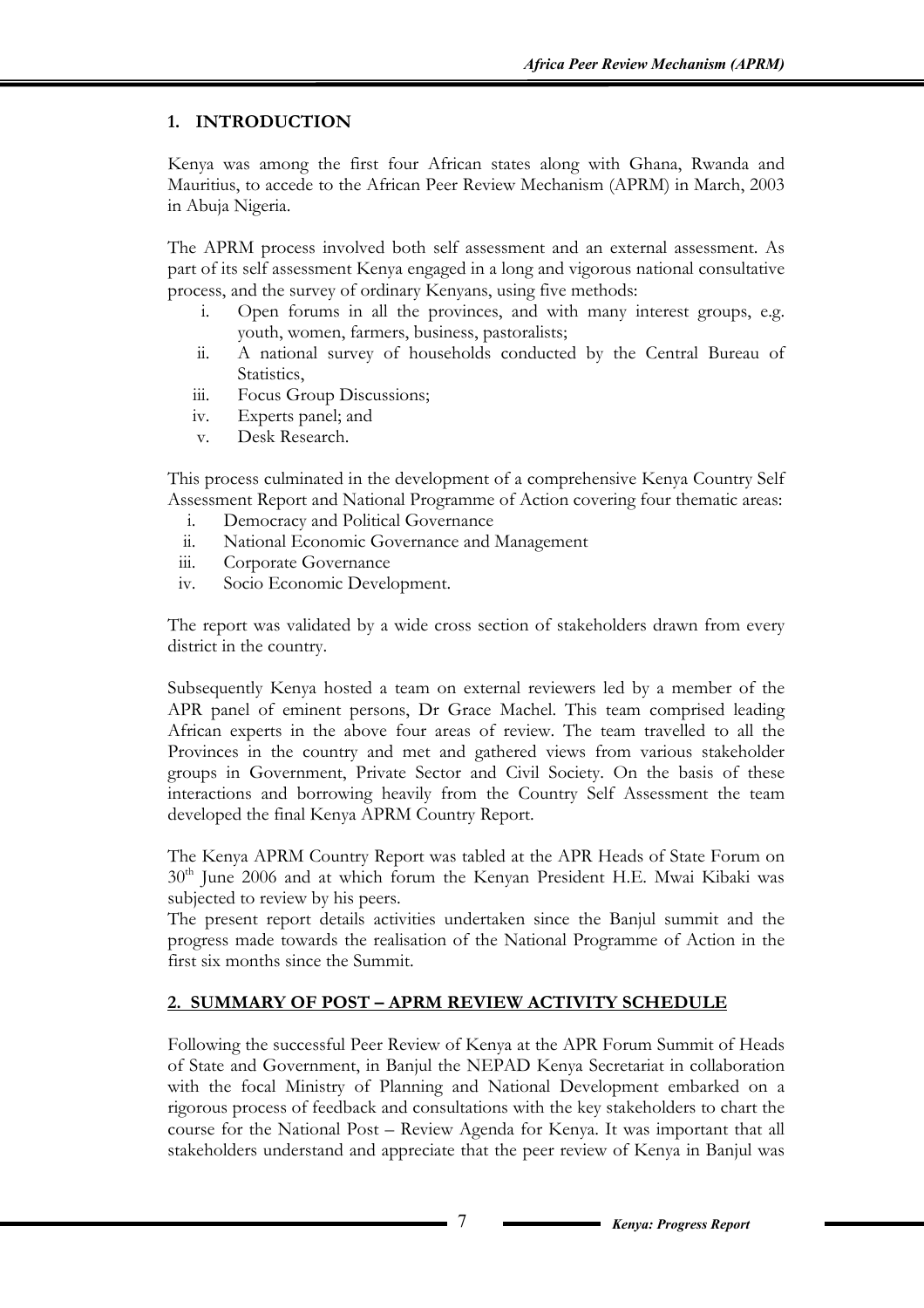not the end of the process but just the beginning. It was important to **Sustain the Dialogue** started during the assessment phase.

# **2.1 STAKEHOLDER BRIEFINGS**

The first step in sustaining the dialogue involved giving feedback to all stakeholders. Several key stakeholder groups have been engaged and briefed on the proceedings and outcomes of the peer review process. Many of these stakeholders had participated in the assessment and were going to be key to the implementation of the National Programme of Action (NPoA.) Some of the key activities undertaken include:

- $\checkmark$  Preparation of a Cabinet Memorandum to brief the Cabinet on the Review of Kenya by the African Peer Review (APR) Forum Summit in Banjul, the Gambia including the events preceding the Review and what transpired at the APR Forum where H.E. the President made Kenya's official response to his peers.
- $\checkmark$  The Cabinet directed that the public be briefed and kept informed by placing the information on the Review of Kenya in the public donor domain through various media, both print and electronic as well as through the necessary stakeholders' forums. Cabinet further directs the preparation of a popular version of the Kenya Review Report including its translation into Swahili for wide public readership.
- $\checkmark$  Permanent Secretaries and senior Government officials, briefed by the Permanent Secretary Ministry of Planning and National Development, and Chief Executive Officer NEPAD Kenya Secretariat on the outcome of the APRM Forum Summit Review of Kenya in Banjul, and the Post – Review Agenda for Kenya including sustaining the dialogue, and momentum gained thus far.
- $\checkmark$  The NEPAD National Steering Committee which comprises of a number of Permanent Secretaries, key personalities from the private sector, civil society and academia, and Chaired by the Minister for Planning and National Development is briefed on the outcomes of the APRM Forum Summit Review of Kenya in Banjul and the next course of action for Kenya in the Post – Review agenda particularly, sustaining the dialogue on APRM with and between the various stakeholders and effective implementation of the National Programme of Action (NPOA).
- $\checkmark$  A cross section of key development partners were also briefed on the outcomes of the APRM Banjul Forum and the National Post – Review Agenda for Kenya, including public information and feedback, sustaining the dialogue and modalities for the implementation of the National Programme of Action (NPOA). Development partners including DFID and GTZ have provided direct support to the printing, translation of the popular version of the Country Review Report, as well as support to the APRM Media Campaign. Others have indicated a willingness to support implantation of the APRM Post – Review Agenda.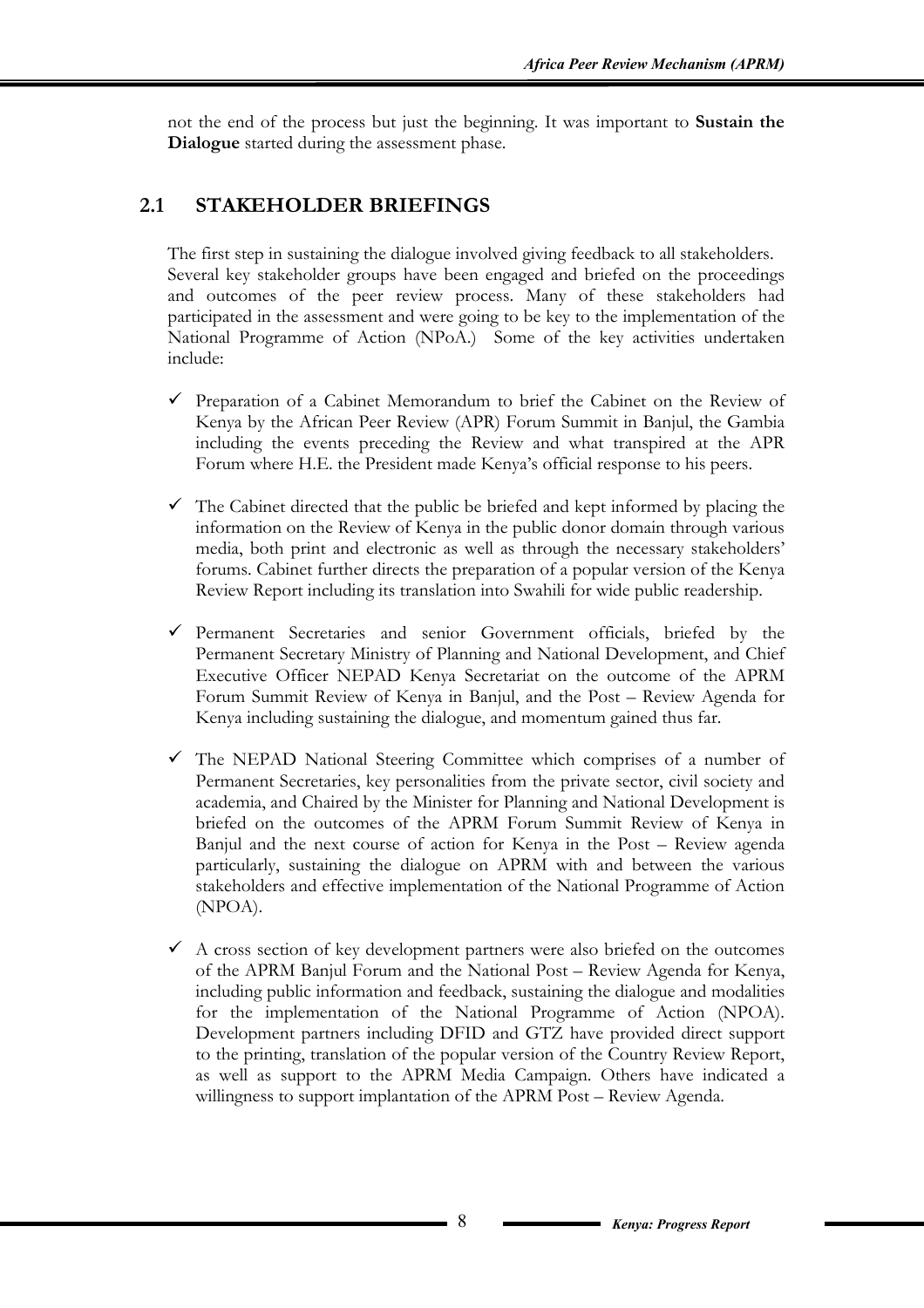# **2.2 PUBLICATION OF THE POPULAR VERSION OF THE APRM COUNTRY REPORT.**

A popular version of the APRM Kenya Country Review Report has been developed both in English and Swahili. The APRM process involved broad-based consultations with Kenyans from all walks of life and across the whole country. The popular version will ensure that as many Kenyan's as possible have access to the findings of the APRM process in a format and language that is accessible to ordinary Kenyans. This popular version will be distributed widely to Kenyans across the Country. In addition the popular version will be available on the APRM Kenya website.

# *2.3 MEDIA CAMPAIGN*

Kenya has developed a comprehensive and intense Media programme to disseminate to Kenyans the findings of the APRM Country Report and to provide Kenyans with an opportunity to continue dialoguing with their government and among themselves.

The main thrust of the media campaign was not just to give feedback on the Country Report but to equally focus on what was been done or what requires to be done to address the major governance challenges facing the country.

The main elements of the Strategy included

- i. Production and airing of Television documentaries focusing on sectoral reforms and service delivery on 18 public institutions
- ii. Television production and airing of the Post- Banjul APRM documentary
- iii. Newspaper serialization of the APRM report
- iv. Radio talk shows on the APRM report
- v. Television Talk- shows

# **2.3.1 RADIO AND TELEVISION STATIONS**

Radio and TV always compliment one another in the communications industry. Whereas TV has an impact in message delivery due to its immediacy and powerful visuals, its use is limited to the affluent elite who can afford expensive gadgets and high cost of electricity.

In present Kenya, there are about 1 million television sets against 8 million radio sets commanding 8 million viewers per day compared to 24 million radio listeners per day.

These numbers far outstrip the 250,000 to 300, 000 newspapers sold per day with a readership of just three million on a daily basis.

Therefore a successful media campaign must strive to combine the three conventional mass media outlets.

A television and radio interview guide was prepared at the NEPAD Kenya Secretariat to guide the crews together with work schedule and time frame in early September 2006. The first series of these programmes went on air in October 2006 on air and will continue through to April 30 2007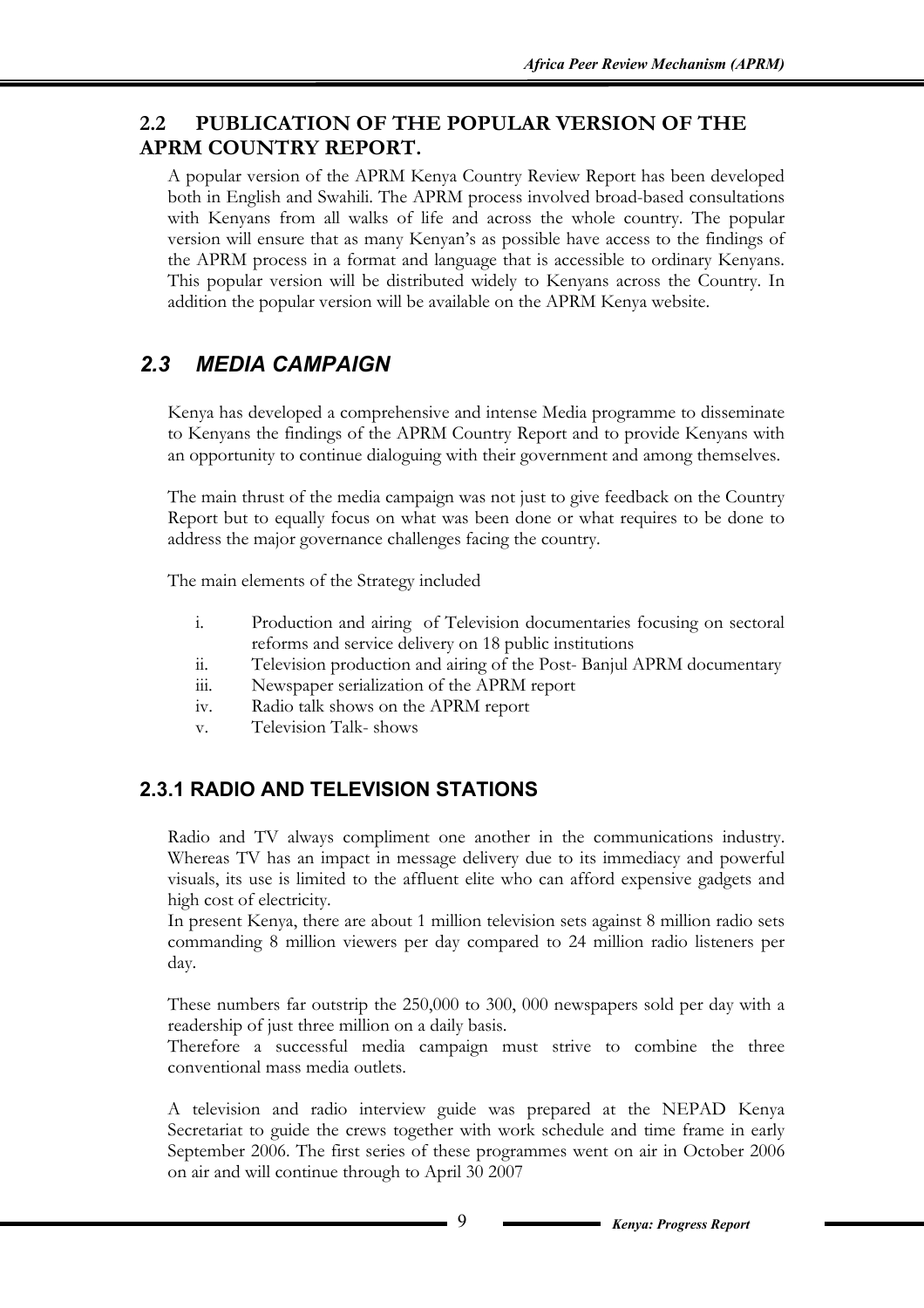**Cf. Annex 1 for full details on Television and Radio** 

# **2.3.2 NEWSPAPER SERIALISATION OF THE APRM KENYA COUNTRY REVIEW REPORT**

Newspaper serializations started in the first week of October 2006 and appeared in the three Sunday papers every Sunday until mid January 2007. Each Sunday paper carried 12 episodes while opinion articles appeared in **The East-African** for three consecutive weeks.

At the end of the day, there were 36 full page well researched articles written by different journalists and opinion analysts based on the Kenya APRM report. The articles that appeared in three different leading newspapers in Kenya between October and December 2006 went beyond mere reporting on the Report. Writers analyzed, critiqued and put each subject in the context of the prevailing circumstances.

The articles were not meant for every average Kenyan but rather targeted an already captive elite readership of the same newspapers.

The **Continuing the Dialogue** series aimed at the elite in the Political, Social and Economic strata of society. They were aimed at professionals, businessmen, the Civil Society, the Public Servant, the Politician and members of the Judiciary. These are the opinion leaders and policy makers required to see things differently and subsequently change attitude in readiness for positive reforms.

**Cf. Annex 1 for full details on Newspaper serialisation** 

# *2.4 SHARING OF EXPERIENCES*

Since the Banjul Kenya has alongside other pioneering countries, Ghana and Rwanda participated in several meetings and workshops to share the experiences learnt in the implementation of the APRM. These workshops aimed at making the APRM clearer to other countries that are at earlier stages of the process.

The meetings also reflected on how the experiences of Kenya, Rwanda & Ghana can be used to improve the APRM process. In addition the pioneer countries were able to discuss strategies for implementation of the APRM National Programme of Action and follow up and Monitoring mechanisms.

# *2.5 ACTIVITIES PLANNED FOR 2007*

 $\checkmark$  High profile National Stakeholders Forum to launch the popular version of the Kenya APRM Report including the Swahili translation of the same. An estimated 1500 regional delegates comprising of a broad spectrum of stakeholders will participate in the stakeholders' forum.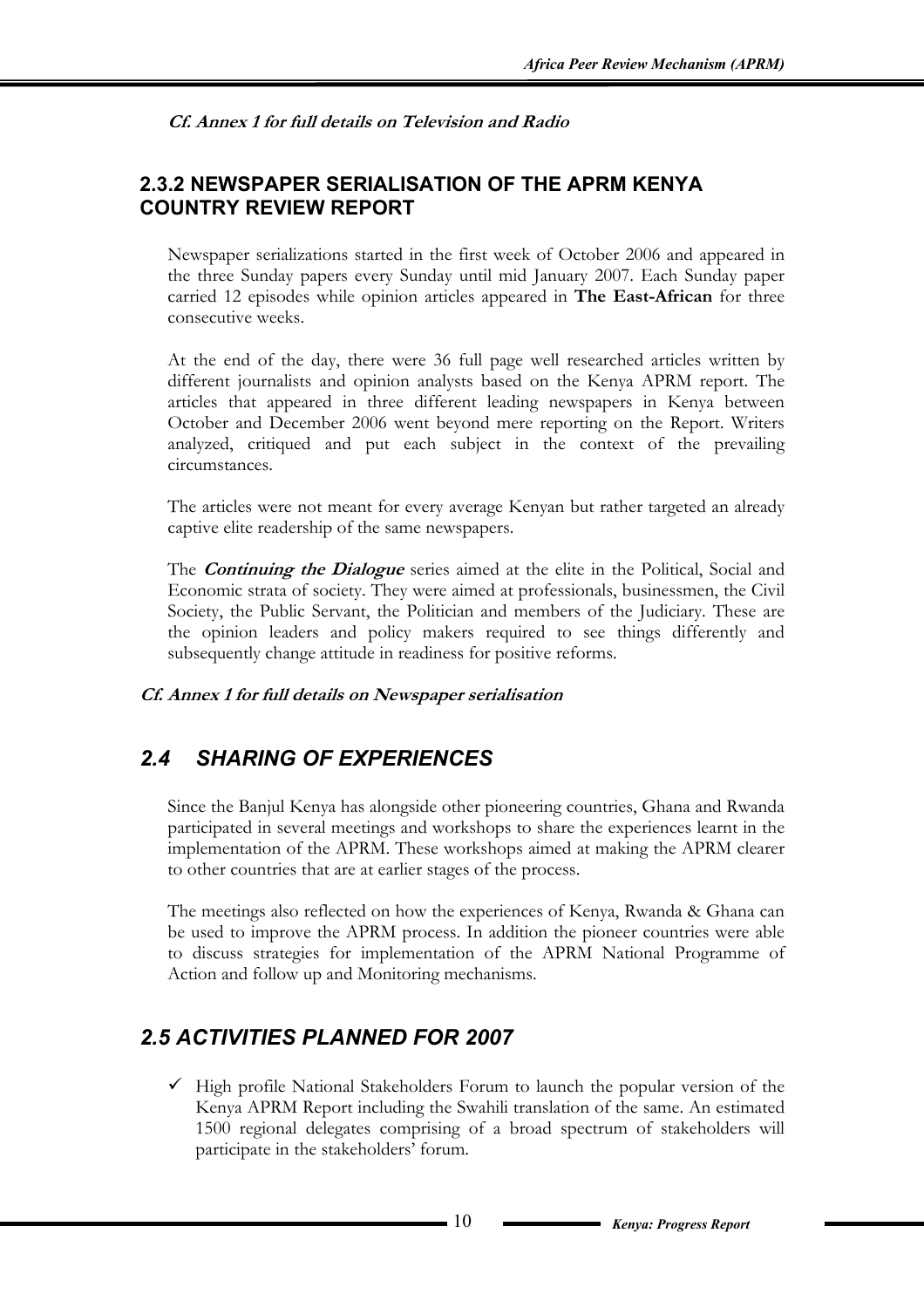- $\checkmark$  Wide distribution of the APRM Country Report popular version in English and Swahili to continue throughout the year.
- $\checkmark$  Forums with various stakeholders to sensitise them on the APRM Kenya Country Report and dialogue on the way forward towards implementation of the National Programme of action
- $\checkmark$  Institutionalisation of the APRM as a process of continuous dialogue and citizens reporting.
- $\checkmark$  Ongoing implementation and Monitoring and Evaluation of the APRM National Programme of Action.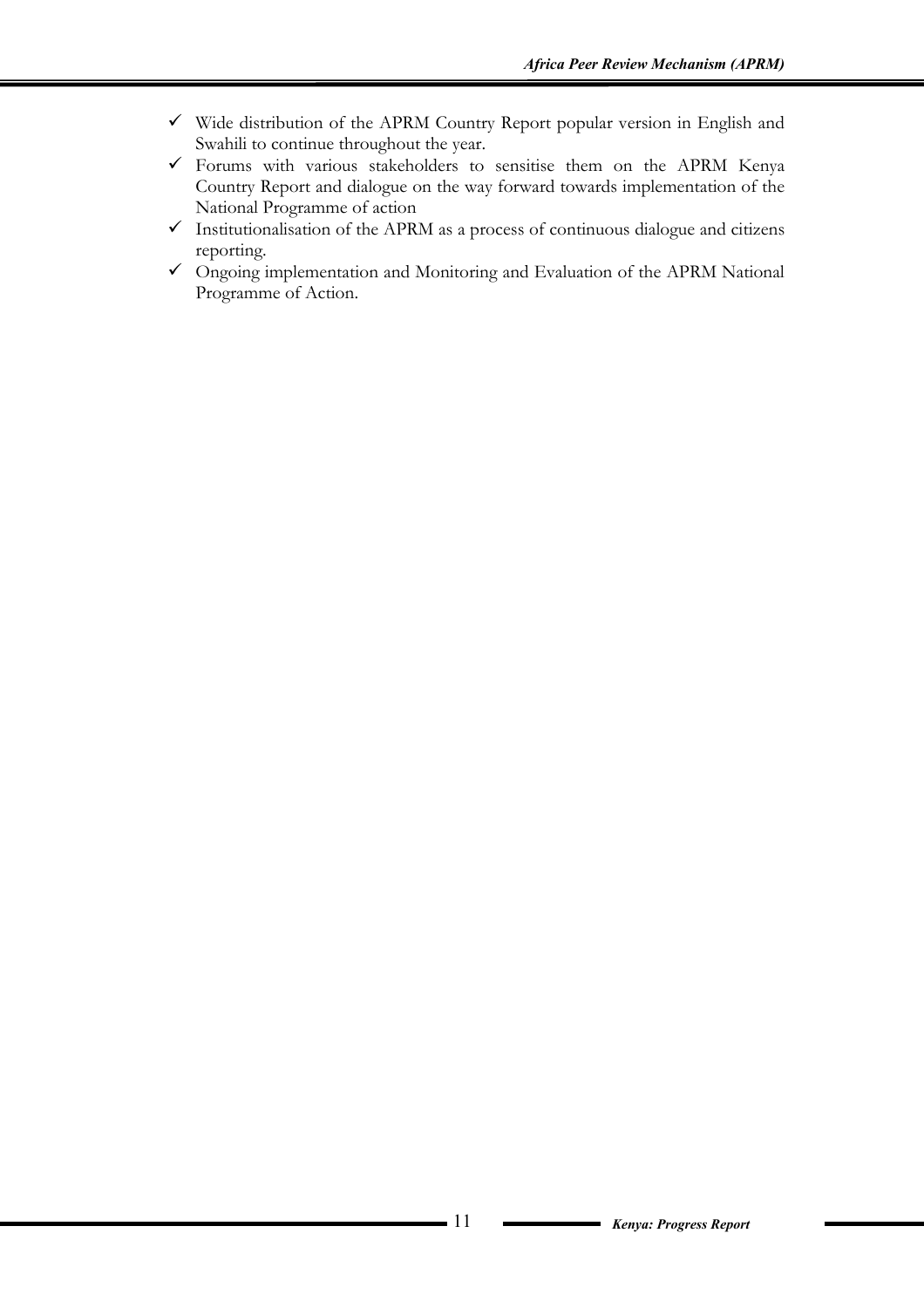#### **3.0 PROGRESS ON IMPLEMENTATION OF THE APRM KENYA NATIONAL PROGRAMME OF ACTION**

Kenya's APRM National Programme of Action (NPOA) was a result of wide consultation during the APRM self assessment stage. The NPoA is in a matrix format showing objective, required action, monitorable indicators, means of verification, ongoing initiatives, implementing agencies, stakeholders, cost estimates, timeframe, monitoring and evaluation agencies. Its main purpose is to guide and mobilize the Country's efforts in implementing changes to improve its state of governance and socio-economic development.

By and large the NPoA takes into account the existing Government programme frameworks and sectoral plans all the while ensuring that views articulated by stakeholders during the APRM process remained paramount;

The NPoA is costed at approximately 5.4 Billion Dollars over a 5 year period. Its implementation requires collaborative efforts across Government Ministries and agencies, the Private Sector and Civil Society.

Progress on implementation of the APRM Kenya National Programme of Action for the period July 2006– January 2007 is as detailed below.

# *3.1 DEMOCRACY AND GOOD GOVERNANCE:*

#### **Finalization of Land Policy**:

The Kenya Government has embarked on a programme to develop and implement a coherent and comprehensive land policy to address land ownership, use, tenure and administration. The Sessional Paper is anticipated to be ready by  $30<sup>th</sup>$  June 2007 for submission to cabinet. The Ministry of Lands is in the process of establishing a Land Reform Unit to lay down mechanisms of implementing the provisions of the Land Policy once approved.

The following has been done at the Coast Province since January 2006: **Adjudication**

- 7 Land Adjudication sections have been registered.
- 7,888 number of families have been settled

#### **Settlement**

- 5,443 discharges have been given.
- 1,925 families have been settled.
- 33,508 titles issued.

Other measures taken by the government include removing forest lands squatters and resettling them else where. The government has also put on notice absentee land lords who own tracks of idle land that unless they put such land into use, they will be forfeited to the government for public redistribution.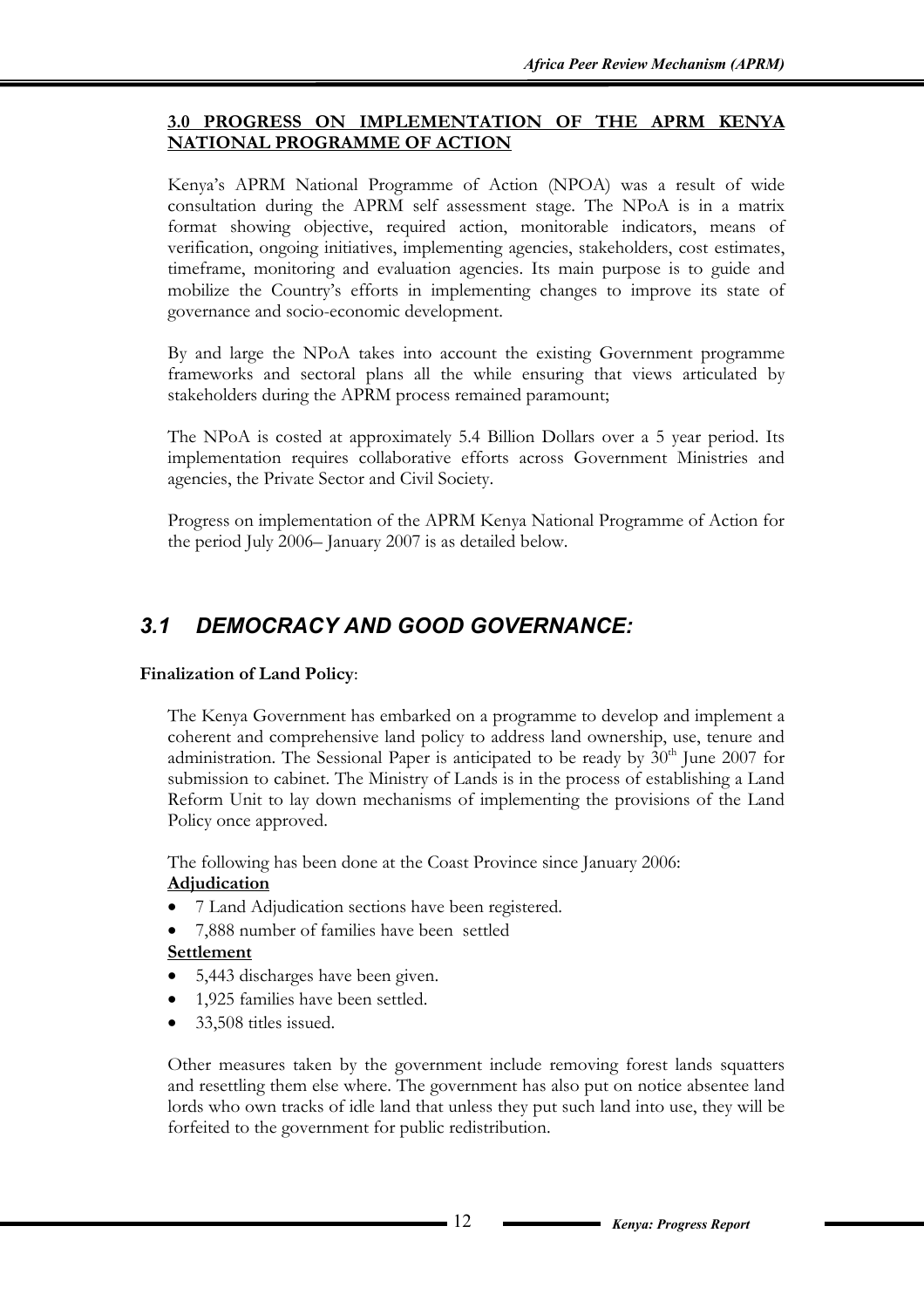#### **Minimize Intra-state conflicts**:

The government, in consultation with political leaders has embarked on a programme to design and implement conflict resolution mechanisms at community and ethnic levels.

As a result, the reported number of conflicts including cases of loss of lives has reduced significantly in the last six months in some of the most volatile areas. This success may be attributed to the establishment of District Peace Committees in cattle rustling areas such as West Pokot, Turkana, Marsabit, Samburu, Laikipia, Baringo, Moyale, Isiolo and Tranzoia, famously known as the Hot Spots Districts.

The government has also set up the National Steering Committee on Peace building and Conflict Management meetings which are now held every three months.

Internal Security and Provincial Administration has increased the number of police stations in areas prone to banditry and cattle rustling as well as opening access roads to improve police patrols.

There is an ongoing government programme of disarming people holding illegal arms that are frequently used fir cattle rustling and other banditry activities.

#### **Inter- State Conflicts With Regard To Cattle Rustling And Banditry:**

Joint Commissioners and Administrators meetings have been initiated between Kenya and its neighbours on a one –to- one basis. The last Kenya –Uganda border meeting was held in May 2006 with a follow up meeting scheduled for February 2007. Kenya-Ethiopia border meeting was last held in April 2006 with a scheduled follow up in April 2007. Respective District Commissioners and their security teams have scheduled monthly meetings or as when the need arises.

The East African Police Commissioners Forum has been established to deal with cross border conflicts and general insecurity. The last of the Police Commissioners' meeting was held in Kampala in October 2006 under the auspices of the East African Community.

The Government has intensified and strengthened border patrols to protect citizens from cross-border banditry.

Lastly, Kenya became a signatory to the Kshs.100 million-Great Lakes Peace Building Fund and a Regional Centre for Small Arms (RECSA) has been established.

#### **Inter- State Conflict With Regard To Shared Resources In Lake Victoria**:

The East African Community has initiated and ratified an East African Pact on shared resources including fishing in Lake Victoria.

To this effect, the Lake Victoria Basin Commission has been established and is operational in Kisumu, Western Kenya. The Commission will oversee conservation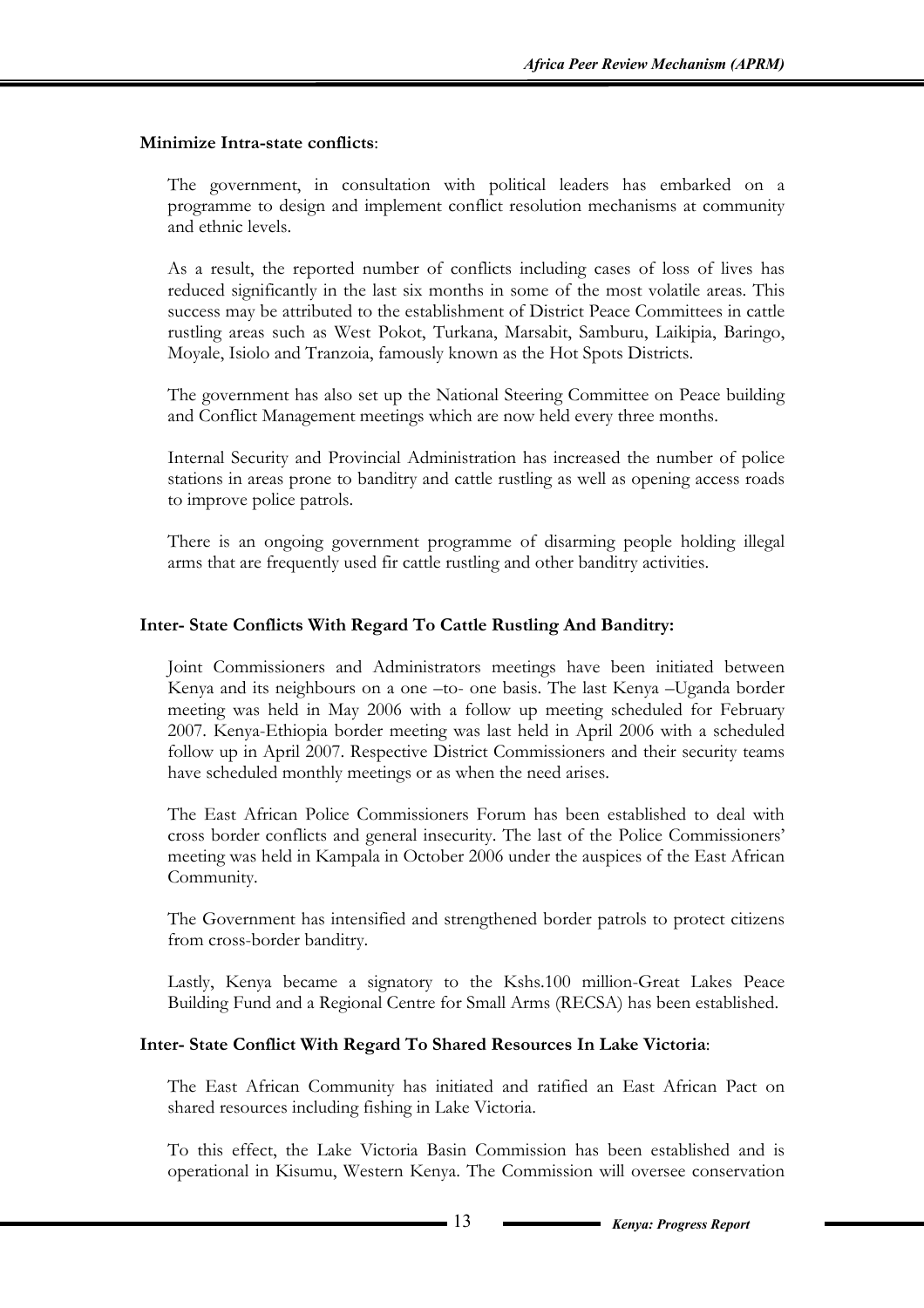and sustainable utilization of resources in Lake Victoria and coordinate the various stakeholders around the lake.

#### **Conflicts Associated With International Criminals And Drug Traffickers:**

Kenya has stepped up a strong media campaign against drug trafficking, dealing and consumption particularly among the vulnerable youth in schools and at the universities.

Kenya has instituted NACADA- National Campaign Against Drug Abuse that targets the protection of young persons from exposure to drugs in schools and other outlets.

Anti- Drug Security unit comprising the Police, Immigration and Customs officials has also been established to detect drug trafficking across Kenya borders.

The law courts have also stepped up the campaign by dishing out stiffer deterrent penalties for drugs related offences.

The Anti- money laundering law has been tabled in parliament and is expected to be discussed when parliament resumes.

#### **Address Inequality and Any Forms of Discrimination:**

The government has instituted measures to check inequality and discrimination prevailing in the Kenya society today while paying specific attention to the neglected North Eastern Province and other disadvantaged areas.

For this reason, the Economic Recovery Programme for the North Eastern Province and the Districts of Isiolo, Marsabit, Moyale, Marakwet, Turkana, West and East Pokot is in its third year of implementation.

The government started development of a similar programme to cover all districts of the Coast Province.

#### **Promotion of Responsible Media**:

To sustain Media Freedom momentum, the Government has opened dialogue with the Media fraternity, especially the Media Owners Association through the nascent Media Council of Kenya. The aim of this ongoing dialogue is to promote professionalism, ethics and responsible journalism in the industry.

To this effect, the government, over the last three years in consultation with industry players has produced the Information, Communication and Technology Policy Document together with the ICT/ Media Bill to be tabled in parliament soon. If enacted into law, it will provide clear guidance on cross media ownership, licensing, ethical standards and self regulation modalities.

#### **Institutionalize Access Of Legal Representation For The Socially Disadvantaged**: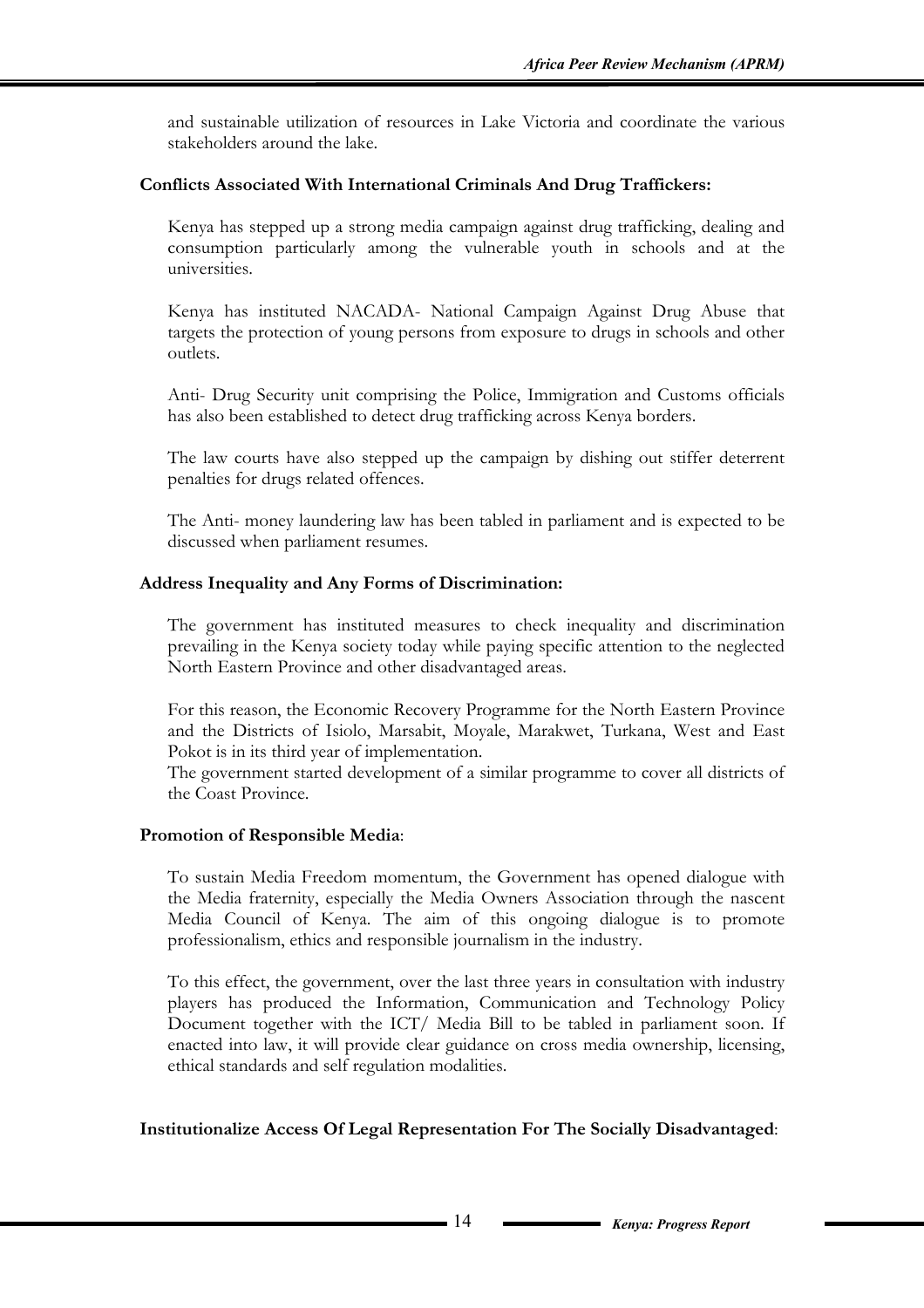The Ministry of Justice and Constitutional Affairs has developed a National Legal Aid Scheme which has been validated by various stake holders. The Ministry is in the process of implementing the project in six pilot stations across the country.

The Small Claims Court Draft Bill is ready. The Bill seeks to establish Small Claims Courts across the country for small claims that find their way to the ordinary courts and take long to be completed. The courts will have simplified procedures where citizens are able to access the courts and follow its procedures even without legal representation.

Overall, the National Legal Aid Scheme and the Small Claims Court will address the problems of access to Justice especially of the disadvantaged, the marginalized and the poor.

#### **Increase The Number Of Judges And Magistrates**:

In order to enhance accessibility of justice and prompt disposal of disputes, The State Law Amendments Act 2006 sought to amend the judicature Act to increase the number of Judges from 50 to 70.

Before Parliament went into recess in December 2006, the Bill had been tabled in the House and it is `anticipated that it will be debated upon once Parliament reconvenes in early 2007.

Recruitment and promotion of more magistrates is ongoing and the Judiciary is likely to give more details in the near future.

#### **Reform of Civil Service**

The government recently embarked on the ONE HUNDRED- DAY- RAPID RESULTS- INITIATIVE aimed at improving delivery of targeted results for Kenyans.

The Public Sector Reforms and Development Programme has been going on for the last three years. The government is in the process of deepening ministerial rationalization through the introduction of results oriented management in public service. Details of this rationalization have included:

- Voluntary Early Retirement Scheme which targets cadres in overmanned and nocore function areas has been ongoing since July 2004 and is expected to end in June 2007.
- Strategic Planning has been adopted in public institutions to enhance service delivery. Over 80% of government ministries and departments have developed their strategic plans to guide their operations and are at various stages of implementation.
- Performance Management System consists of a new performance appraisal mechanism and a comprehensive job evaluation and workload analysis that determines job worth.

In furtherance of civil service reforms, the government has continued to implement performance contracts in the public service and the first annual performance review was publicly launched in December 2006 by the President of the Republic of Kenya.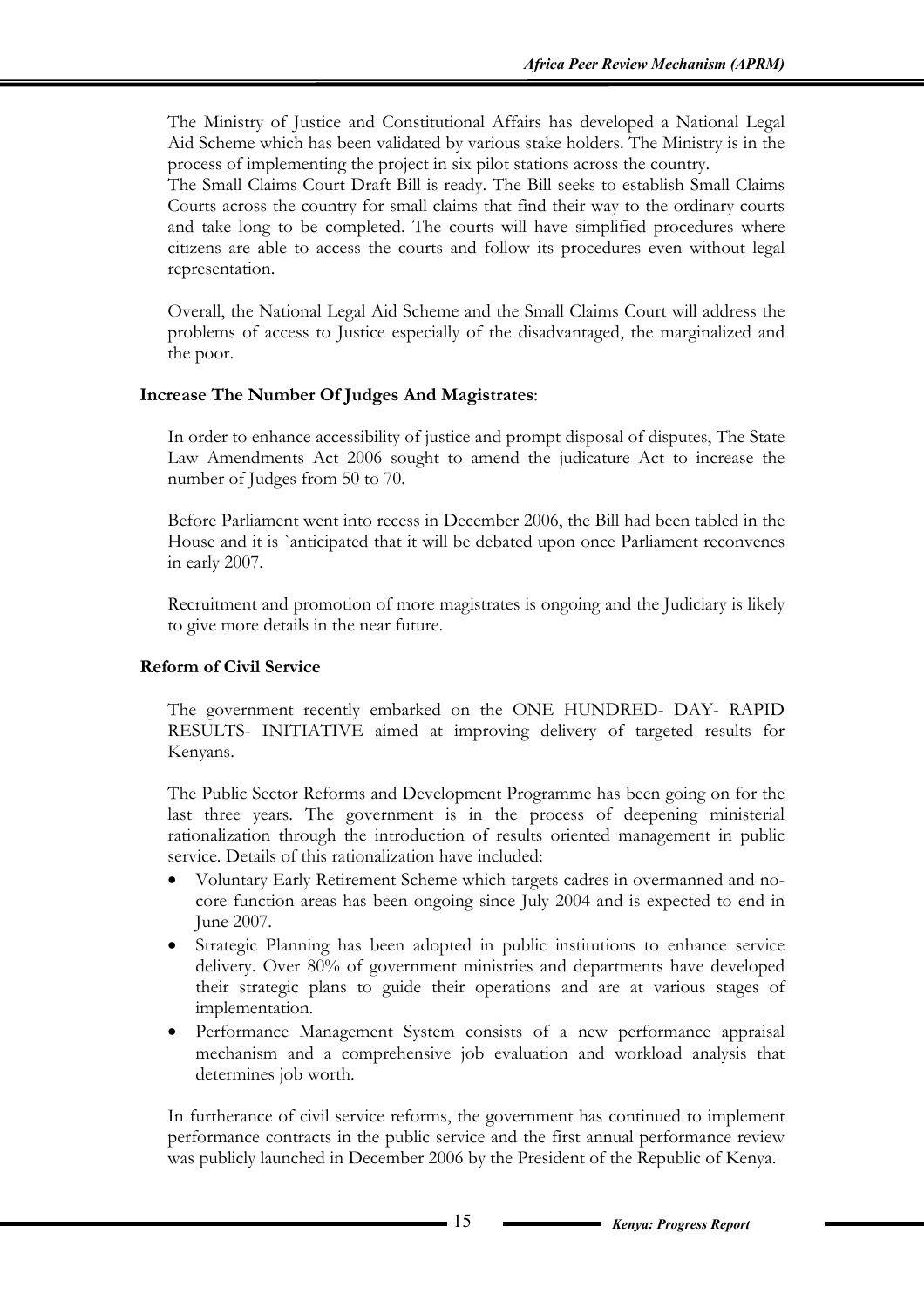The government has approved a comprehensive recruitment and training policy to provide a framework for effective recruitment and training in the public service. The government also provided Ks 7.6 billion in the last two financial years for salary adjustments as part of pay and packages adjustments to motivate the staff.

Transport Policy in the Public Service has been rationalized effective July 1, 2006. This rationalization is expected to reallocate surplus government vehicles from government departments and ministries to the essential service departments like the Police Force, Ministry of Health, Education and Agricultural extension workers. It is expected that this reallocation will enhance and improve service delivery and raise efficiency of public spending.

#### **Appointments and Promotions in the Civil Service**

The government has developed a Pay Policy which has harmonized pay structure in the Civil Service. The schemes of service of various government professionals have been reviewed.

#### **Management of Decentralized Resources**:

The Government and Civil Society have been carrying out sensitization campaigns on all devolved funds. The CDF National Committee has embarked on on-going sensitization programme to educate the public about their roles in the management of the CDF. Legislation is being prepared with the aim of limiting the role of the MPs in the control of such funds.

The Revised District Focus for Rural Development Framework proposes changes in the various devolved funds committees to rationalize the role of MPs and other elected officials.

#### **Promotion and Protection of People's Rights**:

The Ministry of Justice & Constitutional Affairs, in conjunction with other stakeholders has compiled a report on what the country has achieved in complying with government obligations under the International Covenants on Economic, Social and Cultural Rights.

The government has made tremendous efforts to achieve the objectives set out in the Economic Recovery Strategy (ERS) which broadly captures and addresses the economic, social and cultural rights.

In November 2006, the UN Special Repertoire on the Indigenous People's Rights visited the country to assess government's efforts in addressing the economic, social and cultural rights of the Indigenous People. The report of the Special Repertoire was expected to be submitted by the end of January 2007.

#### **Monitoring and Reporting Violations of Rights by the Government**: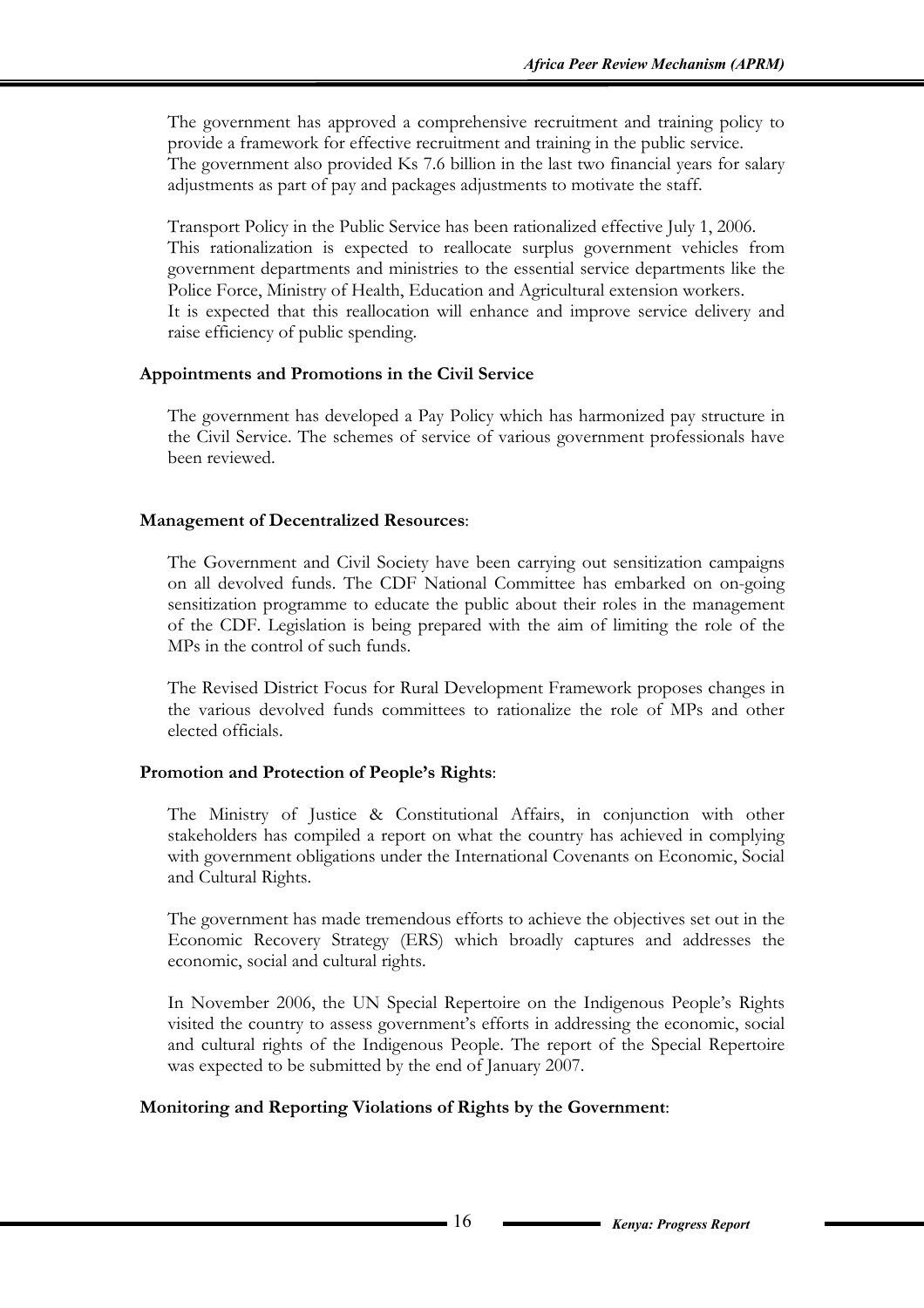The Government is in the process of developing an Action Plan on Human Rights in Kenya. Once the Action Plan is in place, it will take on board mechanisms to address violation of rights by the government.

The Kenya National Human Rights Commission continues to play its role in monitoring and evaluating the efforts being carried out by the Government in the field of Human Rights.

#### **Create Greater Awareness Of Rights Within Society:**

The Government has embarked on the process of increasing the capacity of Civil Society Organizations in civic education, monitoring and reporting human rights violations.

In this regard, the government is working very closely with the Kenya National Human Rights Commission and the Kenya Human Rights Commission in developing materials for information and education campaigns.

#### **Curtail Violation of Human Rights by Law Enforcement Agents Especially Police and Prisons**

The government is in the process of developing and implementing a code of conduct for different law enforcement agents in regard to human rights.

Along these lines, 80% of the Police Force has been trained on Attitude Change and Customer Care under the ongoing Police Reforms and the 100 Days Rapid Results Initiative.

#### **Institutionalise Access to Legal Representation for the Socially Disadvantaged**

The Ministry of Justice and Constitutional Affairs has developed a National Legal Aid Scheme which has been validated by various stakeholders. The Ministry is in the process of implementing the project in six pilot stations across the country.

The Small Claims Court Draft Bill is ready. The bill seeks to establish Small Claims Court across the country for small claims that find their way to the ordinary courts and take long to be completed. The courts will have simplified procedures where citizens are able to access the courts and follow its procedures even without legal representation.

#### **Mechanism for Receiving and Resolving Complaints**:

Customer Care desks have been established in all District headquarters and police stations. Complaint boxes installed in all 71 District HQs, Divisions and Police Stations.

Monthly public barazas are now held to receive complaints from the public.

All departments in ministries have launched their websites where complaints can be made and received (police, Administration Police and Provincial Administration where complaints can be made and received.) The Office of the Director of Complaints has been established within the Police Department.

#### **Universal Healthcare Plan**: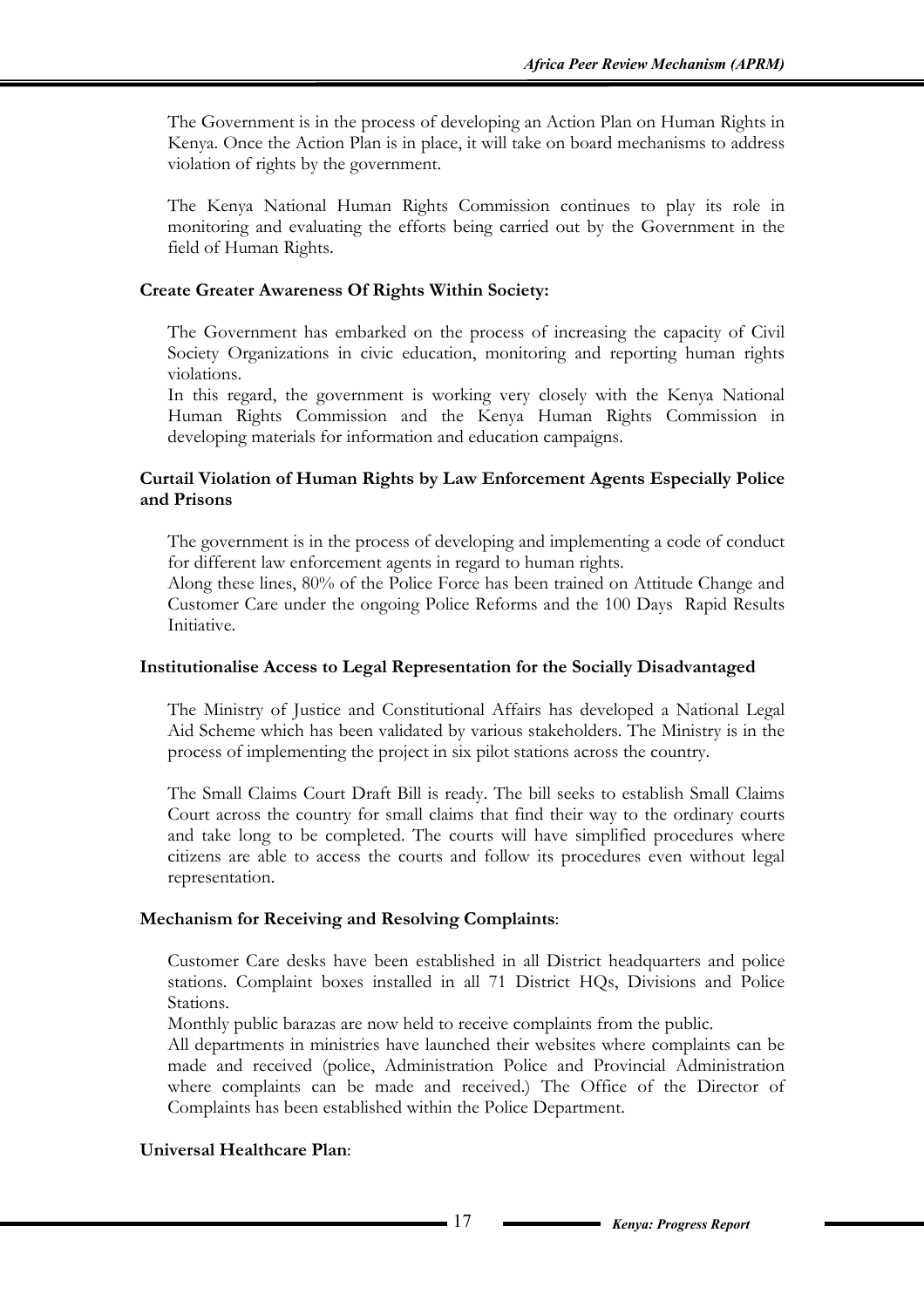Discussions are currently going on between the Ministry of Finance, the Ministry of Health and Healthcare providers on how to finance and implement an integrated Public Healthcare Programme.

#### **Speeding Up Enactment of HIV/AIDS Prevention and Control Bill**:

The Bill and was into law on 30th December 2006. It will provide for the protection and promotion of public health and for the appropriate treatment, counselling, support and care of persons infected or at risk of HIV/AIDS infections.

#### **Ensuring Kenyans Are Made Aware Of Achievements And Constraints In Addressing Governance Issues:**

Since the Banjul Review Summit, the NEPAD Secretariat, in consultation with the Ministry of Planning and Development with support from Development Partners carried out an aggressive public awareness campaign to disseminate the contents of the APRM Kenya Report. To date the report has been serialized in three leading daily papers for 12 consecutive weeks that targeted the elite and police makers. Twenty 15 minute television series interrogating the performance of 18 key government ministries and departments have been produced and are being aired on four main national TV channels across the country.

Interactive live Radio talk shows are slated for January to April 2007 in three main national networks.

A national survey to determine the level of APRM awareness is to be carried out in April 2007 after the conclusion of the Media Campaign.

Other institutions of government like Kenya National Human Rights Commission, GJLOS and Kenya Anti Corruption Commission are also running their respective reforms awareness campaigns.

#### **Uphold The Separation Of Powers**:

As part of the on-going reform activities, the government has embarked on enforcement of judicial reforms and existing administrative procedures to ensure members of the bench improve on efficiency, accountability and monitoring of judicial functions.

During the months of August to November 2006, the Ministry of Justice and Constitutional Affairs convened meetings with stakeholders to explore various options for the finalization of the constitutional review process so as to establish a mechanism for dialogue. At the end of these consultative meetings, it was resolved that the following Bills be tabled in Parliament:

- The Constitution of Kenya Review Bill 2006: This Bill seeks to provide for the organs of the review process as well as the roadmap and process for the negotiation of contentious issues. The Bill also provides details on the conduct and management of the Referendum.
- The Constitution of Kenya (Amendment) Bill 2006: This Bill will provide for the Constitutional entrenchment of the Review Process so that it is insulated from frivolous legal suits and vagaries of political manoeuvres.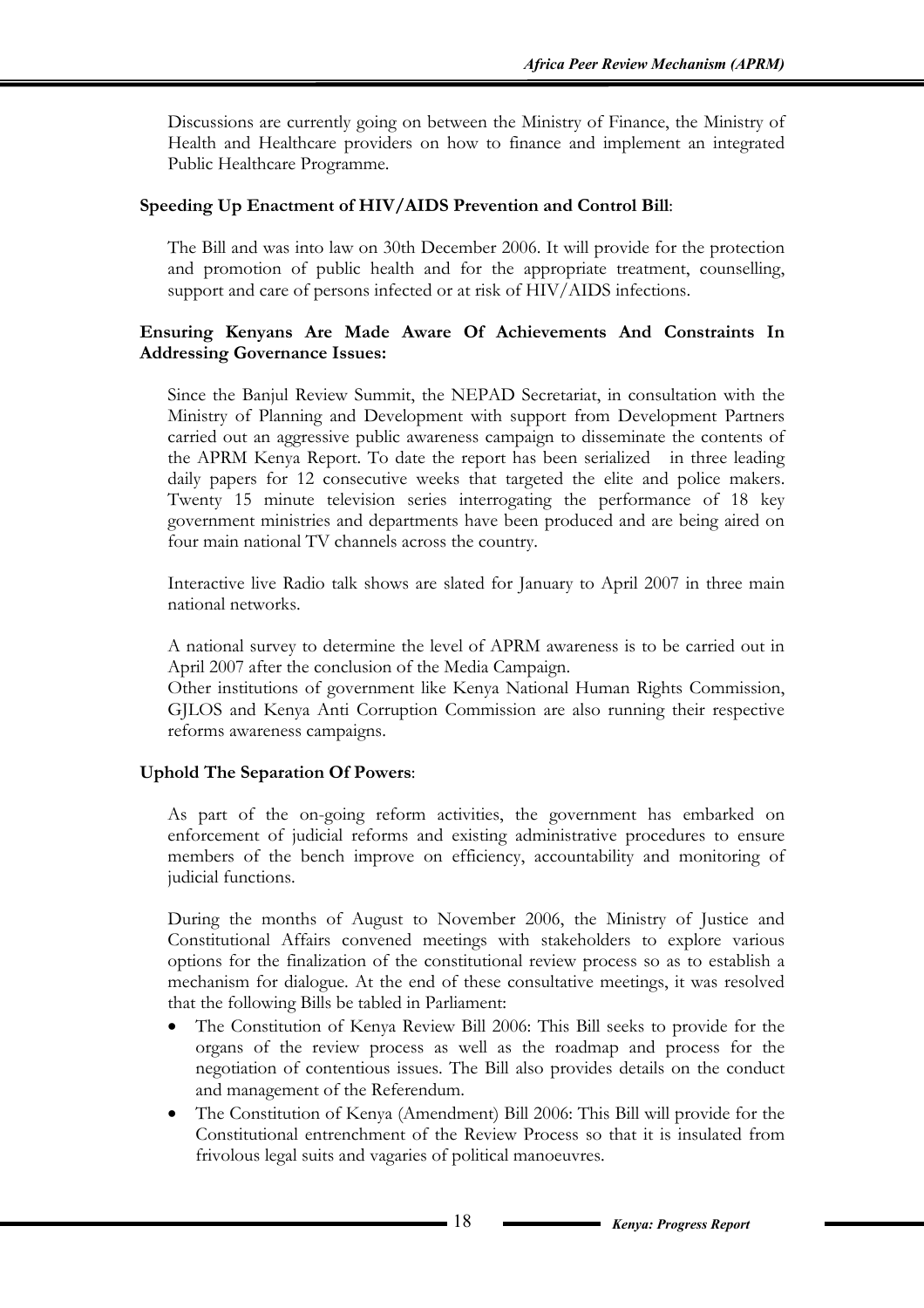The two Bills have already been tabled and approved by the Cabinet. They are awaiting publication and subsequent tabling in Parliament.

#### **Fighting Corruption in the Political Sphere (The Executive, Legislature and Judiciary)**

The Statute Law ( misc) Amendments Act 2006, sought to amend the Public Officers Ethics Act 2003 and make wealth declarations public.

The Ministry of Justice and Constitutional Affairs has recruited 5 special prosecutors on Economic Crimes to supplement efforts by the Office of the Attorney General. They have already commenced their assignments and will specifically deal with recommendations by the Golden Berg Commission and the Ndung'u Report on Land.

The Witness Protection Bill 2006 was enacted into law in December 2006.

#### **Legal and Institutional Mechanisms for Preventing and Fighting Corruption:**

Kenya Anti Corruption Commission in collaboration with the Ministry of Justice and Constitutional Affairs has developed a five- year plan on strategies for the prevention and fighting of corruption. The Action Plan was officially launched in November 2006 and is already being implemented.

The National Anti Corruption Steering Committee is already implementing strategies to prevent and eliminate corruption. Already they have held Media shows and debates with various government departments and stake holders. They have also commissioned a survey on public perceptions on corruption whose findings were released to the public in October 2006. The debate following the release has helped the National Anti Corruption Steering Committee re- orient its strategies and mechanisms in the fight against graft.

#### **Elimination of Corruption during Elections**:

The Ministry of Justice and Constitutional Affairs facilitated various stakeholders' workshops to input into the drafting of the two Bills with elaborate mechanisms to deal with the issue of electoral corruption. The two Bills are:

- The Political Parties Bill2006: The object of the Bill is to provide a framework for the registration, regulation and funding of the political parties. Upon enactment, political parties will be registered and regulated by the Electoral Commission of Kenya. This will be a departure from the previous practice where political parties are registered under the Societies Act ( Cap 108). The Bill has been published awaiting debate on the floor of Parliament anytime this year when Parliament reconvenes.
- The Elections Bill 2006: Among the objects of the Bill is to consolidate Election Laws in Kenya, to provide for the conduct of Presidential, Parliamentary and Local Authorities Elections, to provide for the procedure and conduct of Referenda and to prevent election malpractices during elections. The Bill is` awaiting stakeholders' validation before the end of March 2007.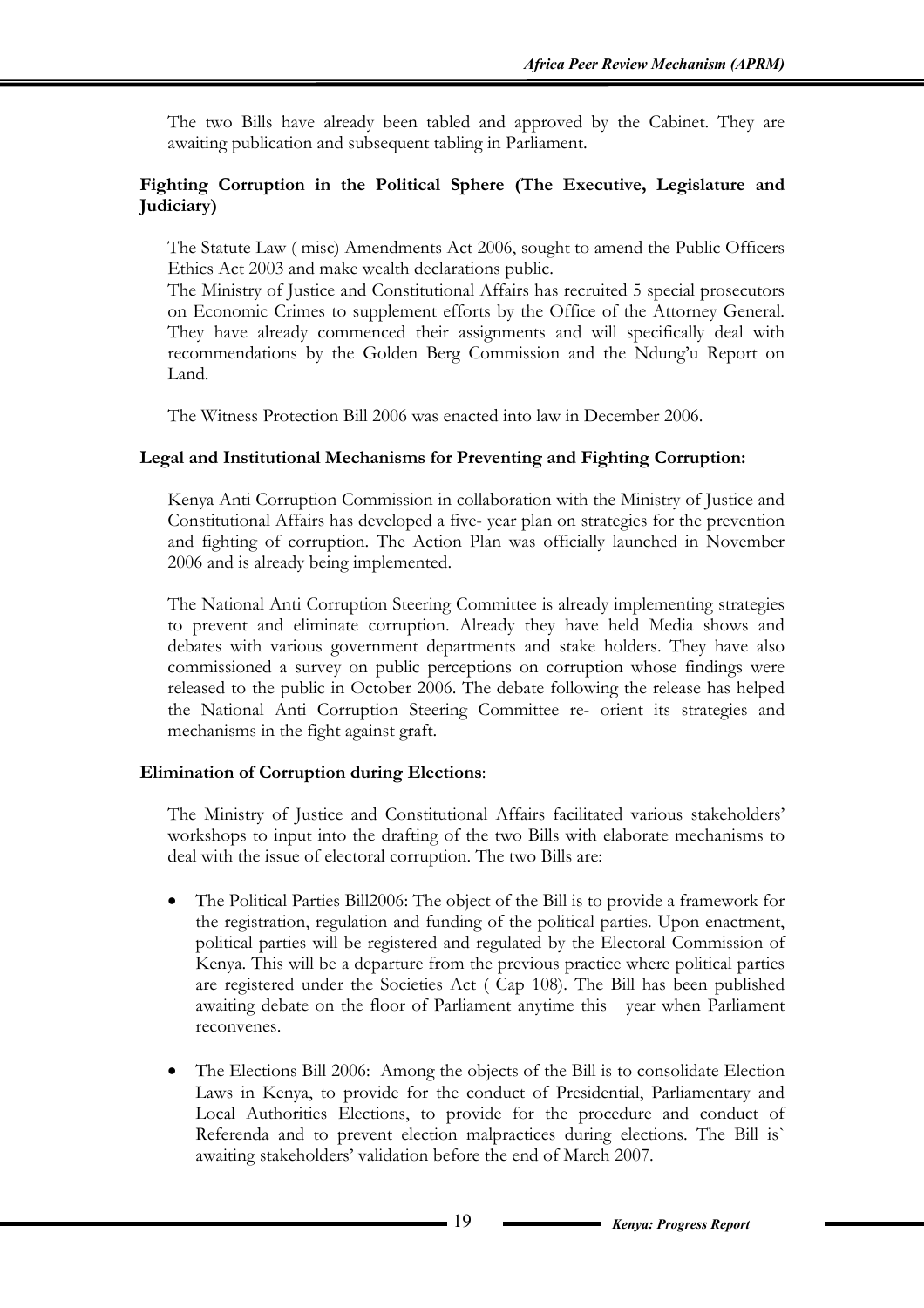#### **Mechanisms for Promotion and Protection of Women and Children's Rights**:

The Sexual Offences Bill was signed in to law in July 2006 in addition affirmative action has been taken to guarantee women's rights to education, maternal child health, care and participation in both public and private sphere.

All ministries guided by OP – gazette notice November 2006 which demands that women should form 30 percent of all newly recruited public servants.

Further Chairpersons of Maendeleo Ya Wanawake at the provincial, district, and divisional levels are to be co-opted as automatic members of all Provincial, District, and Constituency Development as well as HIV/AIDS Coordination Committees. This will enable women to monitor and influence development that benefits them and children. This decision will enable women to monitor and influence development that benefits them and children.

The Sexual Offences Bill covers protection of children from defilement, rape, forced FGM and early marriage.

#### **Protection and Promotion of the Rights of Children and Young Persons**

The government has devised a multi-dimensional programme to cater for youths issues. It has developed a National Youth Policy that provides the framework for comprehensively integrating the youth in national agenda. The Youth Plan of Action was launched in July 2006 with the introduction of Youth Enterprise Fund. Operational Rules have been gazetted and the fund is being operationalised to enable young people set up businesses and create employment.

The government is revamping Youth Polytechnics to equip the youth with appropriate skills that will expand their options for employment.

The government has hired Youth Officers from national to district levels

#### **Mechanisms for the Protection of the Rights of Vulnerable Groups**:

The Government has increased the number of police stations in the areas prone to banditry and cattle rustling as well as opening access roads to improve police patrols. It has also intensified and strengthened border patrols to protect citizens from crossborder banditry.

There is ongoing disarmament of people holding illegal arms which are being used for cattle rustling and other banditry activities. More vehicles assigned to police and administrative officers in these hotspots. The double intake of police officers started last financial year 2005/06 is to be deployed to these regions. Home guards have been recruited in these regions to deal with incidences of in security in these regions.

Introduction of the Development interventions Programme in the North Rift districts to compliment the disarmament programme during the year 2006/07. The government has recruited 310 District Officers to be posted to these districts which have had no government representation.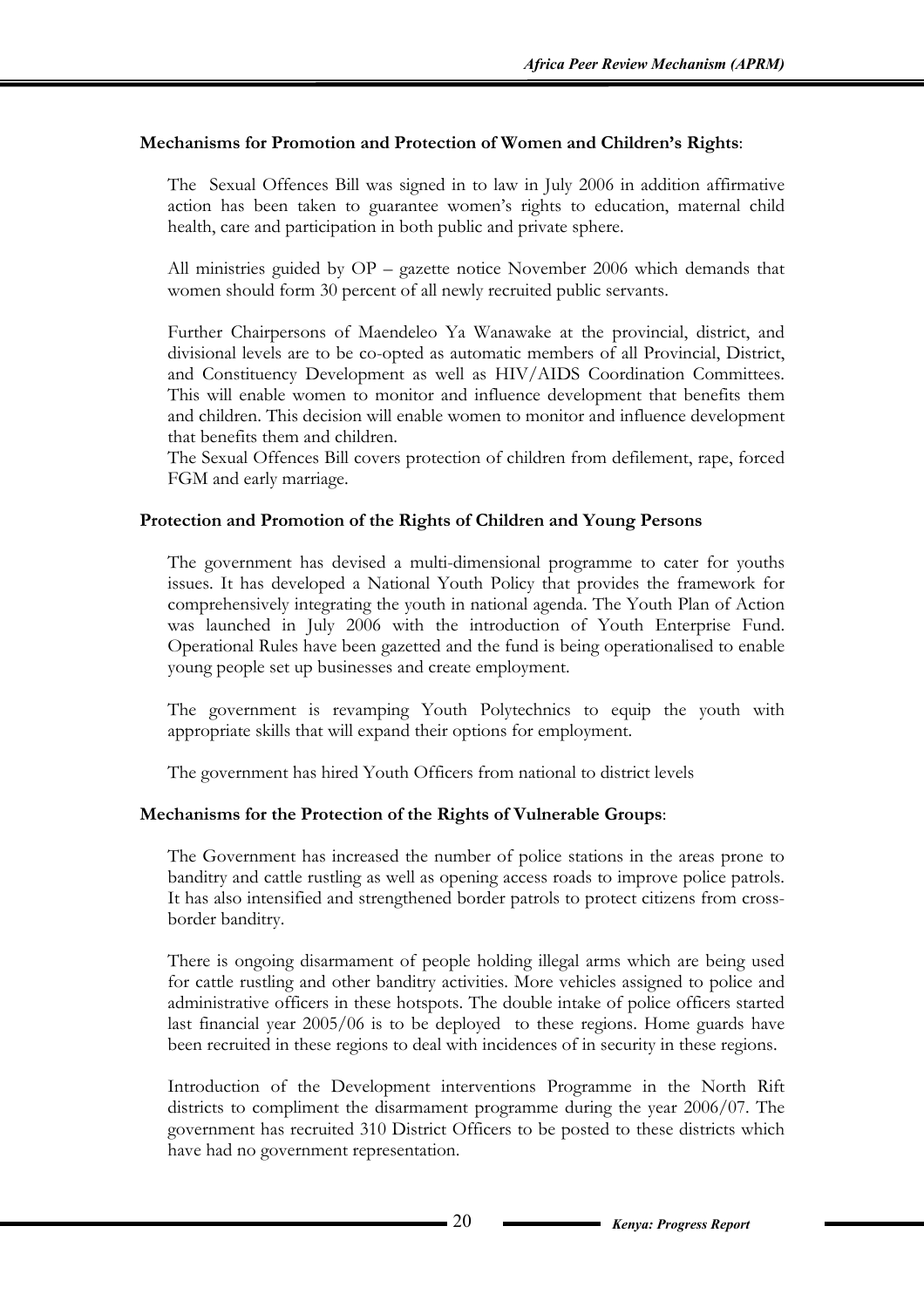# *3.2 ECONOMIC GOVERNANCE AND MANAGEMENT*

The APRM Programme of Action (NPoA) spells out clearly areas of challenges that need to be addressed under the pillar on Economic Governance and Management. The following section reports on progress made under the Economic Governance and Management Programme covering the period July-December 2006.

#### **Achieve Compliance with Best Practices in the Financial Sector**

The Implementation of recommendations under Financial and Legal Sector Technical Assistance Project (FLSTAP) co-funded by World Bank is ongoing. It is expected that the reforms under this project will be undertaken for a period of 5 years to 2010.

#### **Achieving Best Practices in Debt Management**

Activities on implementing the Joint IMF-World Bank Guidelines for Public Debt Management (2003) are progressing as scheduled. The Cost of implementation of this action has been revised upwards to US\$ 1.5 million from the US\$ 320, 000 indicated in the NPOA matrix**.** 

#### **Provide a Macroeconomic Policy Framework Supportive Of Sustainable Development**

The economy grew by 5.8 percent in 2005/2006, compared with 4.9 per cent in 2004. For 2006/2007 the outlook remains promising with most sectors having good growth prospects. Data on economic performance for the last two quarters of 2006 indicates continued buoyant economic activity. This good performance is underpinned by booming tourism, building and construction and good agricultural performance. The good performance has been reinforced by a stable interest rates and competitive market determined exchange rate that characterise the stable macroeconomic environment. Despite the floods experienced in the last quarter of 2006, agricultural sector was boosted. There is optimism that the recent trend in economic activity will continue in 2007 and in the medium term.

#### **Maintain Low Levels of Inflation**

Inflation has been stable for 2004 and 2005 but rose slightly in 2006 due to the drought conditions in early 2006 and high oil prices. **(MOF)**The underlying rate of inflation continues to remain below the 5% target.

The overall inflation has also largely been contained despite occasion spikes due to effects of high international oil prices and high food prices occasioned by adverse weather conditions.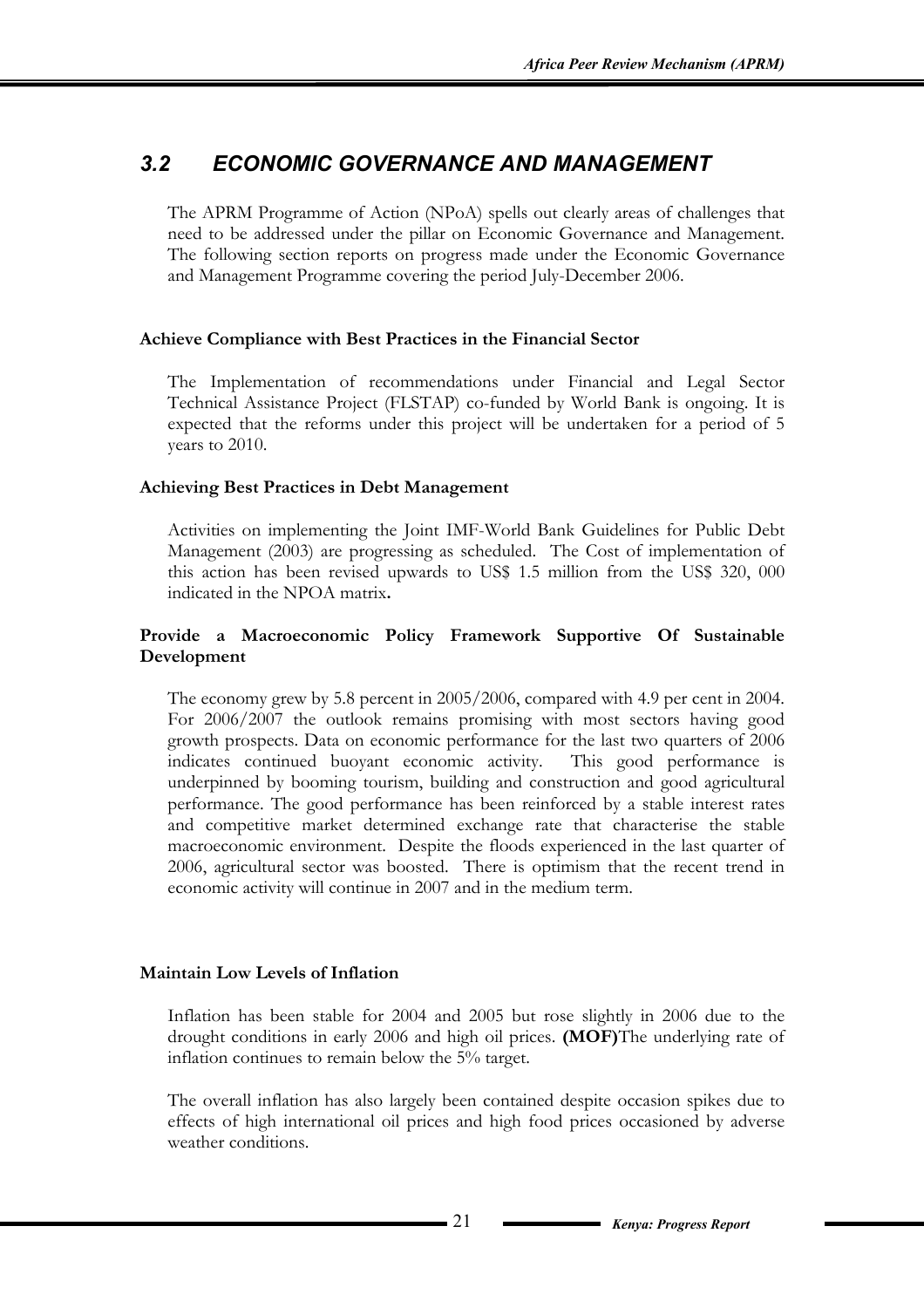#### **Maintain Stable Exchange Rate**

The exchange rate has been stable due as records indicate that the average exchange rates stood at Kshs. 79.3 in 2004, Kshs. 75.4 in 2005 and Kshs. 72.0 in 2006. In the month of November 2006, the Kenya shilling appreciated vis-à-vis the US dollar to exchange at Kshs 71.1. In the East African Region, the shilling was stable in exchange with the Uganda shilling but gained vis-à-vis the Tanzania shilling.

#### **Maintain Low & Stable Interest Rates**

Interest Rates have trended downwards with interest rates on government securities stabilizing at around 6-7% per annum. Average lending rates have also declined hovering around 10-14% per annum.

Increase budgetary allocations to the social sectors, especially health and education

Budgetary allocation to health as a percent of central Government allocations increased to 9.0% in 2006/7 and 2007/8. Allocation on drugs increased from Kshs 1.5 billion in 2005/6 to Kshs 1.8 billion in 2006/7.

Public allocations to Reproductive health and immunisation increased by over 500% in the last two years

The Government increased allocation to the Ministry of Education from Kshs.92.7 billion in 2005/06 to Kshs.99.7 billion in 2006/07.

#### **Enhance And Intensify Tax Administration Reforms.**

The enhancement and intensification of tax administration reforms is ongoing. Total revenues are expected to be maintained at 21%-22% of GDP with expansion of tax base and improvement in tax administration by KRA.

#### **Review Monetary Policy Practice and Autonomy of the Central Bank**

This is expected to be addressed with review of CBK Act in 2007.

#### **Study Efficiency and Effectiveness of Credit Markets**

A Study has been commissioned by the CBK and rreforms are being undertaken under Financial and Legal Sector Technical Assistance Project (FLSTAP)

#### **Improve Macro Economic Projections**

Forecast from KIPPRA's Treasury Macroeconomic Model (KTMM) currently used in BoPA (Budget Outlook Paper) and BSP (Budget Strategy Paper). KIPPRA has developed workplan to update the KTMM model equations to improve its forecasting accuracy.

A Macroeconomic and financial programming unit has been established within the Economic Affairs Department (EAD), MOF. Plans are underway to improve the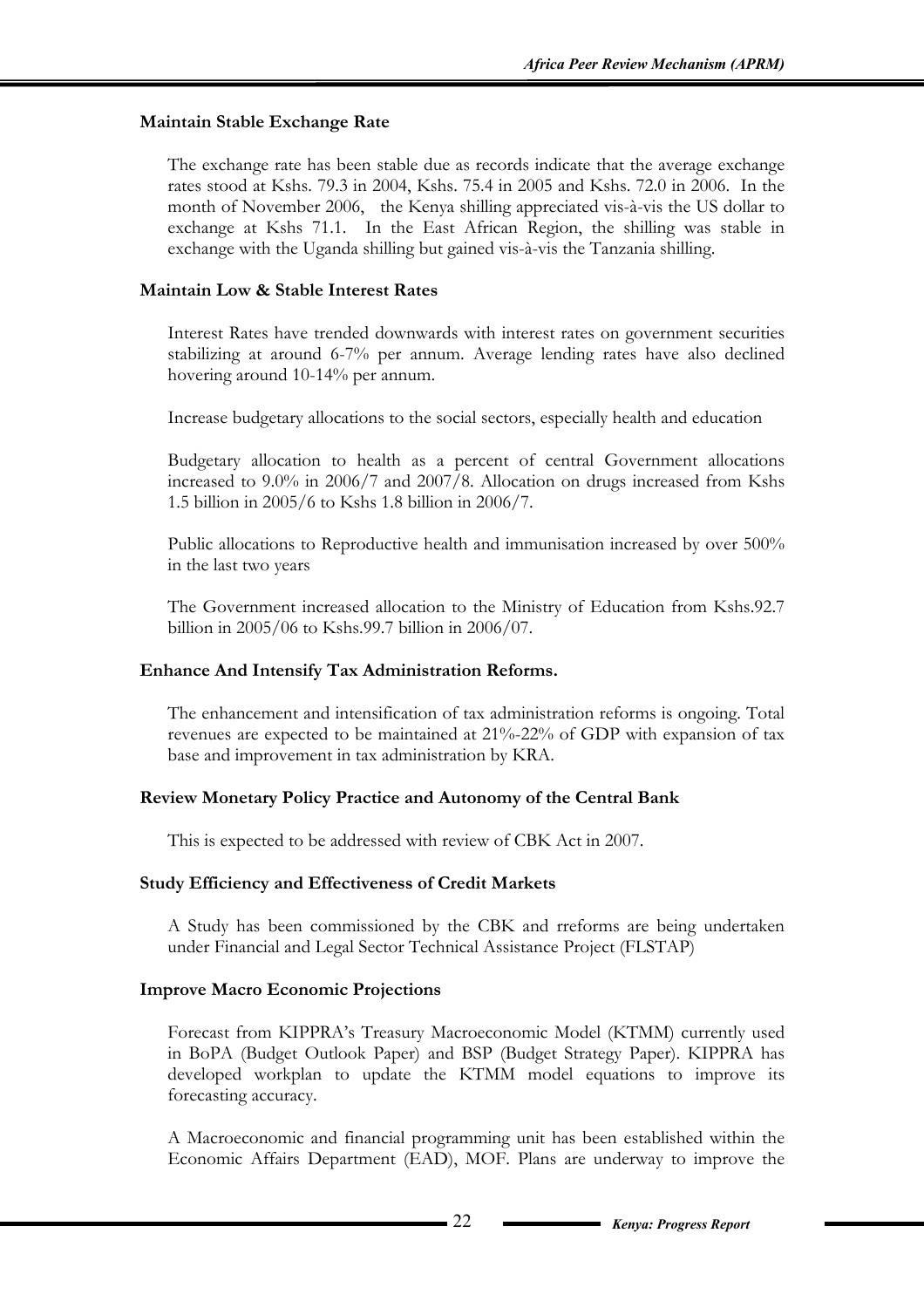capacity of the staff to institutionalize the KIPPRA-Treasury model in the Treasury under the Public Financial Management (PFM) reform project

Sectoral weights of the spreadsheet model have been updated for accurate projections of sectoral GDP from supply side. MoF Working with CBS and CPU's in line ministries to obtain timely – monthly/quarterly data to forecast 2006 and medium term sectoral and GDP growth

#### **Increase Private Investment and Savings**

The government has reviewed over 1,300 licenses of which a hundred and eighteen licenses (118) were repealed in FY 2005/06 and FY 2006/07.

A Business Regulatory Reform Unit has been established in the Ministry of Finance. Plans are underway to simplify over 700 licenses, and establish an electronic consolidated regulatory registry for all valid licenses.

The Micro-Finance bill was signed into law on  $30<sup>th</sup>$  December 2006. In addition the Government has approved a 1 billion Shillings fund for the development of markets in Nairobi,

The government has also launched the process towards the formulation of the National Vision 2030, a long-term plan aiming at transforming Kenya,

#### **Provide An Enabling Environment For Business Development And Growth.**

The government has reviewed over 1,300 licenses of which a hundred and eighteen licenses (118) were repealed in FY 2005/06 and FY 2006/07. A Business Regulatory Reform Unit has been established in the Ministry of Finance. Plans are underway to simplify over 700 licenses, and establish an electronic consolidated regulatory registry for all valid licenses.

#### **Improve Adequacy and Quality of Statistics**

The Statistical Act 2006 was assented to by the President on 23<sup>rd</sup> August 2006 and its awaiting gazette notice to establish the KNBS. Central Bureau of Statistics is in the process of being transformed into the Kenya National Bureau of Statistics (KNBS), a body corporate. Statistical Master plan is being implemented. An autonomous KNBS in key areas of Finance and Administration is on-going. The Statistical Act 2006 already assented to awaiting gazette notice to establish the KNBS. Different CBS publications are produced e.g. Leading Economic Indicators. Ongoing initiatives include Implementation of STATCAP project. The long term goal is to establish an efficient KNBS and National Statistical system.

#### **Implement Sound, Transparent and Predictable Government Economic Policies**

In terms of increasing stakeholder participation in policy, planning and budgeting at national and sub –national levels, the Poverty Reduction Strategy Paper (PRSP) and Medium Term Expenditure Framework (MTEF) Budgetary processes have incorporated some participatory initiatives through sector working groups and sector hearing.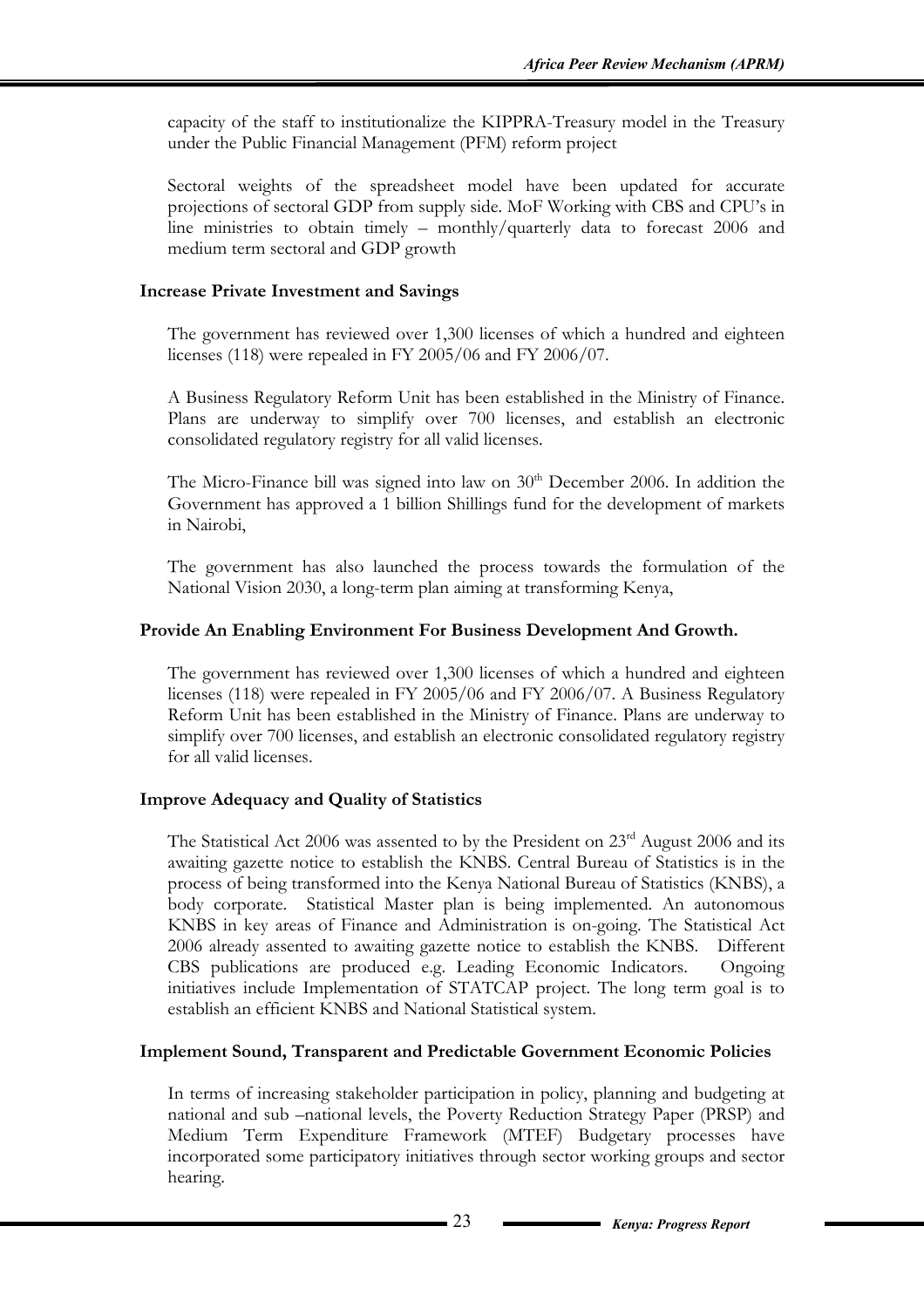#### **Improve Predictability of Economic Policies**

A Master plan for the implementation of the National Integrated Monitoring and Evaluation System as well as a programme of support has been developed. In the system, 4 strategic interventions have been identified: (i) administrative data collection systems from government, civil society and private sector at central and district level, (ii) project monitoring systems at national and district level, (iii) integrating M&E data collection sub-systems and coordination for analysis, research, communication and reporting, and (iv) institutional arrangements for coordinating the National M&E System.

A District Monitoring and Evaluation draft concept paper has also been developed. It details how to operationalise the system at district level, bringing together government departments, NGOs, CSOs, private sector and communities to generate plans and reports on ERS, MDGs, use of devolved funds etc. A District Monitoring and Evaluation Technical Advisory Group has also been constituted to coordinate district M&E activities for the next five years.

Other crucial initiatives undertaken in this objective include strengthening the capacities (technical skills and equipment) of M&E Directorate, developing M&E policy, preparing review reports (APR, PER, MPER, DAMERs and Midterm review report on ERS), strengthening capacities of DPMUs and DMECs to carry out M&E activities, and developing research plans including impact assessment studies on government policies. Past PERs have identified an urgent need to conduct public expenditure tracking surveys (PETS) to track public expenditures reaching intended beneficiaries.

#### **Management of Decentralised Resources**

These funds include Local Authority Transfer Fund (LATF), Community Development Fund (CDF), Education Bursaries, and HIV/AIDS Control Fund etc. Among the actions required were sensitization campaigns on the control and use of the funds. MED was to contribute to these functions by defining monitoring mechanisms with respect to funds as inputs leading to outputs, outcomes and impacts to beneficiaries. To date, project planning and monitoring standards have been developed (by Project Monitoring Technical Advisory Group) and include monitoring mechanisms of these funds.

To some extent, utilisation of decentralized funds and funded projects are reported in the District Monitoring and Evaluation Reports on an annual basis, synthesized and included in the Annual Progress Reports (APR). However, capacities for the District Planning and Monitoring Units (DPMUs) need to be increased to enhance expected quality of the reports.

There is a strong attempt by the Government to improve Public Partnerships. Ongoing Initiatives include strengthening of partnerships with KEPSA, NGO council among others in policy formulation, budgeting and planning. A major conference between KEPSA and government was held in October, aiming at mainstreaming the Kenya SMEs and Diaspora community sectors into the National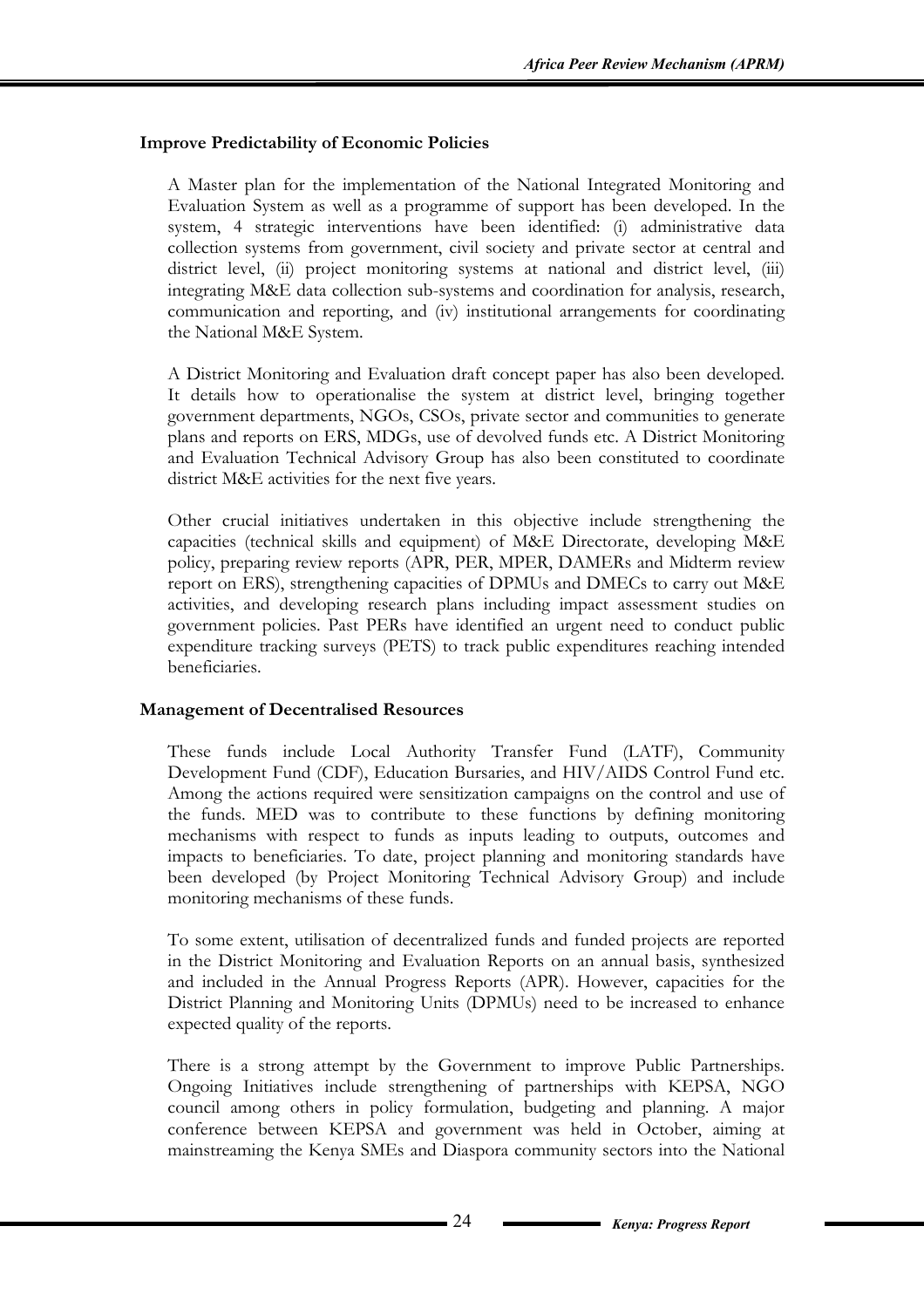Economy. The National Economic and Social Council is a platform for private sector and civil participation in decision making.

#### **Implement Fiscal Decentralization**

The Government has reactivated quarterly DDC and other lower development committee meetings; producing the quarterly progress reports and Annual Progress Reports for districts and District Annual Monitoring and Evaluation Reports

Each District is in the process of preparing a District Investment Plan derived from among others the Constituency Strategic Plans; The District Investment Plan will indicate the resources required, what the district has (devolved funds), and what will be needed from outside this kitty (e.g. donor support)

District Focus for Rural Development has been revised to strengthen sub-national participatory decision making mechanisms.

CDF Projects Coordinators are being recruited to provide technical and advisory services. 185 District Development Officers (DDOs) and Asst DDOs have been recruited.

Local Authority Reforms are on-going through deepening monitoring and evaluation systems to cover programmes implemented by local authorities.

The Kenya Local Government Reform Programme is been operationalised by implementing the Local Authority Service Delivery Action Plan; promoting accountability and transparency in the management of Local authorities including improved accounting and management through establishment of an Integrated Financial Management System;

The government is finalizing the review process of the Local Government Act and Developing a decentralized policy for Local Authorities to include strengthening local revenue mobilization and accounting systems and to improve the utilization of Local Authority Transfer Fund (LATF); encouraging the participation of local communities in implementation, monitoring and managing the affairs of local authorities and exploring the privatization of service provision in infrastructure/utilities

#### **Design and Implement Sectoral Policies That Promote Growth and Sustainable Development.**

The Government has revived the Kenya Co-operative Creameries, Kenya Meat Commission, and Cotton Development Authority and established a Coffee Development Fund.

On health government has introduced free treatment of malaria, TB, and HIV/AIDS in Government Hospitals. A new three months kit for rural health facilities developed and used for distribution of drugs. Drug availability in rural health facilities improved to over 90%. A pool system is being tested in Coast and North Eastern Provinces. There has been introduction of 10/20 Policy at lower level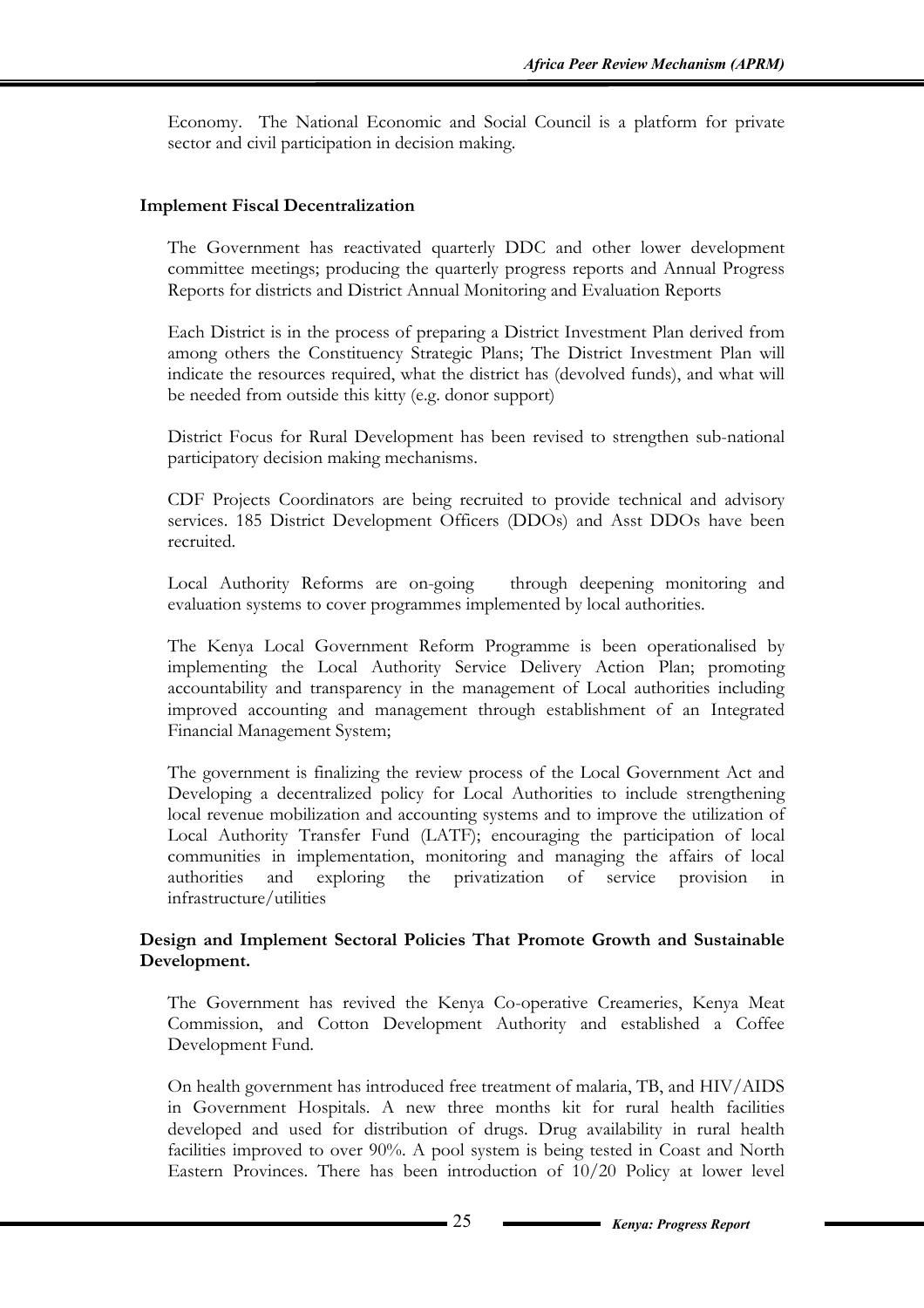facilities to increase access. Over 1000 dispensaries put up by CDF, 600 to be operationalised by 2007. 3080 additional staff have been employed on contract basis to improve service delivery

On the issue of land reforms, there has been reengineering of the institutions through introduction of work stations to reduce time spent on processing of documents; scanning of Land Records – 2.4Million Land records scanned; introduction of passport size photos by parties involved in land transactions and Thumb printing land transaction documents.

The Ministry of Lands is in the process of developing a computerized Land Information Management System to facilitate faster retrieval and storage of land records.

#### **Operationalise Public Procurement and Disposal of Assets Act**

The Act became effective on  $1<sup>st</sup>$  January 2007 following the publication of Legal Notice No. 171 of 30<sup>th</sup> November 2006. The Procurement Regulations have published under Legal Notice No. 174 of 30<sup>th</sup> November 2006.

#### **Operationalise Privatization Act**

The Privatization Commission will become operational once the office bearers are appointed in the course of 2007.

#### **Train District Staff on MTEF Budget Process**

The Government is in the process of bringing on board the district staff on the requirements of the Government Financial Management Act 2004.

A Draft MTEF manual has been prepared and is pending publication after which training will follow.

#### **Strengthen the Link between Budgeting and Planning**

The Government has introduced a Budget Strategy Paper that links policy, planning, and budgeting.

#### **Improve the Legal Framework for Anti-Money Laundering**

Anti Money Laundering Bill was submitted to Parliament in November 2006 but was not debated before Parliament went to recess. It is expected that the Bill will be republished for debate when Parliament resumes in March 2007. Meanwhile, the Banking Act is being reviewed to enhance the supervision of CBK of money laundering transactions following the issuance of new regulations.

#### **Improve the Banking System**

Activities design to improve the banking system is being undertaken under FLSTAP.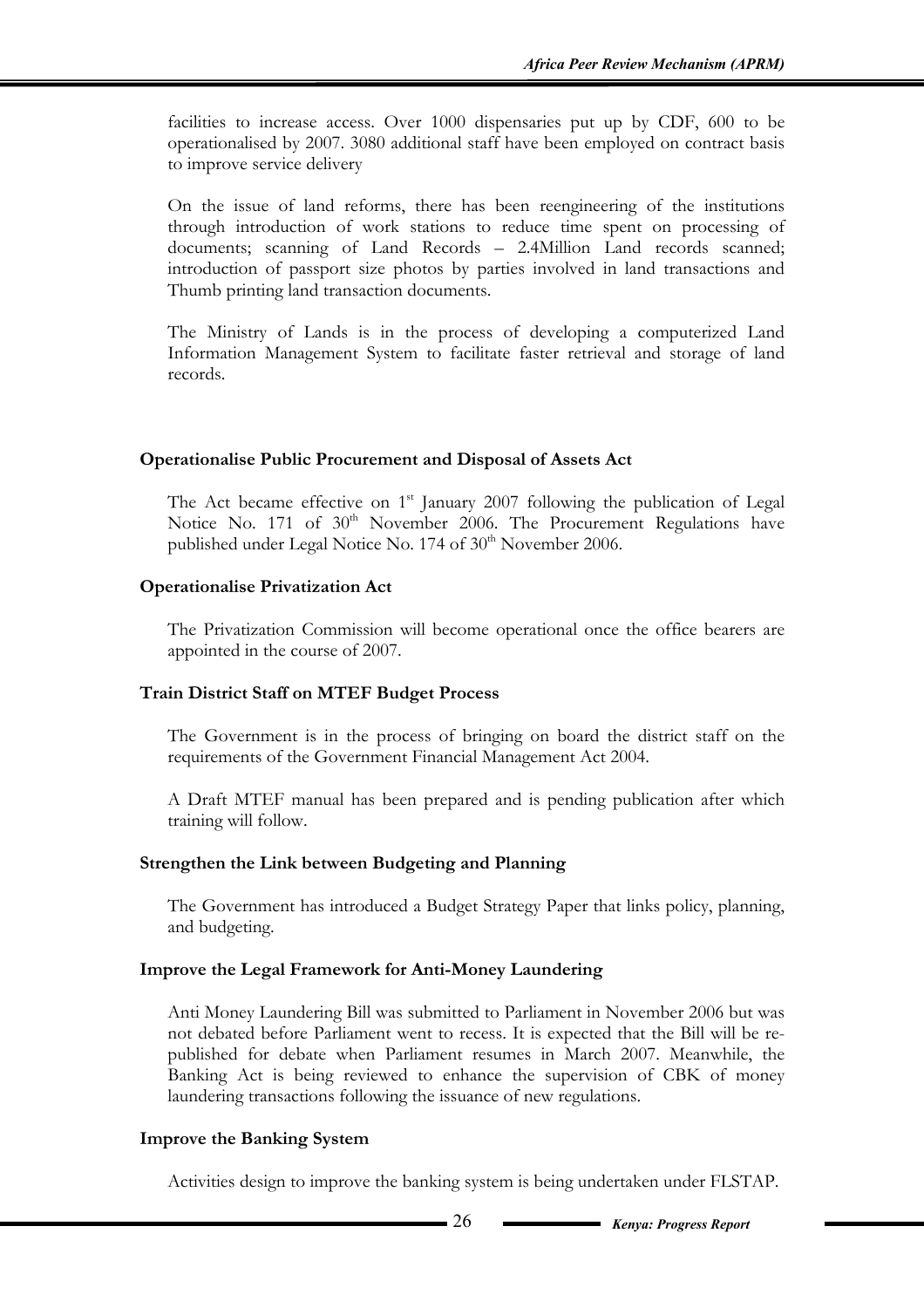#### **Accelerate Regional Integration**

Rwanda and Burundi have been admitted to the East African Community (EAC) and the East African Community Secretariat is being strengthened through recruitment of priority senior management staff

#### **Monetary Harmonisation**

Budgets of the three partner states were delivered on same day and the Tripartite Agreement for the Avoidance of Double Taxation and prevention of fiscal evasion with respect to taxes on income adopted. Study on 'monetary integration in the EAC finalized. Partner States are commenting on recommendations from the study.

#### **Harmonize Regional and National Policies**

East African Community Common Economic Tariff (CET) is applied uniformly in partner states. First round of tariff reduction by Tanzania and Uganda to affected goods originating from Kenya done on 1<sup>st</sup> January 2006. Implementation of second tariff phase down of tariff reduction by Uganda and Tanzania on Kenya goods will be implemented by January 2007. A mechanism for monitoring, reporting and removal of (Non-Tariff Barriers) NTBs has been adopted by member States. Partner States are constituting National Monitoring Committees on NTBs

The Chief Executives of EAC, COMESA and SADC met to draw an action plan on harmonization of identified programmes and undertake joint implementation of such programs. EAC partner States held a Joint Trade Policy Review in October 2006 at the WTO.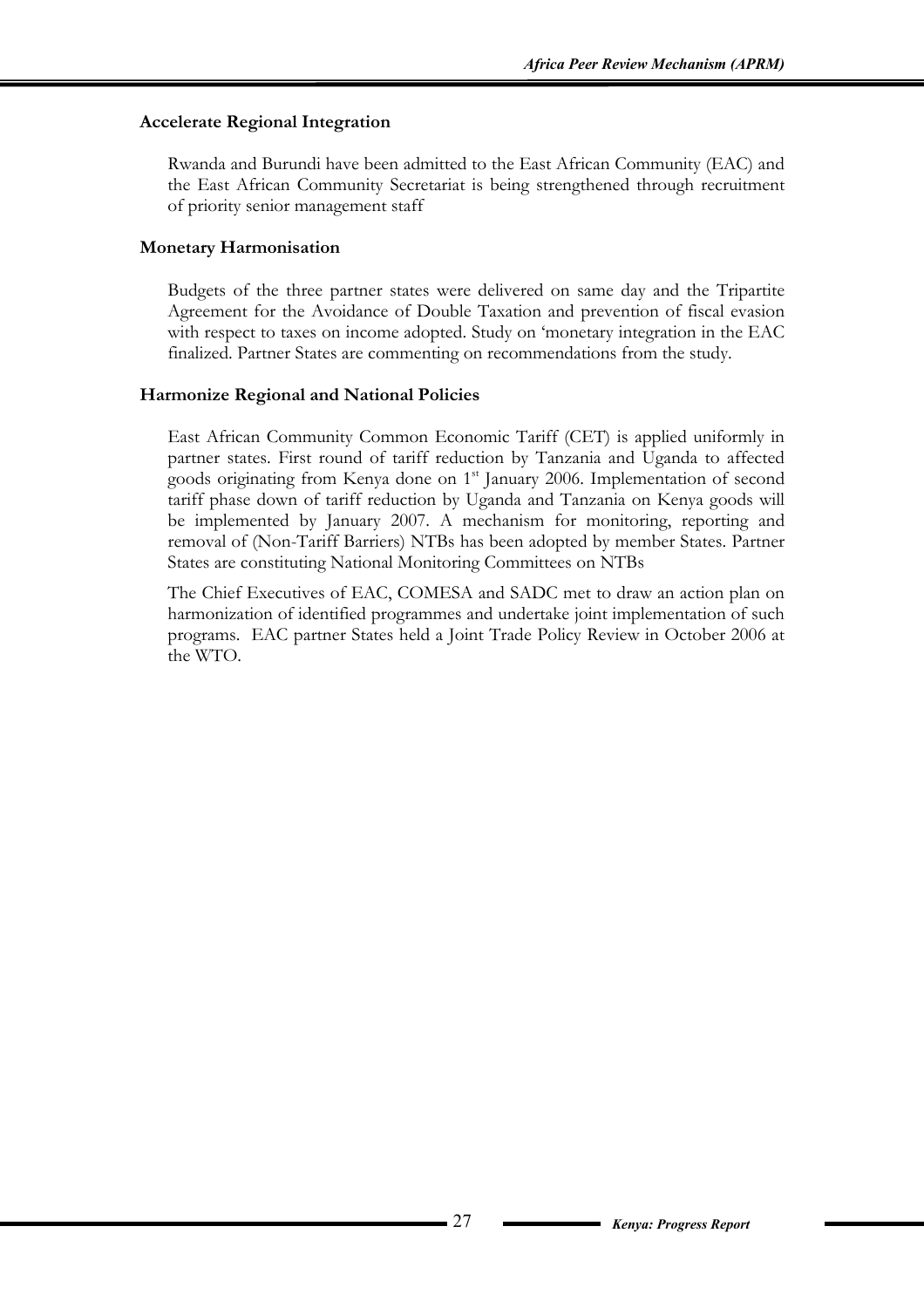# **3.3 CORPORATE GOVERNANCE**

The APRM Kenya Country Review Report called for corporate governance regulatory institutions to provide for the enforcement and effective application of the codes and standards to which the business sector may have already subscribed. In this regard the Capital Markets Authority (CMA) issued instructions requiring all quoted companies in the annual reports to report on corporate governance. Compliance levels with these instructions and enforcement have been good.

Similarly the Central Bank of Kenya (CBK) has strengthened its inspection capacity and has issued several guidelines among them Anti-money laundering. In furtherance of this initiative, the Government will continue to review, strengthen and demand that the regulatory bodies enforce compliance within their respective sectors.

#### **Overall Enabling Environment for Business**

The Private Sector Development Strategy was launched in January 2007. The strategy, which has a life cycle of five years points to the numerous constraints that inhibit Private Sector growth as identified during the International Investment Conference in March 2004 and supported by numerous studies by Kenya Institute of Public Policy Research and Analysis (KIPPRA) and the World Bank. The Strategy would remove hindrances faced by both formal and informal private sector players with particular focus on the development of the Micro, Small and Medium Enterprises (MSMEs) as a Secondary engine of economic development

#### **Create Enabling Environment for Development of MSEs**

The Microfinance Bill was signed into law on 30 Dec 2006; the Act makes provision for the licensing, regulation and supervision of microfinance business. The Act will regulate an industry that has hitherto had much potential but has suffered from major legal constraints and will lead to the unlocking of billions of shillings for on lending to the common citizen.

The Government has also set up a National Council for Small Enterprises and the Department of Micro and Small Enterprise Development (DMSED) in collaboration with the AG's office is developing an MSE Bill to be enacted into an Act of Parliament to provide for the establishment of an MSE development Fund.

The Kenya Industrial Estates (KIE) has been striving to improve the environment in which SMEs operate through various programmes as follows:

Development of workspace – under its industrial estates programme, KIE in collaboration with local authorities was able to identify suitable land for industrial development. During the year KIE initiated the construction of at least five industrial estates to provide affordable workspace for SMEs in the rural areas. These new industrial estates are located in Migori, Nyamira, Luanda, Kikima and Karatina. This construction is expected to continue to the end of the financial year 2006/2007 upon which 40% of the construction will be completed. KIE has further identified 52 additional rural sites for development of clusters and hence encourage investment into industrial activity and sustainable growth of rural enterprises.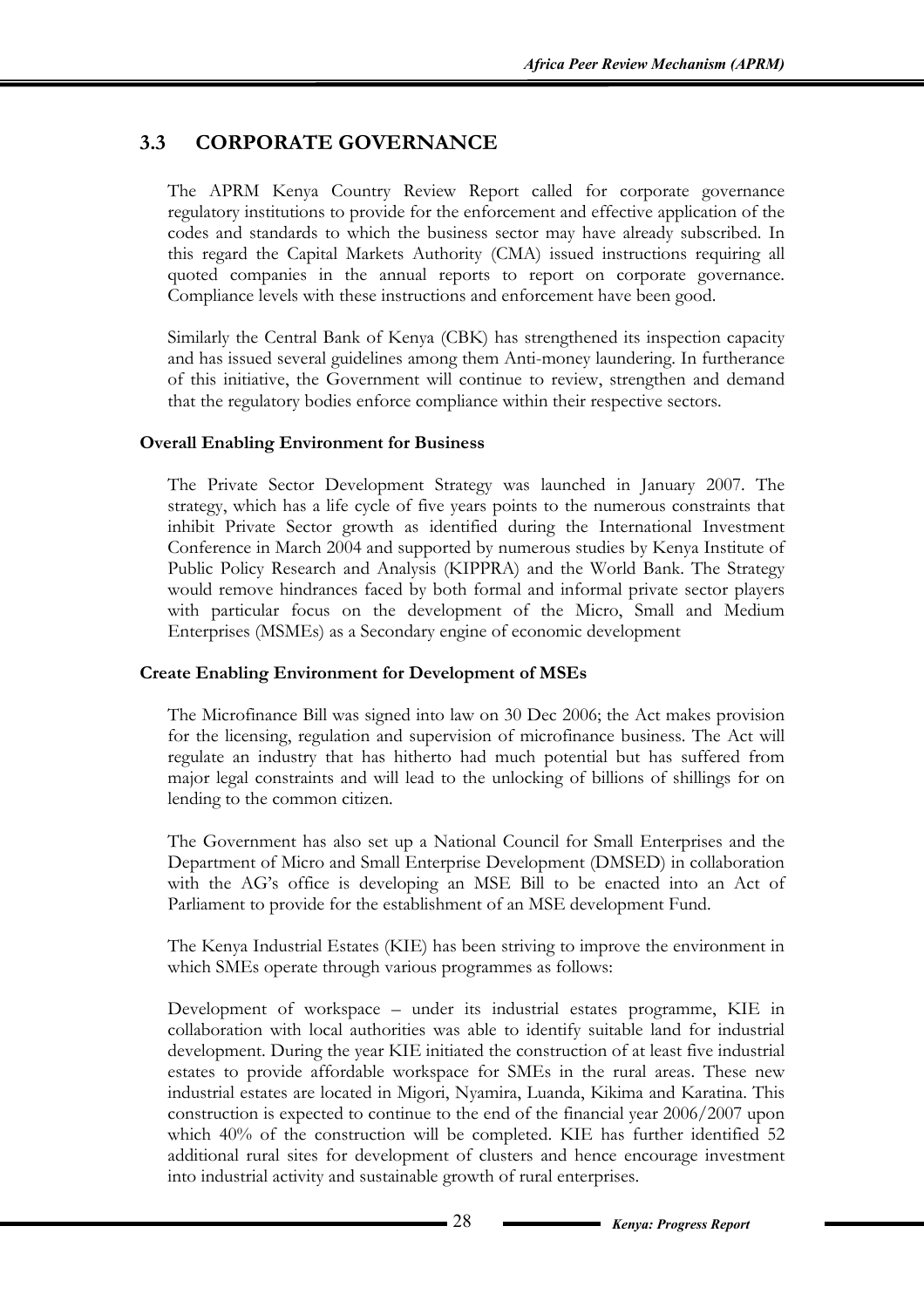Financial services – KShs.48.92 million was disbursed to at least 182 enterprises countrywide creating 489 direct jobs and another 1,957 indirect jobs (one direct job created 4 indirect jobs). In the next 6 months the company plans to disburse KShs.57 million to at least 285 enterprises. It is also planned that KIE will collaborate with the Ministry of State for Youth Affairs in the implementation of the youth enterprise development fund upon which KIE will disburse KShs.135 million to the youth.

Business Development Programmes (BDP) – at least 230 entrepreneurs received business services ranging from sensitization on investment opportunities to business management through sessions held in selected areas of the country. These services were meant to provide entrepreneurs with information on how to invest knowledgeably. In the next 6 months, it is planned that KIE will conduct 10 training sessions for 285 entrepreneurs. In 2007, KIE has planned to conduct 74 seminars on business opportunities targeting 74,000 Kenyan youth. The seminars will be conducted annually thereafter.

Subcontracting exchange and linkages – KIE has been able to develop linkages with few medium-large scale enterprises to encourage the growth of SMEs through transfer of technology and identification of markets for the SME products. In the next 6 months the institutions plans to link 10 SMEs with large enterprises through forward and backward linkages.

#### **Provide Affordable and Accessible Credit to the Private Sector – Including MSE's**

In order to avoid crowding out the Private Sector, Government borrowing from domestic market at 1.7 percent of GDP in 2005/06 has been reduced to sustainable level. It is expected to reduce further to 1.6 percent of GDP in 2006/07 and below 1.5 percent in the medium term.

Under its lending programme, KIE has been able to provide financial services to entrepreneurs at affordable rates. Collateral has been the major security arrangement for most borrowers. In the next 6 months, KIE will develop alternative forms of securities such as group guarantees, tripartite agreements, and pay slip arrangements. This will enable the vulnerable groups such as the youth and women to access financial services.

In addition the gap between lending and deposit rates has come down to the current 8-9 percent from 13 percent in the past. With further strengthening of the banking system, it is expected to come down further.

As land is often used as collateral, the government has been keen to speed up the issuance of title deeds especially in the Coast Province. The following has been done in the Coast Province since January 2006:

#### **Adjudication**

- 7 Land Adjudication sections have been registered.
- 7,888 number of families have been settled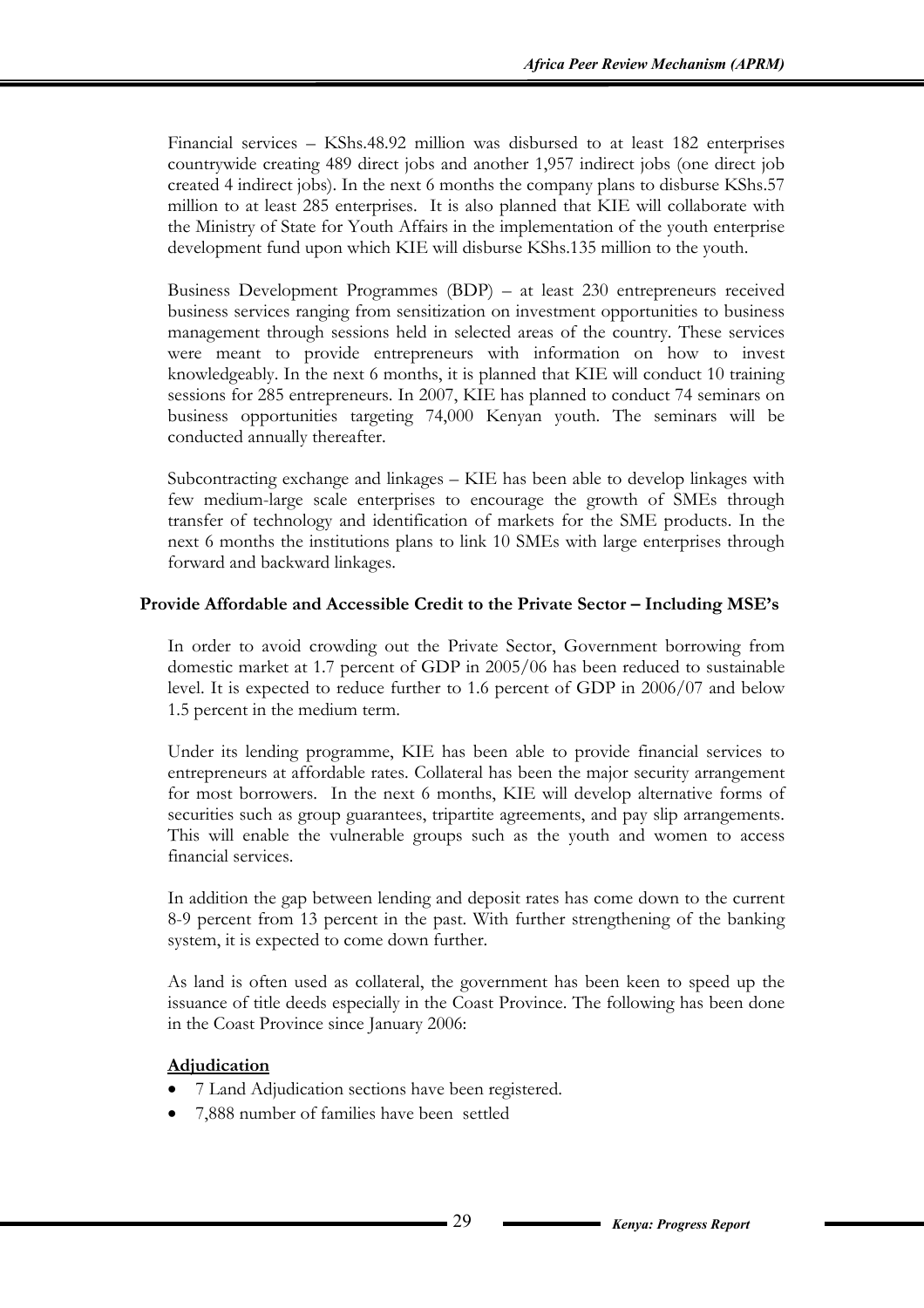#### **Settlement**

- 5,443 discharges have been given.
- 1,925 families have been settled.
- 33,508 titles issued.

A taskforce has also been formed to identify squatters and parcels of land to be settled.

Non Performing Loans (NPLs) of the banking system have come down to the current level of 19-20 percent from 38 percent in the past. Most of the existing NPLs have been held in Government-influenced banks. Efforts to restructure and privatise these banks under FLSTAP funding are ongoing.

#### **Attract More Companies to List at the Stock Exchange**

The Nairobi Stock Exchange has implemented the Central Depository System of trading in shares which has improved the transaction period from the previous long period to one day. Other reforms include the reorganization of the stock market into independent market segments in order to address the diverse needs of the various issuers and investors.

#### **Provide an Attractive Business Regulatory Framework**

The Governance Justice Law and Order Sector Reform Programme (GJLOS) and Kenya Law Reform Commission are yet to complete the process of revising the Companies Act. However, a committee by government has completed work on the reduction of business licences and permits, in order to reduce the bureaucracy that bogs down the registration of businesses in Kenya.

The government has reviewed over 1,300 licenses of which a hundred and eighteen licenses (118) were repealed in FY 2005/06 and FY 2006/07.

A Business Regulatory Reform Unit has been established in the Ministry of Finance. Plans are underway to simplify over 700 licenses, and establish an electronic consolidated regulatory registry for all valid licenses.

#### **Improve The Effectiveness Of Regulatory Framework In All Sectors Of The Economy.**

The MFI Act has been passed and awaiting implementation. All deposit-taking microfinance institutions will be supervised by the Central Bank of Kenya, while the Ministry of Finance will oversee the non-deposit taking institutions. Regulations to operationalise these reforms are being developed.

A separate bill to regulate the SACCOs is being developed by the Ministry of Cooperative Development.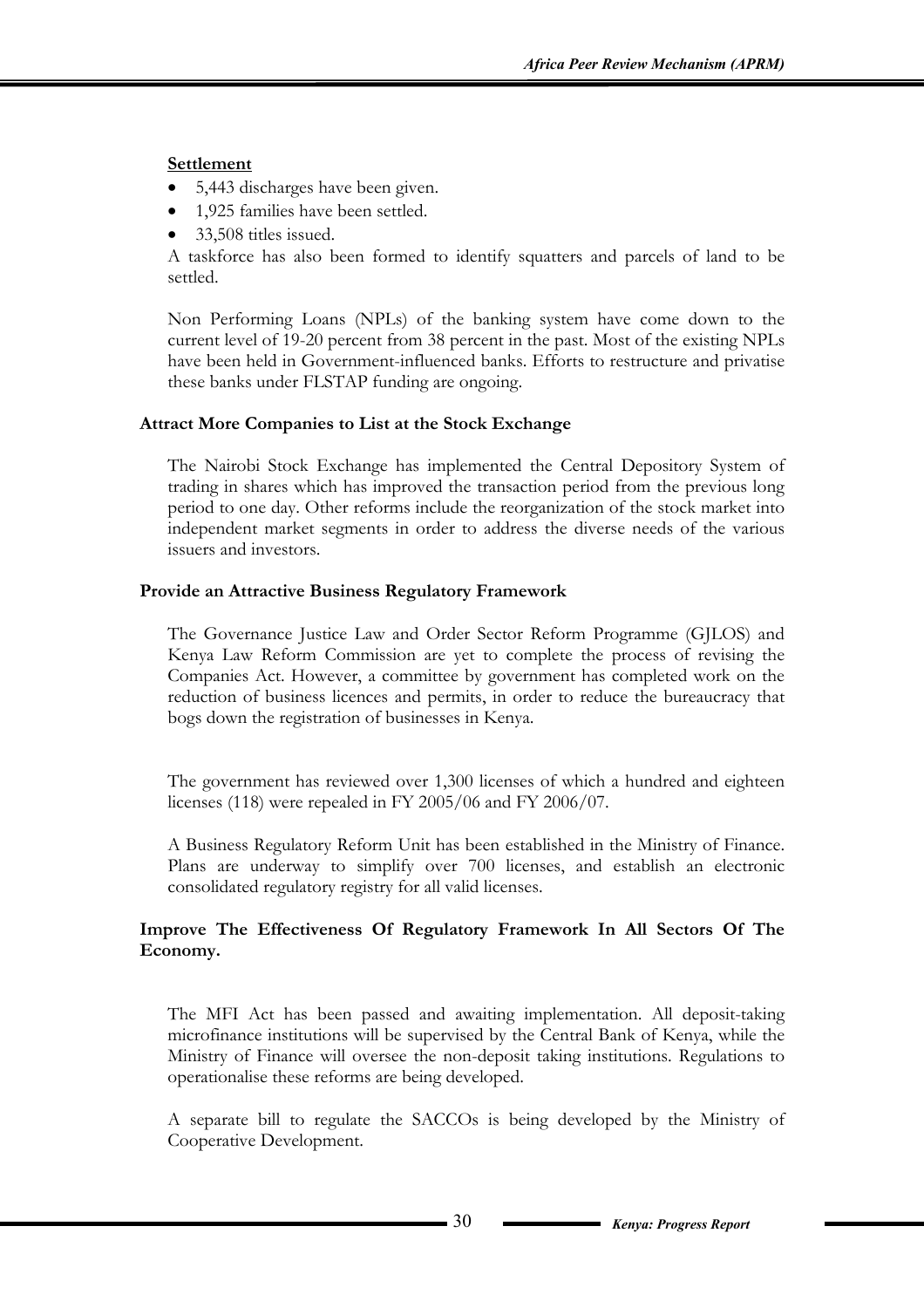#### **Improve State Of The Road Network.**

A Sessional paper on creation of autonomous road authorities developed and cabinet has approved the proposals therein. The Road sub-sector policy and strategy including an investment plan (2007-2020) is being developed and is nearing completion financed by EU

Road Maintenance levy fund being used for road maintenance and rehabilitation. Major roads rehabilitation/development works on going throughout the country.

The Government has assigned priority to the reconstruction and rehabilitation of the main international and national transport corridors. These include

The Mombasa-Malaba highway, at the moment, several sections of this highway are under construction. These include the Maji-ya-Chumvi to Miritini section, Sultan Hamud-Machakos turnoff, and the Machakos turnoff-Jomo Kenyatta International Airport dual carriageway.

Similarly, the Mai Mahiu-Naivasha-Lanet section, Lanet-Njoro turnoff dual carriageway, and Njoro turnoff-Timboroa sections are under construction.

Several national roads serving key tourist destinations are also under construction. These include the Mai Mahiu-Narok road that provides a vital link to the Maasai Mara Game Reserve, which was recently recognized as one of the new wonders of the world. The Mombasa-Kilifi-Malindi road, which is critical to beach tourism, is being repaired and re-carpeted. Similarly, the Sagana-Marwa road serving the northern tourist circuit, agriculture, and livestock producing areas, is also under construction.

The Government will continue rehabilitating and reconstructing roads serving important agricultural and livestock production areas. Some of the priority projects include the Mwea-Embu-Meru road, Ol Kalou-Njabini-Dundori road, Vokoli-Kimilili-Webuye road, and Owimbi-Luanda-Kotino road. Similarly, the Government will upgrade the Isiolo-Merille and Garissa-Modogashe roads to bitumen status in order to serve the rich livestock producing areas of Northern Kenya.

#### **Increase the Use of Air Transport**

The Government has commissioned the rehabilitation and upgrading of Jomo Kenyatta International Airport facilities and infrastructure at a cost of 10 billion Shillings. Arrangements are also underway to undertake the reconstruction and expansion of Kisumu airport at cost of 2.6 billion Shillings. Other airports scheduled for major rehabilitation include Moi International Airport, Malindi, Lamu, Wajir, and Isiolo to improve their operational efficiency and security.

#### **Access to Clean & Portable Water in the Country.**

Water sector budget has been increased from 2 billion shillings in 2002 to 12 billion in this current financial year.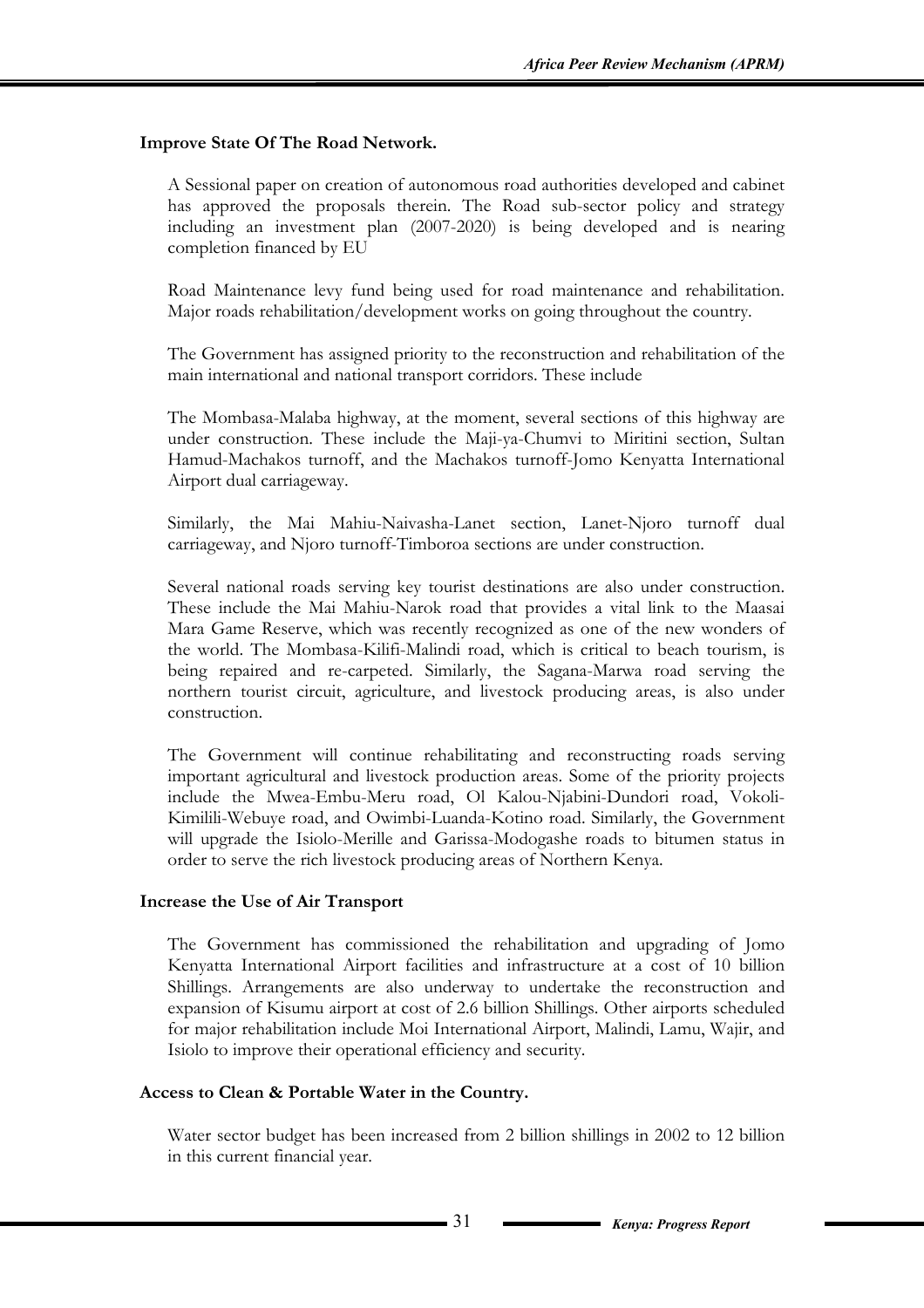In addition, decentralization of the water services to ensure efficiency and to give more control to the communities is being undertaken. All the major towns including Garissa, Nakuru, Kisumu, Kitale, Kakamega, Nyeri and Meru have benefited from this initiative.

The Government has invested 10 billion shillings in improving water provision and storage. For instance, the Government has drilled 200 boreholes this year and constructed 300 dams and pans for water supply and storage. These efforts will be intensified in the future.

The Government is also revitalizing irrigation and drainage development in various parts of the country.

#### **Improve Mombasa Port Services**

The Kenya Ports Authority has undertaken equipment modernisation programme; A Master Plan for Kenya Ports Authority was developed and circulated to stakeholders for comments and is awaiting Cabinet approval; The Kenya Maritime Authority; a maritime regulation body has been established to enhance maritime safety and security and increase Kenya's seaborne trade. Three maritime bills have been prepared and submitted to parliament for enactment, whereas clearing of goods at the port will now continue on a 24 hour service.

#### **Improve Quality and Access to Land Line Telephony**

Privatisation on-going with 24% shares meant for strategic partners and 34% shares to be floated in the Nairobi Stock Exchange. In addition a Second national operator (VTEL Holdings) has been licensed. There has been roll out of a broadband wireless connectivity in rural areas through various wireless technologies including Code Division Multiple Access (CDMA) and WIMAX. Mobile telephone operators are expanding their network and Telkom also has a limited number of wireless subscribers.

#### **Reduced Costs of Making Local and International Calls**

Process of construction of a fibre optic submarine cable between Durban and Port Said is planned to be completed by end of year 2007. The TEAMS Project has been initiated to develop undersea cable form fujaira to Mombasa. Additionally International gateways have been liberalized.

#### **Improved Internet Access**

In July 2006, Telkom unveiled 500km long haul Mombasa to Nairobi fibre optic link meant to expand internet bandwidth, and teledensity. Introduction of a new broadband wireless platform dubbed Kenstream wireless to compliment kenstream services in July 2006.

#### **Increase Access to Electricity**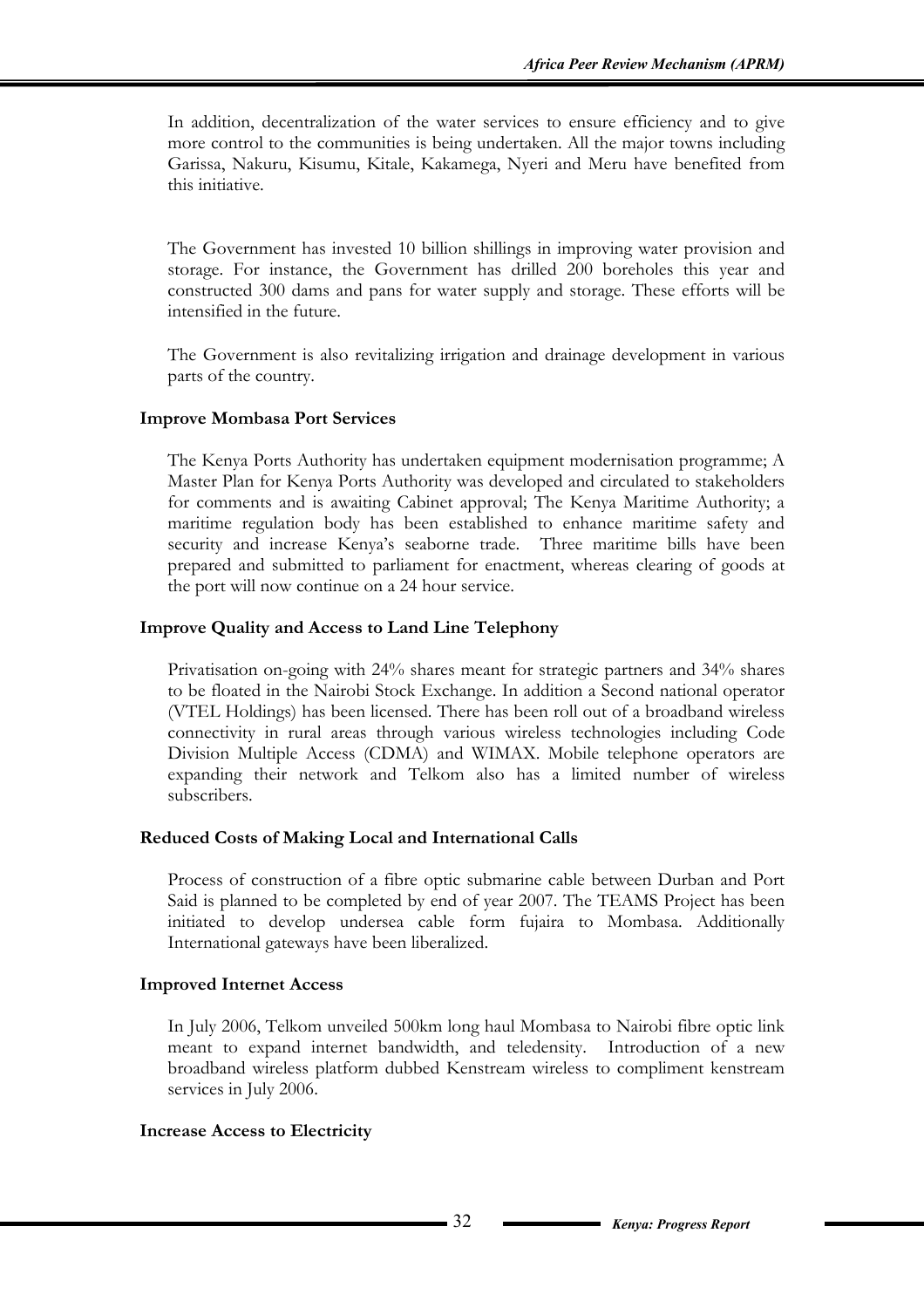Generation improved through 60mw Sondu Miriu hydroelectric power plant. In areas that are not readily accessible to the national electricity grid, rural electrification will include provision of alternative power sources such as wind, solar, and diesel generators. Installation of diesel generators at Hola (Tana River District) and El Wak (Mandera district) at a cost of Kshs. 150 million and Kshs. 125Million respectively has been completed.

Government has approved the implementation a total of 940 rural electrification schemes spread in 191 constituencies to be completed by 30th June, 2007 at a cost of 6 billion shillings.

Currently, the Government is implementing a solar energy project to provide electricity to schools in the Arid and Semi-Arid districts. Under this programme, 16 boarding schools in Garissa, Ijara, Wajir and Mandera districts are already supplied with solar generators at a total cost of 52 million shillings. A further 47 secondary schools in Moyale, Turkana, Marsabit, Isiolo, Kitui, Tharaka, Tana River, Taita-Taveta, Marakwet, and Laikipia districts will be supplied with solar generators at a cost of 250 million shillings by December 2007.

Unbundling of KPLC into two companies, one for transmission and the other for distribution is to be implemented.

Sessional Paper No. 4 of 2004 on Energy Developed. An Energy Act 2006 enacted which opens participation in electricity generation to private investors, and creates a Rural Electrification Authority.

The Government is negotiating with Government of Ethiopia to explore possibility of importing power from Ethiopia.

#### **Enhance Access to Market and Market Information by MSE's**

Under the Implementation Action Plan 2005 -2008 of the National Export Strategy the Action Plan Steering Committee prioritized on the following five sectors:-

- 1. Livestock and Livestock products
- 2. Fish and Fish products
- 3. Textiles and Clothing
- 4. Horticulture
- 5. Food and Beverages

Under Module 4 of JITAP II on Goods and services sector strategies the following sensitization workshops on the Horticulture and Fish sub-sectors under residual activities have been concluded which were spearheaded by the Export Promotion Council and other stakeholders;

- Workshop on Fish and Fish products Kisumu 6<sup>th</sup> December, 2006.
- Workshop on Horticulture Eldoret  $8<sup>th</sup>$  December, 2006
- Workshop on Horticulture Nakuru 11<sup>th</sup> December, 2006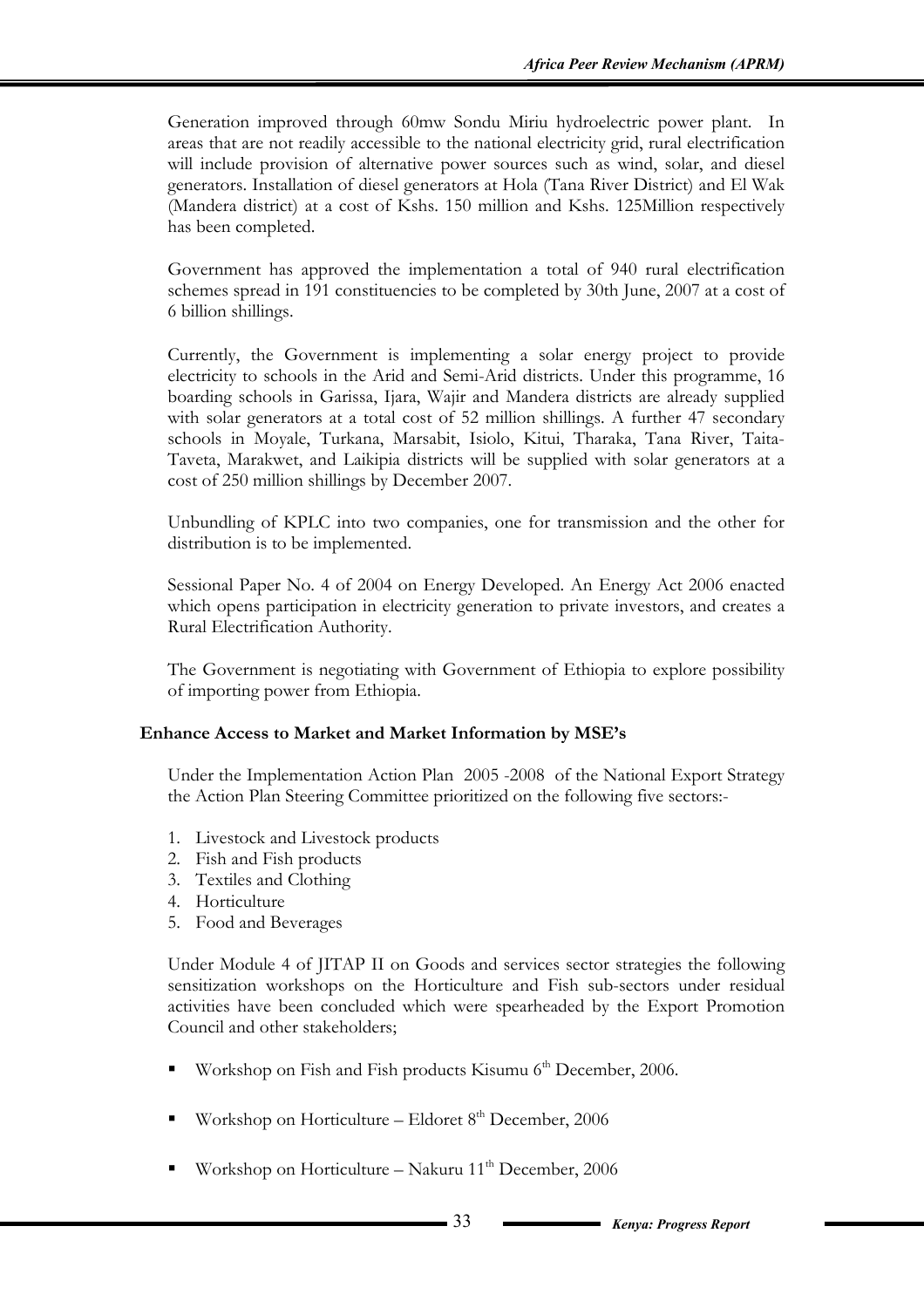- Workshop on Horticulture Mombasa  $14<sup>th</sup>$  December, 2006
- Workshop on Fish and Fish products Mombasa, 15<sup>th</sup> December, 2006

The Kenya Meat Commission (KMC) has been revived and is processing meat and meat products for the local, regional and international markets starting July, 2006.

#### **Make Labour Laws Relevant For Enhanced Economic Growth and Employment**

The Core labour laws have been merged into five and harmonized with ILO Declaration on Fundamental Principles and Rights at Work. Five (5) new draft labour laws Bills have been forwarded to the Cabinet Office for Government approval.

#### **Build Enforcement Capacity At Ministry Of Labour And Human Resource Development (Molhrd).**

70% of labour officers and inspectors in the field have been trained on prosecution and labour administration in general. Some officers in the Ministry of labour have been trained as Trainers to sensitise labour officials on public officers' ethics and other anti-corruption issues. The Labour Advisory Board is deliberating on ratification of Convention No. 87.

#### **Strengthen Legal Framework For Protecting All Classes Of Shareholders And Other Stakeholders.**

There is increasing accountability to stakeholders, especially among listed companies and financial institutions. There will be provisions in the Companies Act, currently under review, to adequately address the rights of shareholders, including minority shareholders.

#### **Achieve Greater Awareness Levels Among Shareholders And Members Of Cooperatives On Their Rights.**

On the protection of minority shareholders' rights and training and education of shareholders, there is now a conscious move to revive the activities of the Kenya Shareholders Association, which was formed under the aegis of the Centre for Corporate Governance in 2003. It is envisaged that once revitalized, the Association will play a critical role in coordinating the education and emasculation of shareholders across the country.

The centre for Corporate Governance has also published Corporate Governance Guidelines for Shareholders, which have been distributed to shareholders both from registered companies and cooperative societies.

#### **Strengthen Consumer /Customer Protection**

The Ministry of Trade & Industry through her institutional framework has continued to undertake aggressive surveillance of imported products / goods with a view to identifying counterfeits and contraband goods. In the recent past imported goods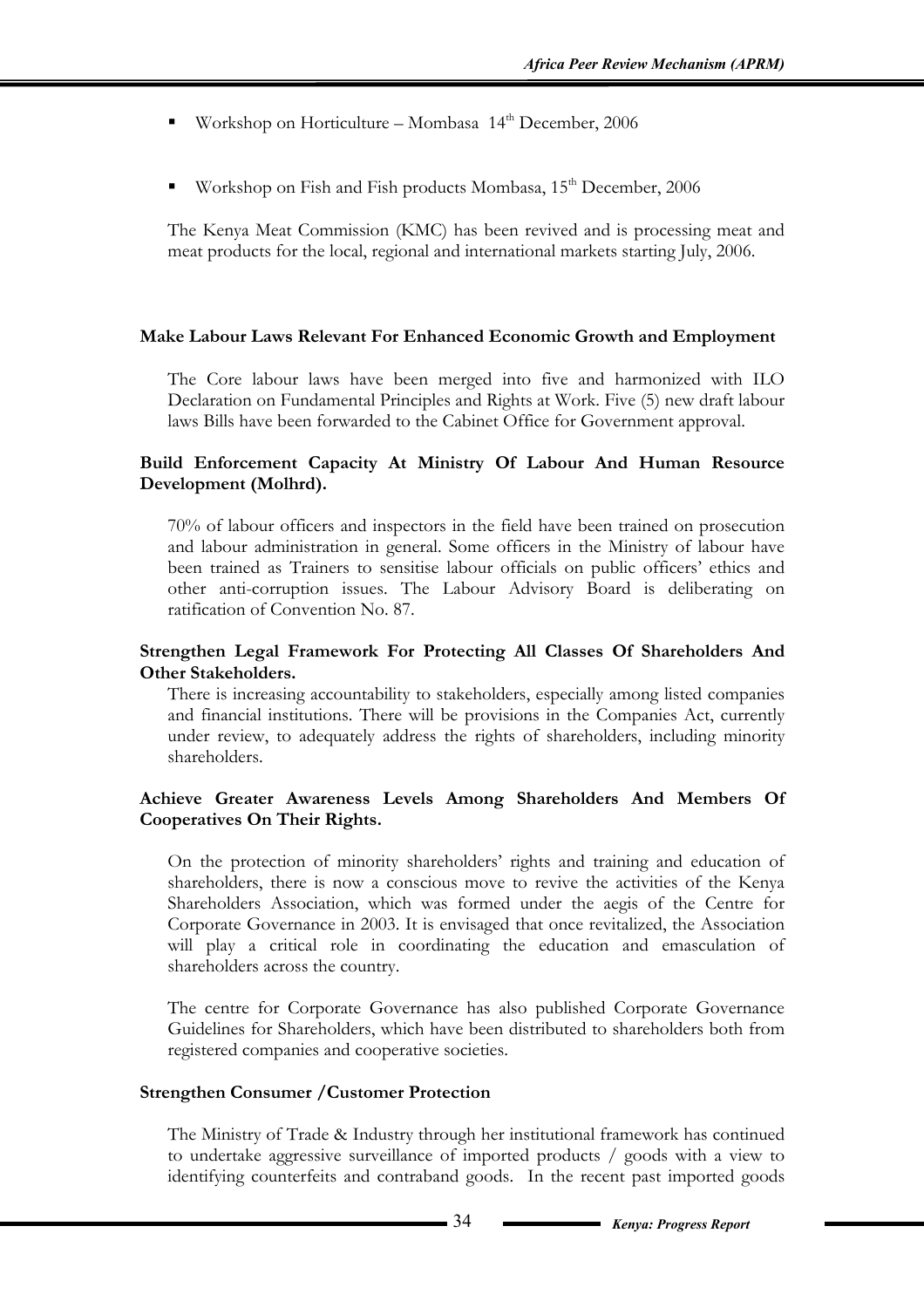that have been declared counterfeits worthy several million shillings have been destroyed after seizure. It is anticipated once the Counterfeit Bill enacted the impact of these goods to the local market will be minimal if not eliminated.

To promote standardization, Calibration, Verification and Maintenance of legal Metrology Standards and Testing Equipment have been substantially carried out. About 80% of all standards and testing equipments presented to the field offices were calibrated by the Kenya Bureau of Standards.

#### **Achieve Financial Sustainability of Institute Of Directors and Shareholders Association**

The Institute of Directors (Kenya) plays a critical role in ensuring that its members adhere to principles of good corporate governance in the stewardship of their business enterprises. The Institute is in the process of expanding its membership. The government has pledged, through the Ministry of Finance, to finance these organisation.

The Centre for Corporate Governance has been holding successful Corporate Governance training courses for directors of companies, both from the private and public sector.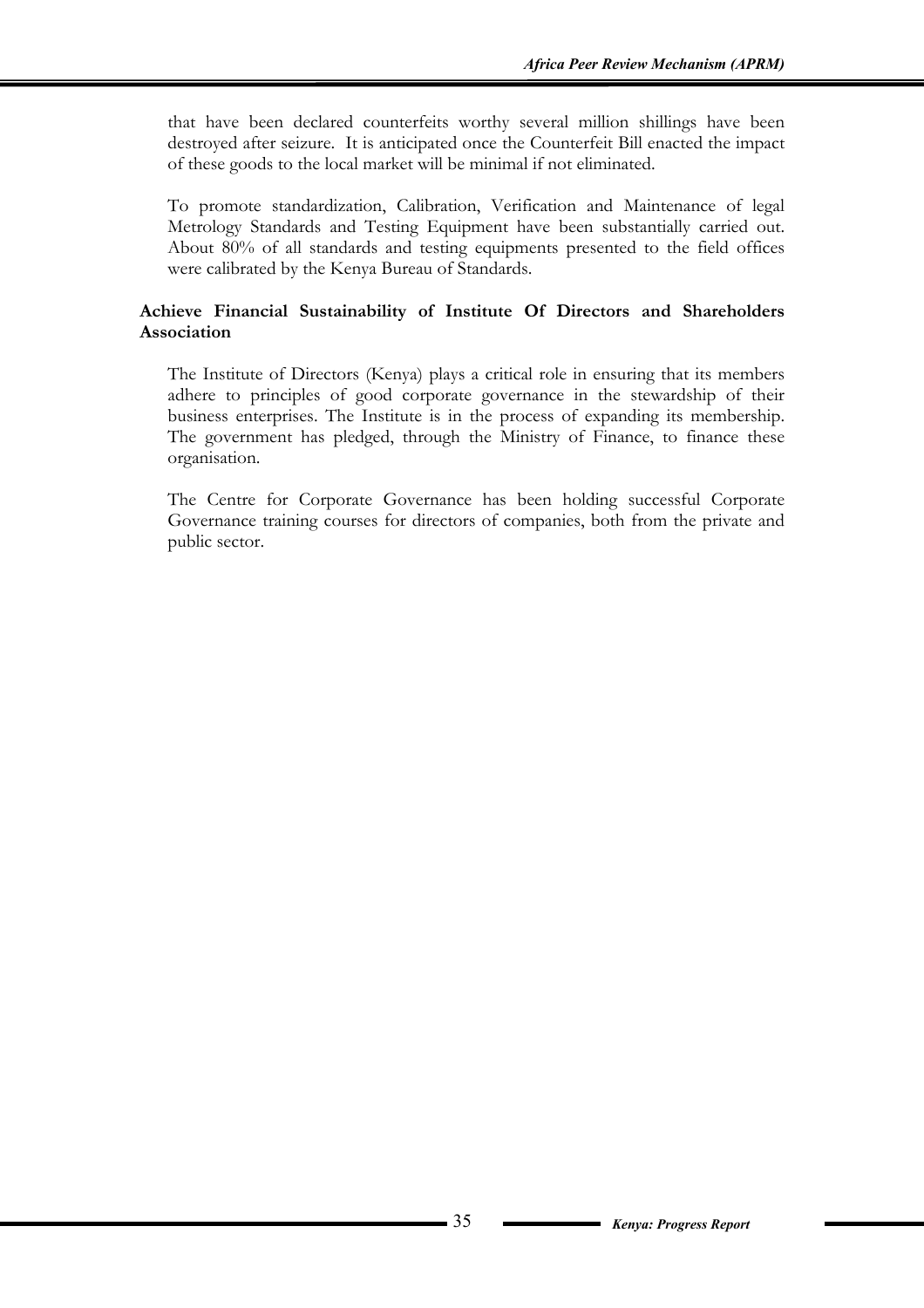# **3.4 SOCIO-ECONOMIC DEVELOPMENT**

A key priority of the Government has been to promote equity and socio-economic development by putting in place strategies for levelling the playing field for all Kenyans. The objective is to increase access to social economic opportunities for all especially the vulnerable, marginalized and disadvantaged groups through employment, empowerment and improving access, affordability and quality of social services.

To this end, the government has increased its funding to core poverty programmes to ensure that they are funded sufficiently and predictably.

Some of the key achievements in the area of socio economic development include;

#### **Promote Self-Reliance by Mobilizing Domestic Resources**

Improved economic performance and implementation of revenue enhancing reform measures has resulted in significant increase in government revenue (mostly tax revenue). This means that government is able to finance a higher proportion of its expenditures from tax revenue, reducing government borrowing and stock of public debt. It is partly against this background that donor budget support has not been factored into the budget during the last two (2) Financial Years. The National Budget for the year 2006/2007 is 95% financed by the tax payer.

In addition a subcommittee of the National Economic and Social Council in collaboration with the Treasury is developing new instruments for mobilizing domestic resources for long-term financing of road construction and other major infrastructural projects. This will provide opportunities to Kenyans to invest in the financing of infrastructure.

#### **Accelerate Adoption and Implementation of Bottom-up Planning System**

The Government has continued to implement the Constituency Development Fund (CDF), Local Authority fund and other devolved funds aimed at giving local communities greater control in planning and budgeting for their needs. The government is currently recruiting Provincial and District CDF project coordinators to provide technical and advisory services to CDF committees.

The District Focus for Rural Development has been revised to rationalise and strengthen sub-national participatory planning processes. A Cabinet Memorandum on the same has been prepared is due for submission to the standing Cabinet committee on Economic Management.

The APRM is being institutionalised to provide for continuous dialogue and participatory planning and Participatory Monitoring and Evaluation.

#### **Initiate Programmes for Poverty Alleviation**

The creation of productive and sustainable employment opportunities remains the most effective strategy in poverty eradication. The growing economy is creating more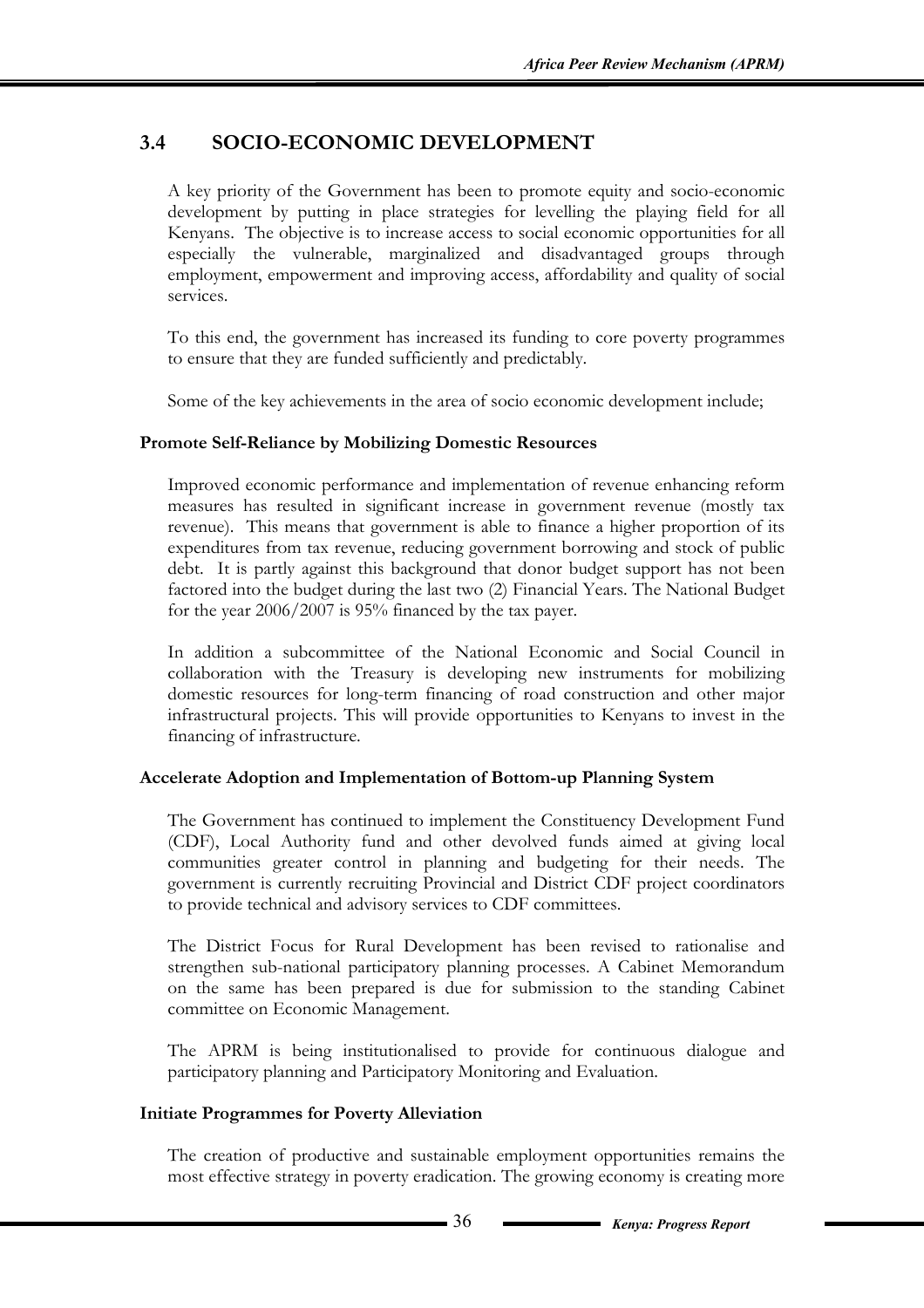employment opportunities for our citizens. In order to generate more employment, the Government has developed a comprehensive employment policy, which is awaiting debate and approval by Parliament. The policy framework outlines the strategic interventions to be made in the key sectors of the economy that have high potential for employment creation, income generation and poverty reduction.

The Government is according high priority to the creation of employment opportunities for the youth. In this regard, the Government is revamping youth polytechnics. These centres will be used to equip the youth with appropriate skills that will expand their options for employment. In addition to this, the Government has gazetted a Youth Enterprise Fund from which enterprising young people can access affordable capital to establish or expand their businesses.

The Kenya Slum Upgrading and Low Cost Infrastructure Fund has been established nationwide, (KENSUF) and is being implemented in Kibera, Mavoko, Manyatta, Obunga, Kaloleni, Nyalenda, Ziwa la ngombe, and Bandani slum.

The Ministry of Planning and National Development has contracted a consultant to develop modalities for the Kenya National Social Action Fund (KENSAF) and the first draft has been submitted.

## **Involve more Kenyans in the Development Process including Kenyans in the Diaspora**

A high level interagency committee has been established under the coordination of the Ministry of Planning and National Development. The Committee has developed a draft Diaspora Sessional Paper for submission to the Cabinet.

CDF Secretariat in collaboration with relevant Ministries is carrying sensitisation and capacity building on implementation of the fund. Civil Society organisations are also doing a lot of sensitization work on devolved funds.

# **Improve Quality and Access to Education**

The KESSP Programme for period 2005-2010 by the Ministry of Education is ongoing; it seeks to improve the quality of teaching through various activities within the education sector. Introduction of CDF has seen rehabilitation and expansion of education infrastructure.

Quality of education has been improved by the ongoing programmes on ICT such as NEPAD E-Schools and Kenya's e-Learning Programme.

The Government, is also undertaking a school - mapping exercise with a view to determining school locations in order to improve access and equity

The Free Primary Education Programme has grown from strength to strength with Gross Enrolment Rate rising from 105% in 2005 to 107% in 2006.

In partnership with UNICEF there have been programmes targeting girls in ASAL areas. Within the Nomadic communities, there have been the Mobile schools for the Pastoral Communities, currently ongoing in North Eastern.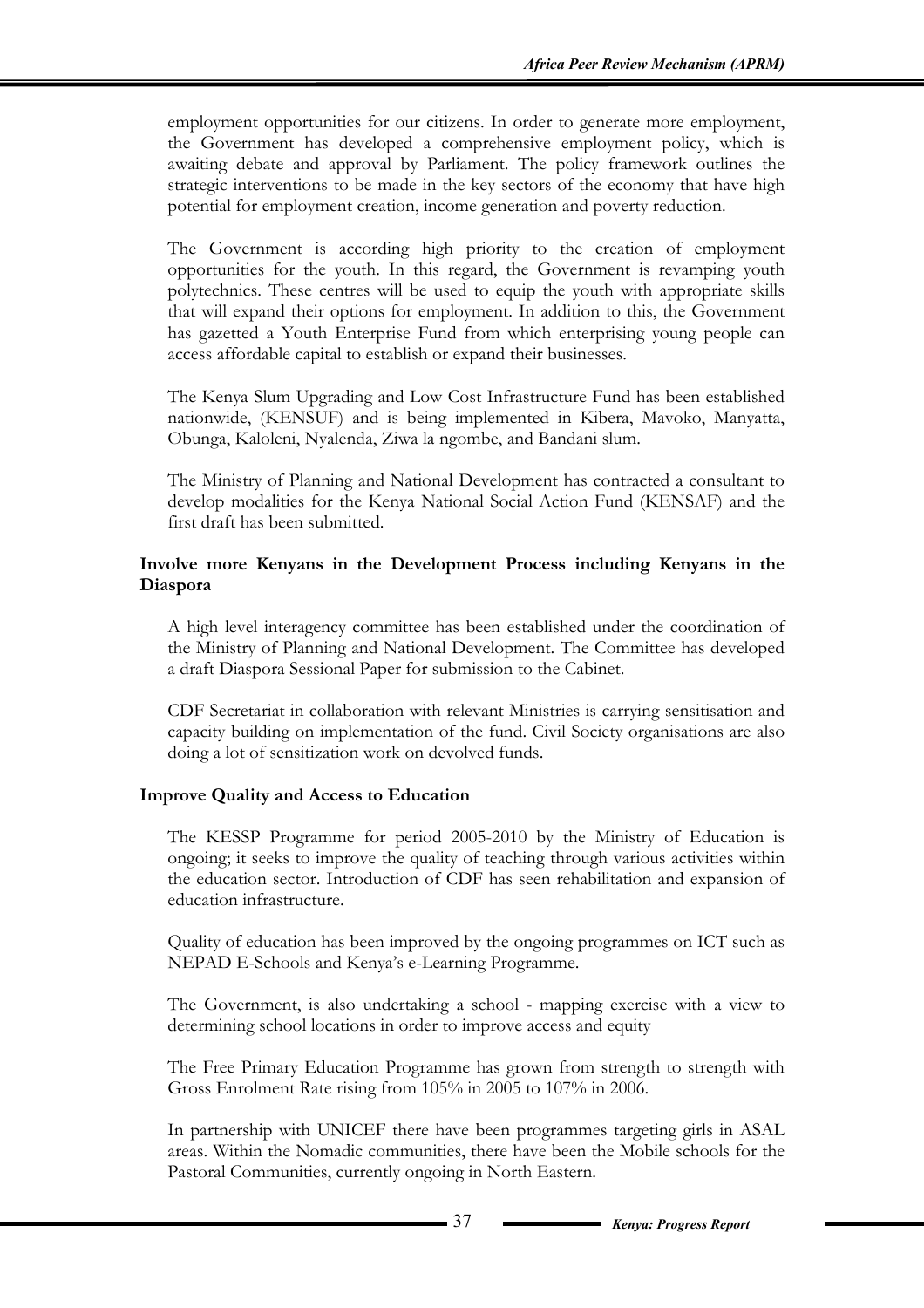Government is also implementing a solar energy project to provide electricity to schools in the Arid and Semi-Arid districts. Under this programme, 16 boarding schools in Garissa, Ijara, Wajir and Mandera districts are already supplied with solar generators at a total cost of 52 million shillings. A further 47 secondary schools in Moyale, Turkana, Marsabit, Isiolo, Kitui, Tharaka, Tana River, Taita-Taveta, Marakwet, and Laikipia districts will be supplied with solar generators at a cost of 250 million shillings by December 2007.

#### **Improve Environmental Sustainability**

There has been the Farmers Empowerment Programme through, Farmers Field Schools in Mbeere, Makueni, which have enabled farmers to invest in forestry and practice good land husbandry. A project on promotion of non-wood forest products in Isiolo, Marsabit and Garissa is being implemented by Forest Department and KEFRI. In addition the Ministry of Youth has launched a programme to plant 1 million trees countrywide.

## **Combat Malaria**

The current ongoing Malaria Control Programme running till 2010, which is supported by the government, DFID among others, has been training individuals on malaria prevention methods. The government introduced a new treatment policy on malaria using Artemisinin Combination Therapy to address the resistance to Sulphadoxine Pyremethamine for malaria treatment in hard struck areas.

3.4 million nets distributed targeting pregnant women and children under five years nets distributed under social marketing program sold at Kshs 50 in public health facilities and Kshs 100 at market centres. Public education has also been intensified in the communities by Public health officers and indoor residue spray is ongoing.

Salary and allowances for Public servants including medical professionals increased, thereby attracting more staff

## **Accelerate the Energy Sector Reform Programme to Ensure an Adequate Supply of Energy**

The Energy Bill was signed into law on  $31<sup>st</sup>$  Dec 2006, which brings in private investors and creates a Rural Electrification Authority. GOK has already approved implementation of 940 rural electrification schemes spread in 191 constituencies to run till June 2007.

The Government is discussing with the Ethiopian Government so that Kenya can import power from Ethiopia.

#### **Ensure Increased Access to Water and Sanitation Services to all Users**

The government has increased the water budget to 12 billion shillings. There is ongoing decentralization of water services to ensure efficiency and give more control to communities. In addition there is construction and rehabilitation of dams, water pans and boreholes ongoing in ASAL areas.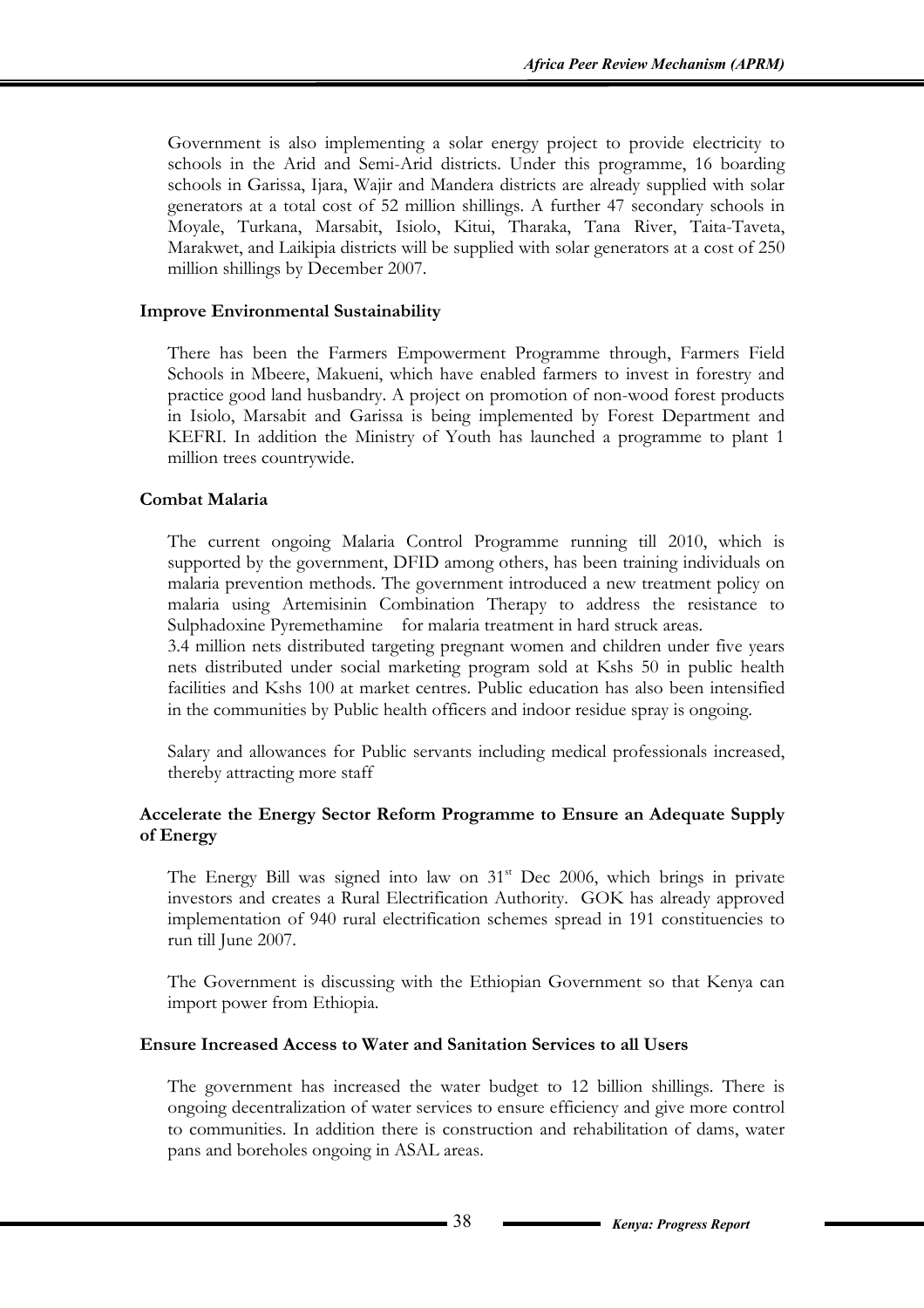# **Gender Sensitive Approach to Monitoring and Evaluation of Development Projects**

All ministries are now by a gazette notice of November 2006 which demands that women should form 30 percent of all newly recruited public servants. Further Chairpersons of Maendeleo Ya Wanawake at the provincial, district, and divisional levels are to be co-opted as automatic members of all Provincial, District, and Constituency Development as well as HIV/AIDS Coordination Committees. This will enable women to monitor and influence development that benefits them and children.

## **Eliminate Harmful Cultural Practices, Early and Forced Marriages and Ensure Equal Opportunity for Girls in Secondary Tertiary and University Education.**

Under the Kenya Education Sector Support Programme (KESSP) Programme, the Government through the Ministry of Education has outlined strategies to enhance enrolment of quality of education, mainstream the gender disparities within the secondary and tertiary institutions.

# **Improve Women's and Children's Condition**

Aids Control Units have been established in all ministries. Ministry of Planning and National Development has recruited an advisor to build capacity in line ministries (central planning and monitoring units) to mainstream HIV/AIDS into policy, planning and budgeting.

There is ongoing free provision of ARVs in public hospitals and the first batch of 300,000 female condoms is being procured. Post-Maternal Care and Treatment (PMCT) sites increased to 1,500 and over 600,000 pregnant women access services through these sites every year. Children born by HIV pregnant mothers are given Nevirapine at birth to prevent transmission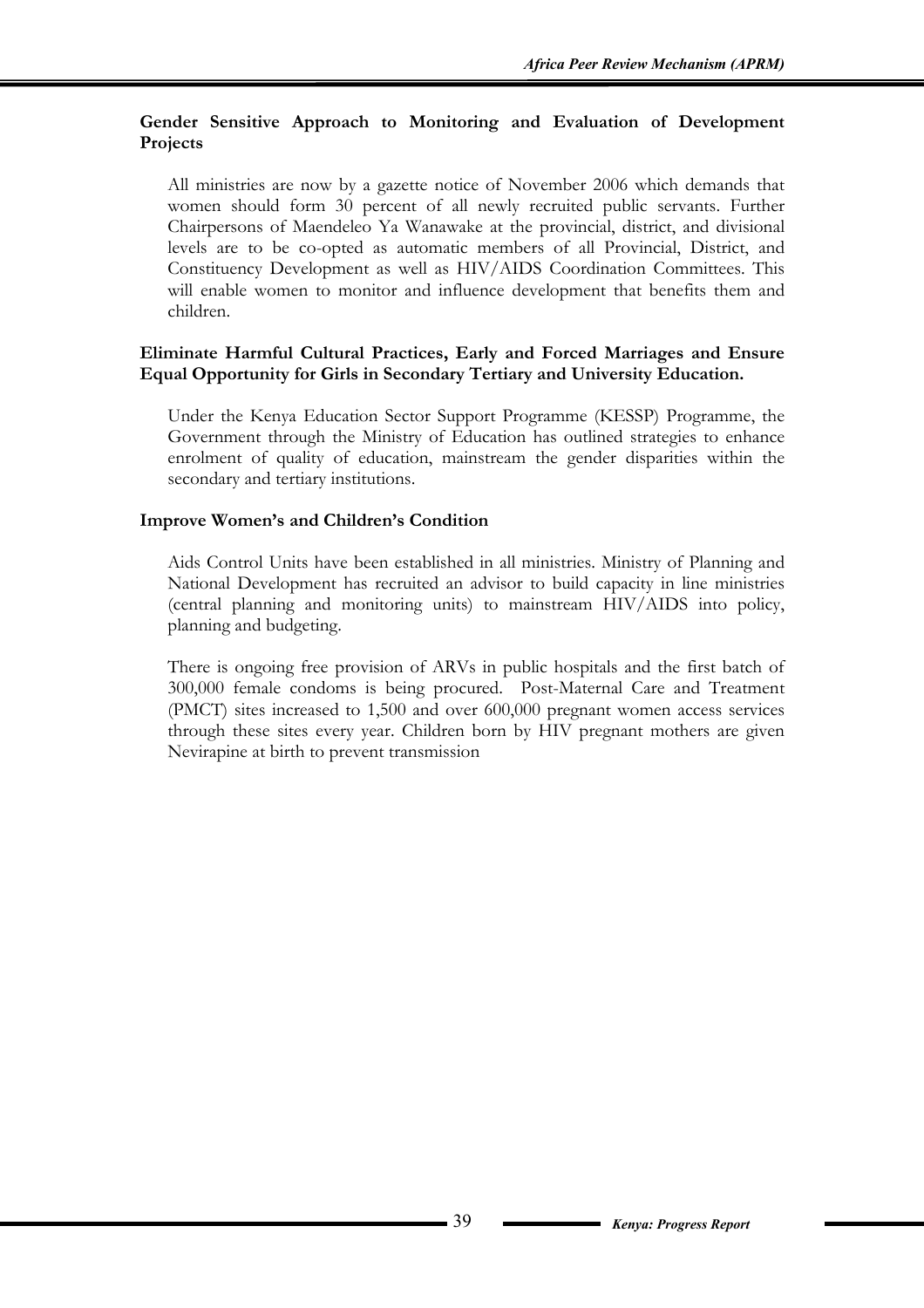| <b>4.0 APRM</b> | KENYA | NATIONAL | <b>PROGRAMME OF</b>                                     | <b>ACTION</b> |
|-----------------|-------|----------|---------------------------------------------------------|---------------|
|                 |       |          | <b>IMPLEMENTATION MATRIX (JULY 2006 – JANUARY 2007)</b> |               |

| Objective                             | <b>Required Action</b>                                                                                                                          | <b>Progress</b>                                                                                                                                                                                                                                                                                                                                                                                 |
|---------------------------------------|-------------------------------------------------------------------------------------------------------------------------------------------------|-------------------------------------------------------------------------------------------------------------------------------------------------------------------------------------------------------------------------------------------------------------------------------------------------------------------------------------------------------------------------------------------------|
| A.                                    | <b>Democracy and Good Political Governance</b>                                                                                                  |                                                                                                                                                                                                                                                                                                                                                                                                 |
| Finalization<br><b>Land Policy</b>    | $of$ Develop<br>and<br>implement<br>coherent land policy to address<br>land ownership, use, tenure and<br>administration                        | Draft Land Policy completed, comments<br>from various stakeholders being inputted<br>into the draft policy document.                                                                                                                                                                                                                                                                            |
|                                       |                                                                                                                                                 | The Sessional Paper is anticipated to be<br>ready by $30th$ June 2007.                                                                                                                                                                                                                                                                                                                          |
|                                       |                                                                                                                                                 | The Ministry of Lands is in the process of<br>establishing a Land Reform Unit to lay<br>down mechanisms of implementing the<br>provisions of the Land Policy once<br>approved.                                                                                                                                                                                                                  |
|                                       |                                                                                                                                                 | The following has been done at the Coast<br>Province since January 2006:<br><b>Adjudication</b>                                                                                                                                                                                                                                                                                                 |
|                                       |                                                                                                                                                 | • 7 Land Adjudication sections have been<br>registered.<br>7,888 number of families have been                                                                                                                                                                                                                                                                                                   |
|                                       |                                                                                                                                                 | settled<br>Settlement<br>5,443 discharges have been given.                                                                                                                                                                                                                                                                                                                                      |
|                                       |                                                                                                                                                 | 1,925 families have been settled.<br>33,508 titles issued.                                                                                                                                                                                                                                                                                                                                      |
| Minimize<br>intra-<br>state conflicts | and<br>political<br>Government<br>parties to design and implement<br>conflict resolution mechanisms<br>(e.g. at community and ethnic<br>levels) | The reported number of conflicts including<br>cases of loses of lives has reduced in the last<br>This is<br>attributed<br>months.<br>S1X<br>to<br>establishment of District Peace Committees<br>in the cattle rustling districts popularly<br>known as the Hot Spots Districts. They are<br>West Pokot, Turkana, Marsabit, Samburu,<br>Laikipia,<br>Baringo, Moyale, Isiolo<br>and<br>Tranzoia. |
|                                       |                                                                                                                                                 | The National Steering Committee on Peace<br>building and conflict management meetings<br>held quarterly.                                                                                                                                                                                                                                                                                        |
|                                       |                                                                                                                                                 | Increased number of police stations in the<br>areas prone to banditry and cattle rustling as<br>well as opening access roads to improve<br>police patrols.                                                                                                                                                                                                                                      |
|                                       |                                                                                                                                                 | Ongoing disarming of people holding illegal                                                                                                                                                                                                                                                                                                                                                     |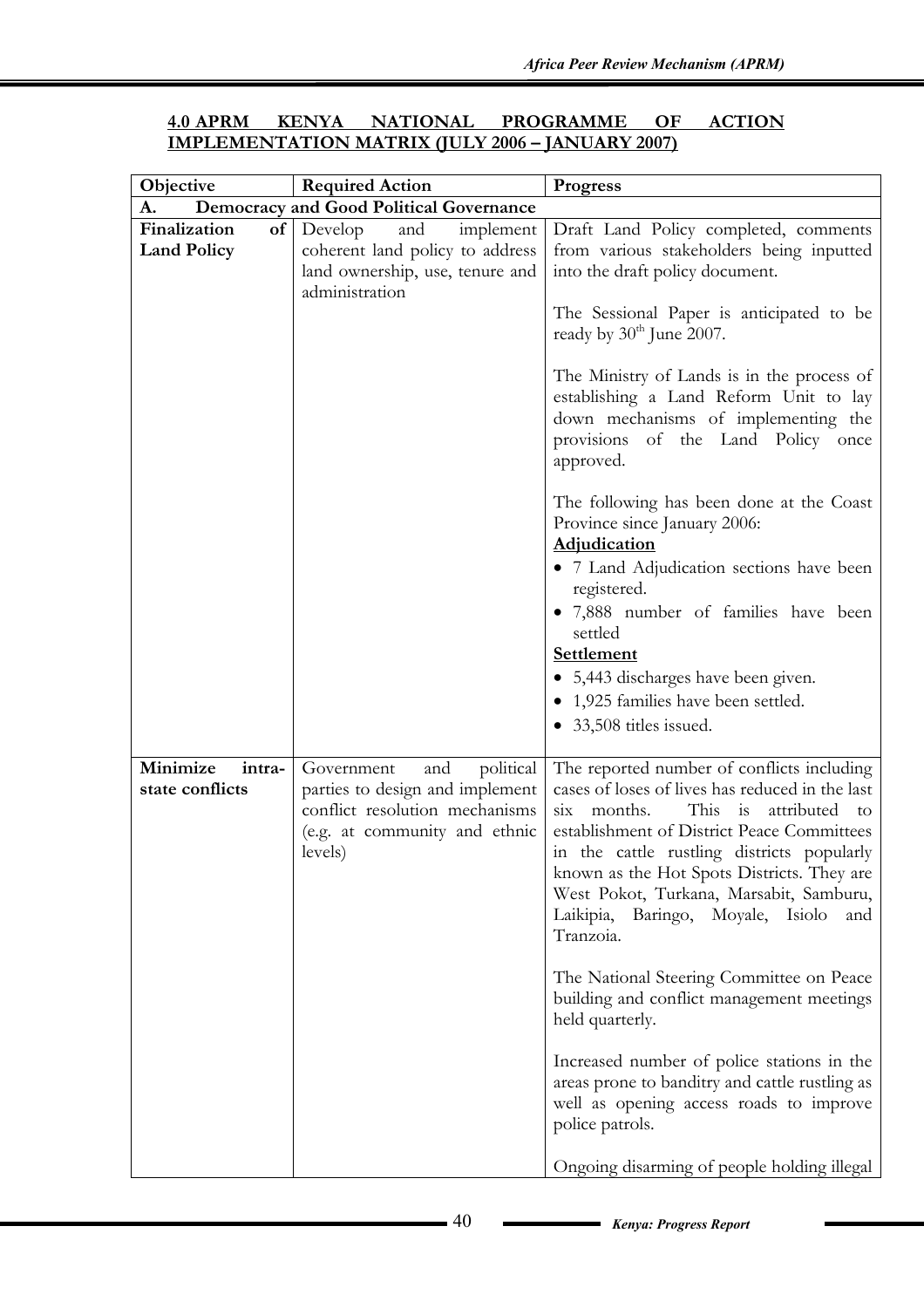| Objective                                                                              | <b>Required Action</b>                                                                                                                                                                                        | <b>Progress</b>                                                                                                                                                                                                                                                                                   |  |  |
|----------------------------------------------------------------------------------------|---------------------------------------------------------------------------------------------------------------------------------------------------------------------------------------------------------------|---------------------------------------------------------------------------------------------------------------------------------------------------------------------------------------------------------------------------------------------------------------------------------------------------|--|--|
| A.                                                                                     | <b>Democracy and Good Political Governance</b>                                                                                                                                                                |                                                                                                                                                                                                                                                                                                   |  |  |
|                                                                                        |                                                                                                                                                                                                               | arms which are being used for cattle<br>rustling and other banditry activities.                                                                                                                                                                                                                   |  |  |
|                                                                                        |                                                                                                                                                                                                               | Kenya signatory to Kshs 100 Million Great<br>lakes Peace Building Fund                                                                                                                                                                                                                            |  |  |
| <b>Address</b><br>inequality and any<br>forms<br>of<br>discrimination                  | Institute measures to<br>check<br>inequality and discrimination<br>prevailing in Kenyan Society<br>(with specific attention paid to<br>North Eastern Province and<br>other identified disadvantaged<br>areas) | Economic recovery programme for the<br>North Eastern Province and the Districts<br>of Isiolo, Marsabit Moyale, Marakwet,<br>Turkana, West and East Pokot in 3 <sup>rd</sup> year of<br>implementation.<br>The Government has started development<br>of a similar programme to cover all districts |  |  |
| Promotion<br>of<br>responsible media                                                   | Dialogue<br>between<br>media<br>owners'<br>association<br>(council)<br>the<br>and<br>government<br>on<br>promoting responsible media                                                                          | of the Coast Province.<br>Public debates going on about which<br>institution to be vested with regulatory<br>powers<br>Media Bill prepared and forwarded to AG                                                                                                                                    |  |  |
|                                                                                        |                                                                                                                                                                                                               | Media Policy prepared and forwarded to<br>Cabinet                                                                                                                                                                                                                                                 |  |  |
| Inter-state<br>conflicts<br>with<br>regard to<br>cattle<br>rustling<br>and<br>banditry | Strengthen diplomatic relations<br>between states with the aim of<br>increasing security along the<br>borders                                                                                                 | Commissioners/Administrators<br>Joint<br>meetings between Kenya - Uganda and<br>Kenya - Ethiopia held as follows.<br>Kenya- Uganda May 2006 and next one<br>scheduled for Feb 2007<br>Ethiopia- Kenya Last meeting held in April<br>2006 next meeting scheduled for April<br>2007.                |  |  |
|                                                                                        |                                                                                                                                                                                                               | District commissioners and their District<br>Security teams normally meet on monthly<br>basis or when needs be.                                                                                                                                                                                   |  |  |
|                                                                                        |                                                                                                                                                                                                               | The East Africa Police Commissioner's<br>Forum established to deal with cross border<br>conflicts and insecurity. The last meeting<br>was held in October 2006 in Kampala<br>under the auspices of East African<br>Community.                                                                     |  |  |
|                                                                                        |                                                                                                                                                                                                               | The Regional Centre for Small Arms<br>(RECSA) has been established.                                                                                                                                                                                                                               |  |  |
|                                                                                        |                                                                                                                                                                                                               | Intensified and strengthened border patrols<br>to protect citizens from cross-border<br>banditry.                                                                                                                                                                                                 |  |  |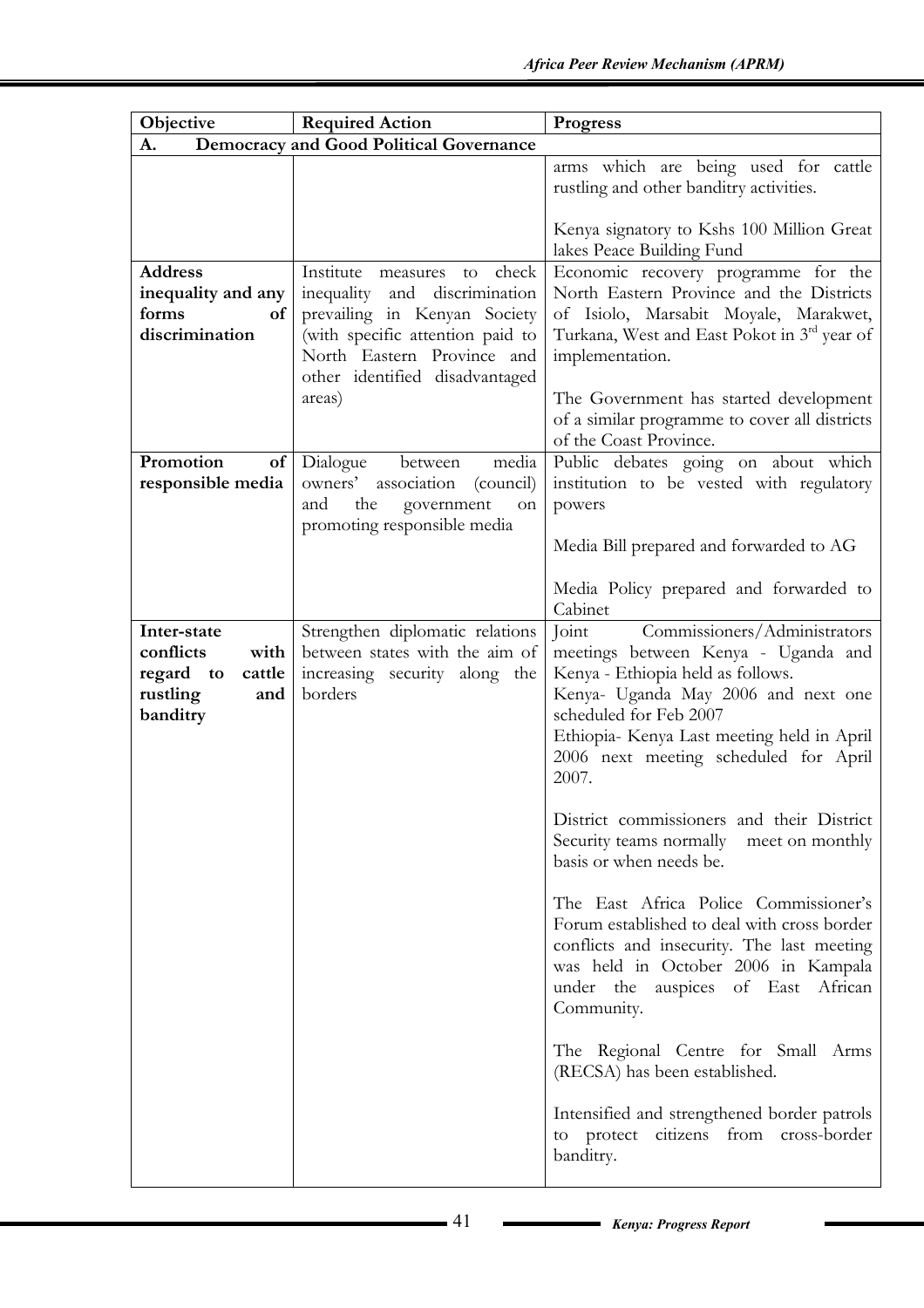| Objective            | <b>Required Action</b>                         | <b>Progress</b>                                                                           |
|----------------------|------------------------------------------------|-------------------------------------------------------------------------------------------|
| A.                   | <b>Democracy and Good Political Governance</b> |                                                                                           |
| Interstate conflict  | Initiate and ratify an EAC pact                | Lake Victoria Basin Commission already                                                    |
| regard<br>with<br>to | on shared resources e.g. fishing               | established. The commission will oversee                                                  |
| shared resources     | in Lake Victoria                               | the conservation and sustainable utilization                                              |
| e.g. fish in Lake    |                                                | of the resources of the Lake Victoria Basin                                               |
| Victoria             |                                                | and coordinate the various stakeholders                                                   |
|                      |                                                | involved in the lake.                                                                     |
|                      |                                                |                                                                                           |
|                      |                                                | LVBC offices in Kisumu, Kenya with staff                                                  |
|                      |                                                | being moved from Arusha Tanzania.                                                         |
| <b>Ensure</b><br>the | Enhancing capacity of Judiciary                | In order to enhance accessibility of justice                                              |
| judiciary            |                                                | and prompt disposal of disputes, The                                                      |
| maintains rule of    |                                                | Statute Law (misc) Amendments Act 2006                                                    |
| law                  |                                                | sought to amend the Judicature Act to                                                     |
|                      |                                                | increase the number of Judges from 50 to                                                  |
|                      |                                                | 70. Before Parliament took recess in                                                      |
|                      |                                                | December 2006, the Bill had been tabled in                                                |
|                      |                                                | the House and it is anticipated that the Bill<br>will be debated upon once Parliament re- |
|                      |                                                | convenes this year.                                                                       |
|                      |                                                |                                                                                           |
|                      |                                                | Recruitment and promotion of more                                                         |
|                      |                                                | Magistrates is ongoing                                                                    |
| Reform<br>of Civil   | Coordination and speeding up                   | Government launched the 100 days Rapid                                                    |
| Service              | of civil service reform efforts                | Results Initiative aimed at improvement of                                                |
|                      |                                                | delivery targeted results for Kenyans                                                     |
|                      |                                                |                                                                                           |
|                      |                                                | Public Sector Reform & Development                                                        |
|                      |                                                | programme ongoing.                                                                        |
|                      |                                                |                                                                                           |
|                      |                                                | Deepening Ministerial Rationalization -This                                               |
|                      |                                                | has been through introduction of a Results-                                               |
|                      |                                                | oriented management in public service.                                                    |
|                      |                                                | Details of the rationalization have involved                                              |
|                      |                                                | the following:                                                                            |
|                      |                                                |                                                                                           |
|                      |                                                | Voluntary Early Retirement Scheme: This<br>scheme which targets cadres in over            |
|                      |                                                | manned and non-core function areas has                                                    |
|                      |                                                | been ongoing since $1st$ July 2004 and is                                                 |
|                      |                                                | expected to end by June 2007                                                              |
|                      |                                                |                                                                                           |
|                      |                                                | Strategic Planning: Strategic Planning has                                                |
|                      |                                                | been adopted in Public institutions to                                                    |
|                      |                                                | enhance service delivery. Over 80 per cent                                                |
|                      |                                                | of government ministries and departments                                                  |
|                      |                                                | have developed their strategic plans to                                                   |
|                      |                                                | guide their operations and are at various                                                 |
|                      |                                                | stages of implementation.                                                                 |
|                      |                                                |                                                                                           |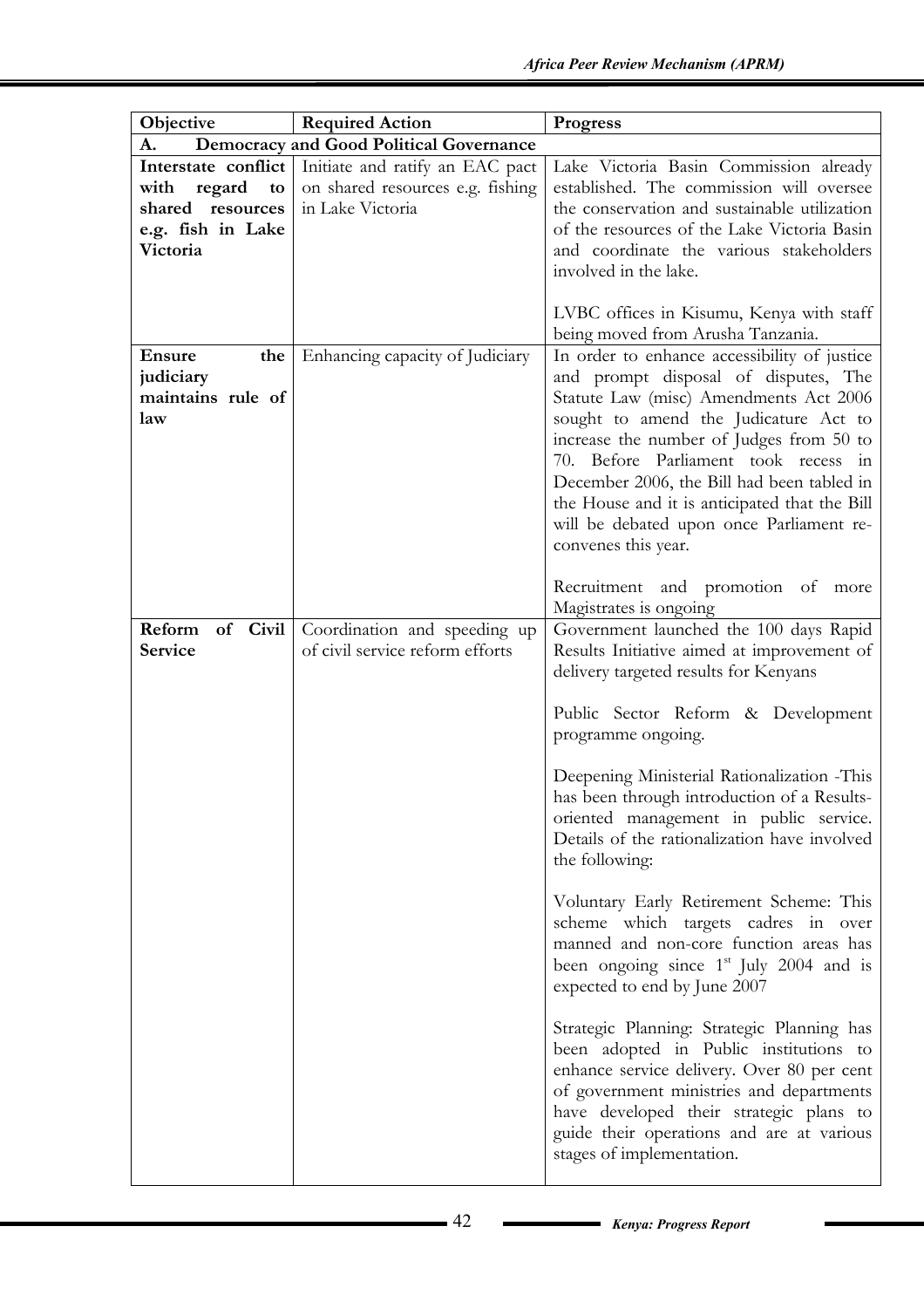| Objective                                      | <b>Required Action</b>                                                                                           | <b>Progress</b>                                                                                                                                                                                                                                                                                                                                                                                                        |
|------------------------------------------------|------------------------------------------------------------------------------------------------------------------|------------------------------------------------------------------------------------------------------------------------------------------------------------------------------------------------------------------------------------------------------------------------------------------------------------------------------------------------------------------------------------------------------------------------|
| A.                                             | <b>Democracy and Good Political Governance</b>                                                                   |                                                                                                                                                                                                                                                                                                                                                                                                                        |
|                                                |                                                                                                                  | Performance Management System: The<br>performance appraisal system has been<br>reviewed to link it to Results Based<br>Management in the public service and is<br>currently on implementation. The system<br>consists of a new performance appraisal<br>system and comprehensive job evaluation<br>and workload analysis to determine job<br>worth.                                                                    |
|                                                |                                                                                                                  | The government has continued<br>to<br>implement performance contracts in the<br>public service and the first<br>annual<br>performance review was publicly launched<br>in December 2006 by H.E the President.                                                                                                                                                                                                           |
|                                                |                                                                                                                  | Recruitment and Training Policy: The<br>has<br>Government<br>approved<br>a<br>comprehensive recruitment and training<br>policy to provide a framework for effective<br>recruitment and training in the public<br>service.                                                                                                                                                                                              |
|                                                |                                                                                                                  | Pay and benefits reform in public service:<br>During the period $2004/05 - 2006/07$ for<br>example, the Government provided Kshs<br>7.6 billion for salary adjustments for civil<br>servants and teachers                                                                                                                                                                                                              |
|                                                |                                                                                                                  | Transport Policy in Public<br>Service:<br>Rationalization of transport in Public<br>service has been effected as from 1 <sup>st</sup> July<br>2006. This is anticipated to reallocate<br>government vehicles for use by essential<br>service<br>providers<br>such<br>Police<br><i>as</i><br>Department, Ministry of Health,<br>and<br>Education to enhance service delivery and<br>raise efficiency of public spending |
| Management<br>of<br>decentralized<br>resources | Sensitisation campaigns on all<br>devolved funds and limiting the<br>role of MPs in the control of<br>such funds | The Revised District Focus for Rural<br>Development<br>Framework<br>proposes<br>changes in the various devolved funds<br>committees and rationalises the role of MPs<br>and other elected officials.                                                                                                                                                                                                                   |
|                                                |                                                                                                                  | Proposed<br>amendment of CDF<br>Act<br>recommends that MPs be overseers and not<br>implementers                                                                                                                                                                                                                                                                                                                        |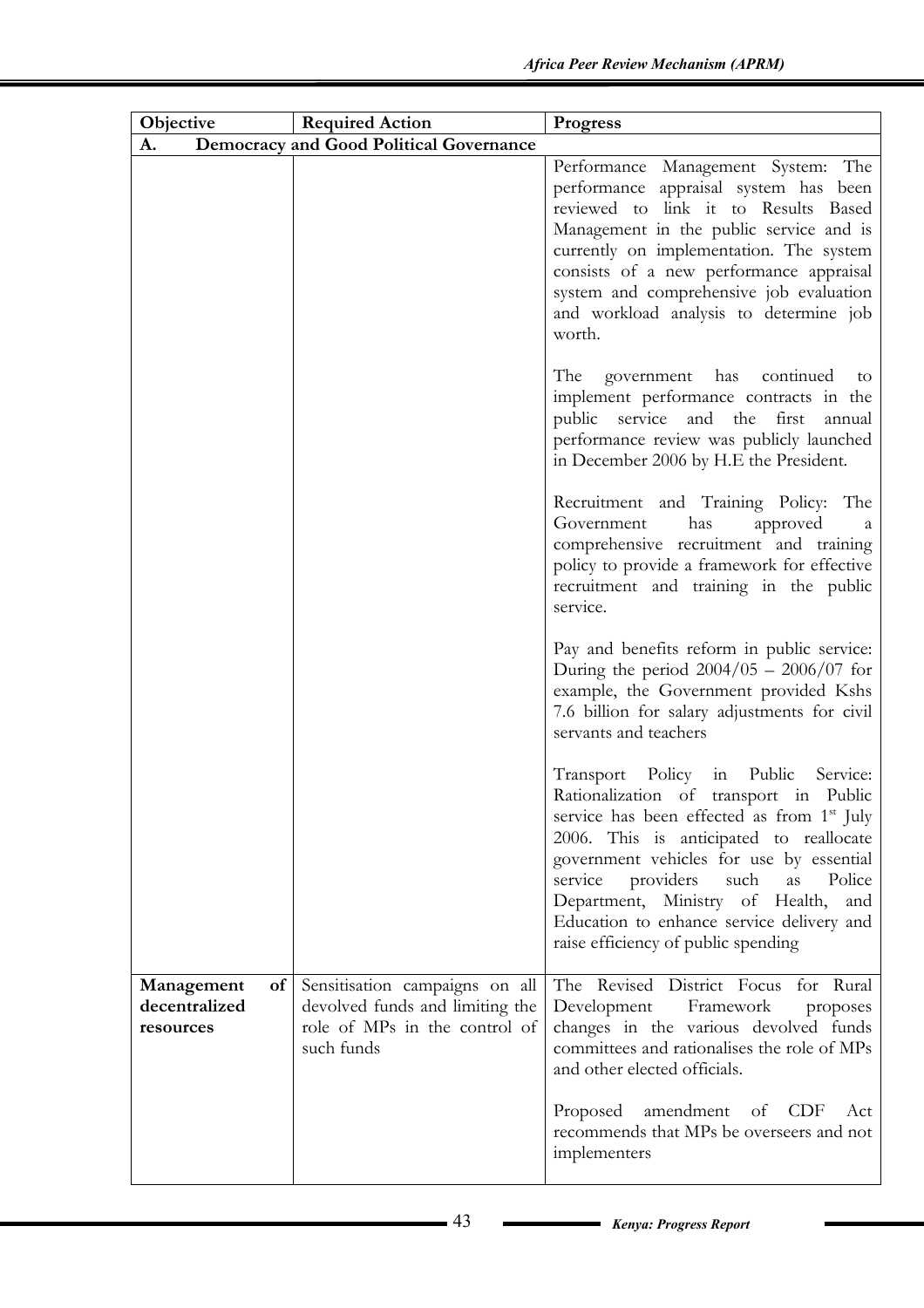| Objective                                                                                           | <b>Required Action</b>                                                                                                                    | <b>Progress</b>                                                                                                                                                                                                                                                                                                                                                                       |
|-----------------------------------------------------------------------------------------------------|-------------------------------------------------------------------------------------------------------------------------------------------|---------------------------------------------------------------------------------------------------------------------------------------------------------------------------------------------------------------------------------------------------------------------------------------------------------------------------------------------------------------------------------------|
| A.                                                                                                  | <b>Democracy and Good Political Governance</b>                                                                                            |                                                                                                                                                                                                                                                                                                                                                                                       |
|                                                                                                     |                                                                                                                                           | Ongoing Sensitisation on devolved funds<br>by CDF National Management Committee<br>and Civil society.                                                                                                                                                                                                                                                                                 |
| Promotion<br>and<br>protection<br>of<br>peoples' rights                                             | According<br>recognition<br>more<br>and relevance to economic,<br>social, cultural, civil and political<br>rights                         | The Ministry of Justice and Constitutional<br>Affairs<br>in<br>conjunction<br>with<br>other<br>stakeholders has compiled a report on what<br>the country has achieved in complying with<br>obligations<br>under<br>government<br>the<br>International Covenants on Economic,<br>Social and Cultural rights.                                                                           |
|                                                                                                     |                                                                                                                                           | The government has made tremendous<br>efforts to achieve the objectives set-out in<br>the Economic Recovery Strategy (ERS)<br>which broadly captures and addresses the<br>economic social and cultural rights.                                                                                                                                                                        |
|                                                                                                     |                                                                                                                                           | In the month of November 2006, the UN<br>Special Rapporteur on the Indigenous<br>People's Rights visited the country to assess<br>government's efforts in addressing the<br>Economic, Social and Cultural rights of the<br>Indigenous People. The report of the<br>Special Rapporteur will be submitted<br>towards the end of this month (January<br>$2007$ ).                        |
| Create<br>greater<br>of<br>awareness<br>within<br>rights<br>society                                 | Increase capacity of CSOs in<br>civil education, monitoring and<br>reporting<br>human<br>rights<br>violations                             | Ongoing Information<br>and Education<br>Campaign by the Kenya National Human<br>Rights Commission                                                                                                                                                                                                                                                                                     |
| Institutionalise<br>legal<br>access<br>to<br>representation for<br>the<br>socially<br>disadvantaged | Develop Policy and institutional<br>framework for providing free<br>aid<br>legal<br>to<br>the<br>poor,<br>marginalized and the vulnerable | The Ministry of Justice and Constitutional<br>Affairs has developed a National Legal Aid<br>Scheme which has been validated by<br>various stakeholders. The Ministry is in the<br>process of implementing the project in six<br>pilot stations across the country.                                                                                                                    |
|                                                                                                     |                                                                                                                                           | The Small Claims Court Draft Bill is ready.<br>The bill seeks to establish Small Claims<br>Court across the country for small claims<br>that find their way to the ordinary courts<br>and take long to be completed. The courts<br>will have simplified procedures where<br>citizens are able to access the courts and<br>follow its procedures even without legal<br>representation. |
| Monitoring<br>and                                                                                   | monitoring<br>Improve<br>and                                                                                                              | The Government has already started a                                                                                                                                                                                                                                                                                                                                                  |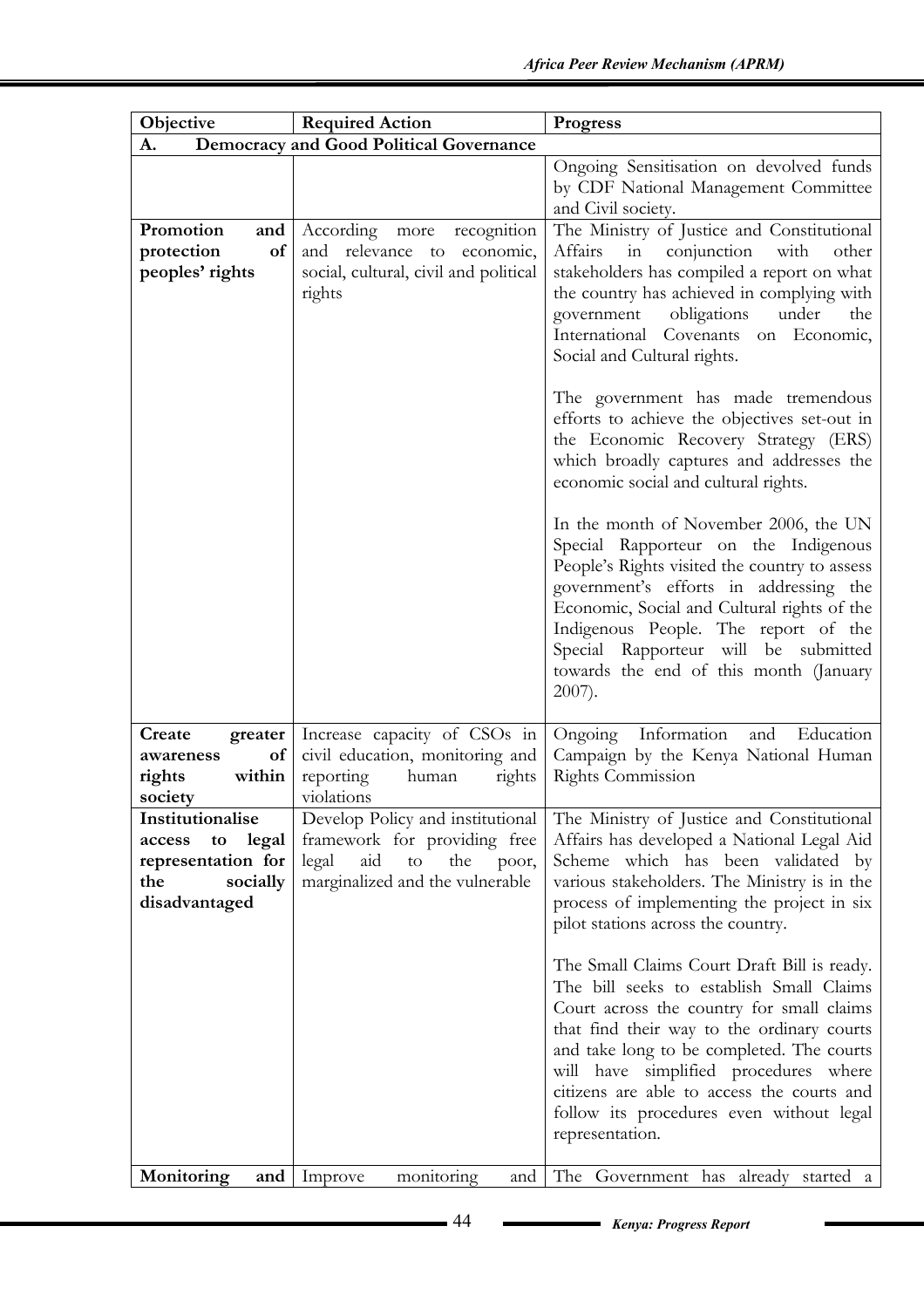| Objective                                                                                                                                     | <b>Required Action</b>                                                                                                         | <b>Progress</b>                                                                                                                                                                                                                                                                                                                                                                                                                                                                                                                                                                |
|-----------------------------------------------------------------------------------------------------------------------------------------------|--------------------------------------------------------------------------------------------------------------------------------|--------------------------------------------------------------------------------------------------------------------------------------------------------------------------------------------------------------------------------------------------------------------------------------------------------------------------------------------------------------------------------------------------------------------------------------------------------------------------------------------------------------------------------------------------------------------------------|
| A.                                                                                                                                            | <b>Democracy and Good Political Governance</b>                                                                                 |                                                                                                                                                                                                                                                                                                                                                                                                                                                                                                                                                                                |
| reporting<br>violation of rights<br>the<br>by<br>Government                                                                                   | of<br>reporting<br>mechanisms<br>human rights violations                                                                       | process of developing an action plan on<br>Human Rights in Kenya. Once the action<br>plan is in place it will take on board<br>mechanisms to address violation of rights<br>by the government.<br>The<br>Kenya National human<br>Rights<br>Commission continues to play its role in<br>monitoring and evaluating the efforts being<br>carried out by the Government in the field<br>of Human Rights.                                                                                                                                                                           |
| Universal Health<br>Care Plan                                                                                                                 | Review<br>cabinet<br>$\mathbf{b} \mathbf{v}$<br>and<br>legislation by Parliament of the<br>Universal Health Care Plan          | Discussions going on between the Ministry<br>of Finance, Ministry of Health and Health<br>Care Providers on how to finance and<br>implement an integrated Public Health Care<br>Programme.                                                                                                                                                                                                                                                                                                                                                                                     |
| Curtail violation<br>of human rights<br>law<br>by<br>enforcement<br>agents esp. Police<br>and Prisons                                         | Develop and implement a code<br>of conduct for the different law<br>enforcement agents in regard to<br>human rights            | 80% of the Police officers trained on<br>attitude change and customer care under<br>the ongoing police reforms and the 100<br>days Rapid Results Initiative.                                                                                                                                                                                                                                                                                                                                                                                                                   |
| Mechanism<br>for<br>receiving<br>and<br>resolving<br>complaints                                                                               | Strengthen the complaints desks<br>in police stations responsible for<br>violations<br>involving<br>law<br>enforcement agents. | Customer care desks established in all<br>district headquarters and police stations.<br>Complaint boxes installed in all the 71<br>District Headquarters' and<br>all<br>Police<br>Stations and Divisions.<br>Monthly Public Barazas held to receive<br>complaints from the public.<br>All the departments in the ministries have<br>their<br>launched<br>websites<br>(police,<br>Administration Police<br>and<br>Provincial<br>Administration where complaints can be<br>made and received.<br>Office of the Director of compliant<br>established within the police department |
| Partnering<br>with<br>private health care<br>providers<br>and<br>health providing<br><b>NGOs</b><br>in<br>improved<br>health<br>care delivery | Clarify mechanisms to support<br>private health providers                                                                      | Public-private partnership forum launched<br>and held its first meeting in Dec 2006.<br>Position paper to support FBOs prepared<br>submitted<br>and<br>to<br>Government<br>for<br>consideration.<br>Private, NGOs and FBOs included and<br>participating in the SWAp and MTEF<br>process                                                                                                                                                                                                                                                                                       |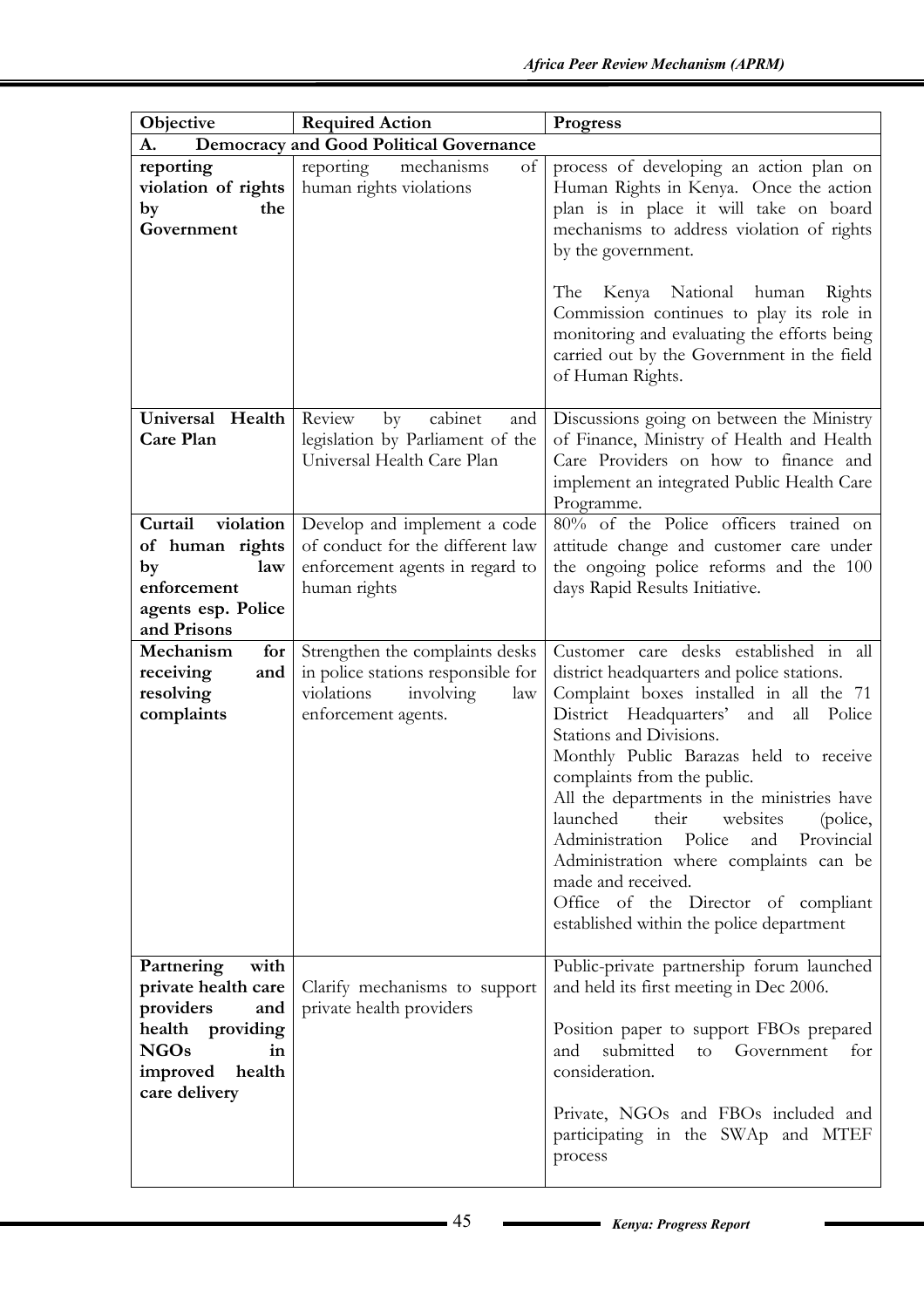| Objective                                                                                          | <b>Required Action</b>                                                                                                                                               | <b>Progress</b>                                                                                                                                                                                                                                                                                                                                                                                                                                                                                                                                                                                                                                                                                                                                                                                                                                                                                                                                                                                                                                                                                                         |
|----------------------------------------------------------------------------------------------------|----------------------------------------------------------------------------------------------------------------------------------------------------------------------|-------------------------------------------------------------------------------------------------------------------------------------------------------------------------------------------------------------------------------------------------------------------------------------------------------------------------------------------------------------------------------------------------------------------------------------------------------------------------------------------------------------------------------------------------------------------------------------------------------------------------------------------------------------------------------------------------------------------------------------------------------------------------------------------------------------------------------------------------------------------------------------------------------------------------------------------------------------------------------------------------------------------------------------------------------------------------------------------------------------------------|
| A.                                                                                                 | <b>Democracy and Good Political Governance</b>                                                                                                                       |                                                                                                                                                                                                                                                                                                                                                                                                                                                                                                                                                                                                                                                                                                                                                                                                                                                                                                                                                                                                                                                                                                                         |
|                                                                                                    |                                                                                                                                                                      | Discussions going on between the Ministry<br>of Finance, Ministry of Health and Health<br>Care Providers on how to finance and<br>implement an integrated Public Health Care<br>Programme.                                                                                                                                                                                                                                                                                                                                                                                                                                                                                                                                                                                                                                                                                                                                                                                                                                                                                                                              |
| Speeding up the<br>enactment of the<br><b>HIV/AIDS</b><br>Prevention<br>and<br><b>Control Bill</b> | Parliament to debate the Bill<br>with a view to enacting it                                                                                                          | President signed into law the HIV and<br>AIDS Protection and Control Act, 2006. on<br>$30/12/2006$ The act shall provide for the<br>protection and promotion of public health<br>appropriate treatment,<br>and<br>the<br>for<br>counselling, support and care for persons<br>infected or at risk of HIV and AIDS<br>infection.                                                                                                                                                                                                                                                                                                                                                                                                                                                                                                                                                                                                                                                                                                                                                                                          |
| Ensuring<br>Kenyans are made                                                                       | official<br>Review<br>current<br>communication<br>strategy<br>to                                                                                                     | Ongoing vigorous dissemination of the<br>APRM report.                                                                                                                                                                                                                                                                                                                                                                                                                                                                                                                                                                                                                                                                                                                                                                                                                                                                                                                                                                                                                                                                   |
| aware<br>of<br>achievements and<br>constraints<br>in<br>addressing<br>governance issues            | increase its effectiveness                                                                                                                                           | Various reform<br>programmes<br>running<br>information Education & Communication<br>- e.g. GJLOS programme, Kenya Anti<br>Corruption Commission, Kenya Human<br>Rights Commission etc                                                                                                                                                                                                                                                                                                                                                                                                                                                                                                                                                                                                                                                                                                                                                                                                                                                                                                                                   |
|                                                                                                    | constitutional<br>Institute<br>provisions<br>that<br>minimize<br>Presidential<br>discretion<br>on<br>legislative matters enhance the<br>autonomy of the legislature. | During the months of August to November<br>2006, the Ministry for Justice<br>and<br>Constitutional Affairs convened meetings<br>stakeholders<br>to explore<br>various<br>with<br>options for the<br>finalisation<br>of<br>the<br>constitutional review process so as to<br>establish a mechanism for dialogue. At the<br>end of these consultative meetings it was<br>resolved that the following bills to be tabled<br>in Parliament:<br>The Constitution of Kenya Review<br>(i)<br>Bill 2006; this bill seeks to provide<br>for the organs of the review process<br>as well as the road map and process<br>for the negotiation of contentious<br>issues. The Bill also provides details<br>on the conduct and management of<br>the referendum.<br>The<br>Constitution<br>of<br>Kenya<br>(ii)<br>(Amendment) Bill 2006; this bill will<br>provide<br>the<br>for<br>constitutional<br>entrenchment of the review process,<br>so that it is insulated from frivolous<br>legal suits and vagaries of political<br>manoeuvres.<br>The two bills have already been tabled and<br>approved by the cabinet. They are awaiting |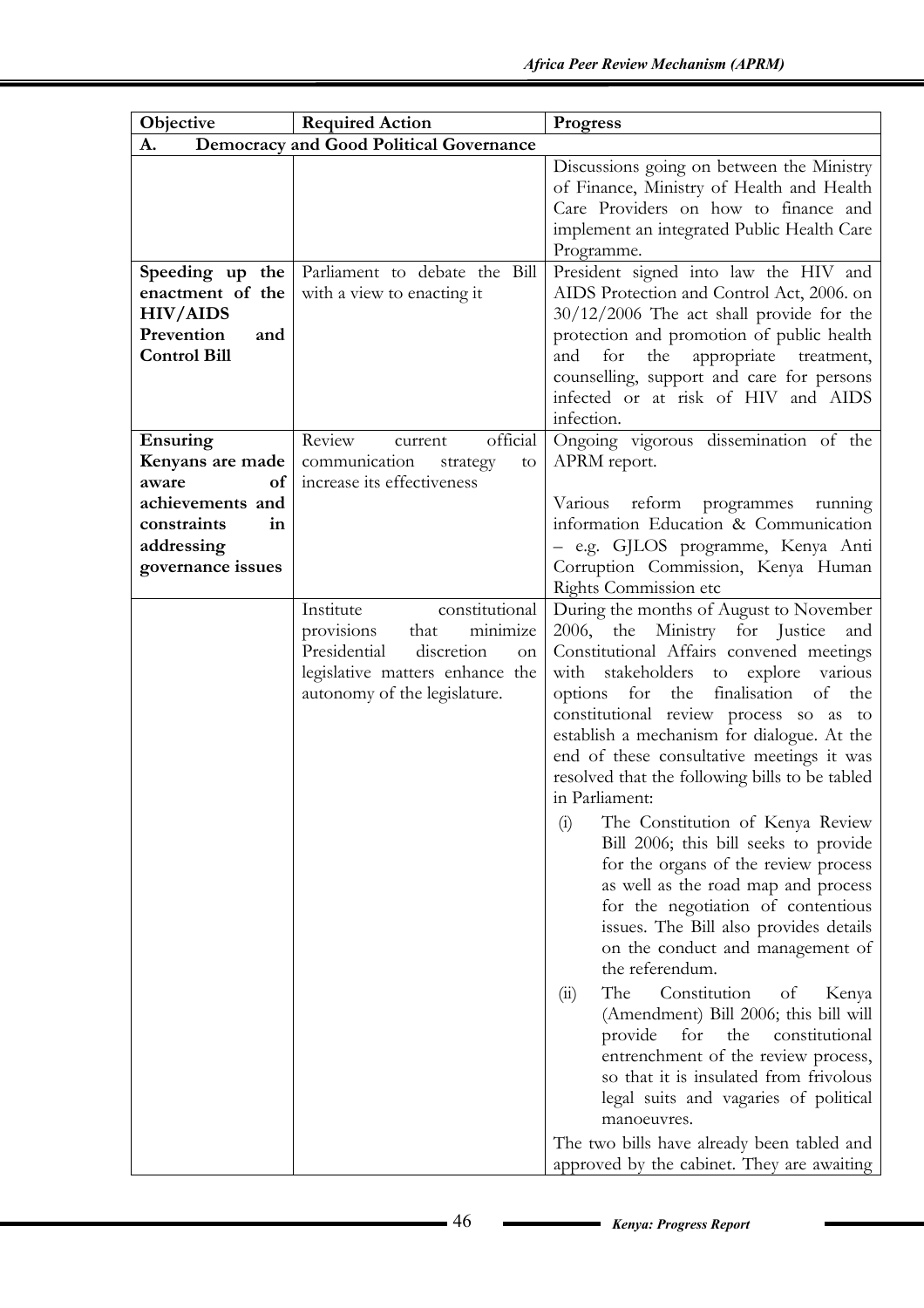| Objective                                                                                                   | <b>Required Action</b>                                                                                                                                                                                                                    | <b>Progress</b>                                                                                                                                                                                                                                                                                                                                                                                                                                                                                                                             |
|-------------------------------------------------------------------------------------------------------------|-------------------------------------------------------------------------------------------------------------------------------------------------------------------------------------------------------------------------------------------|---------------------------------------------------------------------------------------------------------------------------------------------------------------------------------------------------------------------------------------------------------------------------------------------------------------------------------------------------------------------------------------------------------------------------------------------------------------------------------------------------------------------------------------------|
| A.                                                                                                          | <b>Democracy and Good Political Governance</b>                                                                                                                                                                                            |                                                                                                                                                                                                                                                                                                                                                                                                                                                                                                                                             |
|                                                                                                             |                                                                                                                                                                                                                                           | publication<br>and<br>subsequent<br>tabling<br>111<br>Parliament.                                                                                                                                                                                                                                                                                                                                                                                                                                                                           |
| <b>CMA</b><br>and<br>Insurance<br>Commission<br>to<br>adopt<br>international<br>practices                   | Enhance<br>the<br>legislative<br>framework and autonomy                                                                                                                                                                                   | ToRs for review of CMA and Insurance<br>Acts have been developed for consultant to<br>be funded under FLSTAP.<br>Insurance (Amendment) Act 2006 that<br>provide for an autonomous Insurance<br>Regulation Authority (IRA) has been<br>passed. The authority will be operational<br>shortly following gazettement of the<br>amended Insurance Law                                                                                                                                                                                            |
|                                                                                                             | Capacity building for Insurance<br>Commission                                                                                                                                                                                             | Expression of interest for the provision of<br>building for<br>IC<br>has<br>capacity<br>been<br>advertised. Meanwhile, staff of IC are<br>undergoing<br>under FLSTAP<br>training<br>funding.                                                                                                                                                                                                                                                                                                                                                |
| Accountability<br>and Efficiency in<br>the Civil Service                                                    | Initiate a strategic<br>plan<br>to<br>harmonize<br>various<br>reform<br>programs (GJLOs, ERS, NESC)                                                                                                                                       | Government has launched the process<br>towards the development of Kenya's<br>National Vision 2030. An inception report<br>has been finalised and the final Vision<br>Report will be ready in April 2007                                                                                                                                                                                                                                                                                                                                     |
| Appointments<br>and promotions in<br>the Civil Service.                                                     | Ensure<br>that<br>all<br>new<br>recruitments are based on pre-<br>qualifications<br>defined<br>and<br>in line with<br>attributes<br>the<br>organizational personnel needs.                                                                | The government has developed a Pay policy<br>which has harmonised the pay structure.<br>of service<br>schemes<br>of various<br>The<br>government professionals<br>have<br>been<br>reviewed.                                                                                                                                                                                                                                                                                                                                                 |
|                                                                                                             |                                                                                                                                                                                                                                           | A Performance Appraisal System has been<br>introduced in government in line with<br>performance contracting and promotions<br>will be based on performance.                                                                                                                                                                                                                                                                                                                                                                                 |
| Fighting<br>Corruption in the<br>political<br>sphere<br>(The Executive,<br>Legislature<br>and<br>Judiciary) | Launch a national campaign<br>against corruption with along-<br>term programme to promote<br>positive values<br>Accelerate<br>and<br>strengthen<br>campaign against corruption<br>with a long-term program to<br>promote positive values. | developed<br>The<br>government has<br>and<br>adopted a comprehensive Anti-Corruption<br>Plan whose strategies include.<br>Enactment<br>of<br>the<br>necessary<br>legislation to establish a legislative<br>platform to anchor the war on<br>corruption;<br>Vigorous enforcement of anti-<br>corruption<br>laws<br>through<br>investigation<br>of offences<br>of<br>corruption and economic crimes as<br>well as recovery of corruptly<br>acquired property;<br>Identification<br>and<br>sealing<br>of<br>loopholes<br>through<br>corruption |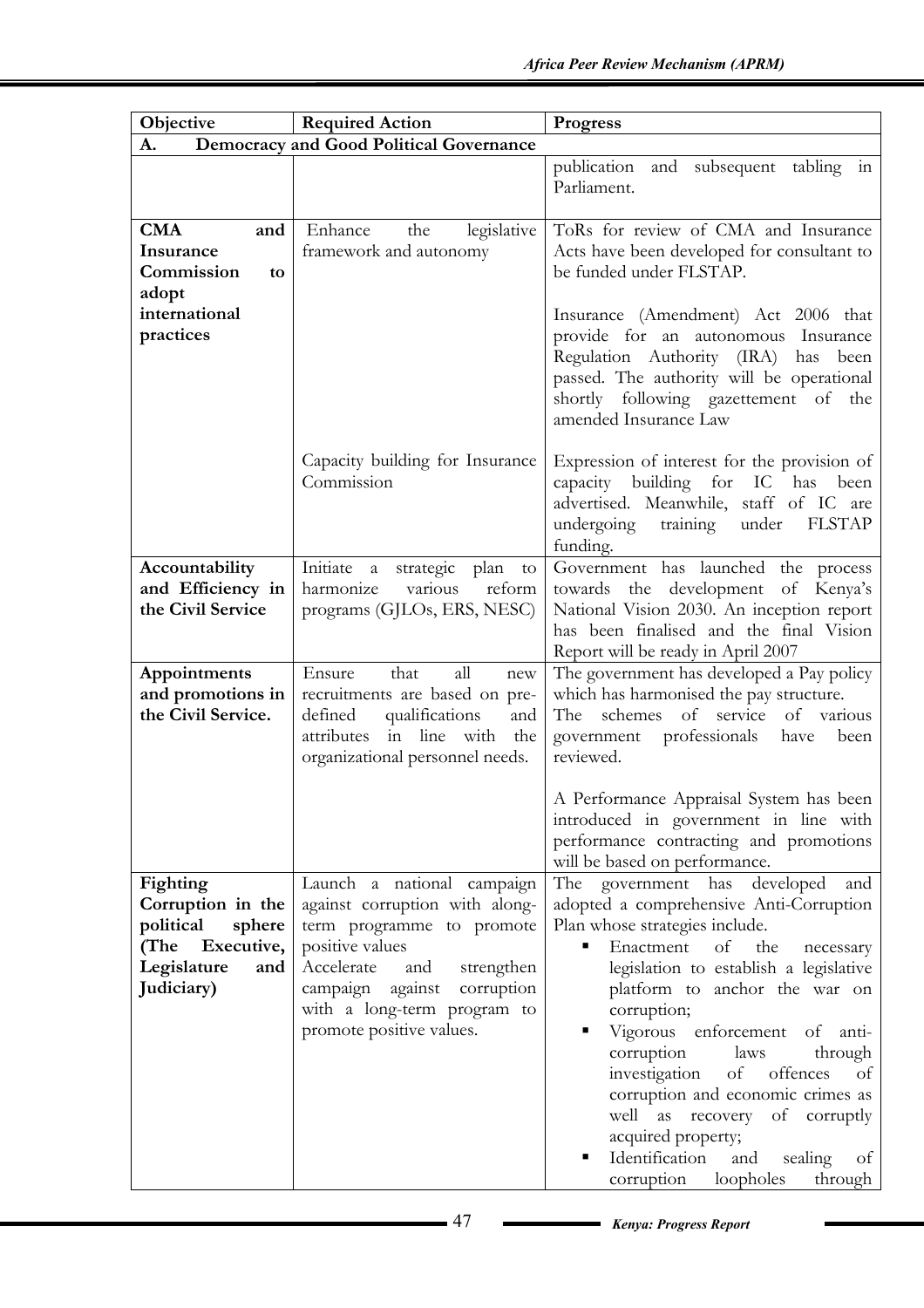| Objective                                                        | <b>Required Action</b>                                                                                                                                                       | <b>Progress</b>                                                                                                                                                                                                                                                                                                                                                                         |
|------------------------------------------------------------------|------------------------------------------------------------------------------------------------------------------------------------------------------------------------------|-----------------------------------------------------------------------------------------------------------------------------------------------------------------------------------------------------------------------------------------------------------------------------------------------------------------------------------------------------------------------------------------|
| A.                                                               | <b>Democracy and Good Political Governance</b>                                                                                                                               |                                                                                                                                                                                                                                                                                                                                                                                         |
|                                                                  |                                                                                                                                                                              | institution of effective public sector<br>management controls;<br>National public education aimed at<br>stigmatizing corruption<br>and<br>inducing behavioural change, and<br>Implementing macro-economic and<br>п<br>structural reforms to reduce the<br>incidence<br>demand<br>for<br>and<br>corruption by scaling down the role<br>the public<br>of<br>sector<br>and<br>bureaucracy. |
|                                                                  |                                                                                                                                                                              | The Witness Protection Bill, 2006 enacted<br>into law on $30/12/2006$ .                                                                                                                                                                                                                                                                                                                 |
|                                                                  |                                                                                                                                                                              | The Statute Law (misc) Amendments Act<br>2006, sought to amend the Public Officers<br>Ethics Act 2003, and make wealth<br>declarations Public.                                                                                                                                                                                                                                          |
|                                                                  |                                                                                                                                                                              | Specialized units<br>to prosecute<br>anti-<br>corruption cases, economic crimes, serious<br>fraud prevention and asset forfeiture cases<br>have been established.                                                                                                                                                                                                                       |
|                                                                  |                                                                                                                                                                              | The Ministry has recruited 5 senior special<br>on economic crimes<br>prosecutors<br>to<br>supplement efforts by the Office of the<br>Attorney General. They have already<br>commenced their assignment and will<br>specifically deal with recommendations by<br>the Goldenberg Commission and<br>the<br>Ndung'u Report on Land.                                                         |
| <b>Mechanisms</b><br>for<br>promotion<br>and<br>protection<br>of | Enact legislation to prevent<br>violation against the right of<br>women                                                                                                      | The Sexual Offences Bill signed into law on<br>13/7/06                                                                                                                                                                                                                                                                                                                                  |
| women's rights                                                   | affirmative<br>action<br>Take<br>to<br>guarantee women's rights<br>to<br>education,<br>maternal / child<br>health care and participation in<br>both public & private spheres | All ministries guided by OP - gazette notice<br>November 2006 which demands<br>that<br>women should form 30 percent of all newly<br>recruited public servants.                                                                                                                                                                                                                          |
|                                                                  |                                                                                                                                                                              | Further Chairpersons of Maendeleo Ya<br>Wanawake at the provincial, district, and<br>divisional levels are to be co-opted as<br>automatic members of all Provincial,<br>District, and Constituency Development as<br>HIV/AIDS<br>Coordination<br>well<br>as<br>Committees. This will enable women to                                                                                    |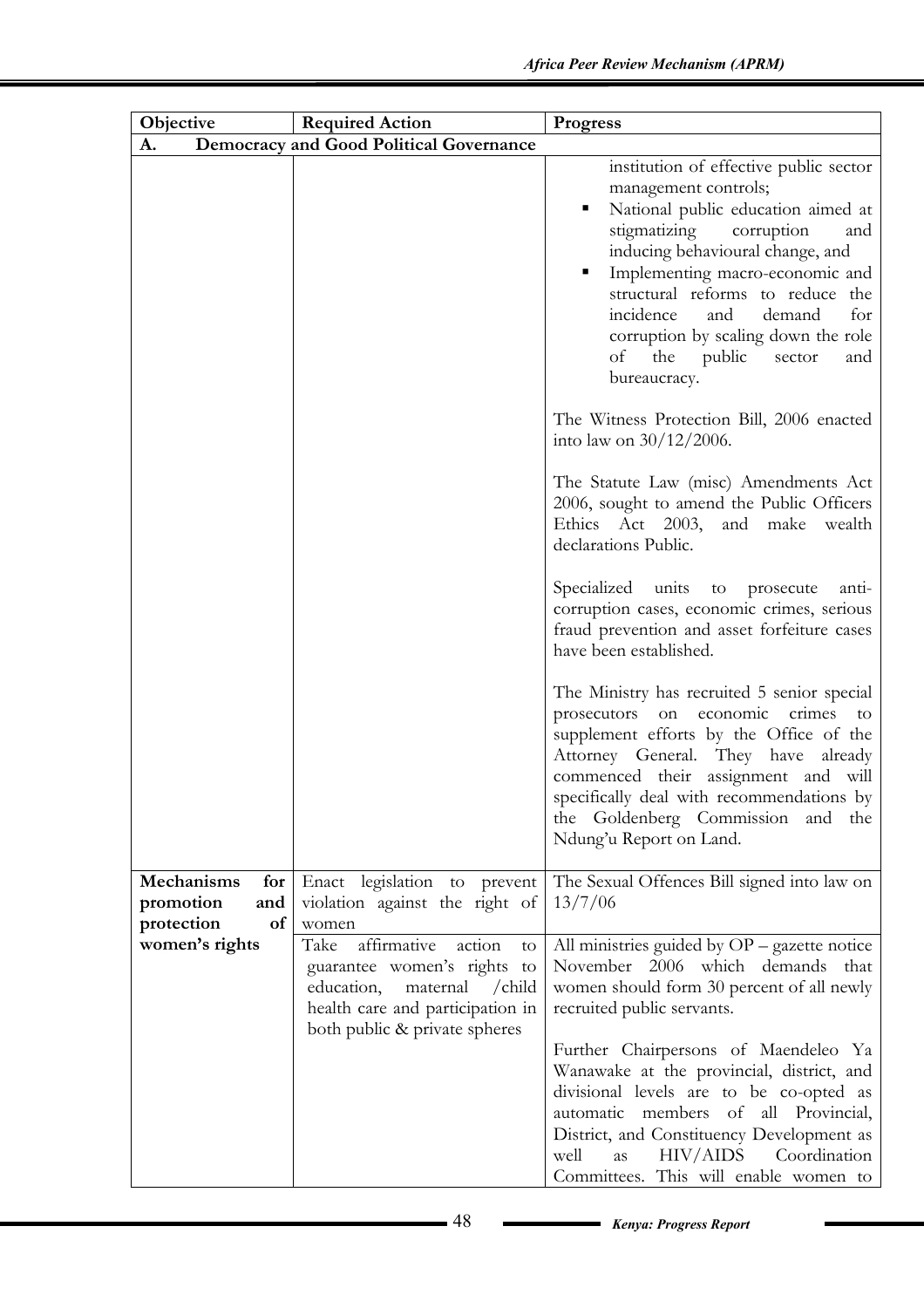| Objective          | <b>Required Action</b>                         | <b>Progress</b>                                                                                                                                                                                                                                                                                                                                                                   |
|--------------------|------------------------------------------------|-----------------------------------------------------------------------------------------------------------------------------------------------------------------------------------------------------------------------------------------------------------------------------------------------------------------------------------------------------------------------------------|
| A.                 | <b>Democracy and Good Political Governance</b> |                                                                                                                                                                                                                                                                                                                                                                                   |
|                    |                                                | monitor and influence development that<br>benefits them and children.                                                                                                                                                                                                                                                                                                             |
| Protection<br>and  | Enact law to protect children                  | The Sexual Offences Bill signed into law on                                                                                                                                                                                                                                                                                                                                       |
| promotion of the   | from defilement, rape, forced                  | 13/7/06                                                                                                                                                                                                                                                                                                                                                                           |
| rights of children | FGM and early marriage                         |                                                                                                                                                                                                                                                                                                                                                                                   |
| and<br>Young       | multi-dimensional<br>Devise<br>a a             | Government has developed a National                                                                                                                                                                                                                                                                                                                                               |
| Persons            | programme to cater for Youth                   | Youth Policy that provides the framework                                                                                                                                                                                                                                                                                                                                          |
|                    | issues                                         | for comprehensively integrating youth in<br>national development. The plan of action to<br>facilitate the implementation of this policy<br>was launched in July, with the launch of the<br>Youth Enterprise Fund. Operational rules<br>have been gazetted, for the Fund and it is<br>being operationalised to enable young<br>people set up enterprises and create<br>employment. |
|                    |                                                | $\frac{1}{1}$<br>Government<br>revamping<br>youth<br>polytechnics. These centres will be used to<br>equip the youth with appropriate skills that<br>will expand their options for employment.<br>the Ministry of Youth<br>Under<br>the<br>Government has hired Youth Officers<br>from the National to District Levels.                                                            |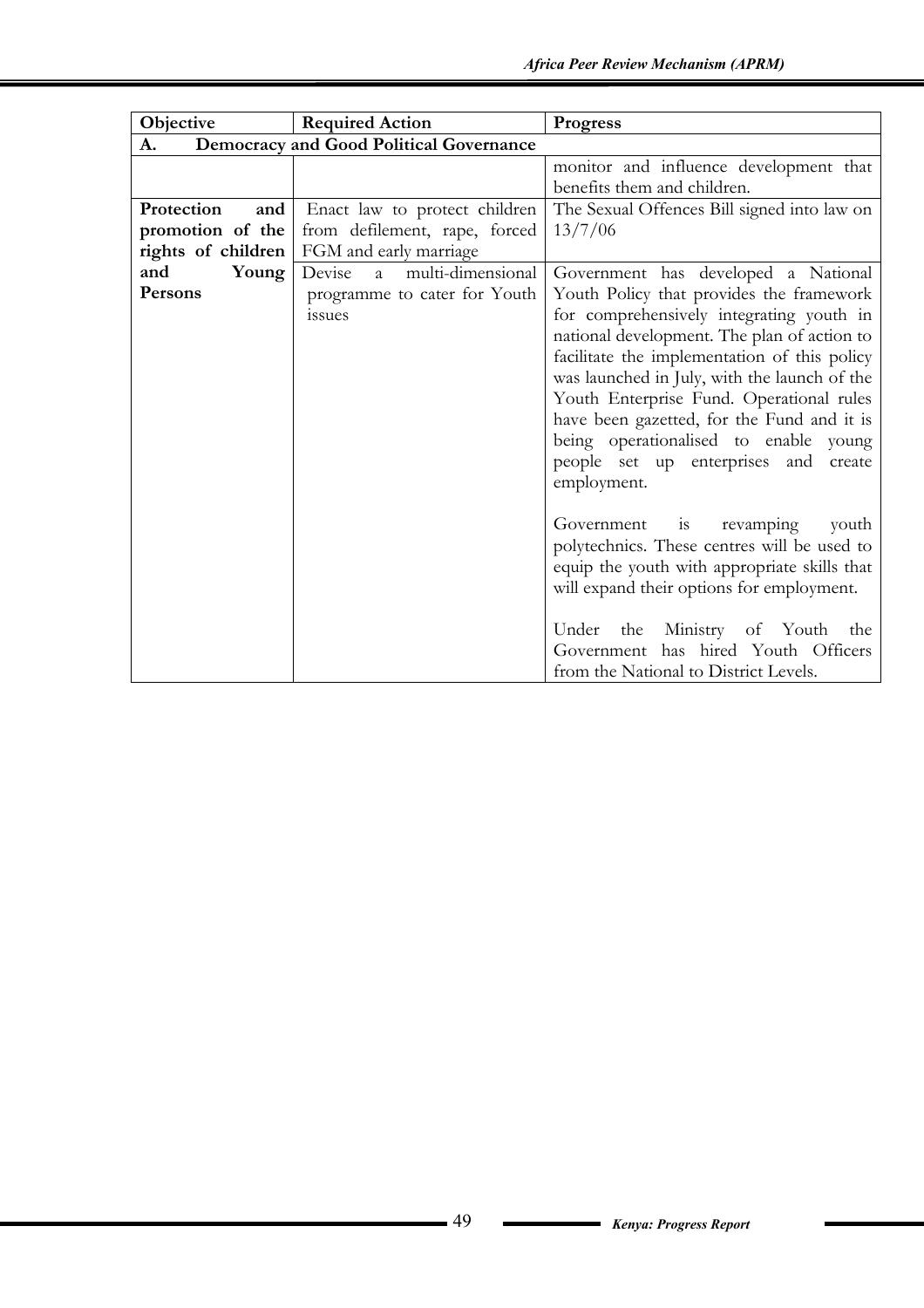| Objective                                                                        | <b>Required Action</b>                                                                                                        | <b>Progress</b>                                                                                                                                                                                                                  |  |  |
|----------------------------------------------------------------------------------|-------------------------------------------------------------------------------------------------------------------------------|----------------------------------------------------------------------------------------------------------------------------------------------------------------------------------------------------------------------------------|--|--|
| <b>Democracy and Good Political Governance</b><br>A.                             |                                                                                                                               |                                                                                                                                                                                                                                  |  |  |
| Mechanisms<br>for<br>the protection of<br>the rights of the<br>vulnerable groups | Enact and Implement Policies<br>and programmes<br>aimed<br>at<br>empowering and protecting the<br>rights of vulnerable groups | Increased number of police stations in the<br>areas prone to banditry and cattle rustling as<br>well as opening access roads to improve<br>police patrols.                                                                       |  |  |
|                                                                                  | Step up security and strengthen<br>capacity<br>of<br>law<br>response<br>enforcement agencies in conflict<br>prone areas       | Intensified and strengthened border patrols<br>to protect citizens from cross-border<br>banditry.                                                                                                                                |  |  |
|                                                                                  |                                                                                                                               | Ongoing disarming of people holding illegal<br>arms which are being used for cattle<br>rustling and other banditry activities. More<br>vehicles<br>assigned<br>to<br>police<br>and<br>administrative officers in these hotspots. |  |  |
|                                                                                  |                                                                                                                               | The double intake of police officers started<br>last financial year 2005/06 is to be deployed<br>to these regions<br>Home guards recruited in these regions to<br>deal with incidences of in security in these<br>regions.       |  |  |
|                                                                                  |                                                                                                                               | Introduction<br>of<br>the<br>Development<br>interventions Programme in the North Rift<br>districts to compliment the disarmament<br>programme during the year 2006/07                                                            |  |  |
|                                                                                  |                                                                                                                               | The government has recruited 310 District<br>Officers to be posted to these districts<br>which<br>have<br>had<br>$\rm no$<br>government<br>representation.                                                                       |  |  |
|                                                                                  |                                                                                                                               |                                                                                                                                                                                                                                  |  |  |
|                                                                                  | Streamline<br>immigration                                                                                                     | Refugees Act, 2006 signed into law on                                                                                                                                                                                            |  |  |
|                                                                                  | screening<br>procedures<br>and                                                                                                | $30/12/2006$ , it makes provision for the                                                                                                                                                                                        |  |  |
|                                                                                  | eliminate<br>discriminatory                                                                                                   | recognition, protection and management of                                                                                                                                                                                        |  |  |
|                                                                                  | screening practices                                                                                                           | refugees.                                                                                                                                                                                                                        |  |  |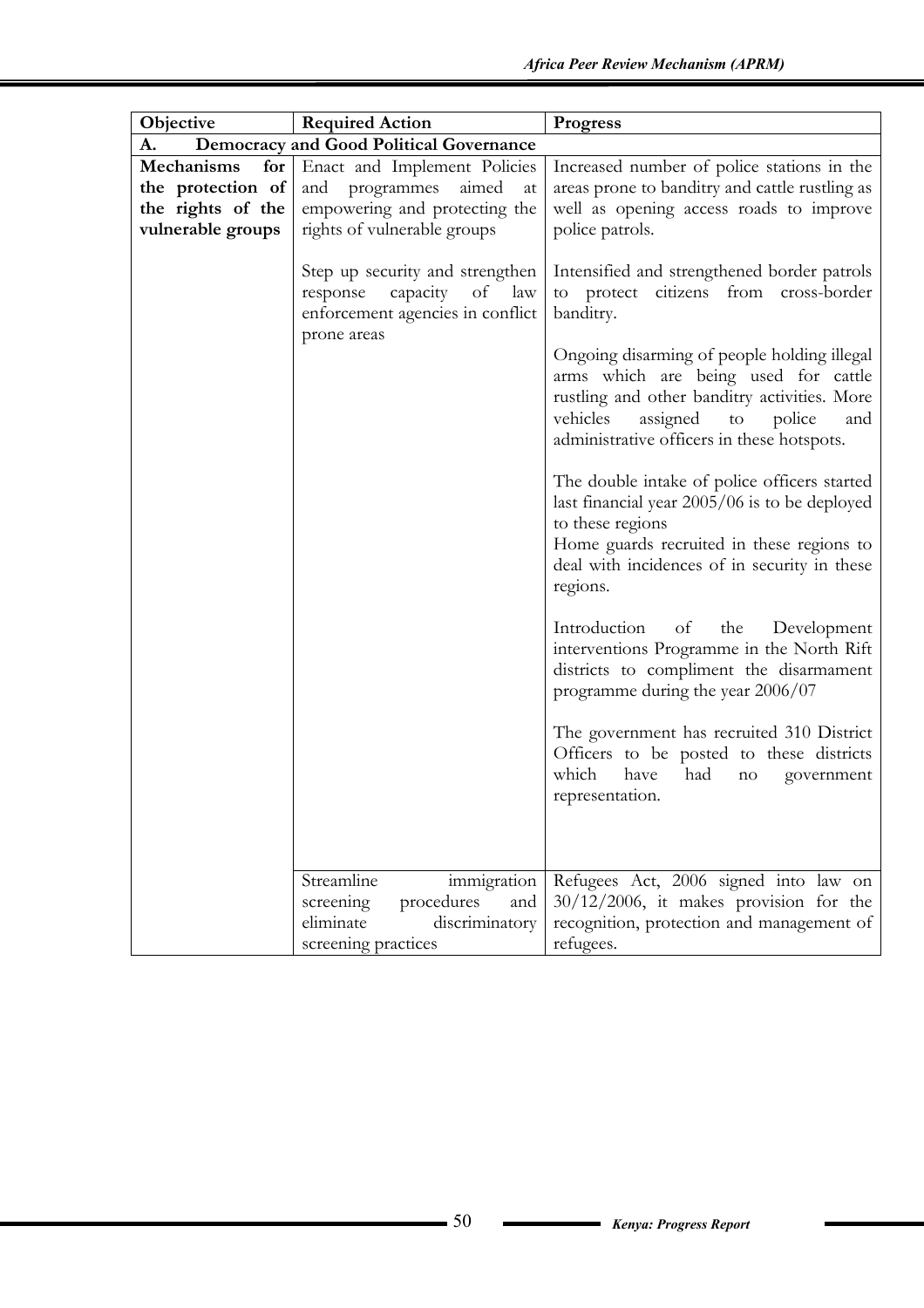| Objective                                                                                           | <b>Required Action</b>                                                                            | Progress                                                                                                                                                                                                                                                                                                                                                                                                                                                                                                                                                                                                                                  |
|-----------------------------------------------------------------------------------------------------|---------------------------------------------------------------------------------------------------|-------------------------------------------------------------------------------------------------------------------------------------------------------------------------------------------------------------------------------------------------------------------------------------------------------------------------------------------------------------------------------------------------------------------------------------------------------------------------------------------------------------------------------------------------------------------------------------------------------------------------------------------|
| В.                                                                                                  | <b>Economic Governance and Management</b>                                                         |                                                                                                                                                                                                                                                                                                                                                                                                                                                                                                                                                                                                                                           |
| Achieve<br>Compliance with<br>Best practices in<br>Financial<br>the<br>Sector                       | Implement Joint IMF-World<br>Bank-GoK Financial Sector<br>Assessment Programme (2003)<br>(FSAP)   | Implementation of recommendations under<br>Financial and Legal Sector Technical<br>Assistance Project (FLSTAP) co-funded by<br>World Bank is ongoing. It is expected that<br>the reforms under this project will be<br>undertaken for a period of 5 years to 2010.                                                                                                                                                                                                                                                                                                                                                                        |
| Achieve<br>best<br>practices in debt<br>management                                                  | Implement the joint -IMF-<br>World Bank Guidelines for<br>Public<br>Debt<br>Management<br>(2003.) | Activities are progressing as scheduled. The<br>cost of implementation of this action has<br>been revised upwards to US\$ 1.5 million                                                                                                                                                                                                                                                                                                                                                                                                                                                                                                     |
| Provide<br>a<br>macroeconomic<br>policy framework<br>supportive<br>of<br>sustainable<br>development | Maintain low levels of inflation                                                                  | The underlying rate of inflation continues<br>to remain below the 5% target. The overall<br>inflation has also largely been contained<br>despite occasion spikes due to effects of<br>high international oil prices and high food<br>prices occasioned by adverse weather<br>conditions.                                                                                                                                                                                                                                                                                                                                                  |
|                                                                                                     | Maintain low and stable interest<br>rates                                                         | Interest rates have trended downwards with<br>interest rates on government securities<br>stabilizing at around 6-7% per annum.<br>Average lending rates have also declined<br>hovering around 10-14% per annum.                                                                                                                                                                                                                                                                                                                                                                                                                           |
|                                                                                                     | health and education                                                                              | Increase budgetary allocations   Budgetary allocation to health as a percent<br>to the social sectors, especially of central Government allocations<br>increased to $9.0\%$ in $2006/7$ .<br>and 9.0% in 2007/8<br>Allocation on drugs increased from Kshs<br>1.5 billion in 2005/6 to Kshs 1.8 billion in<br>2006/7<br>Public allocations to Reproductive health<br>and immunisation increased by over 500%<br>in the last two years<br>The Government increased allocation to<br>the Ministry of Education from Kshs.92.7<br>billion in $2005/06$ to Kshs.99.7 billion in<br>$2006/07$ .<br>Plans to increase the budgetary allocations |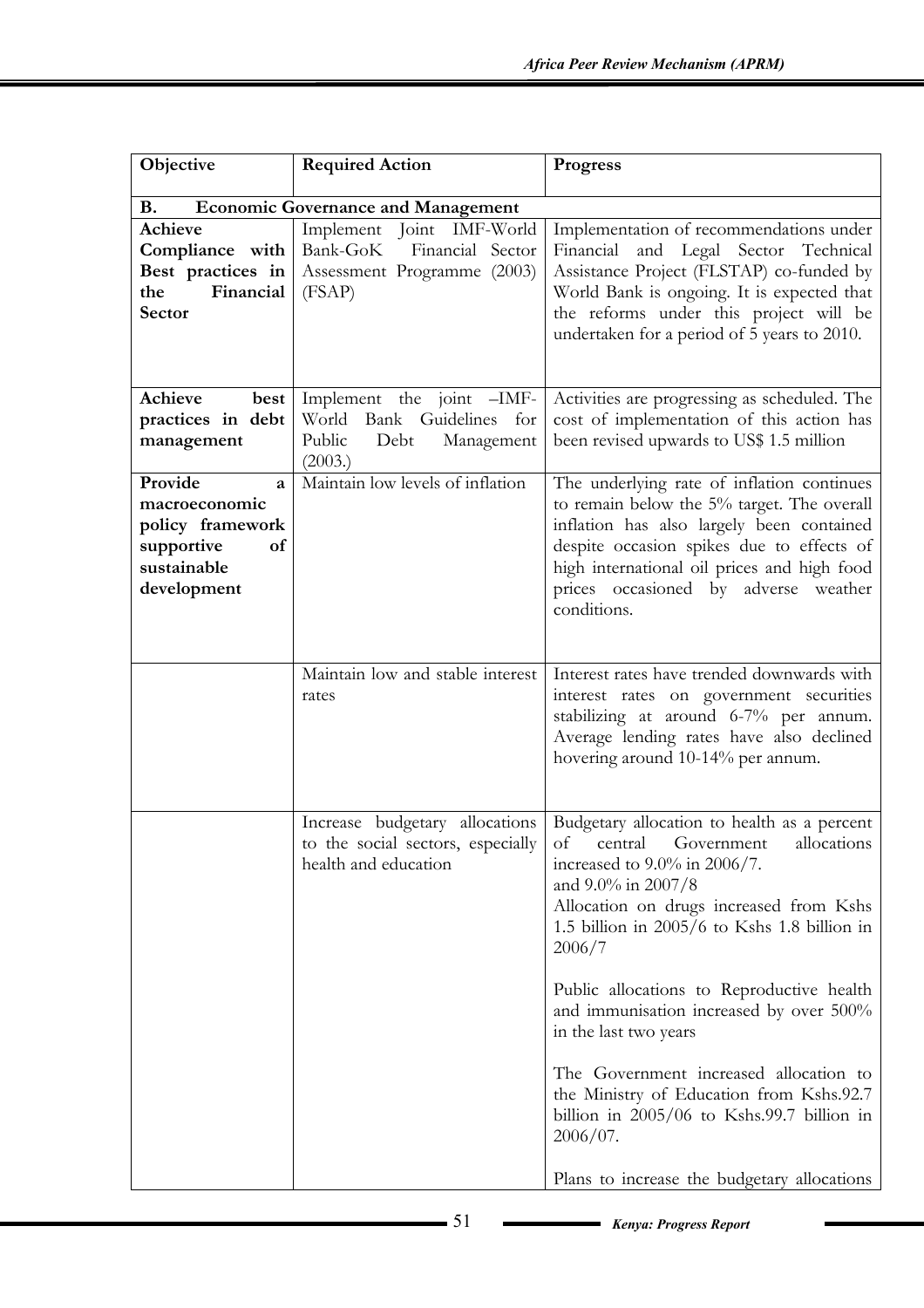| Objective                                           | <b>Required Action</b>                                                                | <b>Progress</b>                                                                                                                                                                                                                                                                            |
|-----------------------------------------------------|---------------------------------------------------------------------------------------|--------------------------------------------------------------------------------------------------------------------------------------------------------------------------------------------------------------------------------------------------------------------------------------------|
| <b>B.</b>                                           | <b>Economic Governance and Management</b>                                             |                                                                                                                                                                                                                                                                                            |
|                                                     |                                                                                       | to these sectors in current and coming<br>budgets                                                                                                                                                                                                                                          |
|                                                     | Enhance and Intensify<br>tax<br>administration Reforms                                | This is ongoing. Total revenues are<br>expected to be maintained at 21%-22% of<br>GDP with expansion of tax base and<br>improvement in tax administration by<br>KRA.                                                                                                                       |
|                                                     |                                                                                       | implementation of<br>Successful<br>the<br>Electronic Tax Registers (ETR), a first in<br>Africa                                                                                                                                                                                             |
|                                                     | efficiency<br>Study<br>and<br>effectiveness of credit markets.                        | Study commissioned by the CBK                                                                                                                                                                                                                                                              |
|                                                     |                                                                                       | Reforms being undertaken under FLSTAP                                                                                                                                                                                                                                                      |
| Improve<br>macroeconomic<br>projections             | 1. Improve existing models                                                            | Forecast from KIPPRA's KTMM Model<br>currently used in BoPA (Budget Outlook<br>Paper) and BSP (Budget Strategy Paper).                                                                                                                                                                     |
|                                                     |                                                                                       | KIPPRA has developed workplan to update<br>the KTMM model equations to improve its<br>forecasting accuracy.                                                                                                                                                                                |
|                                                     |                                                                                       | Macroeconomic and financial programming<br>unit has been established within the EAD,<br>MOF. Plans are underway to improve the<br>capacity of the staff to institutionalize the<br>KIPPRA-Treasury model in the Treasury<br>under the Public Financial Management<br>(PFM) reform project. |
|                                                     | 2. Develop Sectoral Models                                                            | Sectoral weights of the spreadsheet model<br>have been updated for accurate projections<br>of sectoral GDP from supply side                                                                                                                                                                |
|                                                     |                                                                                       | Working with CBS and CPU's in line<br>ministries<br>obtain<br>timely<br>to<br>monthly/quarterly data to forecast 2006<br>and medium term sectoral and GDP<br>growth                                                                                                                        |
| Private<br>Increase<br>Investment<br>and<br>savings | Provide<br>enabling<br>an<br>business<br>environment<br>for<br>development and growth | The government has reviewed over 1,300<br>licences of which a hundred and eighteen<br>licenses (118) were repealed in FY 2005/06<br>and FY 2006/07.                                                                                                                                        |
|                                                     |                                                                                       | A Business Regulatory Reform Unit has                                                                                                                                                                                                                                                      |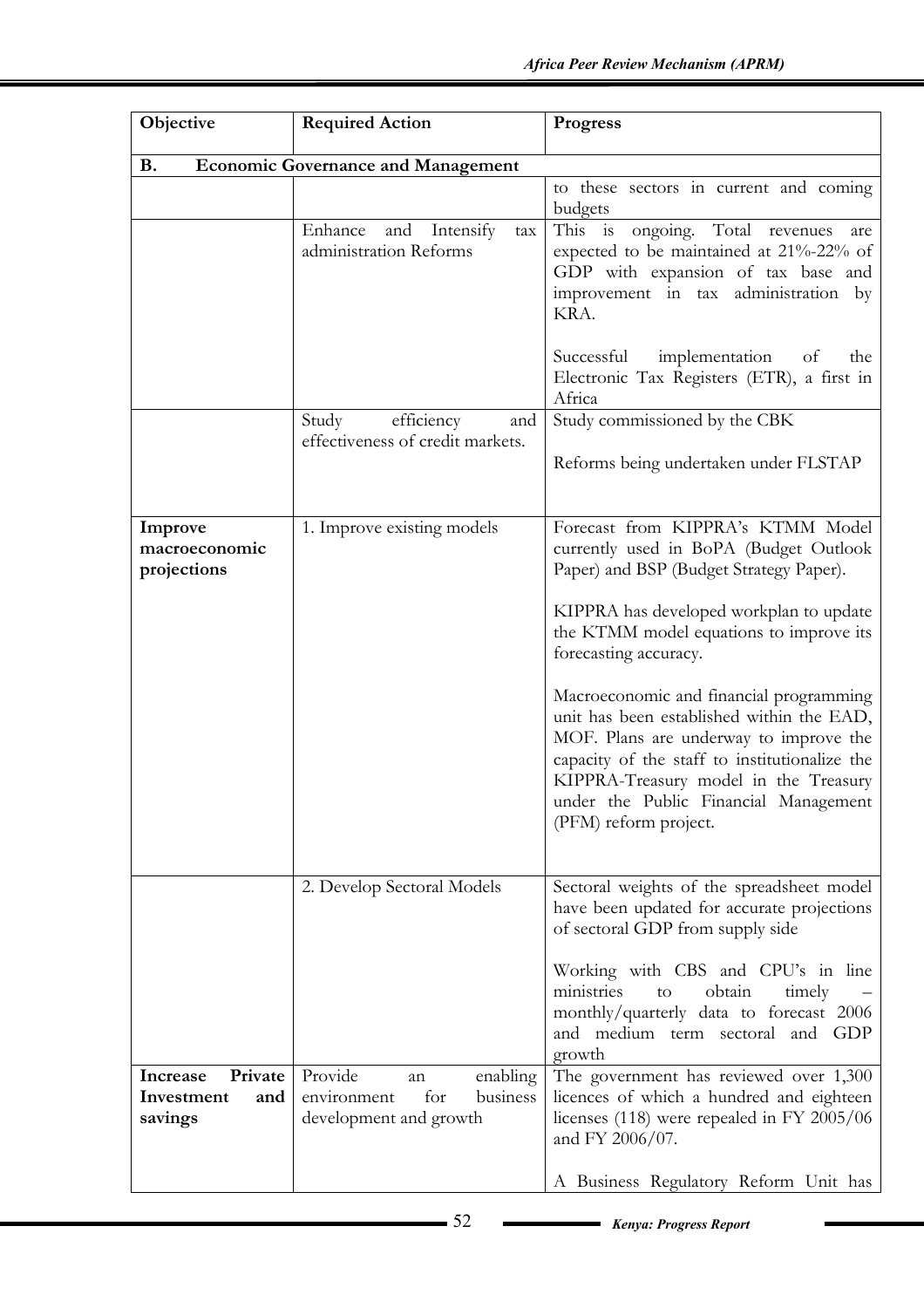| Objective                                                                                                         | <b>Required Action</b>                                                                  | <b>Progress</b>                                                                                                                                                                                                                                               |
|-------------------------------------------------------------------------------------------------------------------|-----------------------------------------------------------------------------------------|---------------------------------------------------------------------------------------------------------------------------------------------------------------------------------------------------------------------------------------------------------------|
| <b>B.</b>                                                                                                         | <b>Economic Governance and Management</b>                                               |                                                                                                                                                                                                                                                               |
|                                                                                                                   |                                                                                         | been established in the Ministry of Finance.<br>Plans are underway to simplify over 700<br>establish<br>an<br>licences,<br>and<br>electronic<br>consolidated regulatory registry for all valid<br>licenses.                                                   |
|                                                                                                                   |                                                                                         | Enactment by Parliament of the Micro-<br>Finance Act,                                                                                                                                                                                                         |
|                                                                                                                   |                                                                                         | Government approved a 1 billion Shillings<br>fund for the development of markets in<br>Nairobi,                                                                                                                                                               |
|                                                                                                                   |                                                                                         | Launch of the National Vision 2030, a long-<br>term plan aiming at transforming Kenya,                                                                                                                                                                        |
|                                                                                                                   |                                                                                         | prioritization<br>High<br>of infrastructural<br>development projects                                                                                                                                                                                          |
| Design<br>and<br>implement<br>Sectoral policies<br>promote<br>that<br>growth<br>and<br>sustainable<br>development | 1. Strengthen the agricultural<br>sector through policy, planning<br>and implementation | Revival<br>Kenya<br>of<br>the<br>Co-operative<br>Creameries, Kenya Meat<br>Commission,<br>Cotton Development Authority,<br>Establishment of Coffee Development<br>Fund                                                                                        |
|                                                                                                                   | Implement the Kenya<br>2.<br>Education<br>Sector<br>Support<br>Programme (KESSP)        | KESSP fully operationalised                                                                                                                                                                                                                                   |
|                                                                                                                   | Provide affordable<br>3.<br>and<br>adequate health care                                 | of malaria,<br>TB,<br>Free<br>treatment<br>and<br>HIV/AIDS in Government Hospitals                                                                                                                                                                            |
|                                                                                                                   |                                                                                         | A new three months kit for rural health<br>facilities<br>developed<br>and<br>for<br>used<br>distribution of drugs. Drug availability in<br>rural health facilities improved to over 90%<br>A pool system being tested in Coast and<br>North Eastern Provinces |
|                                                                                                                   |                                                                                         | Introduction of 10/20 Policy at lower level<br>facilities to increase access<br>Over 1000 dispensaries put up by CDF. 600<br>to be operationalised by 2007<br>3080 additional staff employed on contract<br>basis to improve service delivery                 |
|                                                                                                                   | 4. Strengthen land Management<br>and Tenure Systems                                     | Reengineering of the institutions through<br>introduction of work stations to reduce<br>time spent on processing of documents.                                                                                                                                |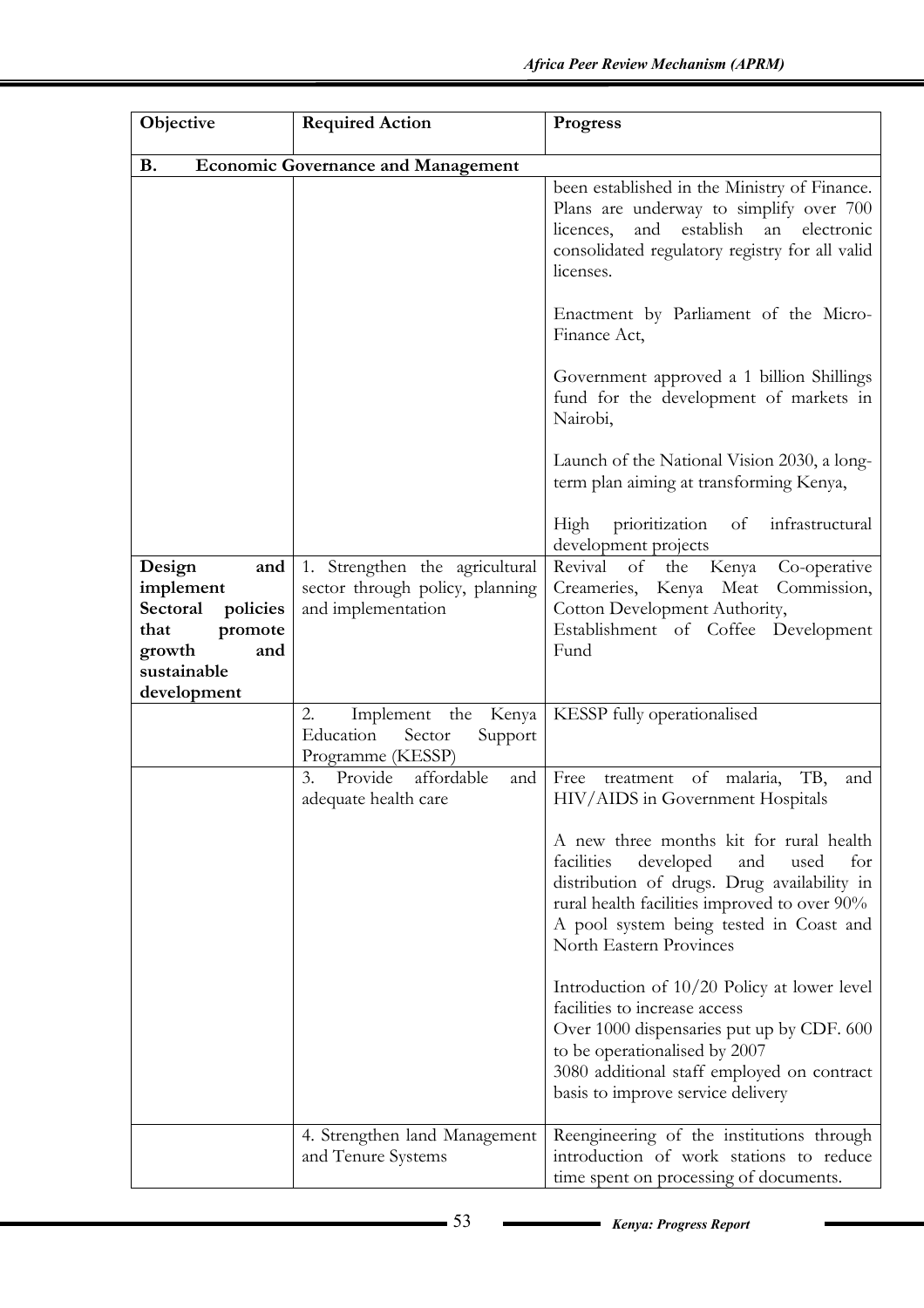| Objective                                                                                   | <b>Required Action</b>                                                                                            | <b>Progress</b>                                                                                                                                                                                                                                                                                                                                                                                                                                                                        |
|---------------------------------------------------------------------------------------------|-------------------------------------------------------------------------------------------------------------------|----------------------------------------------------------------------------------------------------------------------------------------------------------------------------------------------------------------------------------------------------------------------------------------------------------------------------------------------------------------------------------------------------------------------------------------------------------------------------------------|
| <b>B.</b>                                                                                   | <b>Economic Governance and Management</b>                                                                         |                                                                                                                                                                                                                                                                                                                                                                                                                                                                                        |
|                                                                                             | Fisheries,<br>5.<br>Strengthen<br>Forestry, Mining<br>and<br>the                                                  | Scanning of Land Records - 2.4Million<br>Land records scanned.<br>Introduction of passport size photos by<br>parties involved in land transactions.<br>Thumb printing land<br>transaction<br>documents.<br>The Ministry of Lands is in the process of<br>developing<br>computerized<br>a a<br>Land<br>Information<br>Management<br>System<br>to<br>facilitate faster retrieval and storage of land<br>records.<br>Intensified training for staff and the<br>leadership of this sectors |
|                                                                                             | protection of the environment,<br>natural resources and wildlife<br>6. Improve the competitive                    | Improved Ranking of the National Game                                                                                                                                                                                                                                                                                                                                                                                                                                                  |
|                                                                                             | environment for Tourism.                                                                                          | Parks and Reserves                                                                                                                                                                                                                                                                                                                                                                                                                                                                     |
|                                                                                             | 7. Infrastructural development.                                                                                   | Sessional Paper on creation of Autonomous<br>Road Authority developed and approved by<br>cabinet,<br>Road Sub-Sector policy and Strategy<br>Investment<br>Plan $(2007-2020)$<br>being<br>developed                                                                                                                                                                                                                                                                                     |
|                                                                                             | Programme<br>and<br>8.<br>slum<br>upgrading programme.                                                            | Establishment of Kenya Slum Upgrading<br>and<br>Low<br>infrastructure<br>fund<br>cost<br><b>(KENSUF</b>                                                                                                                                                                                                                                                                                                                                                                                |
| Improve<br>adequacy<br>and  <br>quality<br>statistics                                       | Establish the Central Bureau of<br>Statistics as a Body Corporate.<br>of   Implement a Statistical Master<br>plan | 1. The Statistical Act 2006 was assent to by<br>the President on $23rd$ August 2006 and its<br>awaiting gazette notice to establish the<br><b>KNBS</b><br>Central Bureau of Statistics is in the process<br>of being<br>transformed<br>into the Kenya<br>National Bureau of Statistics (KNBS), a<br>body corporate                                                                                                                                                                     |
|                                                                                             |                                                                                                                   | 2. Statistical master plan being implemented                                                                                                                                                                                                                                                                                                                                                                                                                                           |
| Implement<br>sound,<br>transparent<br>and<br>predictable<br>government<br>economic policies | Public<br>1.Operationalize<br>Procurement and Disposal of<br>Assets Act                                           | The Act became effective on 1 <sup>st</sup> January<br>2007 following the publication of Legal<br>Notice No. 171 of 30 <sup>th</sup> November 2006.<br>Procurement Regulations<br>The<br>have<br>published under Legal Notice No. 174 of<br>30 <sup>th</sup> November 2006.                                                                                                                                                                                                            |
|                                                                                             | 2. Operationalise Privatization<br>Act.                                                                           | The Privatization Commission will become<br>operational once the office bearers are                                                                                                                                                                                                                                                                                                                                                                                                    |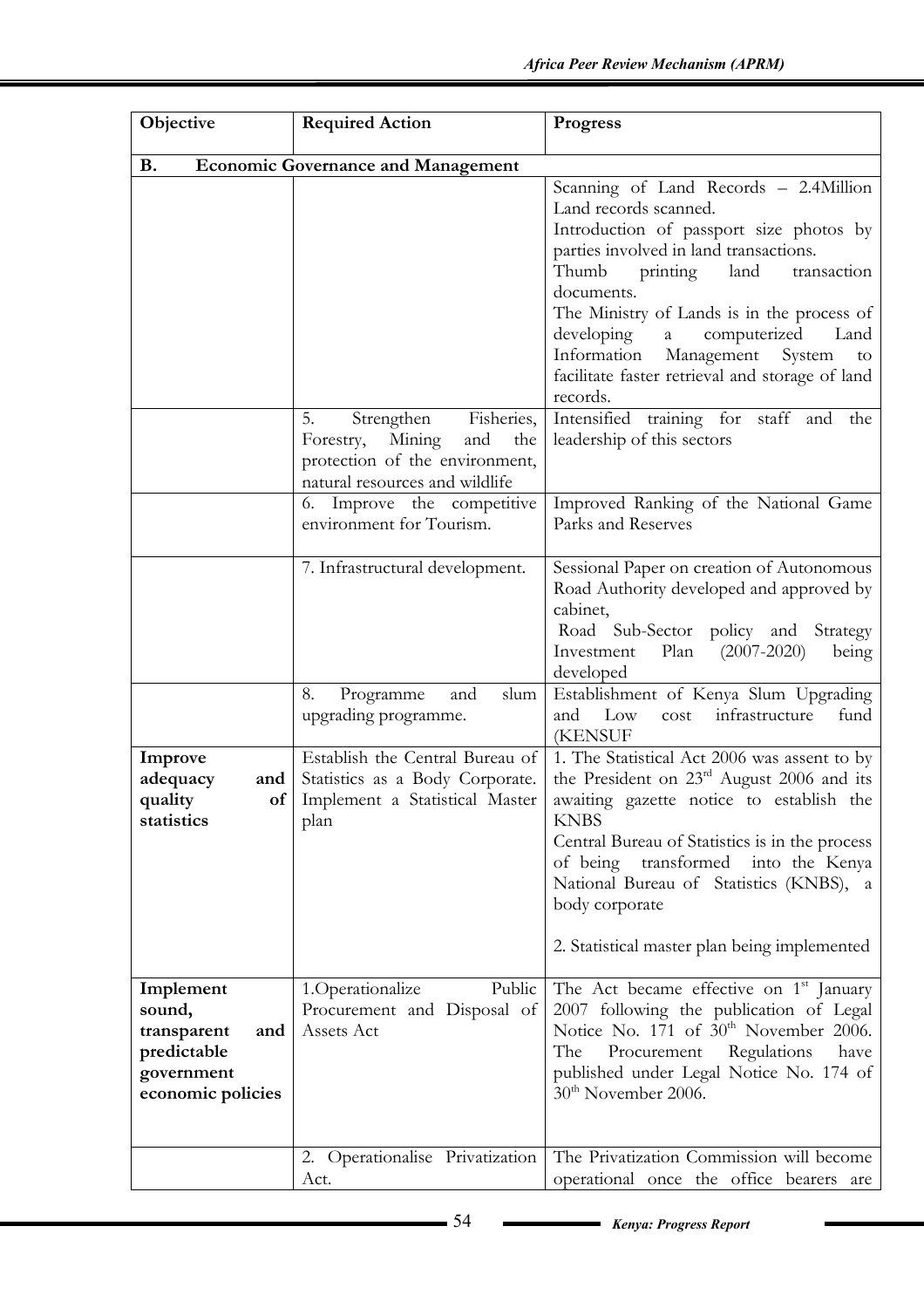| Objective                                                                                                            | <b>Required Action</b>                                                                                                      | <b>Progress</b>                                                                                                                                                                                                                                                                                                                                                                                                                                                                                                                                                                                                                                                                                                                                                                                                                                                                                                                         |
|----------------------------------------------------------------------------------------------------------------------|-----------------------------------------------------------------------------------------------------------------------------|-----------------------------------------------------------------------------------------------------------------------------------------------------------------------------------------------------------------------------------------------------------------------------------------------------------------------------------------------------------------------------------------------------------------------------------------------------------------------------------------------------------------------------------------------------------------------------------------------------------------------------------------------------------------------------------------------------------------------------------------------------------------------------------------------------------------------------------------------------------------------------------------------------------------------------------------|
| <b>B.</b>                                                                                                            | <b>Economic Governance and Management</b>                                                                                   |                                                                                                                                                                                                                                                                                                                                                                                                                                                                                                                                                                                                                                                                                                                                                                                                                                                                                                                                         |
|                                                                                                                      |                                                                                                                             | appointed in the course of 2007.                                                                                                                                                                                                                                                                                                                                                                                                                                                                                                                                                                                                                                                                                                                                                                                                                                                                                                        |
| To<br>improve<br>transparency and<br>effectiveness<br>in<br>administrative,<br>legislative<br>and<br>fiscal entities | 1. Enforce the Anti-corruption<br>Crimes Act<br>and Economic<br>(2004)                                                      | Fully<br>operational KACC,<br>Steering<br>Committee on Corruption, and signing of<br>the Witness Protection Act, 2006 into law                                                                                                                                                                                                                                                                                                                                                                                                                                                                                                                                                                                                                                                                                                                                                                                                          |
|                                                                                                                      | stakeholder<br>Increase<br>4.<br>participation in policy, planning<br>and budgeting, at national and<br>sub-national level. | The National Economic and Social Council<br>is a platform for private sector and civil<br>participation in decision making<br>Partnership existing between GoK and                                                                                                                                                                                                                                                                                                                                                                                                                                                                                                                                                                                                                                                                                                                                                                      |
|                                                                                                                      |                                                                                                                             | Kenya Private Sector Association<br>District Focus for Rural Development<br>strengthen<br>revised<br>sub-national<br>to<br>participatory decision making mechanisms.<br>APRM being institutionalized to allow for<br>continuous dialogue with Citizens.<br>Participatory MTEF Sector Working<br>Groups as well sector hearings still in place                                                                                                                                                                                                                                                                                                                                                                                                                                                                                                                                                                                           |
| Improve<br>predictability<br>of<br>economic policies                                                                 | 1. Strengthen and extend M&E<br>structures for IP-ERS to district<br>level.                                                 | A National Integrated Monitoring and<br>Evaluation System has been developed.<br>A District Monitoring and Evaluation draft<br>concept paper has also been developed. It<br>details how to operationalise the system at<br>district level, bringing together government<br>departments, NGOs, CSOs, private sector<br>and communities to generate plans and<br>reports on ERS, MDGs, use of devolved<br>funds etc.<br>A District Monitoring and Evaluation<br>Technical Advisory Group has also been<br>constituted to coordinate district M&E<br>activities for the next five years.<br>Other crucial initiatives undertaken in this<br>objective<br>include<br>strengthening<br>the<br>capacities (technical skills and equipment)<br>of M&E Directorate, developing M&E<br>policy, preparing review reports (APR,<br>PER, MPER, DAMERs and Midterm<br>review report on ERS), strengthening<br>capacities of DPMUs and DMECs to carry |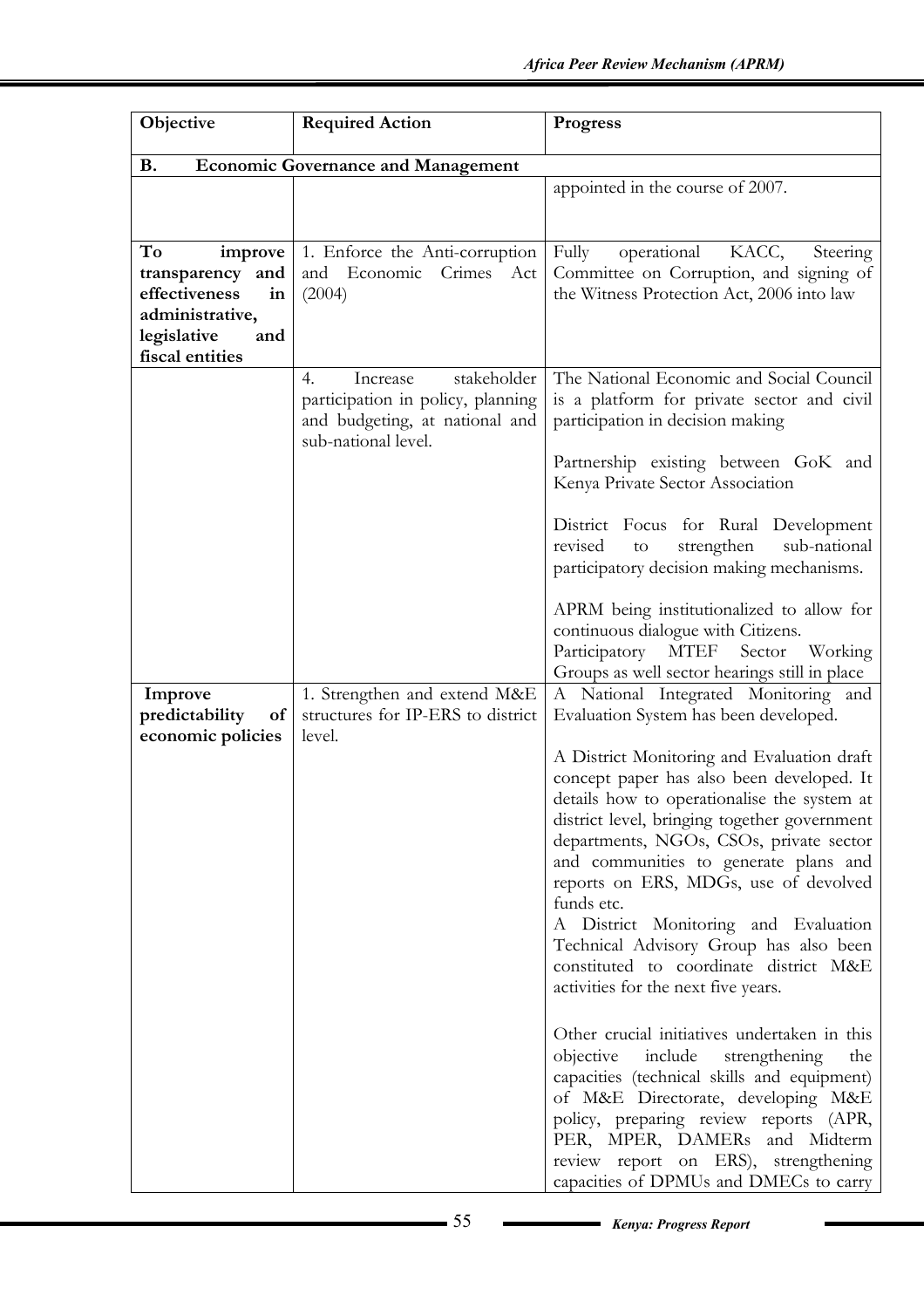| Objective                                                                                                          | <b>Required Action</b>                                                                                                  | <b>Progress</b>                                                                                                                                                                                                                                                                                         |
|--------------------------------------------------------------------------------------------------------------------|-------------------------------------------------------------------------------------------------------------------------|---------------------------------------------------------------------------------------------------------------------------------------------------------------------------------------------------------------------------------------------------------------------------------------------------------|
| <b>B.</b>                                                                                                          | <b>Economic Governance and Management</b>                                                                               |                                                                                                                                                                                                                                                                                                         |
|                                                                                                                    |                                                                                                                         | M&E<br>activities,<br>and<br>developing<br>out<br>research plans including impact assessment<br>studies on government policies. Past PERs<br>have identified an urgent need to conduct<br>public expenditure tracking surveys (PETS)<br>to track public expenditures reaching<br>intended beneficiaries |
|                                                                                                                    | 3.<br>Strengthen<br>grassroots<br>planning committees.                                                                  | Addressed by the revised District Focus for<br>Rural Development Framework                                                                                                                                                                                                                              |
|                                                                                                                    | Public<br>Private<br>Improve<br>4.<br>Partnerships.                                                                     | PPP framework being developed by the<br>Ministry of Finance                                                                                                                                                                                                                                             |
| Sub-objective:<br>Improve capacity in<br>implementing<br>the<br>departments/<br>agencies/<br>State<br>Corporations | Train district staff on MTEF<br>process                                                                                 | In the process of bringing on board the<br>district staff on the requirements of the<br>Government Financial Management Act<br>2004.<br>The MTEF handbook is in the process of<br>being finalized; training of district staff to<br>follow soon after                                                   |
| Strengthen<br>the<br>link<br>between<br>budgeting<br>and<br>planning                                               | institutional/<br>the<br>Improve<br>working arrangement between<br>line ministries, planning and<br>Ministry of Finance | 2006 Public Expenditure Review done<br>ERS Annual Progress Report 2004-2005<br>done<br>BoPA 07/08 has been produced which has<br>provided for better alignment and increased<br>allocations to priority areas                                                                                           |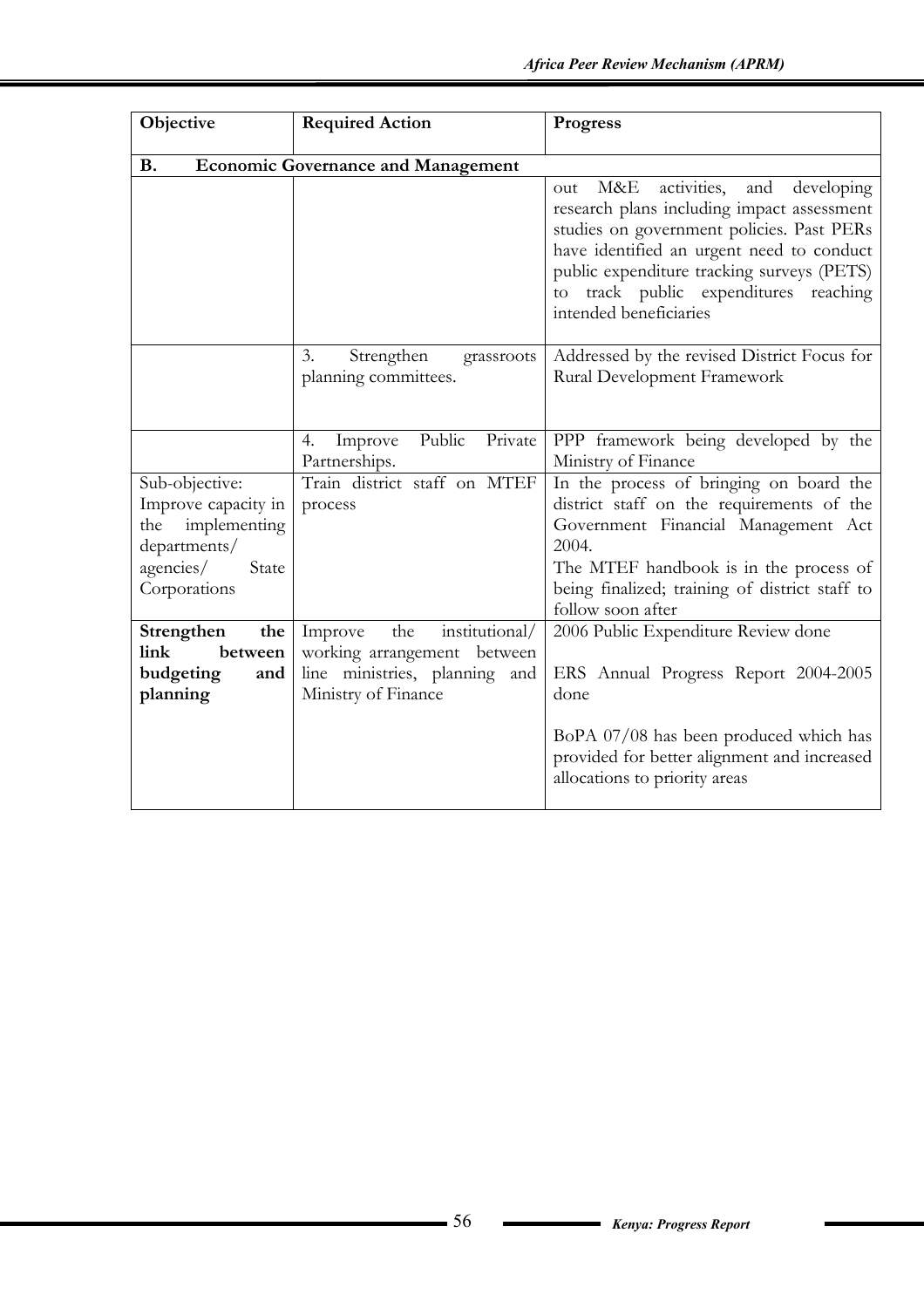| Objective           | <b>Required Action</b>                                                                                                                                                                                                                                  | <b>Progress</b>                                                                                                                                                                                                                                                                                                                          |
|---------------------|---------------------------------------------------------------------------------------------------------------------------------------------------------------------------------------------------------------------------------------------------------|------------------------------------------------------------------------------------------------------------------------------------------------------------------------------------------------------------------------------------------------------------------------------------------------------------------------------------------|
| <b>B.</b>           | <b>Economic Governance and Management</b>                                                                                                                                                                                                               |                                                                                                                                                                                                                                                                                                                                          |
| Implement fiscal    | 1.<br>Harmonize<br>the<br>legal                                                                                                                                                                                                                         | Reactivated quarterly DDC and other lower                                                                                                                                                                                                                                                                                                |
| decentralization    | for<br>Local<br>framework<br>Authorities with the Finance<br>Act of 1997.<br>2. Build LA capacities<br>for<br>financial<br>management<br>and                                                                                                            | development<br>committee<br>meetings;<br>producing the quarterly progress reports<br>and Annual Progress Reports for districts<br>and District Annual Monitoring<br>and<br><b>Evaluation Reports</b>                                                                                                                                     |
|                     | programme implementation.<br>3. Strengthen the capacities of<br>the District level Development<br>Committees for the effective<br>management of resources.<br>4. Build the capacities of the<br>Constituency<br>Development<br>Committees<br>for<br>the | Each District is in the process of preparing<br>a District Investment Plan derived from<br>among others the Constituency Strategic<br>Plans; The District Investment Plan will<br>indicate the resources required, what the<br>district has (devolved funds), and what will<br>be needed from outside this kitty (e.g.<br>donor support) |
|                     | of<br>the<br>management<br>Constituency<br>Development<br>Fund.                                                                                                                                                                                         | District Focus for Rural Development<br>revised<br>strengthen<br>sub-national<br>$\rm{to}$<br>participatory decision making mechanisms.                                                                                                                                                                                                  |
|                     |                                                                                                                                                                                                                                                         | CDF Projects Coordinators being recruited<br>to provide technical and advisory services.                                                                                                                                                                                                                                                 |
|                     |                                                                                                                                                                                                                                                         | 185<br>District<br>Development<br>Officers<br>(DDOs) and Asst DDOs recruited                                                                                                                                                                                                                                                             |
| Establish efficient | Implement Kenya<br>Local<br>1.                                                                                                                                                                                                                          | On-going reforms focusing on:                                                                                                                                                                                                                                                                                                            |
| local Authorities   | Government                                                                                                                                                                                                                                              |                                                                                                                                                                                                                                                                                                                                          |
|                     | Reform Programme<br>2. Rationalize manpower in                                                                                                                                                                                                          | monitoring<br>Deepening<br>and evaluation<br>systems to cover programmes implemented<br>by local authorities,                                                                                                                                                                                                                            |
|                     | local authorities                                                                                                                                                                                                                                       |                                                                                                                                                                                                                                                                                                                                          |
|                     | 3. Build LA capacities<br>Provide<br>Technical<br>4.<br>$\mathbf{a}$<br>assistance to LAs in project<br>implementation.                                                                                                                                 | Operationalizing the<br>Kenya<br>Local<br>Reform<br>Government<br>programme<br>by<br>implementing the local authority service<br>delivery<br>action<br>plan; promoting<br>accountability and transparency in the<br>management of Local authorities including                                                                            |
|                     | 5. LAs budgetary process to be<br>open to public participation and<br>consultation.                                                                                                                                                                     | improved accounting and management<br>through establishment of an Integrated<br>Financial Management System;<br>Finalizing the review process of the Local                                                                                                                                                                               |
|                     |                                                                                                                                                                                                                                                         | Government Act,<br>Developing a decentralized policy for Local<br>Authorities to include strengthening local                                                                                                                                                                                                                             |
|                     |                                                                                                                                                                                                                                                         | mobilization<br>and<br>accounting<br>revenue                                                                                                                                                                                                                                                                                             |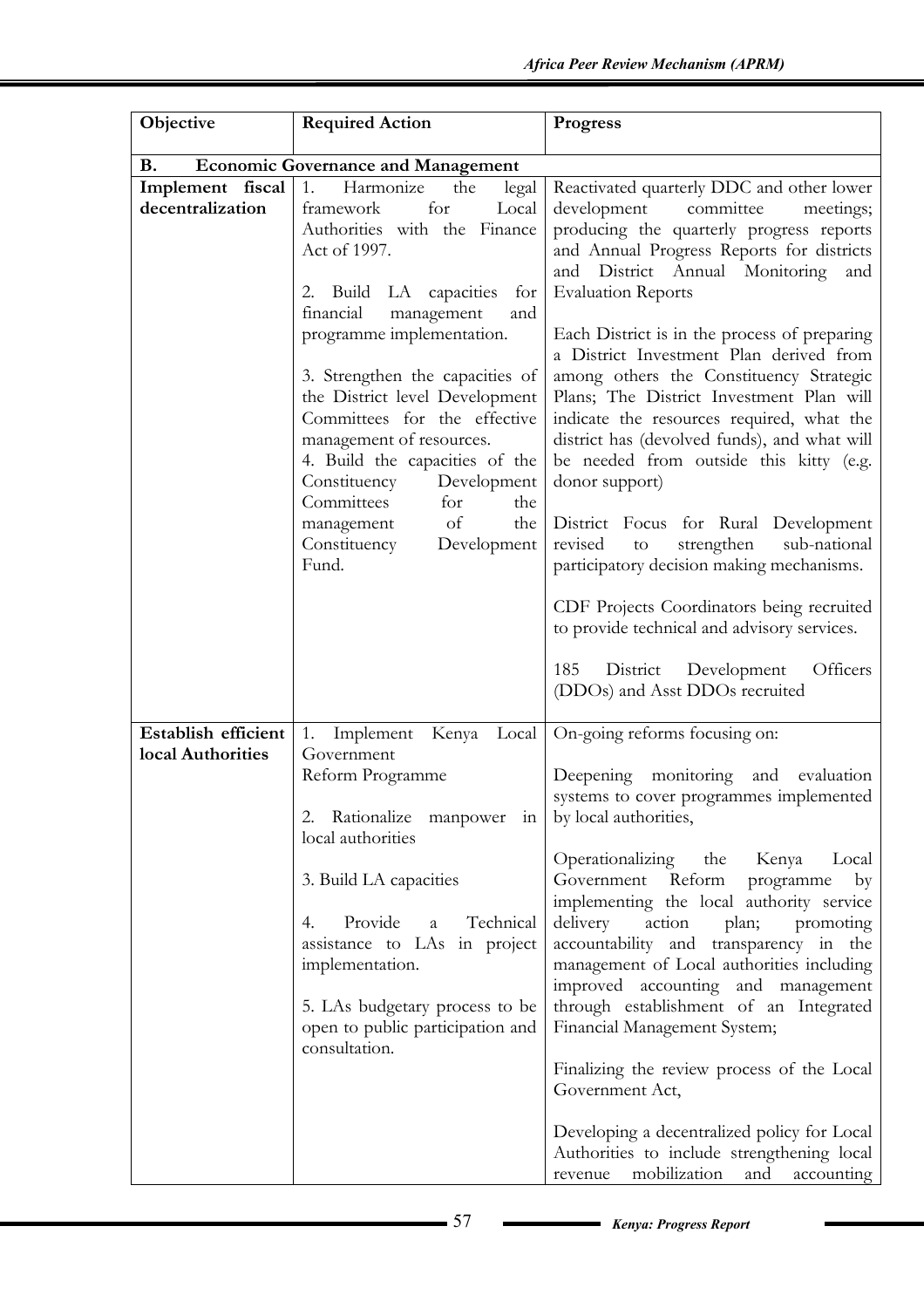| Objective                             | <b>Required Action</b>                                                                                                                                                                                                                                                                                                                                                  | <b>Progress</b>                                                                                                                                                                                                                                                                                                                                                                                    |
|---------------------------------------|-------------------------------------------------------------------------------------------------------------------------------------------------------------------------------------------------------------------------------------------------------------------------------------------------------------------------------------------------------------------------|----------------------------------------------------------------------------------------------------------------------------------------------------------------------------------------------------------------------------------------------------------------------------------------------------------------------------------------------------------------------------------------------------|
| <b>B.</b>                             | <b>Economic Governance and Management</b>                                                                                                                                                                                                                                                                                                                               |                                                                                                                                                                                                                                                                                                                                                                                                    |
|                                       |                                                                                                                                                                                                                                                                                                                                                                         | systems and to improve the utilization of<br>Local Authority Transfer Fund (LATF);<br>encouraging the participation of local<br>communities<br>implementation,<br>in<br>monitoring and managing the affairs of<br>authorities<br>and<br>exploring<br>local<br>the<br>privatization of service<br>provision<br>in<br>infrastructure/utilities.                                                      |
| Money<br>Laundering                   | the<br>Improve<br>legal<br>1.<br>framework<br>for<br>anti-money<br>laundering.<br>Improve<br>2.<br>the banking system                                                                                                                                                                                                                                                   | AML Bill was submitted to Parliament in<br>November 2006 but was not debated<br>before Parliament went to recess. It is<br>expected that the Bill will be re-published<br>for debate when Parliament resumes in<br>March 2007. Meanwhile, the Banking Act is<br>being reviewed to enhance the supervision<br>of CBK of money laundering transactions<br>following the issuance of new regulations. |
| Accelerate<br>regional<br>integration | Strengthen<br>membership<br>to<br>regional integration unions.<br>Accelerate<br>the<br>integration<br>process.<br>3. Review the existing export<br>development incentive schemes<br>(EPZs & MUBs).<br>Review the diversification of<br>export markets<br>and<br>reduce<br>vulnerability<br>unilateral<br>$\,$ to $\,$<br>decisions over trade in the<br>export markets. | Rwanda and Burundi have been admitted to<br>the East Africa Community (EAC),<br>Recruitment of EAC priority Staff ongoing.<br>WTO reports that the EAC is the most<br>successful trading bloc in Africa                                                                                                                                                                                            |
| Monetary<br>harmonization             | 1. Consolidate<br>existing<br>of<br>instruments<br>monetary<br>cooperation.<br>2. Introduce limited currency<br>convertibility.<br>3. Establish a formal exchange<br>rate union.                                                                                                                                                                                        | Budgets of the three partner<br>states<br>day<br>Tripartite<br>delivered<br>on<br>same<br>Agreement for the Avoidance of Double<br>Taxation and prevention of fiscal evasion<br>with respect to taxes on income adopted.<br>Study on 'monetary integration in the<br>EAC' finalized. Partner States are making<br>comments on recommendations from the                                             |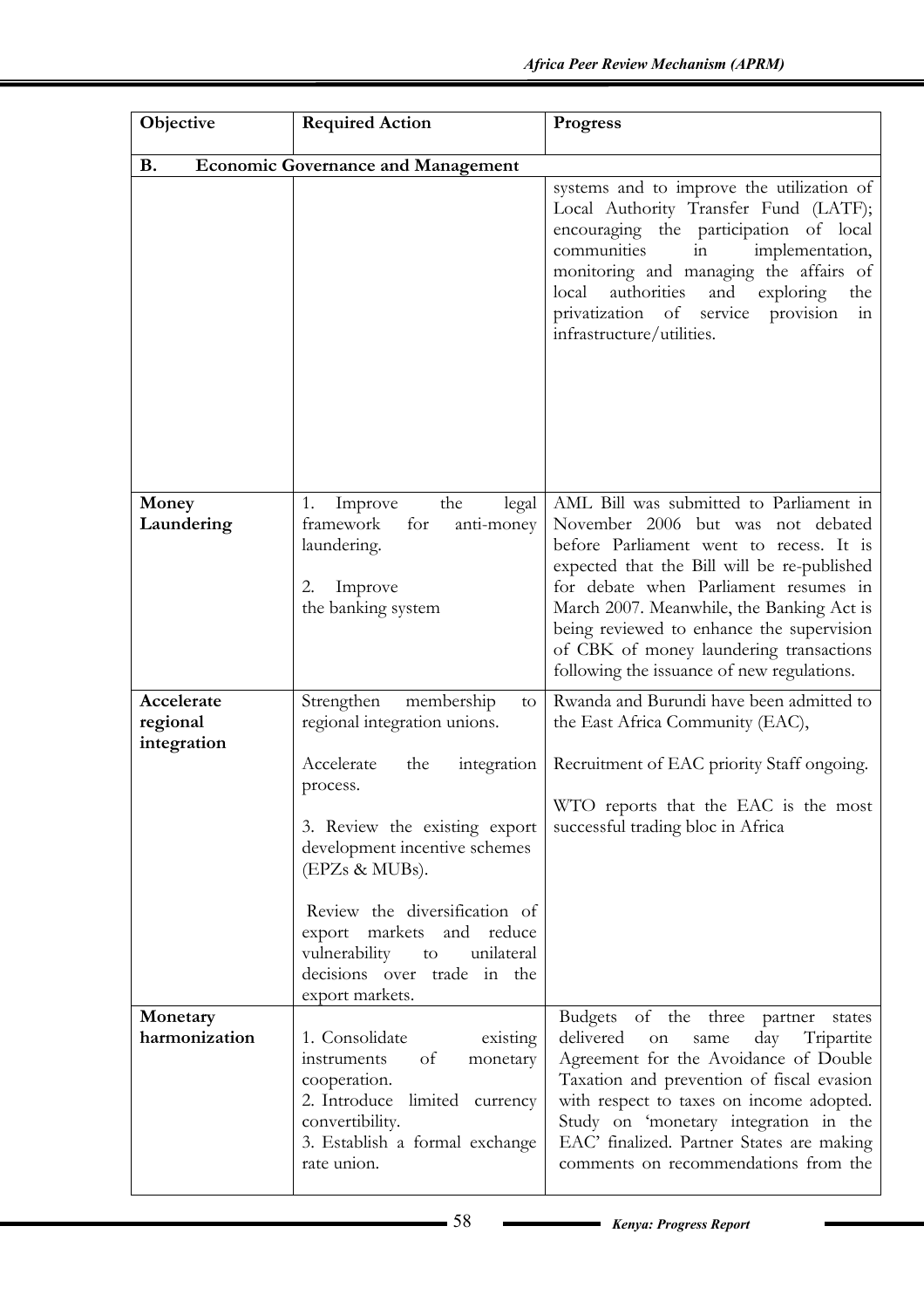| Objective                                         | <b>Required Action</b>                                                                                                                                                                                                                                    | <b>Progress</b>                                                                                                                                                                                                                                                                                                                                                                                                                                                                                                                               |
|---------------------------------------------------|-----------------------------------------------------------------------------------------------------------------------------------------------------------------------------------------------------------------------------------------------------------|-----------------------------------------------------------------------------------------------------------------------------------------------------------------------------------------------------------------------------------------------------------------------------------------------------------------------------------------------------------------------------------------------------------------------------------------------------------------------------------------------------------------------------------------------|
| <b>B.</b>                                         | <b>Economic Governance and Management</b>                                                                                                                                                                                                                 |                                                                                                                                                                                                                                                                                                                                                                                                                                                                                                                                               |
| Harmonize<br>regional<br>and<br>national policies | 4. Establish a full monetary<br>union<br>1. Enhance support for R&D<br>for industries by reviewing the<br>policies,<br>trade<br>and<br>tax<br>investment policies, and other<br>policies for doing business.<br>2. Harmonization of competing<br>policies | study.<br>Harmonization of policies and trading<br>practices<br>between<br>the<br>three<br>stock<br>exchanges is ongoing<br>EAC CET is applied uniformly in partner<br>states. First round of tariff reduction by<br>Tanzania and Uganda to affected goods<br>originating from Kenya done on 1 <sup>st</sup> January<br>2006. Implementation of second tariff<br>phase down of tariff reduction by Uganda<br>and Tanzania on Kenya goods by January<br>2007.<br>The Chief Executives of EAC, COMESA<br>and SADC met to draw an action plan on |
|                                                   |                                                                                                                                                                                                                                                           | harmonization of identified programmes<br>and undertake joint implementation of<br>such programs. EAC partner States held a<br>Joint Trade Policy Review in October 2006<br>at the WTO.                                                                                                                                                                                                                                                                                                                                                       |
|                                                   |                                                                                                                                                                                                                                                           | A mechanism for monitoring, reporting<br>and removal of (Non-Tariff Barriers)<br>NTBs adopted by member States.                                                                                                                                                                                                                                                                                                                                                                                                                               |
|                                                   |                                                                                                                                                                                                                                                           | Partner States are constituting National<br>Monitoring Committees on NTBs                                                                                                                                                                                                                                                                                                                                                                                                                                                                     |
| Enhanced<br><b>Awareness</b>                      | Sensitize the general public on<br>integration                                                                                                                                                                                                            | Public awareness and outreach campaign<br>launched in EAC member countries.                                                                                                                                                                                                                                                                                                                                                                                                                                                                   |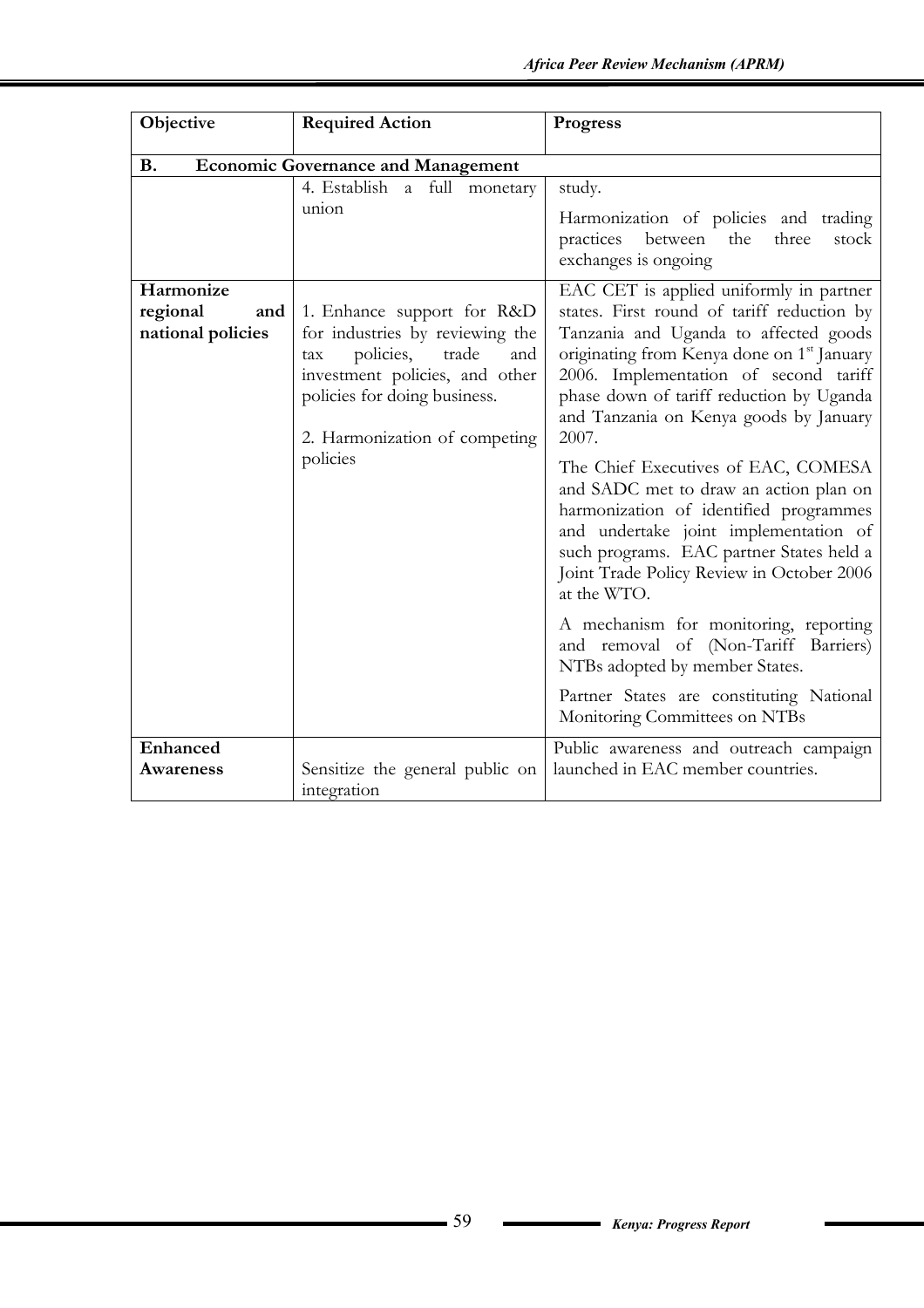| <b>Issue</b>                                                                 | <b>Proposed Activities</b>                                                                   | <b>Progress</b>                                                                                                                                                                                                                                                                                                                                                                                                                                                                                                                                                                                                                                                                                                                                                                                                                                                     |
|------------------------------------------------------------------------------|----------------------------------------------------------------------------------------------|---------------------------------------------------------------------------------------------------------------------------------------------------------------------------------------------------------------------------------------------------------------------------------------------------------------------------------------------------------------------------------------------------------------------------------------------------------------------------------------------------------------------------------------------------------------------------------------------------------------------------------------------------------------------------------------------------------------------------------------------------------------------------------------------------------------------------------------------------------------------|
| C.<br><b>Corporate Governance</b>                                            |                                                                                              |                                                                                                                                                                                                                                                                                                                                                                                                                                                                                                                                                                                                                                                                                                                                                                                                                                                                     |
| enabling<br>Overall                                                          | Implement the Private Sector                                                                 | The Private Sector Development Strategy                                                                                                                                                                                                                                                                                                                                                                                                                                                                                                                                                                                                                                                                                                                                                                                                                             |
| for<br>environment<br>business                                               | Development Strategy (PSDS)                                                                  | was launched in January 2007. The strategy,<br>which has a life cycle of five years points to<br>the numerous constraints that inhibit<br>Private Sector growth as identified during<br>the International Investment Conference in<br>March 2004 and supported by numerous<br>studies by Kenya Institute of Public Policy<br>Research and Analysis (KIPPRA) and the<br>World Bank. The Strategy would remove<br>hindrances faced by both formal and<br>informal private sector players<br>with<br>particular focus on the development of the<br>Micro, Small and Medium Enterprises<br>(MSMEs) as a Secondary engine of<br>economic development                                                                                                                                                                                                                     |
| Create<br>enabling<br>environment<br>for<br>of<br>development<br><b>MSEs</b> | Expedite Legislation<br>1.<br>and<br>implementation of Microfinance<br>Regulatory framework. | Microfinance bill signed into law on 30 Dec<br>2006, the Act makes provision for the<br>licensing, regulation and supervision of<br>microfinance business. The act will regulate<br>an industry that has hitherto had much<br>potential but has suffered from major legal<br>constraints and will lead to the unlocking of<br>billions of shillings for on lending to the<br>common citizen.                                                                                                                                                                                                                                                                                                                                                                                                                                                                        |
|                                                                              |                                                                                              | The Kenya Industrial Estates (KIE) has<br>been striving to improve the environment<br>in which SMEs operate through various<br>programmes as follows:<br>Development of workspace – under its<br>industrial estates programme, KIE in<br>collaboration with local authorities was<br>able to identify suitable land for industrial<br>development. During the year KIE<br>initiated the construction of at least five<br>industrial estates to provide affordable<br>workspace for SMEs in the rural areas.<br>These new industrial estates are located in<br>Migori, Nyamira, Luanda, Kikima and<br>Karatina. This construction is expected to<br>continue to the end of the financial year<br>2006/2007 upon which 40% of the<br>construction will be completed. KIE has<br>further identified 52 additional rural sites<br>for development of clusters and hence |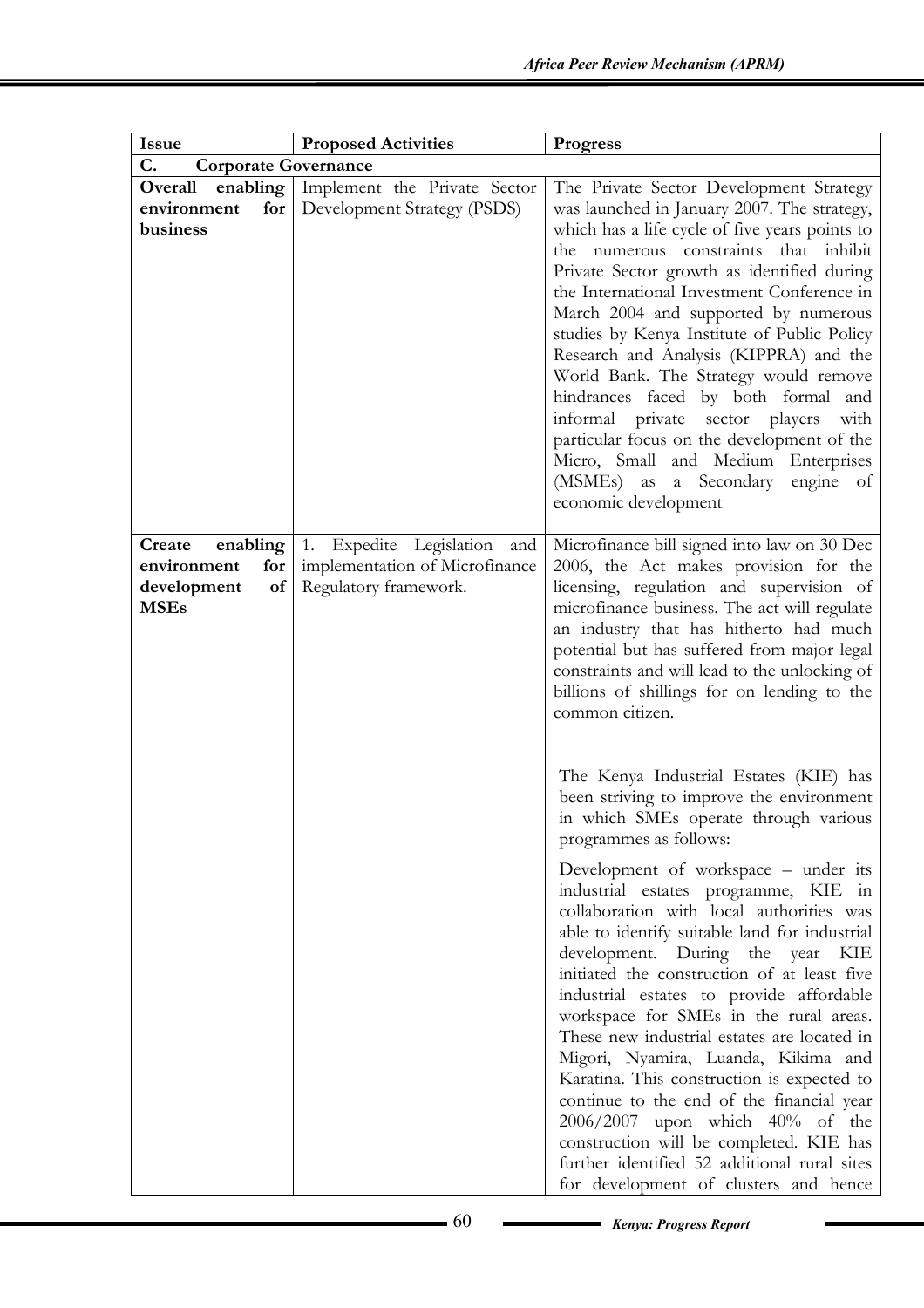| <b>Issue</b> | <b>Proposed Activities</b>                                                 | <b>Progress</b>                                                                                                                                                                                                                                                                                                                                                                                                                                                                                                                                                                                                                                                                     |
|--------------|----------------------------------------------------------------------------|-------------------------------------------------------------------------------------------------------------------------------------------------------------------------------------------------------------------------------------------------------------------------------------------------------------------------------------------------------------------------------------------------------------------------------------------------------------------------------------------------------------------------------------------------------------------------------------------------------------------------------------------------------------------------------------|
| C.           | <b>Corporate Governance</b>                                                |                                                                                                                                                                                                                                                                                                                                                                                                                                                                                                                                                                                                                                                                                     |
|              |                                                                            | industrial<br>investment<br>int <sub>O</sub><br>encourage<br>activity and sustainable growth of rural<br>enterprises.                                                                                                                                                                                                                                                                                                                                                                                                                                                                                                                                                               |
|              |                                                                            | Financial services - KShs.48.92 million<br>was disbursed to at least 182 enterprises<br>countrywide creating 489 direct jobs and<br>another 1,957 indirect jobs (one direct job<br>created 4 indirect jobs). In the next 6<br>months the company plans to disburse<br>KShs.57 million to at least 285 enterprises.<br>It is also planned that KIE will collaborate<br>with the Ministry of State for Youth<br>Affairs in the implementation of the youth<br>enterprise development fund upon which<br>KIE will disburse KShs.135 million to the<br>youth.                                                                                                                           |
|              |                                                                            | Business development programmes (BDS)<br>- at least 230 entrepreneurs received<br>ranging<br>services<br>from<br>business<br>sensitization on investment opportunities<br>to business management through sessions<br>held in selected areas of the country. These<br>services<br>provide<br>meant<br>were<br>to<br>entrepreneurs with information on how to<br>invest knowledgeably. In the next 6<br>months, it is planned that KIE<br>will<br>conduct 10 training sessions for<br>-285<br>entrepreneurs. In 2007, KIE has planned<br>to conduct 74 seminars on business<br>opportunities targeting 74,000 Kenyan<br>youth. The seminars will be conducted<br>annually thereafter. |
|              |                                                                            | Subcontracting exchange and linkages -<br>KIE has been able to develop linkages<br>with few medium-large scale enterprises to<br>encourage the growth of SMEs through<br>transfer of technology and identification of<br>markets for the SME products. In the next<br>6 months the institutions plans to link 10<br>SMEs with large enterprises<br>through<br>forward and backward linkages                                                                                                                                                                                                                                                                                         |
|              | 2.<br>Implement<br>the<br>recommendations of the SME's<br>Sessional Paper. | Establishment of<br>National Council for<br>Small Enterprises                                                                                                                                                                                                                                                                                                                                                                                                                                                                                                                                                                                                                       |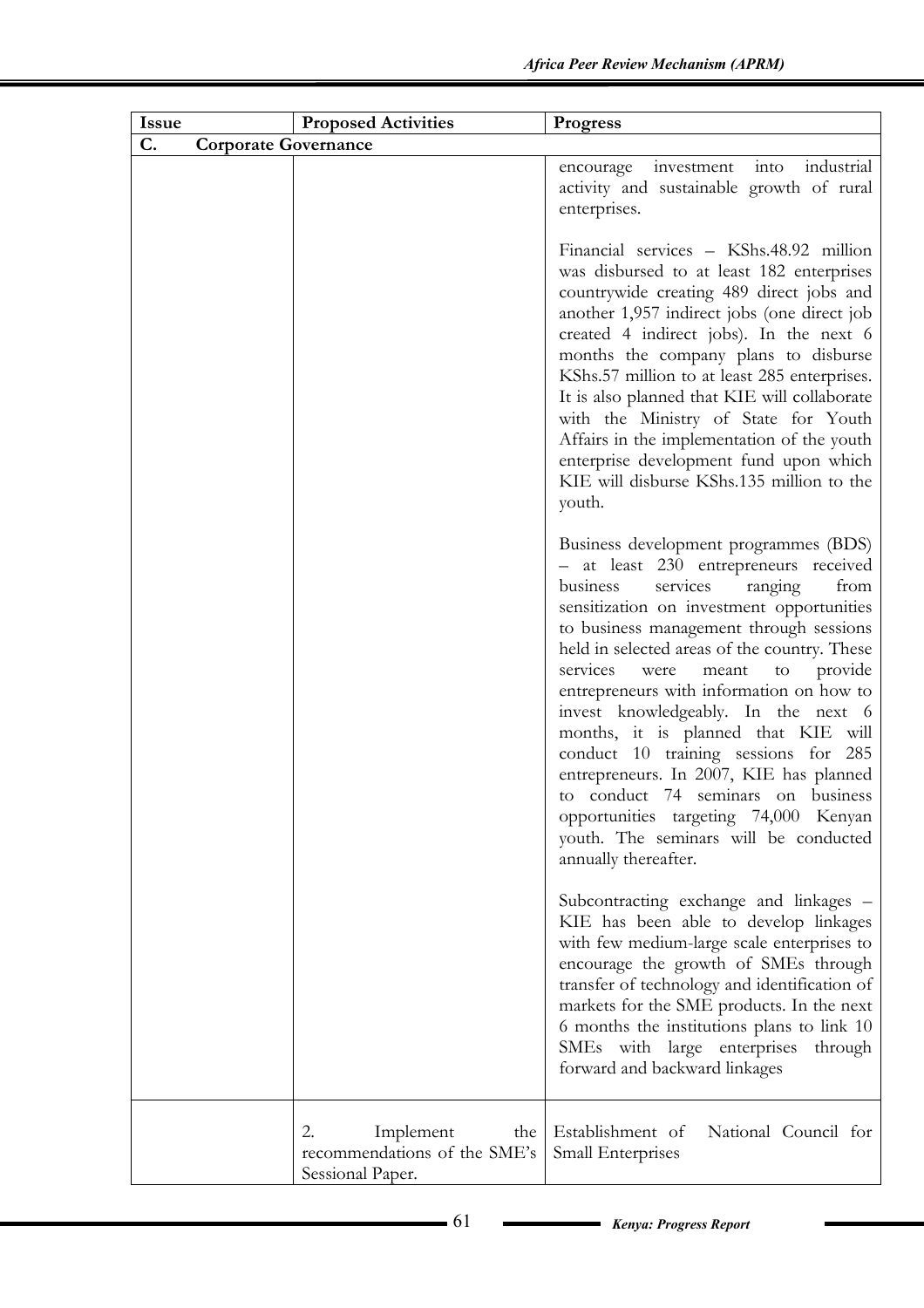| <b>Issue</b>                                                                                                                  | <b>Proposed Activities</b>                                                              | Progress                                                                                                                                                                                                                                                                                                                                                                                                                                                                                                  |
|-------------------------------------------------------------------------------------------------------------------------------|-----------------------------------------------------------------------------------------|-----------------------------------------------------------------------------------------------------------------------------------------------------------------------------------------------------------------------------------------------------------------------------------------------------------------------------------------------------------------------------------------------------------------------------------------------------------------------------------------------------------|
| C.<br><b>Corporate Governance</b>                                                                                             |                                                                                         |                                                                                                                                                                                                                                                                                                                                                                                                                                                                                                           |
| Provide affordable<br>accessible<br>and<br>credit to<br>the<br>private sector<br>$\overline{\phantom{0}}$<br>including MSE's. | 1. Reduce<br>level government<br>domestic<br>borrowing<br>from<br>market.               | The Department of Micro and Small<br>Enterprise Development (DMSED) in<br>collaboration with the AG's office is<br>developing an MSE bill to be enacted into<br>an Act of Parliament to provide for the<br>establishment of an MSE development<br>Fund.<br>Government borrowing from domestic<br>market at 1.7 percent of GDP in 2005/06<br>has been reduced to sustainable level. It is<br>expected to reduce further to 1.6 percent of<br>GDP in $2006/07$ and below 1.5 percent in<br>the medium term. |
|                                                                                                                               |                                                                                         | Under its lending programme, KIE has<br>been able to provide financial services to<br>entrepreneurs at affordable rates. Collateral<br>has been the major security arrangement<br>for most borrowers. In the next 6 months,<br>KIE will develop alternative forms of<br>securities such as group guarantees,<br>tripartite<br>agreements,<br>and<br>slip<br>pay<br>arrangements.<br>This will enable<br>the<br>vulnerable groups such as the youth and<br>women to access financial services              |
|                                                                                                                               | 2. Address gap between interest<br>paid on deposits and<br>that<br>charged to borrowers | The gap between lending and deposit rates<br>has come down to the current 8-9 percent<br>from 13 percent in the past. With further<br>strengthening of the banking system, it is<br>expected to come down further.                                                                                                                                                                                                                                                                                        |
|                                                                                                                               | 3. Accelerate the land survey &<br>issuance of title deeds.                             | The following has been done at the Coast<br>Province since January 2006:<br><b>Adjudication</b><br>• 7 Land Adjudication sections have been<br>registered.<br>• 7,888 number of families have been<br>settled<br><b>Settlement</b><br>• 5,443 discharges have been given.<br>1,925 families have been settled.<br>33,508 titles issued.<br>Also a taskforce has been formed to<br>identify squatters and parcels of land to be                                                                            |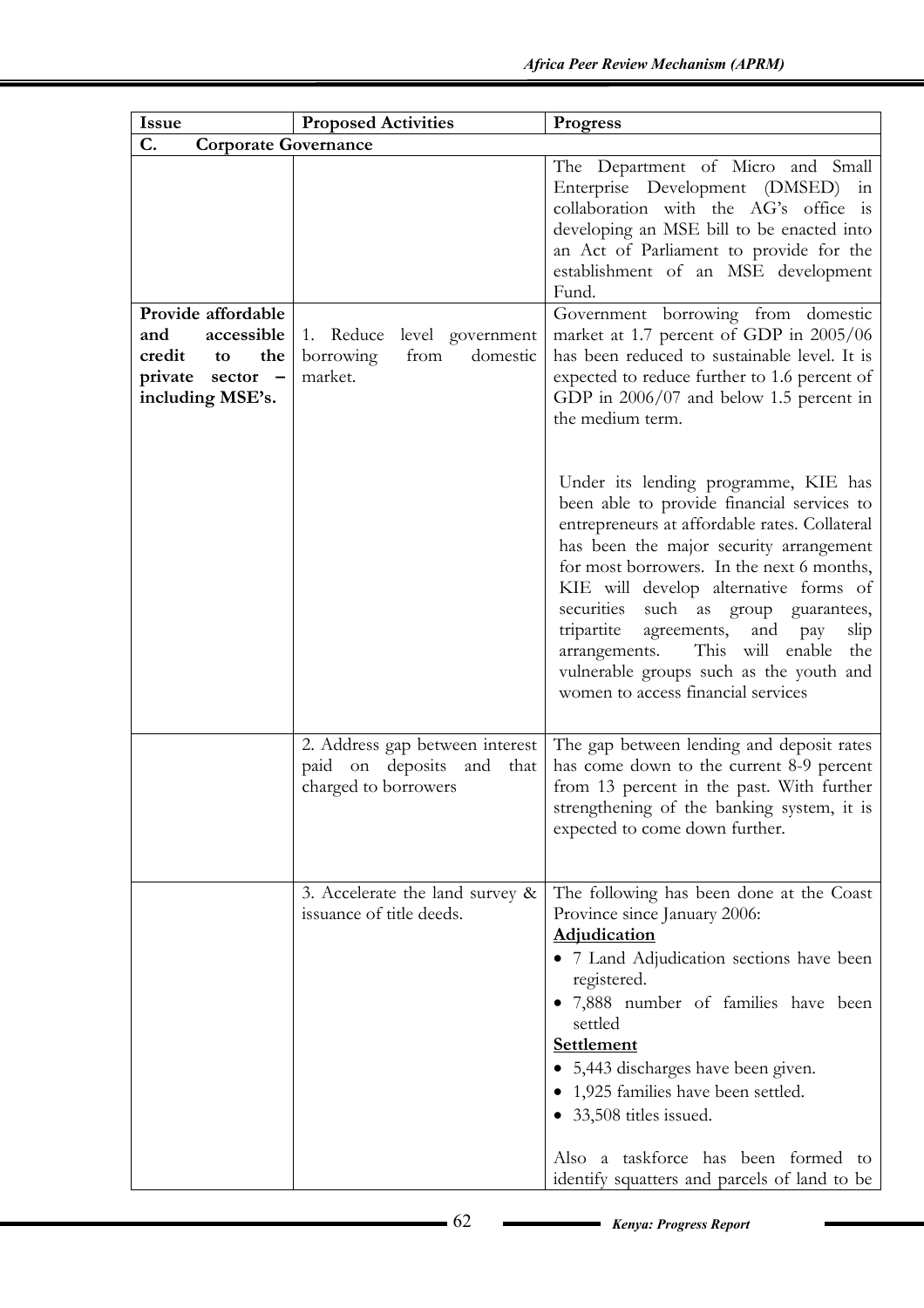| Issue                                                                         | <b>Proposed Activities</b>                                                                                                                                                                                                                                     | <b>Progress</b>                                                                                                                                                                                                                                                                                                                                                                                                                                                                                                                                                                                                                                                                                                                                  |  |
|-------------------------------------------------------------------------------|----------------------------------------------------------------------------------------------------------------------------------------------------------------------------------------------------------------------------------------------------------------|--------------------------------------------------------------------------------------------------------------------------------------------------------------------------------------------------------------------------------------------------------------------------------------------------------------------------------------------------------------------------------------------------------------------------------------------------------------------------------------------------------------------------------------------------------------------------------------------------------------------------------------------------------------------------------------------------------------------------------------------------|--|
| C.<br><b>Corporate Governance</b>                                             |                                                                                                                                                                                                                                                                |                                                                                                                                                                                                                                                                                                                                                                                                                                                                                                                                                                                                                                                                                                                                                  |  |
|                                                                               |                                                                                                                                                                                                                                                                | settled.                                                                                                                                                                                                                                                                                                                                                                                                                                                                                                                                                                                                                                                                                                                                         |  |
|                                                                               | 4. Formulate and implement<br>policy on existing and future<br>Non Performing Loans (NPL).                                                                                                                                                                     | NPLs of the banking system have come<br>down to the current level of 19-20 percent<br>from 38 percent in the past. Most of the<br>have been<br>existing NPLs<br>held<br>in<br>Government-influenced banks. Efforts to<br>restructure and privatise these banks under<br>FLSTAP funding are ongoing                                                                                                                                                                                                                                                                                                                                                                                                                                               |  |
| Attract<br>more<br>companies to list<br><b>Stock</b><br>the<br>at<br>Exchange | Review<br>the<br>1.<br>listing<br>requirements.<br>2.<br>Provide<br>incentives<br>to<br>encourage listing.<br>3. Improve the facilitation and<br>the enabling role of CMA.<br>4. Develop policy to attract<br>medium business to list in the<br>Stock exchange | The<br>Nairobi<br>Stock<br>Exchange<br>has<br>implemented the Central<br>Depository<br>System of trading in shares which has<br>improved the transaction period from the<br>previous long period to one day. Other<br>reforms include the reorganization of the<br>stock market into independent market<br>segments in order to address the diverse<br>needs of the various issuers and investors.                                                                                                                                                                                                                                                                                                                                               |  |
| Provide<br>an<br>attractive<br>business<br>regulatory<br>framework            | Review<br>Companies<br>1.<br>Act<br>ensuring provisions for good<br>corporate<br>2. Review other business Laws.                                                                                                                                                | The GJLOS and Kenya Law Reform<br>Commission are yet to complete the<br>process of revising the Companies Act.<br>However, a committee by government has<br>completed work on the reduction of<br>business licences and permits, in order to<br>reduce the bureaucracy that bogs down the<br>registration of businesses in Kenya.<br>The government has reviewed over 1,300<br>licences of which a hundred and eighteen<br>licenses (118) were repealed in FY 2005/06<br>and FY 2006/07.<br>A Business Regulatory Reform Unit has<br>been established in the Ministry of Finance.<br>Plans are underway to simplify over 700<br>establish<br>licences,<br>and<br>an<br>electronic<br>consolidated regulatory registry for all valid<br>licenses. |  |
| To improve<br>the                                                             | Micro-Finance<br>1.<br><b>Bring</b>                                                                                                                                                                                                                            | The MFI Act has been passed and awaiting                                                                                                                                                                                                                                                                                                                                                                                                                                                                                                                                                                                                                                                                                                         |  |
| effectiveness<br>of<br>regulatory                                             | Institutions,<br>Insurance<br>Companies and SACCOs under                                                                                                                                                                                                       | All<br>deposit-taking<br>implementation.<br>microfinance institutions will be supervised                                                                                                                                                                                                                                                                                                                                                                                                                                                                                                                                                                                                                                                         |  |
| framework in<br>all                                                           | the<br>purview<br>of<br>Regulatory                                                                                                                                                                                                                             | by the Central Bank of Kenya, while the                                                                                                                                                                                                                                                                                                                                                                                                                                                                                                                                                                                                                                                                                                          |  |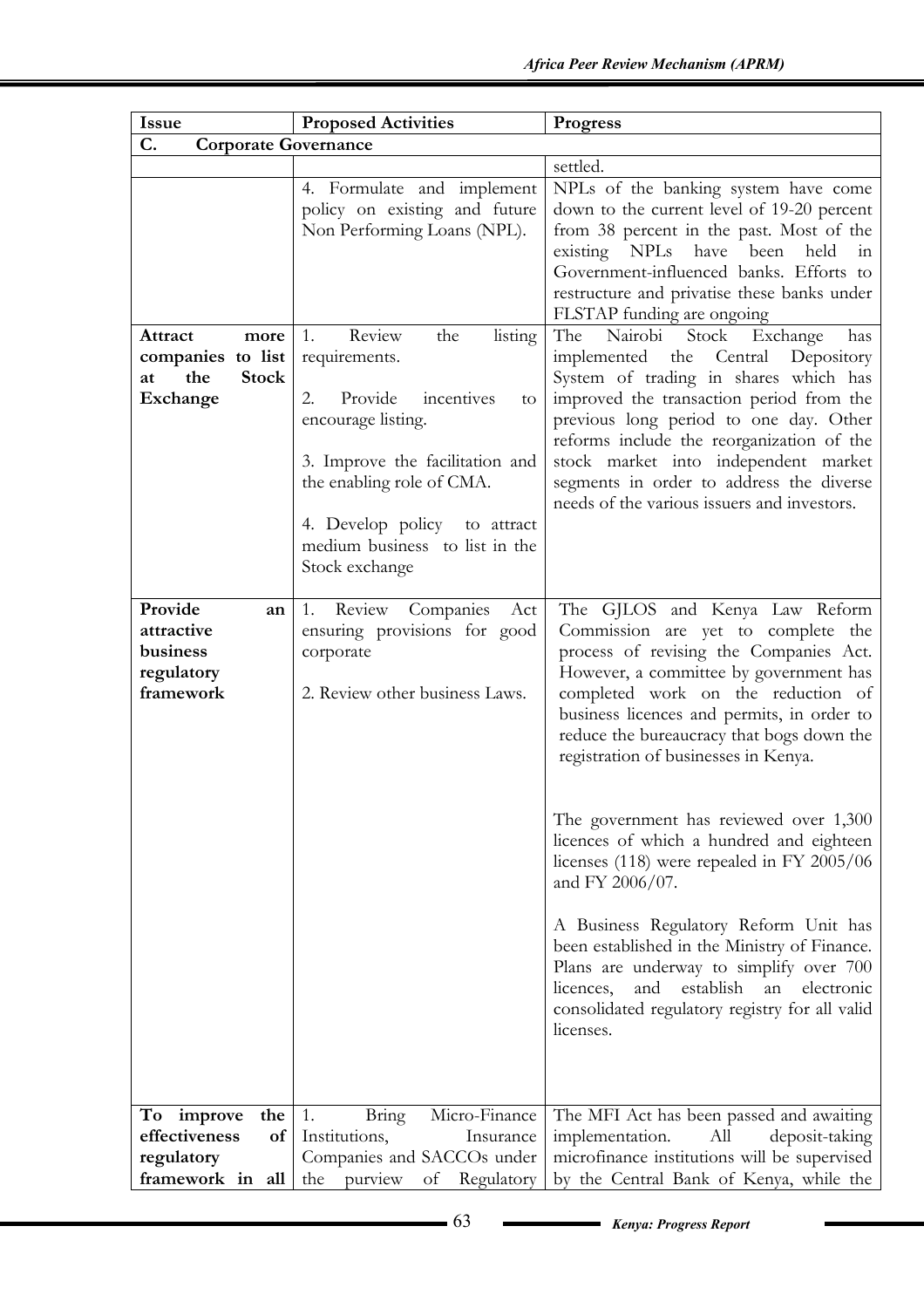| <b>Issue</b>                                       | <b>Proposed Activities</b>                                                                            | Progress                                                                                                                                                                                                                                                                                                 |
|----------------------------------------------------|-------------------------------------------------------------------------------------------------------|----------------------------------------------------------------------------------------------------------------------------------------------------------------------------------------------------------------------------------------------------------------------------------------------------------|
| C.<br><b>Corporate Governance</b>                  |                                                                                                       |                                                                                                                                                                                                                                                                                                          |
| of<br>the<br>sectors<br>economy.                   | Framework of the Financial<br>Sector                                                                  | Ministry of Finance will oversee the non-<br>deposit taking institutions. Regulations to<br>operationalise these reforms are being<br>developed.<br>A separate bill to regulate the SACCOs is<br>being developed by the Ministry of                                                                      |
|                                                    |                                                                                                       | Cooperative Development.                                                                                                                                                                                                                                                                                 |
| Improvement<br>in<br>state of the road<br>network. | 1. Develop and communicate<br>rehabilitation<br>road<br>and<br>development policy and master<br>plan. | Sessional papers on creation of<br>$\bullet$<br>autonomous road authorities developed<br>and cabinet has approved the proposals<br>therein                                                                                                                                                               |
|                                                    |                                                                                                       | Road sub-sector policy and strategy<br>including an investment plan (2007-<br>2020) is being developed and is nearing<br>completion financed by EU                                                                                                                                                       |
|                                                    | 2. Build capacity to implement<br>the plan                                                            | Ministry is evaluating received applications<br>for various categories                                                                                                                                                                                                                                   |
|                                                    | 3. Rehabilitate, construct and<br>upgrade the country's<br>road<br>network                            | Road Maintenance levy fund being used for<br>road maintenance and rehabilitation                                                                                                                                                                                                                         |
|                                                    |                                                                                                       | Major roads rehabilitation/development<br>works on going throughout the country.                                                                                                                                                                                                                         |
|                                                    |                                                                                                       | The Government has assigned priority to<br>the reconstruction and rehabilitation of the<br>main international and national transport<br>corridors. These include                                                                                                                                         |
|                                                    |                                                                                                       | The Mombasa-Malaba highway. At the<br>moment, several sections of this highway<br>are under construction. These include the<br>Maji-ya-Chumvi to Miritini section, Sultan<br>Hamud-Machakos<br>turnoff,<br>and<br>the<br>Machakos<br>turnoff-Jomo<br>Kenyatta<br>International Airport dual carriageway. |
|                                                    |                                                                                                       | Similarly, the Mai Mahiu-Naivasha-Lanet<br>section,<br>Lanet-Njoro<br>turnoff<br>dual<br>carriageway, and Njoro turnoff-Timboroa<br>sections are under construction.                                                                                                                                     |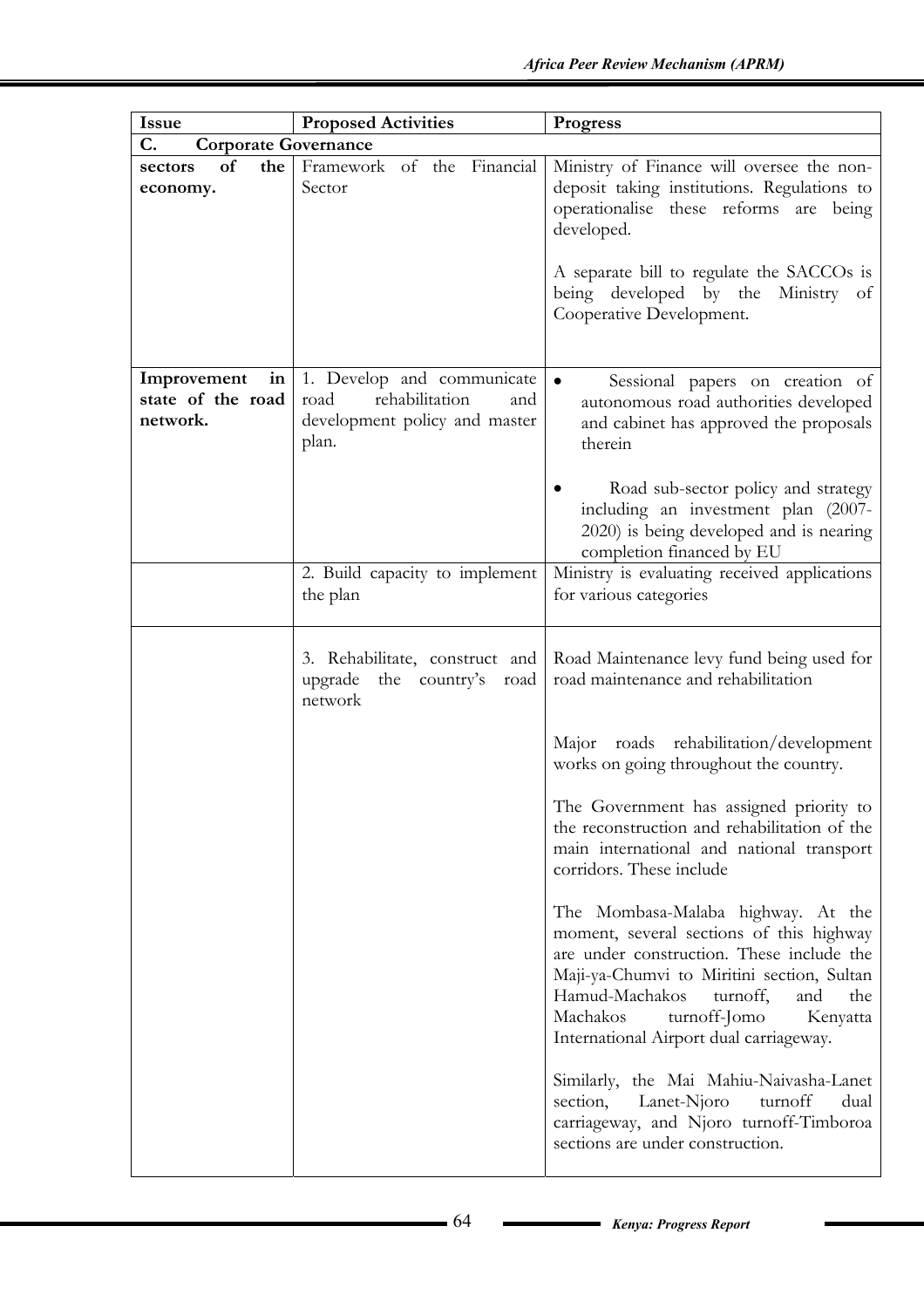| <b>Issue</b>                                                                        | <b>Proposed Activities</b>                                                                                                   | <b>Progress</b>                                                                                                                                                                                                                                                                                                                                                                                                                                                                                                                                             |
|-------------------------------------------------------------------------------------|------------------------------------------------------------------------------------------------------------------------------|-------------------------------------------------------------------------------------------------------------------------------------------------------------------------------------------------------------------------------------------------------------------------------------------------------------------------------------------------------------------------------------------------------------------------------------------------------------------------------------------------------------------------------------------------------------|
| C.<br><b>Corporate Governance</b>                                                   |                                                                                                                              |                                                                                                                                                                                                                                                                                                                                                                                                                                                                                                                                                             |
|                                                                                     |                                                                                                                              | Several national roads serving key tourist<br>destinations are also under construction.<br>These include the Mai Mahiu-Narok road<br>that provides a vital link to the Maasai Mara<br>Game Reserve, which was recently<br>recognized as one of the new wonders of<br>the world. The Mombasa-Kilifi-Malindi<br>road, which is critical to beach tourism, is<br>being repaired and re-carpeted. Similarly,<br>the Sagana-Marwa road serving<br>the<br>northern tourist circuit, agriculture, and<br>livestock producing areas, is also under<br>construction. |
|                                                                                     |                                                                                                                              | The<br>will<br>continue<br>Government<br>rehabilitating and reconstructing<br>roads<br>serving important agricultural and livestock<br>production areas. Some of the priority<br>projects include the Mwea-Embu-Meru<br>road, Ol Kalou-Njabini-Dundori road,<br>Vokoli-Kimilili-Webuye road, and Owimbi-<br>Luanda-Kotino<br>road.<br>Similarly,<br>the<br>Government will upgrade the Isiolo-Merille<br>and Garissa-Modogashe roads to bitumen<br>status in order to serve the rich livestock<br>producing areas of Northern Kenya.                        |
| Improve the state<br>of the rail network<br>and increased use<br>of rail transport. | 1. Rehabilitate, expand and<br>modernize the rail network and<br>systems.                                                    | Kenya Railway Corporation together with<br>Uganda Railways concessioned and 20<br>locomotives rehabilitated                                                                                                                                                                                                                                                                                                                                                                                                                                                 |
| Increase the use<br>of air transport                                                | 1. Modernize navigation aids in<br>Kenya airspace<br>2 Expansion of Jomo Kenyatta<br>Airport (JKIA)<br>and other<br>Airports | Commissioned Rehabilitation and<br>$\bullet$<br>construction of JKIA and other<br>airports like Kisumu airport at cost<br>of 10 billion Shillings.<br>Other airports scheduled for major<br>rehabilitation include Moi International<br>Airport,<br>Malindi Airstrip<br>Lamu Airstrip<br>Wajir Airstrip<br>Isiolo Airstrip                                                                                                                                                                                                                                  |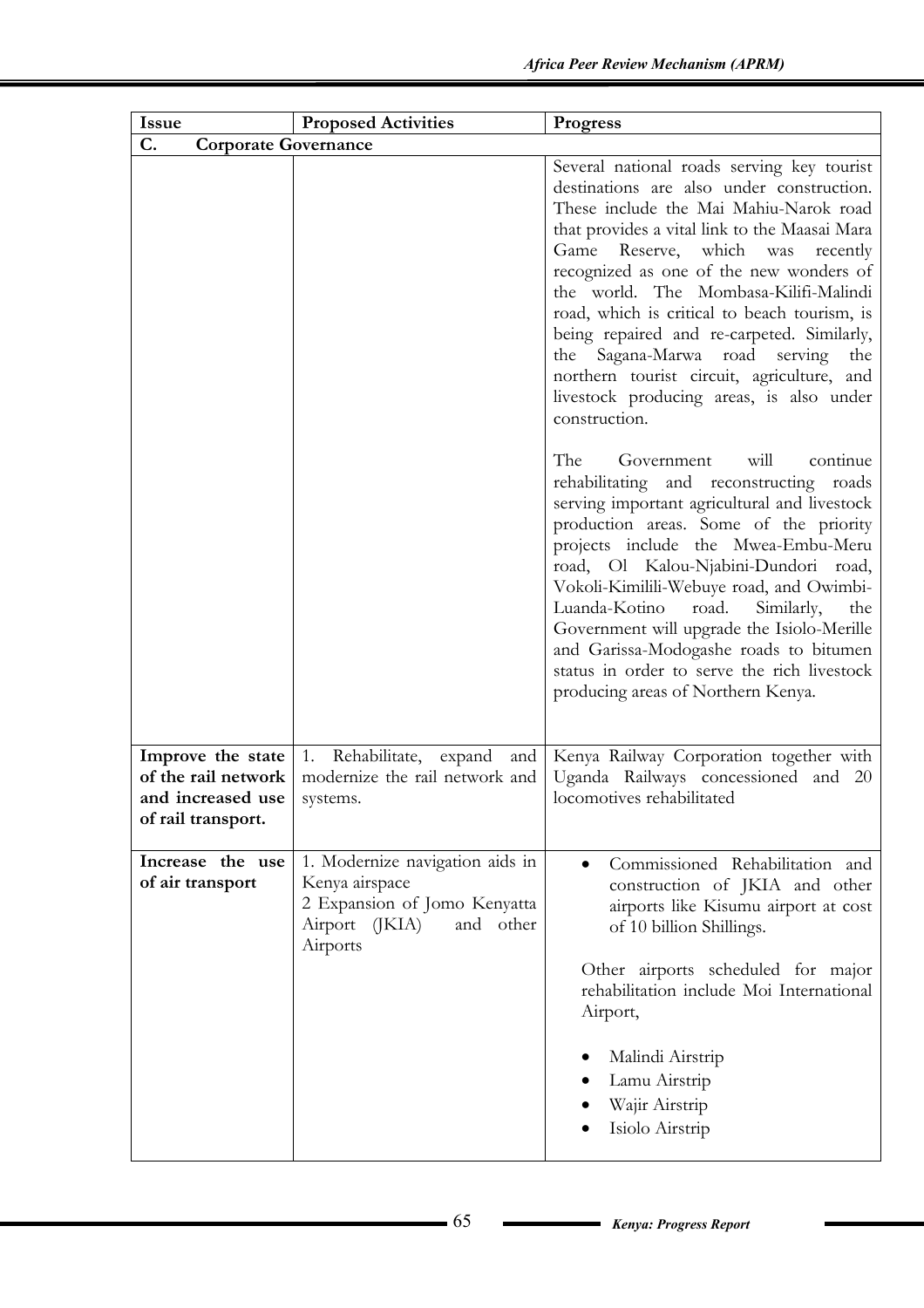| <b>Issue</b>                                           | <b>Proposed Activities</b>                     | <b>Progress</b>                                                                                                                                                                                                                                                                                                                                                                                                                                                                                                                                                                                                                                                                                                                                                                                                                                           |
|--------------------------------------------------------|------------------------------------------------|-----------------------------------------------------------------------------------------------------------------------------------------------------------------------------------------------------------------------------------------------------------------------------------------------------------------------------------------------------------------------------------------------------------------------------------------------------------------------------------------------------------------------------------------------------------------------------------------------------------------------------------------------------------------------------------------------------------------------------------------------------------------------------------------------------------------------------------------------------------|
| C.<br><b>Corporate Governance</b>                      |                                                |                                                                                                                                                                                                                                                                                                                                                                                                                                                                                                                                                                                                                                                                                                                                                                                                                                                           |
|                                                        |                                                | Other measures include<br>New aviation regulations drafted<br>Completed plan and detailed design<br>for renovation and upgrading of<br>JKIA terminal to allow separation<br>and<br>of<br>incoming<br>outgoing<br>passengers as well as provide<br>adequate aircraft parking<br>Completed security fencing for Moi<br>International<br>Airport;<br>started<br>security fencing for JKIA to be<br>completed; and completed survey<br>work for Kisumu<br>airport<br>in<br>readiness for its security fencing<br>during the 2005/06 FY<br>Completed a draft on 10-year<br>Plan<br>Aviation<br>Master<br>and<br>$\mathbf{a}$<br>stakeholders seminar on the plan                                                                                                                                                                                               |
| Access to clean &<br>portable water in<br>the country. | Implement<br>National<br>policy and programmes | Water<br>Water sector budget has been increased<br>from 2 billion shillings in 2002 to 12 billion<br>in this current financial year.<br>In addition, decentralization of the water<br>services to ensure efficiency and to give<br>more control to the communities is being<br>undertaken. All the major towns including<br>Garissa,<br>Nakuru,<br>Kisumu,<br>Kitale,<br>Kakamega, Nyeri and Meru have benefited<br>from this initiative.<br>Government has invested 10 billion<br>shillings in improving water provision and<br>storage. For instance, the Government has<br>drilled 200 boreholes this year and<br>constructed 300 dams and pans for water<br>supply and storage. These efforts will be<br>intensified in the future.<br>The Government is also revitalizing<br>irrigation and drainage development in<br>various parts of the country. |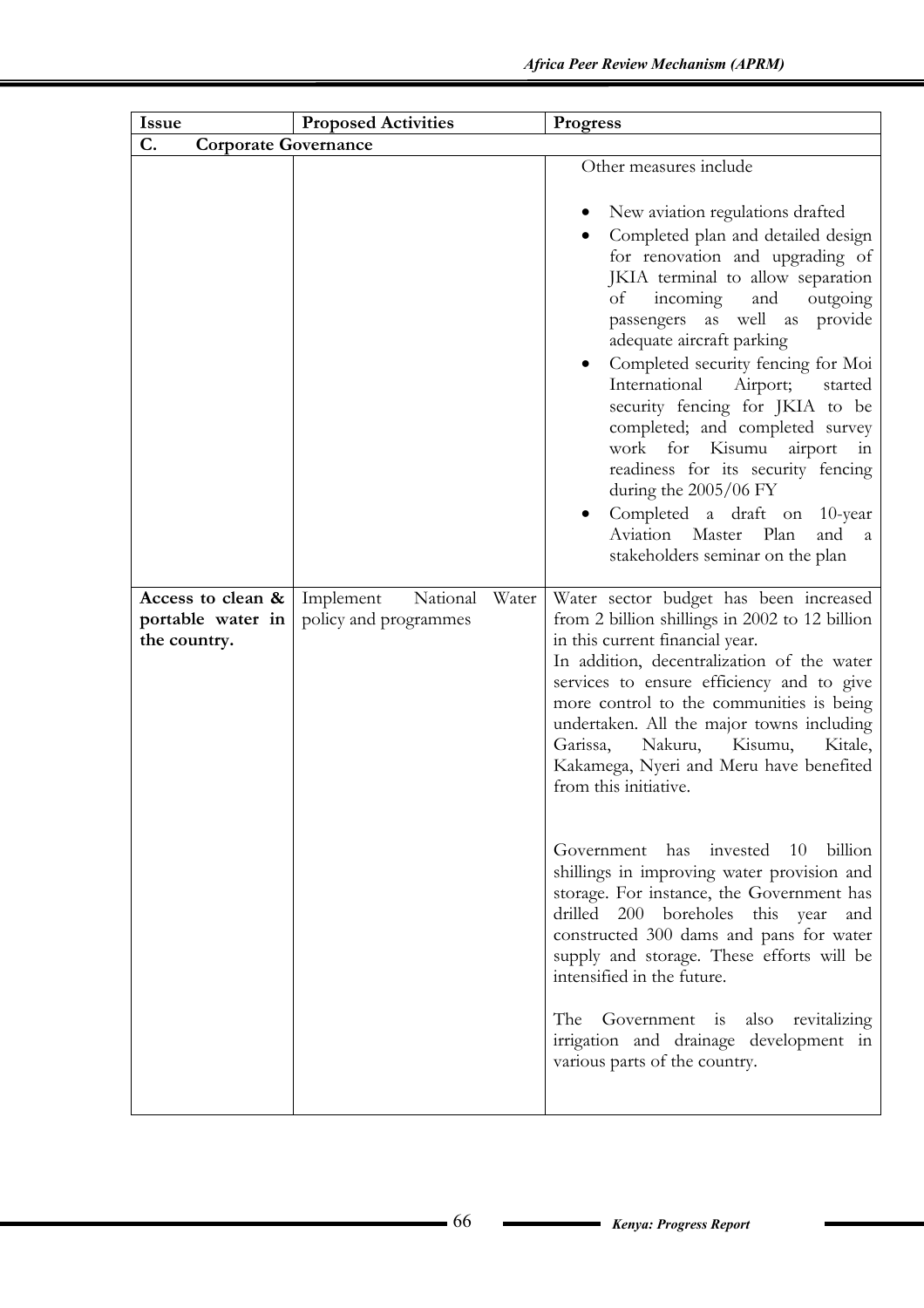| <b>Issue</b>                                                | <b>Proposed Activities</b>                                                                                                                                                                                     | <b>Progress</b>                                                                                                                                                                                                                                                                                                                                                                                                                                                                                                                                                                                |
|-------------------------------------------------------------|----------------------------------------------------------------------------------------------------------------------------------------------------------------------------------------------------------------|------------------------------------------------------------------------------------------------------------------------------------------------------------------------------------------------------------------------------------------------------------------------------------------------------------------------------------------------------------------------------------------------------------------------------------------------------------------------------------------------------------------------------------------------------------------------------------------------|
| C.<br><b>Corporate Governance</b>                           |                                                                                                                                                                                                                |                                                                                                                                                                                                                                                                                                                                                                                                                                                                                                                                                                                                |
| Improve<br>Mombasa<br>Port<br>Services.                     | Modernize<br>1.<br>and<br>increase<br>capacity of the Port (equipment,<br>training etc.) equipment<br>Modernize<br>and simplify<br>2.<br>custom clearance procedures<br>3. Stamp out corruption at the<br>Port | The Kenya Ports Authority has undertaken<br>equipment modernisation programme; A<br>Master Plan for Kenya Ports Authority was<br>developed and circulated to stakeholders<br>for comments and is awaiting Cabinet<br>approval; The Kenya Maritime Authority; a<br>regulation body<br>maritime<br>has<br>been<br>established to enhance maritime safety and<br>security and increase Kenya's seaborne<br>Three maritime bills have been<br>trade.<br>prepared and submitted to parliament for<br>enactment, whereas clearing of goods at the<br>port will now continue on a 24 hour<br>service. |
| quality<br>Improve<br>and access to land<br>line telephony  | 1. Privatize Telkom Kenya.<br>Eliminate<br>2.<br>the<br>existing<br>monopoly in land line services<br>3. Promote adoption of wireless<br>telephone to enable rural access<br>to telephone and internet         | Privatisation on-going with 24% shares<br>meant for strategic partners and 34% shares<br>to be floated in the Nairobi Stock Exchange<br>Second national operator licensed (VTEL<br>Holdings)<br>Roll<br>broadband<br>of<br>wireless<br>out<br>$\mathbf{a}$<br>connectivity in rural areas through various<br>wireless<br>technologies including Code<br>Division Multiple Access (CDMA) and<br>WIMAX.<br>The<br>mobile telephone<br>operators<br>are<br>expanding their network<br>Telkom also has a limited number of                                                                         |
| Reduced Costs of<br>making local and<br>international calls | 1. Kenya Participate in<br>the<br>Fibre cable<br>undersea<br>link<br>between Durban and Port Said                                                                                                              | wireless subscribers<br>Process of construction underway and is<br>planned to be completed by end of year<br>2007                                                                                                                                                                                                                                                                                                                                                                                                                                                                              |
|                                                             |                                                                                                                                                                                                                | TEAMS Project initiated<br>to develop<br>undersea cable form fujaira to Mombasa<br>International gateways have been liberalized                                                                                                                                                                                                                                                                                                                                                                                                                                                                |
| <b>Improved</b> internet                                    | fixed<br>line<br>1.<br>Improve                                                                                                                                                                                 | In July 2006, Telkom unveiled 500km long                                                                                                                                                                                                                                                                                                                                                                                                                                                                                                                                                       |
| access                                                      | accessibility and efficiency.                                                                                                                                                                                  | haul Mombasa to Nairobi fibre optic link                                                                                                                                                                                                                                                                                                                                                                                                                                                                                                                                                       |
|                                                             | 2. Increase the bandwidth.<br>3. Adopt wireless telephony<br>technology                                                                                                                                        | meant to expand internet bandwidth, and<br>Introduction of<br>teledensity.<br>a new<br>broadband<br>platform<br>wireless<br>dubbed<br>Kenstream<br>wireless<br>compliment<br>to<br>kenstream services in July 2006                                                                                                                                                                                                                                                                                                                                                                             |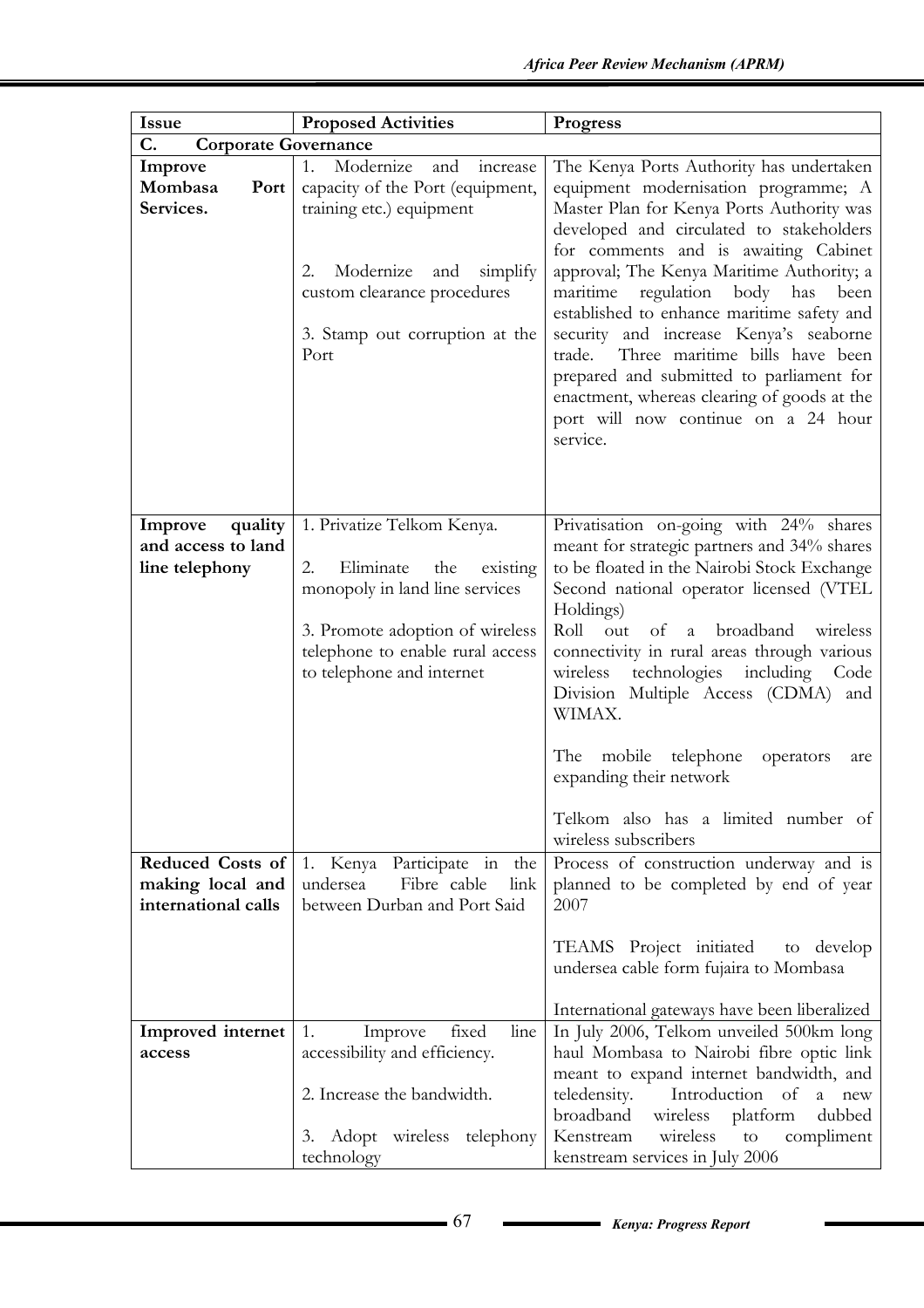| <b>Issue</b>                                                             | <b>Proposed Activities</b>                                                                                                                                  | <b>Progress</b>                                                                                                                                                                                                                                                                                                                                                                                                                                                                                                                                                                                                                                                                                                                                                                                                                                                                                                                                                                                                                                                                                                                                                                                                                                                                                                                                |
|--------------------------------------------------------------------------|-------------------------------------------------------------------------------------------------------------------------------------------------------------|------------------------------------------------------------------------------------------------------------------------------------------------------------------------------------------------------------------------------------------------------------------------------------------------------------------------------------------------------------------------------------------------------------------------------------------------------------------------------------------------------------------------------------------------------------------------------------------------------------------------------------------------------------------------------------------------------------------------------------------------------------------------------------------------------------------------------------------------------------------------------------------------------------------------------------------------------------------------------------------------------------------------------------------------------------------------------------------------------------------------------------------------------------------------------------------------------------------------------------------------------------------------------------------------------------------------------------------------|
| C.<br><b>Corporate Governance</b>                                        |                                                                                                                                                             |                                                                                                                                                                                                                                                                                                                                                                                                                                                                                                                                                                                                                                                                                                                                                                                                                                                                                                                                                                                                                                                                                                                                                                                                                                                                                                                                                |
| Fully<br>integrate<br><b>ICT</b><br>the<br>in<br>economy.                | Develop and implement the<br>National<br>Information,<br>Communication<br>and<br>(ICT)<br>Telecommunications<br>Policy.                                     | ICT Bill prepared and forwarded to AG                                                                                                                                                                                                                                                                                                                                                                                                                                                                                                                                                                                                                                                                                                                                                                                                                                                                                                                                                                                                                                                                                                                                                                                                                                                                                                          |
| Increase access to<br>electricity                                        | generation<br>Increase<br>and<br>1.<br>distribution capacity<br>2. Develop and implement an<br>aggressive and equitable rural<br>electrification programme. | 1. Generation improved through 60mw<br>sondu miriu hydroelectric power plant. In<br>areas that are not readily accessible to the<br>national electricity grid, rural electrification<br>will include provision of alternative power<br>sources such as wind, solar, and diesel<br>generators. Installation of diesel generators<br>at Hola (Tana River District) and El Wak<br>(Mandera district) at a cost of Kshs. 150<br>million and Kshs. 125Million respectively<br>has been completed.<br>2.<br>Government has<br>approved<br>for<br>implementation a total<br>of 940<br>rural<br>electrification schemes<br>191<br>spread<br>in<br>constituencies to be completed by 30th<br>June, 2007 at a cost of 6 billion shillings.<br>Currently, the Government is implementing<br>a solar energy project to provide electricity<br>to schools in the Arid and Semi-Arid<br>districts. Under this programme,<br>- 16<br>boarding schools in Garissa, Ijara, Wajir<br>and Mandera districts are already supplied<br>with solar generators at a total cost of 52<br>million shillings. A further 47 secondary<br>schools in Moyale, Turkana, Marsabit,<br>Isiolo, Kitui, Tharaka, Tana River, Taita-<br>Taveta, Marakwet, and Laikipia districts will<br>be supplied with solar generators at a cost<br>of 250 million shillings by December 2007. |
| quality<br>Improve<br>and reliability of<br>electricity<br>connectivity. | 1. Rehabilitate, modernize and<br>strengthen power distribution<br>system.<br>2. Liberalize power distribution.                                             | 1. As given above<br>Unbundling of KPLC<br>into<br>2.<br>two<br>companies, one for transmission and the<br>other for distribution is to be implemented.                                                                                                                                                                                                                                                                                                                                                                                                                                                                                                                                                                                                                                                                                                                                                                                                                                                                                                                                                                                                                                                                                                                                                                                        |
|                                                                          | 3. Develop a national energy<br>policy.                                                                                                                     | Sessional Paper No. 4 of 2004 on<br>3.<br>Energy Developed. An Energy Act 2006<br>which<br>enacted<br>opens<br>participation<br>111                                                                                                                                                                                                                                                                                                                                                                                                                                                                                                                                                                                                                                                                                                                                                                                                                                                                                                                                                                                                                                                                                                                                                                                                            |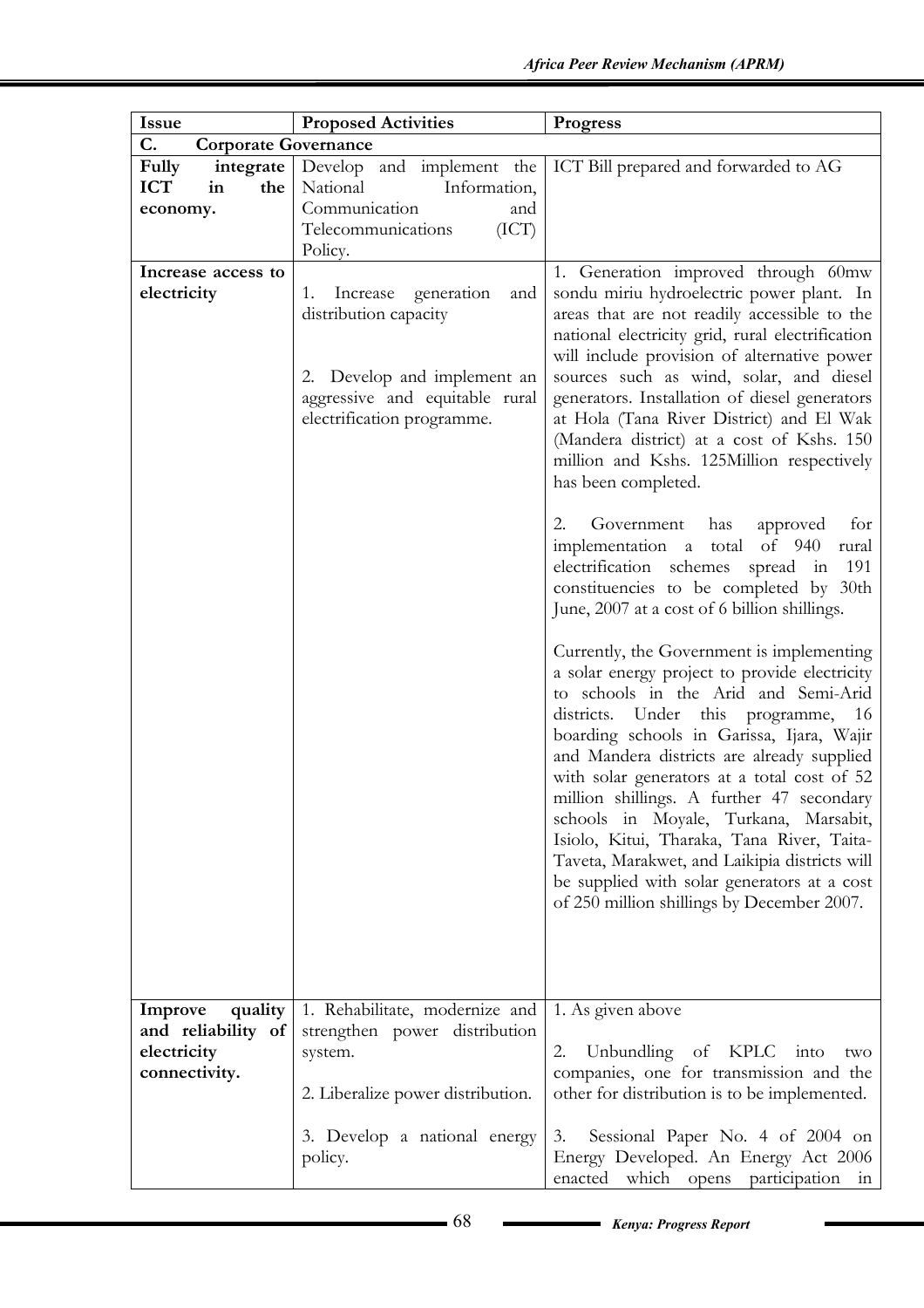| <b>Issue</b>                                                                                                                                                                                           | <b>Proposed Activities</b>                                                                                                                                                          | <b>Progress</b>                                                                                                                                                                                                                                                                                                                                                                                                                                                                                                                                                                                                                                                         |
|--------------------------------------------------------------------------------------------------------------------------------------------------------------------------------------------------------|-------------------------------------------------------------------------------------------------------------------------------------------------------------------------------------|-------------------------------------------------------------------------------------------------------------------------------------------------------------------------------------------------------------------------------------------------------------------------------------------------------------------------------------------------------------------------------------------------------------------------------------------------------------------------------------------------------------------------------------------------------------------------------------------------------------------------------------------------------------------------|
| C.<br><b>Corporate Governance</b>                                                                                                                                                                      |                                                                                                                                                                                     |                                                                                                                                                                                                                                                                                                                                                                                                                                                                                                                                                                                                                                                                         |
|                                                                                                                                                                                                        |                                                                                                                                                                                     | electricity generation to private investors,<br>Rural Electrification<br>and<br>creates<br>$\overline{a}$<br>Authority.                                                                                                                                                                                                                                                                                                                                                                                                                                                                                                                                                 |
| Achieve<br>competitive cost<br>$\sigma$<br>electricity<br>compared to other<br><b>COMESA</b><br>countries.<br>shorter<br>Achieve<br>and predictable<br>period<br>in<br>electricity<br>connection (hook | Reduce electricity<br>losses<br>1.<br>within distribution costs.<br>2. Examine the viability of<br>importing power.<br>Set a benchmark for connection<br>and ensure implementation. | Implementation of distribution project as<br>mentioned above<br>Government negotiating with Government<br>of Ethiopia to explore possibility of<br>importing power from Ethiopia.<br>KPLC has prepared a customer service<br>charter.                                                                                                                                                                                                                                                                                                                                                                                                                                   |
| ups).<br>Improve business<br>and<br>entrepreneurial<br>skills especially in<br>the MSE sector.                                                                                                         | business<br>1.<br>Develop<br>development institutions<br>Strengthen tertiary<br>2.<br>level<br>educational institutions.                                                            | KIE<br>offering Business development<br>programmes (BDS) – at least 230<br>entrepreneurs received business services<br>ranging from sensitization on investment<br>opportunities to business management<br>through sessions held in selected areas of<br>the country. These services were meant to<br>provide entrepreneurs with information on<br>how to invest knowledgeably. In the next 6<br>months, it is planned that KIE will<br>conduct 10 training sessions for 285<br>entrepreneurs. In 2007, KIE has planned<br>to conduct 74 seminars on business<br>opportunities targeting 74,000 Kenyan<br>youth. The seminars will be conducted<br>annually thereafter. |
| Enhance<br>access<br>market<br>and<br>to<br>market<br>information<br>by<br>MSE's                                                                                                                       | 1.<br>Promote quality exports<br>aggressively.<br>2. Create modern information<br>mechanisms, especially outside<br>Nairobi.                                                        | Under the Implementation Action Plan<br>2005 -2008 of the National Export Strategy<br>the Action Plan Steering Committee<br>prioritized on the following five sectors:-<br>6. Livestock and Livestock products<br>7. Fish and Fish products<br>8. Textiles and Clothing<br>9. Horticulture<br>10. Food and Beverages<br>Under Module 4 of JITAP II on Goods and<br>services sector strategies the following<br>sensitization workshops on the Horticulture<br>Fish sub-sectors under residual<br>and<br>activities have been concluded which were<br>spearheaded by the Export Promotion<br>Council and other stakeholders;                                             |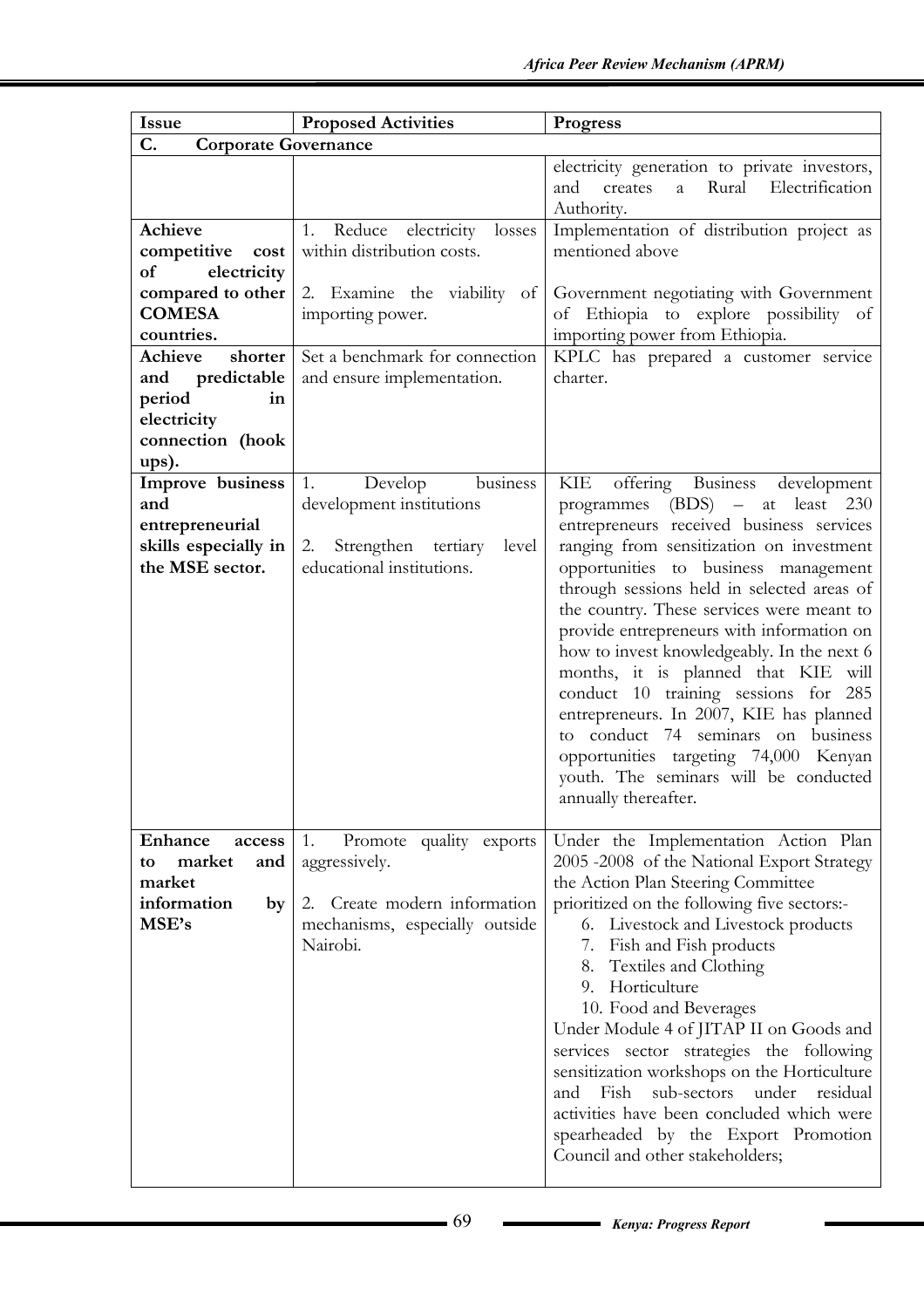| <b>Issue</b>                      | <b>Proposed Activities</b>                              | <b>Progress</b>                                                                                                                                                          |  |
|-----------------------------------|---------------------------------------------------------|--------------------------------------------------------------------------------------------------------------------------------------------------------------------------|--|
| C.<br><b>Corporate Governance</b> |                                                         |                                                                                                                                                                          |  |
|                                   |                                                         | Workshop on Fish and Fish products<br>Kisumu 6 <sup>th</sup> December, 2006.                                                                                             |  |
|                                   |                                                         | Workshop on Horticulture - Eldoret $8th$<br>December, 2006                                                                                                               |  |
|                                   |                                                         | Workshop on Horticulture - Nakuru $11th$<br>December, 2006                                                                                                               |  |
|                                   |                                                         | Workshop on Horticulture - Mombasa<br>$14th$ December, 2006                                                                                                              |  |
|                                   |                                                         | Workshop on Fish and Fish products<br>Mombasa, 15 <sup>th</sup> December, 2006.                                                                                          |  |
|                                   |                                                         | The Kenya Meat Commission (KMC) has<br>been revived and is processing meat and<br>meat products for the local, regional and<br>international markets starting July, 2006 |  |
| Labour<br>Make                    | Review,<br>harmonize<br>and                             | Core labour laws merged into five and                                                                                                                                    |  |
| laws relevant for                 | communicate<br>revisions<br>of                          | harmonized with ILO Declaration on                                                                                                                                       |  |
| enhanced                          | labour laws                                             | Fundamental Principles and Rights at Work                                                                                                                                |  |
| economic growth                   |                                                         | Five (5) new draft labour laws Bills have                                                                                                                                |  |
| and employment                    |                                                         | been forwarded to the Cabinet Office for                                                                                                                                 |  |
| creation                          |                                                         | Government approval.                                                                                                                                                     |  |
| <b>Build</b><br>enforcement       | 1. Evaluate and Build capacity<br>MoLHRD                | 1. 70% of labour officers and inspectors in<br>the field have been trained on prosecution                                                                                |  |
| capacity<br>at                    | play<br>to<br>its<br>111<br>regulatory & enabling role  | and labour administration in general.                                                                                                                                    |  |
| of<br>Ministry                    |                                                         |                                                                                                                                                                          |  |
| Labour<br>and                     | Enforce<br>2.<br>child<br>laws<br>$\&$                  | 2. Some officers in the Ministry have been                                                                                                                               |  |
| Human Resource                    | protection of children rights                           | trained as Trainers to sensitise labour                                                                                                                                  |  |
| Development                       | 3. Enforce observance of labour                         | officials on public officers' ethics and other                                                                                                                           |  |
| (MoLHRD).                         | laws in EPZ                                             | anti-corruption<br>issues.<br>The<br>Labour                                                                                                                              |  |
|                                   | 4 Combat sexual harassment in<br>workplace              | Advisory<br>Board<br>deliberating<br>is<br>on<br>ratification of Convention No. 87.                                                                                      |  |
|                                   | 5. Enforce employees' right to<br>unionize              |                                                                                                                                                                          |  |
| <b>CSR</b><br>Enhance             | Develop<br>1.<br>and<br>awareness                       | The country has witnessed an upsurge in                                                                                                                                  |  |
| adoption<br>and                   | advocacy programmes on CSR                              | CSR activities by corporations. A number                                                                                                                                 |  |
| practices<br>the<br>in            | 2. Develop community needs                              | of corporations have established various                                                                                                                                 |  |
| Country                           | based programmes and enlist<br>adoption by corporations | schemes to benefit the communities in<br>which they operate and society at large                                                                                         |  |
| Involve youth in                  | Finalise<br>implement<br>1.<br>and                      | National Youth Policy developed and a                                                                                                                                    |  |
| economic                          | Youth policy                                            | Youth Enterprise Fund established.                                                                                                                                       |  |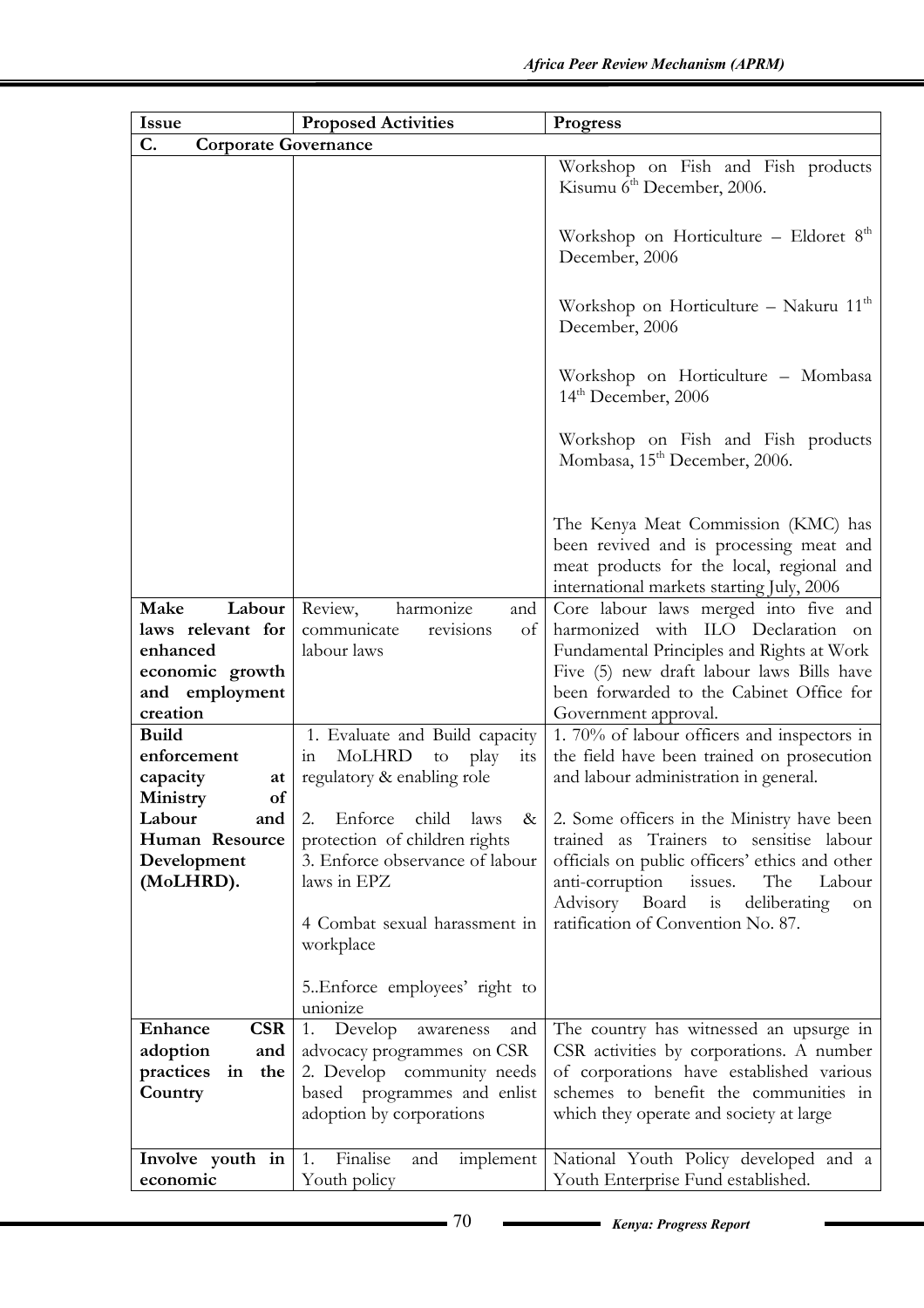| <b>Issue</b>                                                                                                                      | <b>Proposed Activities</b>                                                                                                                                                                                                                                                                                                              | <b>Progress</b>                                                                                                                                                                                                                                                                                                                                                                                                                                                                                                                                                                                                                                                                                                                           |
|-----------------------------------------------------------------------------------------------------------------------------------|-----------------------------------------------------------------------------------------------------------------------------------------------------------------------------------------------------------------------------------------------------------------------------------------------------------------------------------------|-------------------------------------------------------------------------------------------------------------------------------------------------------------------------------------------------------------------------------------------------------------------------------------------------------------------------------------------------------------------------------------------------------------------------------------------------------------------------------------------------------------------------------------------------------------------------------------------------------------------------------------------------------------------------------------------------------------------------------------------|
| C.<br><b>Corporate Governance</b>                                                                                                 |                                                                                                                                                                                                                                                                                                                                         |                                                                                                                                                                                                                                                                                                                                                                                                                                                                                                                                                                                                                                                                                                                                           |
| activities                                                                                                                        |                                                                                                                                                                                                                                                                                                                                         |                                                                                                                                                                                                                                                                                                                                                                                                                                                                                                                                                                                                                                                                                                                                           |
| Strengthen<br>legal<br>framework<br>for<br>protecting<br>all<br>classes<br>of<br>shareholders<br>other<br>and<br>stakeholders.    | 1. Revise and modernize the<br>Companies<br>and<br>State<br>Corporations Acts as well as the<br>Bankruptcy, Receivership and<br>Liquidation Laws.<br>2. Incorporate in the revised<br>Companies Act provisions that<br>allow for derivative suits where<br>aggrieved minority shareholders<br>can sue Directors on behalf of<br>Company | There is increasing accountability to<br>stakeholders,<br>especially<br>among<br>listed<br>companies and financial institutions. There<br>will be provisions in the Companies Act,<br>currently under review, to adequately<br>address the rights of shareholders, including<br>minority shareholders                                                                                                                                                                                                                                                                                                                                                                                                                                     |
| Achieve<br>greater<br>levels<br>awareness<br>among<br>shareholders<br>and<br>of<br>members<br>cooperatives<br>on<br>their rights. | implement<br>1. Develop<br>and<br>educate<br>programmes<br>to<br>shareholders and stakeholders<br>on their rights.<br>2.<br>Shareholders<br>Strengthen<br>Associations                                                                                                                                                                  | On the protection of minority shareholders'<br>rights and training and education of<br>shareholders, there is now a conscious<br>move to revive the activities of the Kenya<br>Association,<br>which<br>Shareholders<br>was<br>formed under the aegis of the Centre for<br>Corporate Governance in 2003. It is<br>that once<br>revitalized,<br>envisaged<br>the<br>Association will play a critical role in<br>coordinating<br>the<br>education<br>and<br>emasculation of shareholders across the<br>country.<br>The centre for Corporate Governance has<br>also published Corporate Governance<br>Guidelines for Shareholders, which have<br>been distributed to shareholders both from<br>registered<br>companies<br>cooperative<br>and |
| Strengthen<br>Consumer<br>/customer<br>protection                                                                                 | counterfeits<br>Enact<br>1.<br>and<br>contraband goods Act<br>2. Develop a national policy on<br>consumer protection<br>3. Strengthen capacity of Kenya<br><b>Bureau of Standards</b><br>4. Strengthen CMA and CBK<br>capacity to detect cases of inside<br>trading<br>Advocate<br>5.<br>for<br>criminal<br>prosecution by directors    | societies.<br>The Ministry of Trade & Industry through<br>her institutional framework has continued<br>to undertake aggressive surveillance of<br>imported products / goods with a view to<br>identifying counterfeits and contraband<br>goods. In the recent past imported goods<br>that have been declared counterfeits worthy<br>shillings<br>million<br>have<br>several<br>been<br>destroyed after seizure. It is anticipated<br>once the Counterfeit Bill enacted the<br>impact of these goods to the local market<br>will be minimal if not eliminated.<br>To promote standardization, Calibration,<br>Verification and Maintenance of legal<br>Metrology<br>Standards<br>Testing<br>and                                            |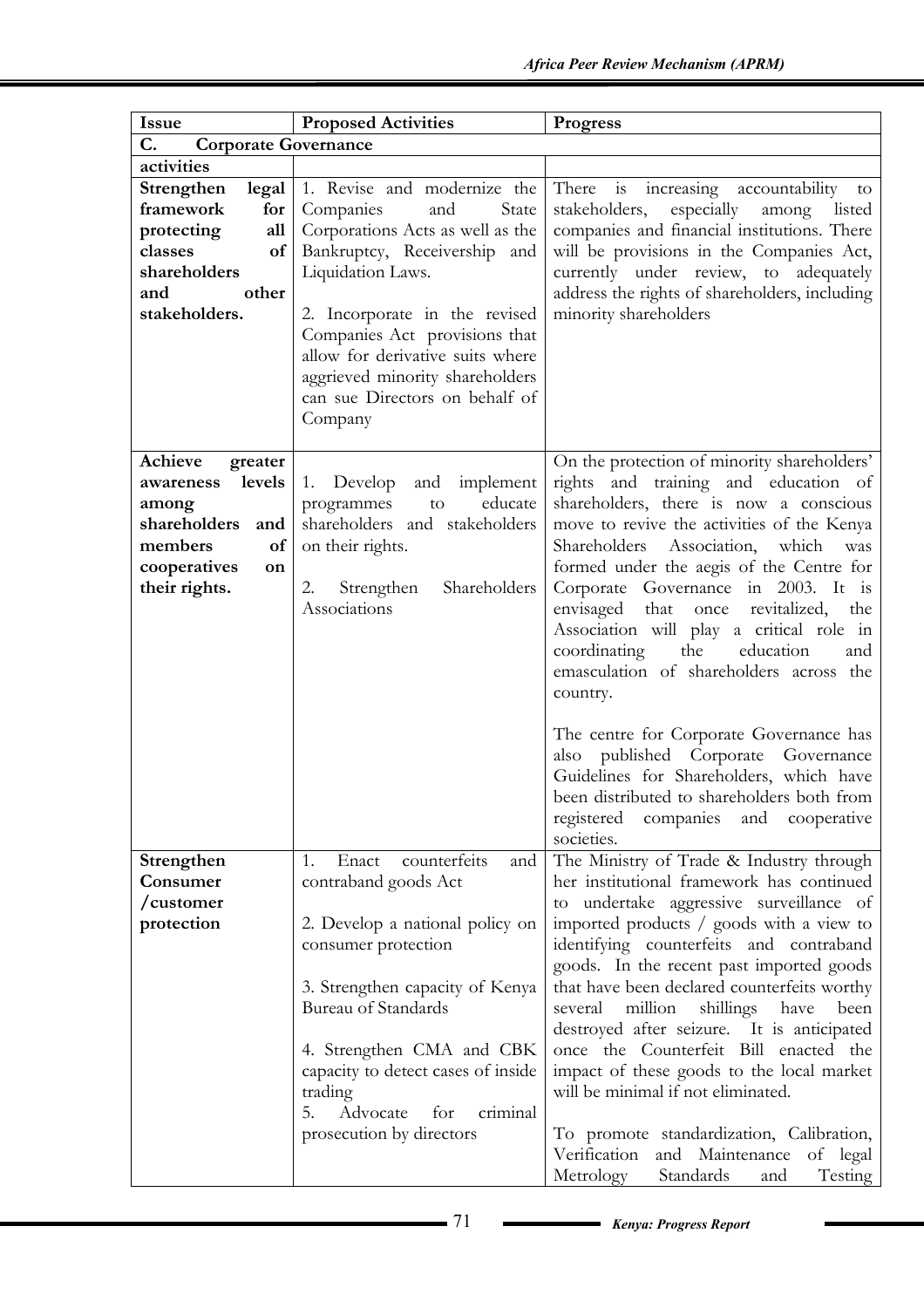| <b>Issue</b>                                                                                                                     | <b>Proposed Activities</b>                                                         | <b>Progress</b>                                                                                                                                                                                                                                                                                                                                                                                                                                                                                                                                                                                                                                                                                                      |
|----------------------------------------------------------------------------------------------------------------------------------|------------------------------------------------------------------------------------|----------------------------------------------------------------------------------------------------------------------------------------------------------------------------------------------------------------------------------------------------------------------------------------------------------------------------------------------------------------------------------------------------------------------------------------------------------------------------------------------------------------------------------------------------------------------------------------------------------------------------------------------------------------------------------------------------------------------|
| C.<br><b>Corporate Governance</b>                                                                                                |                                                                                    |                                                                                                                                                                                                                                                                                                                                                                                                                                                                                                                                                                                                                                                                                                                      |
|                                                                                                                                  |                                                                                    | Equipment have been substantially carried<br>out. About 80% of all standards and testing<br>equipments presented to the field offices<br>were calibrated by the Kenya Bureau of<br>Standards.                                                                                                                                                                                                                                                                                                                                                                                                                                                                                                                        |
| Strengthen<br><b>Shareholders</b><br>capacity<br>to<br>participate<br>at<br>AGM<br>$\&$<br>hold<br>corporations<br>to<br>account | 1. Provide seed money to enable<br>Association<br>the<br>to<br>start<br>operations | There is now a conscious move to revive<br>the activities of the Kenya Shareholders<br>Association, which was formed under the<br>of the Centre<br>for Corporate<br>aegis<br>Governance in 2003. It is envisaged that<br>once revitalized, the Association will play a<br>critical role in coordinating the education<br>and emasculation of shareholders across the<br>country.<br>The government has pledged, through the<br>Ministry of Finance, to finance these<br>organisation<br>The centre for Corporate Governance has<br>also published Corporate Governance<br>Guidelines for Shareholders, which have<br>been distributed to shareholders both from<br>registered companies and cooperative<br>societies |
| Achieve financial<br>sustainability<br>of<br>Institute<br>of<br><b>Directors</b><br>and<br>Shareholders<br>Association           | Provide<br>funding for the two<br>bodies in the formative first 4<br>years         | The Institute of Directors (Kenya) plays a<br>critical role in ensuring that its members<br>adhere to principles of good corporate<br>governance in the stewardship of their<br>business enterprises. The Institute is in the<br>process of expanding its membership.<br>The government has pledged, through the<br>Ministry of Finance, to finance these<br>organisation<br>The Centre for Corporate Governance has<br>holding<br>successful<br>been<br>corporate<br>governance training courses for directors of<br>companies, both from the private and<br>public sector.                                                                                                                                         |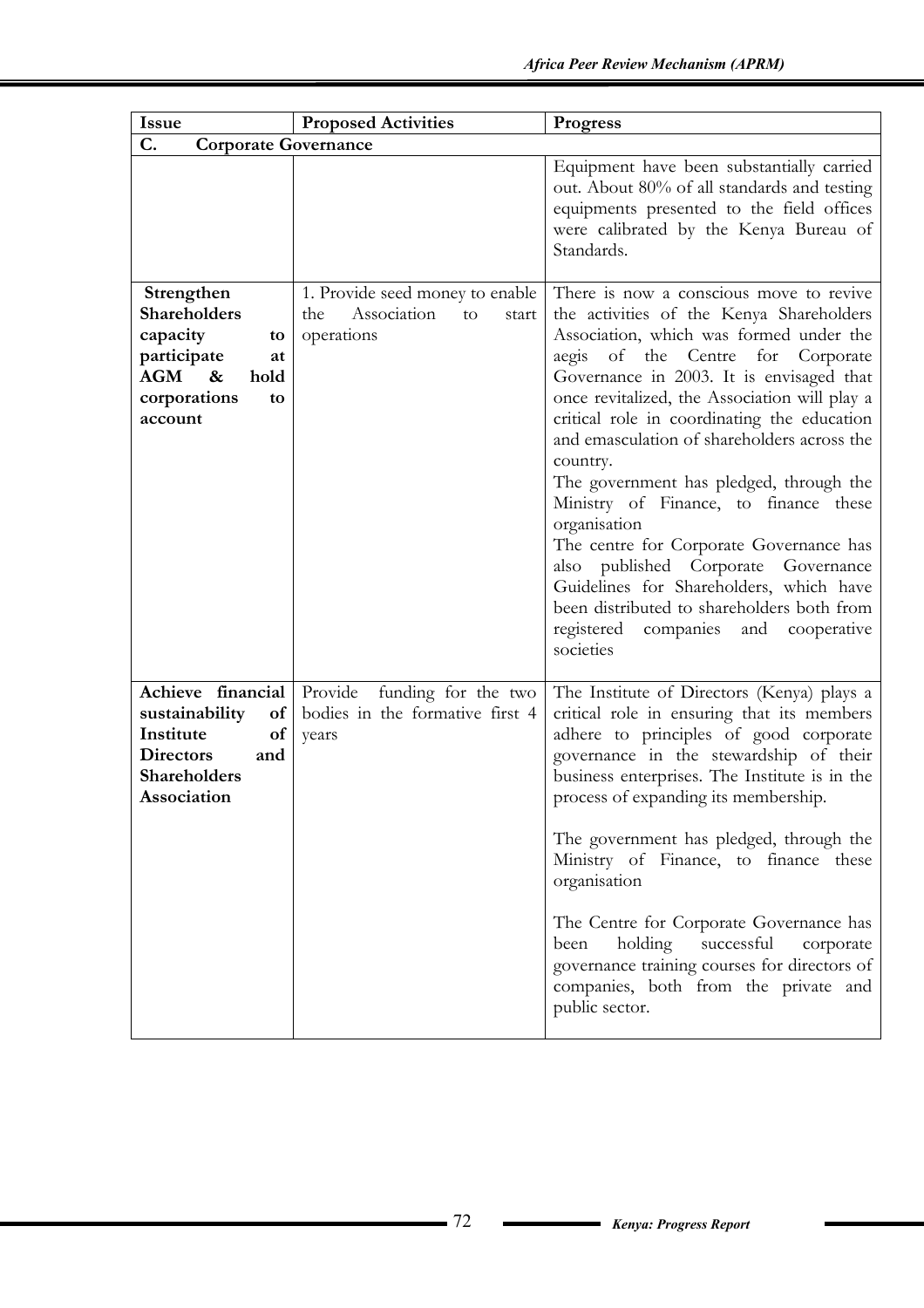| <b>Issue</b>                                                              | <b>Proposed Activities</b>                                                                                           | Progress                                                                                                                                                                                                                                                                                                                                                            |
|---------------------------------------------------------------------------|----------------------------------------------------------------------------------------------------------------------|---------------------------------------------------------------------------------------------------------------------------------------------------------------------------------------------------------------------------------------------------------------------------------------------------------------------------------------------------------------------|
| D.                                                                        | Socio-economic Development                                                                                           |                                                                                                                                                                                                                                                                                                                                                                     |
| self-<br>Promote<br>reliance<br>by<br>mobilizing<br>domestic<br>resources | national<br>Undertake<br>civic<br>a<br>education<br>and<br>awareness<br>campaign on the benefits of<br>paying taxes. | The Kenya Revenue Authority has an<br>ongoing media campaign on the benefits to<br>pay taxes.<br>$4^{\text{th}}$<br>National Taxpayers<br>day held<br>on                                                                                                                                                                                                            |
|                                                                           |                                                                                                                      | November 10 <sup>th</sup> 2006.<br>Recognition of best corporate taxpayer<br>through annual awards.<br>The National Budget for the year<br>$2006/2007$ is 95% financed by the tax<br>payer.                                                                                                                                                                         |
|                                                                           |                                                                                                                      | A subcommittee of the National Economic<br>and Social Council in collaboration with the<br>Treasury is developing new instruments for<br>mobilizing domestic resources for long-<br>term financing of road construction and<br>other major infrastructural projects. This<br>will provide opportunities to Kenyans to<br>invest in the financing of infrastructure. |
| Accelerate                                                                | 1. Strengthen self-help groups                                                                                       | Through partnership with UNICEF, social                                                                                                                                                                                                                                                                                                                             |
| adoption<br>and                                                           | by providing assistance in the                                                                                       | budgeting has been done in pilot districts of                                                                                                                                                                                                                                                                                                                       |
| implementation<br>of<br>bottom-up                                         | form of advisory services                                                                                            | Kwale, Garissa, Isiolo and Turkana. Rollout<br>to other districts in progress                                                                                                                                                                                                                                                                                       |
| planning system                                                           | Widen<br>stakeholder<br>2.                                                                                           |                                                                                                                                                                                                                                                                                                                                                                     |
|                                                                           | consultations and sensitization<br>of the general public on national<br><i>ssues</i>                                 | District Focus for Rural Development<br>Framework has been revised in consultation<br>with stakeholders to strengthen and put<br>more emphasis on participatory planning at<br>sub national levels. A Cabinet<br>the<br>Memorandum on the same has been<br>prepared is due for submission to the<br>standing Cabinet committee on Economic<br>Management.           |
|                                                                           |                                                                                                                      | APRM being institutionalised to provide for<br>dialogue<br>continuous<br>and participatory<br>planning and Participatory Monitoring and<br>Evaluation.                                                                                                                                                                                                              |
|                                                                           |                                                                                                                      | The<br>establishment<br>Constituency<br>of<br>Development Fund (CDF) committees<br>within the rural and local areas; thus wider<br>consultation<br>development<br>issues<br>on                                                                                                                                                                                      |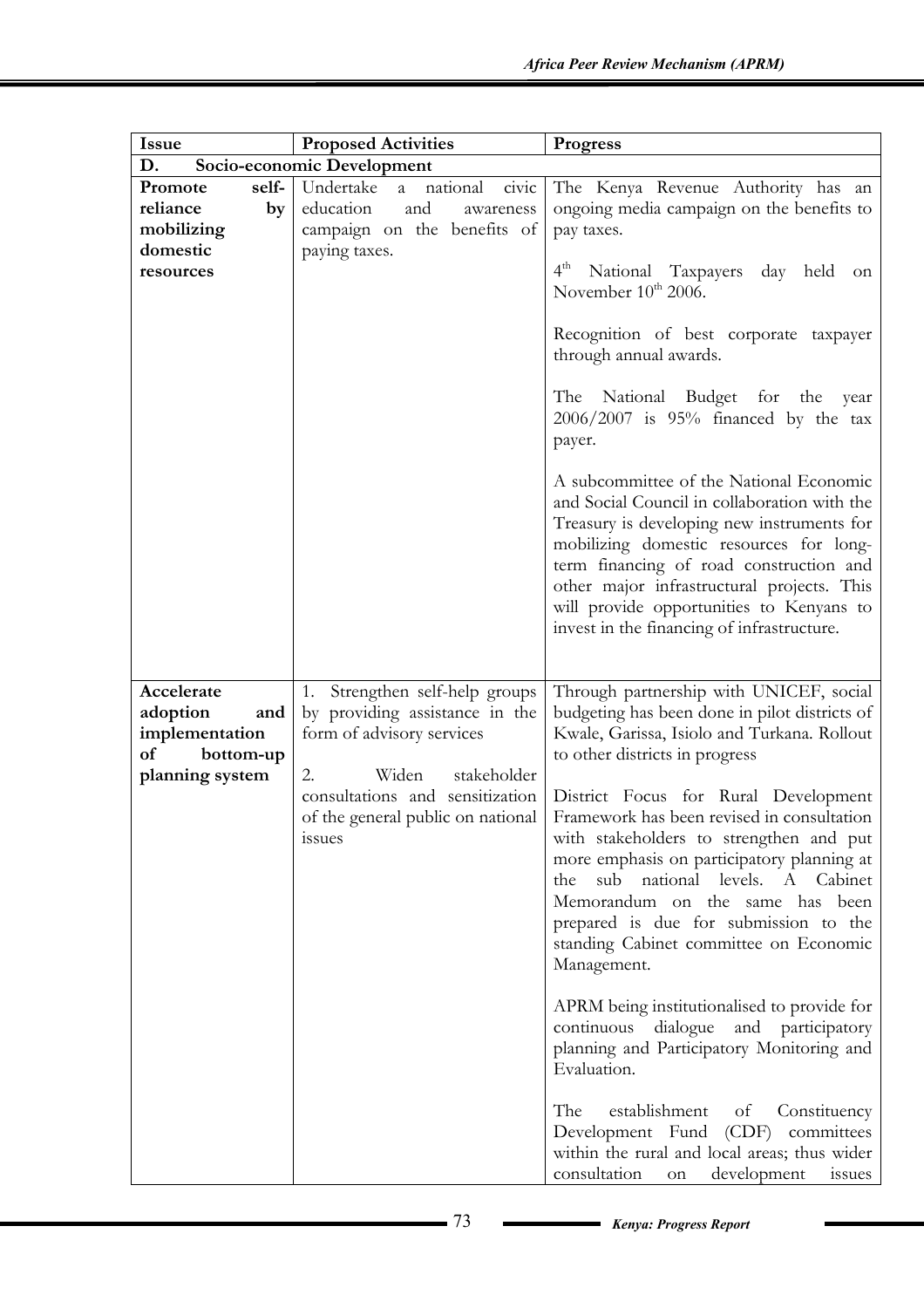| <b>Issue</b>                                               | <b>Proposed Activities</b>                                                                                                                                           | <b>Progress</b>                                                                                                                                                                                                                                                                                                                                                                                                                                                                                                  |
|------------------------------------------------------------|----------------------------------------------------------------------------------------------------------------------------------------------------------------------|------------------------------------------------------------------------------------------------------------------------------------------------------------------------------------------------------------------------------------------------------------------------------------------------------------------------------------------------------------------------------------------------------------------------------------------------------------------------------------------------------------------|
| D.                                                         | Socio-economic Development                                                                                                                                           |                                                                                                                                                                                                                                                                                                                                                                                                                                                                                                                  |
| Initiate                                                   | 1. Implement the Kenya Social                                                                                                                                        | nationally. CDF provincial and constituency<br>project coordinators are been recruited to<br>provide technical and advisory support.<br>The Ministry of Planning and National                                                                                                                                                                                                                                                                                                                                    |
| for<br>programmes<br>poverty alleviation                   | Action Fund                                                                                                                                                          | Development has contracted a consultant<br>to develop modalities for the KENSAF and<br>the first draft has been submitted.<br>Other ongoing poverty alleviation targeted<br>initiatives include the Poverty Eradication<br>Commission, the Community Development<br>Trust Fund, CDF, LATF, Youth Enterprise<br>Fund, Bursary Fund etc.                                                                                                                                                                           |
|                                                            | 2.<br>the<br>Implement<br>slum-<br>upgrading and low-cost housing                                                                                                    | The establishment of the Kenya Slum<br>Upgrading and Low Cost Infrastructure<br>Nationwide, (KENSUF);<br>Fund<br>being<br>implemented in Kibera, Mavoko, Manyatta,<br>Obunga, Kaloleni, Nyalenda, Ziwa la<br>ngombe, and Bandani slum.                                                                                                                                                                                                                                                                           |
| Involve<br>more<br>in<br>Kenyans<br>development<br>process | 1. Involve Kenyans in Diaspora<br>Sensitize local communities<br>2.<br>the<br>need<br>for<br>their<br><sub>on</sub><br>involvement in the LATF and<br>CDF management | A high level interagency committee has<br>been established under the coordination of<br>the Ministry of Planning and National<br>Development.<br>The<br>Committee<br>has<br>developed a draft Diaspora Sessional Paper<br>for submission to the Cabinet.<br>Secretariat in collaboration with<br>CDF<br>relevant Ministries is carrying sensitisation<br>and capacity building on implementation of<br>the fund. Civil Society organisations are also<br>doing a lot of sensitisation work on<br>devolved funds. |
| Improve<br>the<br>quality<br>of<br>education               | educational<br>Expand<br>1.<br>facilities<br>Employ more teachers<br>2.<br>Provide more textbooks<br>3.                                                              | Through the introduction of the KESSP<br>Programme by MOE for period 2005-<br>2010; currently ongoing, it seeks to<br>improve the quality of teaching through<br>various activities within the education<br>sector.                                                                                                                                                                                                                                                                                              |
|                                                            | for schools<br>4. Improve remuneration<br>and<br>incentives<br>for<br>teachers,<br>5.<br>Provide study leave with<br>pay.                                            | There have been improved GERs and<br>NERs across the levels as follows: GER<br>for primary currently stands at 107.2<br>percent whereas that of Secondary stands<br>at 29.9 percent. NER for primary stands at<br>83.2 percent whereas that of secondary<br>stands at 19.8 percent Transition rate from<br>primary to secondary has improved from                                                                                                                                                                |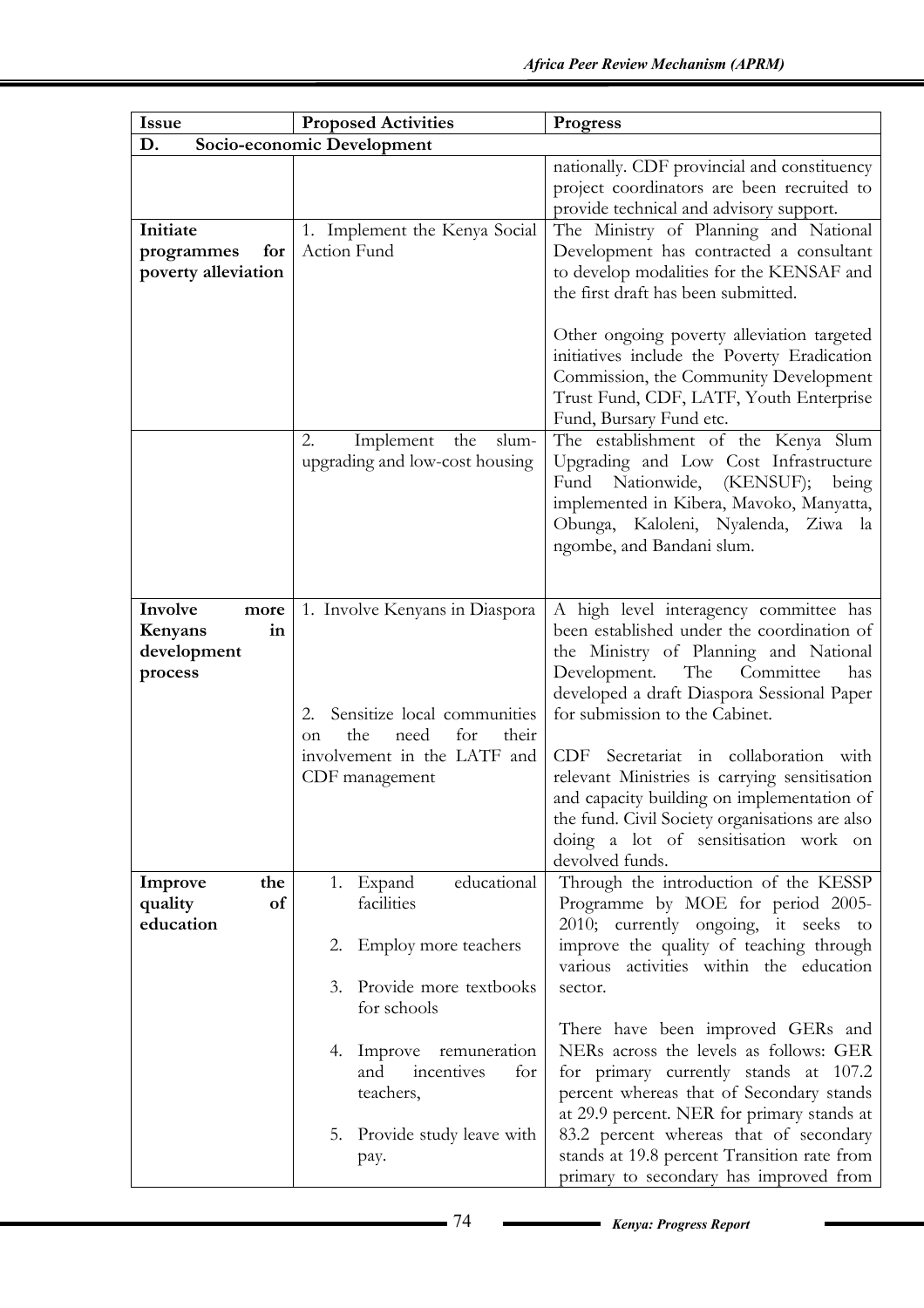| <b>Issue</b> | <b>Proposed Activities</b> | <b>Progress</b>                                                                                                                                                                                                                                                                                                                                                               |
|--------------|----------------------------|-------------------------------------------------------------------------------------------------------------------------------------------------------------------------------------------------------------------------------------------------------------------------------------------------------------------------------------------------------------------------------|
| D.           | Socio-economic Development |                                                                                                                                                                                                                                                                                                                                                                               |
|              |                            | 57 percent in 2006 to 60 percent in January<br>2007.                                                                                                                                                                                                                                                                                                                          |
|              |                            | The Ministry through the support of<br>USAID, OPEC is in the process of<br>constructing and rehabilitating physical<br>schools<br>infrastructure<br>in<br>including<br>classrooms, laboratories, etc. This will go a<br>improving<br>learning<br>long<br>way<br>in<br>environment in our schools and enhance<br>success.                                                      |
|              |                            | During the 2006/07 financial year, the<br>Government has already disbursed slightly<br>over Kshs.4 billion towards financing of<br>FPE. This will enhance the provision of<br>textbooks and other teaching materials in<br>public primary schools. So far, we have<br>attained the recommended textbook pupil<br>ratio of 1:3 for lower primary and 1:2 for<br>upper primary. |
|              |                            | The Government has continued to provide<br>resources for purchase of textbooks for<br>public primary schools. During 2006/07 a<br>total of Kshs.2.6 billion has been disbursed<br>to schools for this purpose.                                                                                                                                                                |
|              |                            | The<br>Government<br>has<br>continuously<br>replaced those teachers leaving the service<br>through natural attrition and is in the<br>process of mobilizing resources for<br>financing of recruitment of additional<br>teachers where possible.                                                                                                                               |
|              |                            | The Government has continued to set<br>aside Kshs.4.9 billion annually until 2008<br>for improving remuneration for teachers.<br>Introduction<br>CDF<br>of<br>has<br>seen<br>rehabilitation and expansion of education<br>infrastructure.                                                                                                                                     |
|              |                            | Public Universities have moved away from<br>pegging intake to bed capacity in order to<br>enrol more students.                                                                                                                                                                                                                                                                |
|              |                            | Quality of education has been improved by<br>the ongoing programmes on ICT such as<br>NEPAD E-Schools<br>and Kenya's e-                                                                                                                                                                                                                                                       |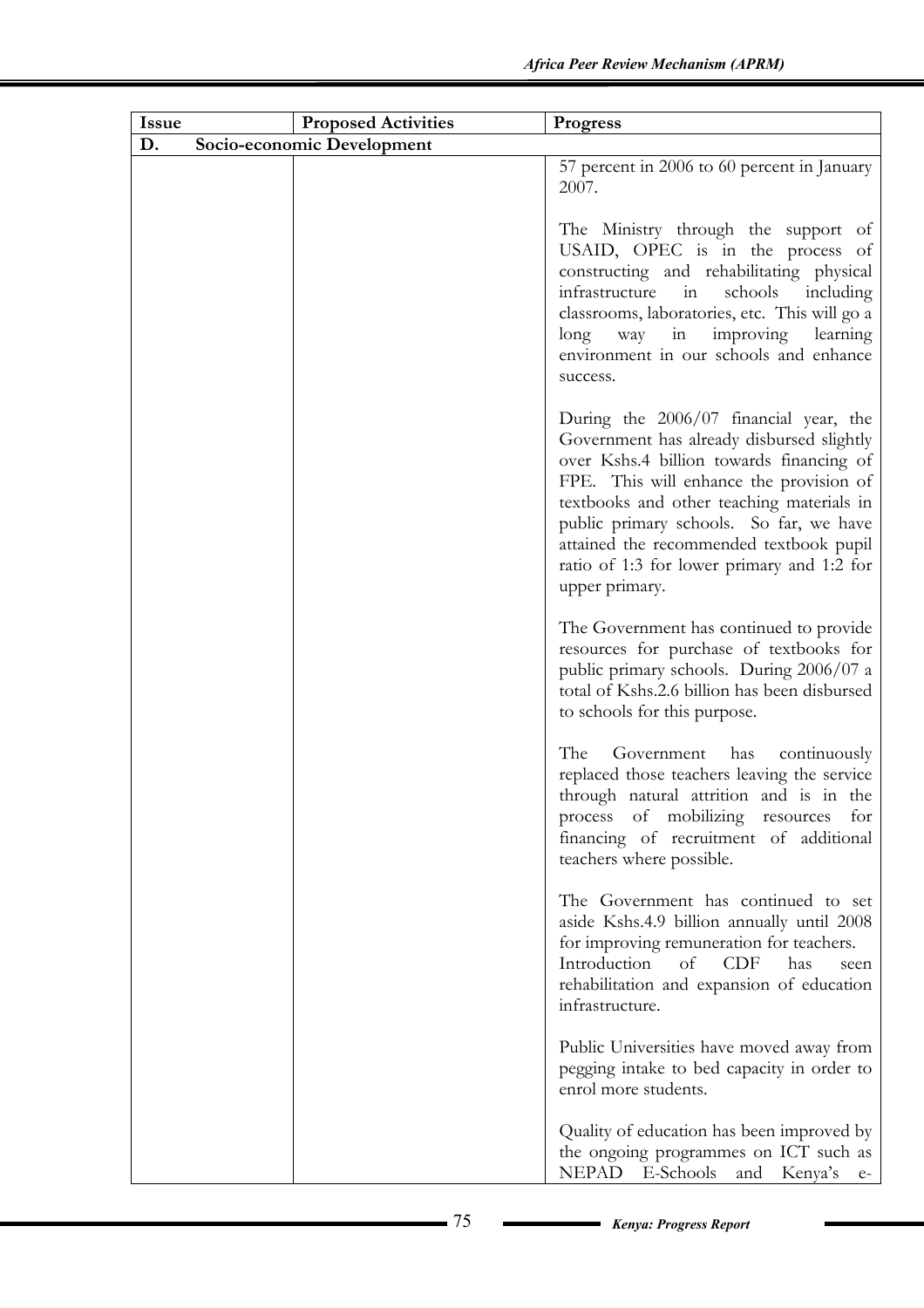| Issue                                                                                                     | <b>Proposed Activities</b>                                                                            | <b>Progress</b>                                                                                                                                                                                                                                                                                                                                                                                                                                                                                                               |
|-----------------------------------------------------------------------------------------------------------|-------------------------------------------------------------------------------------------------------|-------------------------------------------------------------------------------------------------------------------------------------------------------------------------------------------------------------------------------------------------------------------------------------------------------------------------------------------------------------------------------------------------------------------------------------------------------------------------------------------------------------------------------|
| D.                                                                                                        | Socio-economic Development                                                                            |                                                                                                                                                                                                                                                                                                                                                                                                                                                                                                                               |
|                                                                                                           |                                                                                                       | Learning Programme.                                                                                                                                                                                                                                                                                                                                                                                                                                                                                                           |
|                                                                                                           |                                                                                                       | The Government, is also undertaking a<br>school - mapping exercise with a view to<br>determining school locations in order to<br>improve access and equity                                                                                                                                                                                                                                                                                                                                                                    |
| <b>Ensure</b><br>that<br>bursaries<br>are<br>awarded<br>the<br>on<br>basis<br>of<br>demonstrable<br>needs | Establish<br>1.<br>transparent<br>disbursement mechanisms.<br>2. Target girl child and ASAL<br>areas. | The Government through the assistance of<br>the African Development Bank conducted<br>bursary survey in November 2006 whose<br>recommendations are expected at the end<br>of January 2007. The aim of this survey is<br>to find ways of above all streamlining the<br>bursary allocation.                                                                                                                                                                                                                                     |
|                                                                                                           |                                                                                                       | 10% of all funds allocated for bursary are<br>dedicated to the girl child.                                                                                                                                                                                                                                                                                                                                                                                                                                                    |
|                                                                                                           |                                                                                                       | Unicef is currently providing bursary to<br>bright girls from North Eastern Province<br>admitted to Provincial Schools.                                                                                                                                                                                                                                                                                                                                                                                                       |
| Improve<br>on<br>alternative<br>education models                                                          | Target children from nomadic<br>communities                                                           | The four North Eastern districts namely:<br>Mandera, Garissa, Wajir and Ijaara have had<br>mobile schools commissioned and are<br>already active. This has impacted positively<br>on enrolments in these ASAL districts. By<br>end of 2006, we achieved the target NER<br>for North Eastern at 24.5 percent<br>comprising of 29.7 percent males and 19.4<br>percent females.<br>The Ministry is in the process of collecting<br>data in the ASAL districts to facilitate<br>provision of grants aimed at enhancing<br>access. |
| Improve<br>environmental<br>sustainability                                                                | 1. Finalize Mining Bill<br>and<br>Policy<br>Foster collaboration with<br>2.<br>UNEP,                  | There has been the Farmers Empowerment<br>Programme through, Farmers Field Schools<br>in Mbeere, Makueni, which have enabled<br>farmers to invest in forestry and practice<br>good land husbandry.                                                                                                                                                                                                                                                                                                                            |
|                                                                                                           | 3. Improve Capacity of NEMA<br>4. Promote tree planting                                               | Promotion of non-wood forest products in<br>Isiolo, Marsabit and Garissa implemented<br>by Forest Department and KEFRI.                                                                                                                                                                                                                                                                                                                                                                                                       |
|                                                                                                           |                                                                                                       | Ministry of Youth launched a programme<br>to plant 1 million trees countrywide.                                                                                                                                                                                                                                                                                                                                                                                                                                               |
| Combat malaria                                                                                            | Provide treated mosquito<br>1.<br>nets at affordable prices<br>Ensure clean environment<br>2          | The current ongoing Malaria Control<br>Programme running till 2010, which is<br>supported by GOK, DFID among others,<br>has been training individuals on malaria                                                                                                                                                                                                                                                                                                                                                              |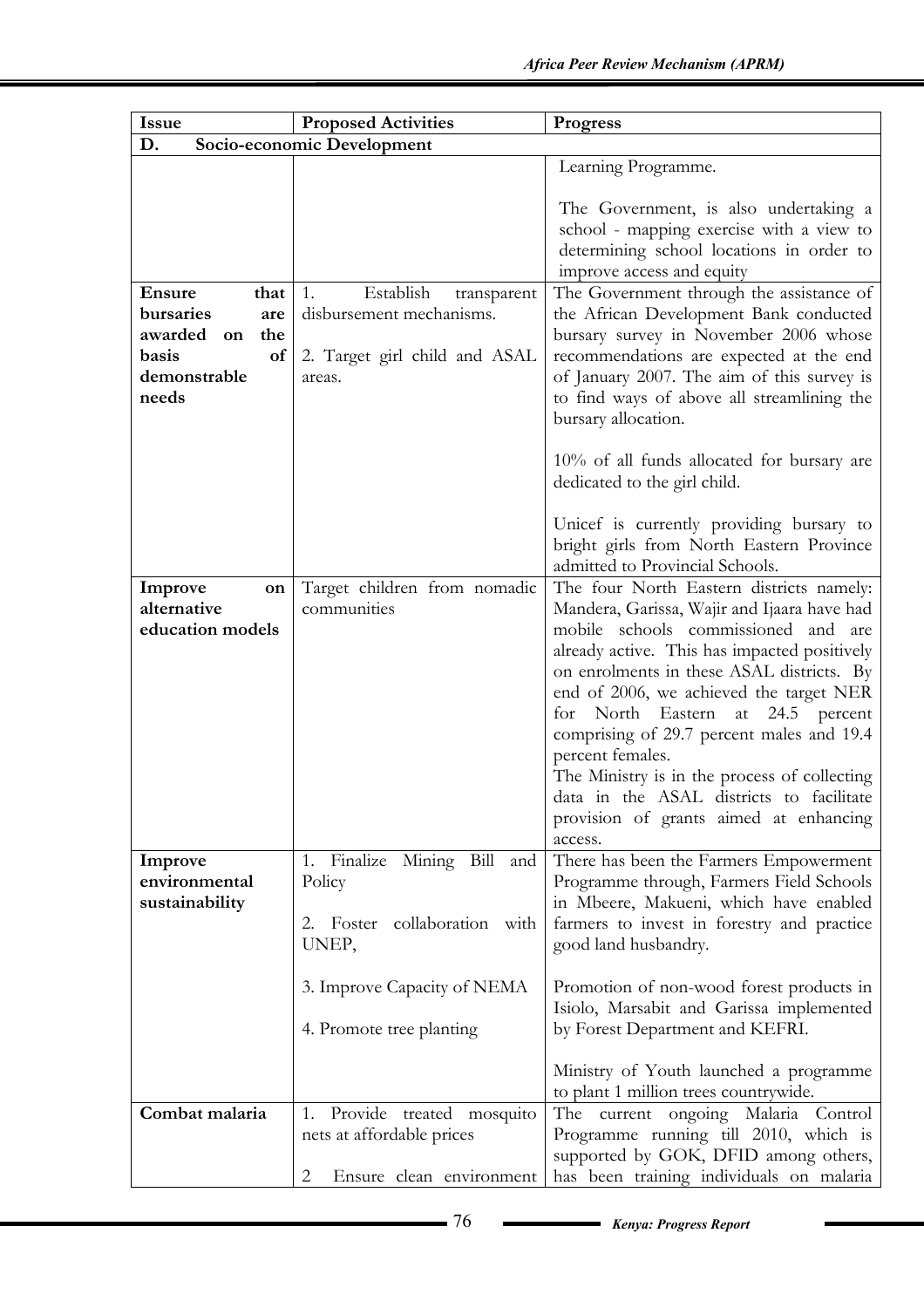| <b>Issue</b>                                    | <b>Proposed Activities</b>                                                            | <b>Progress</b>                                                                                                                                                                                                                                                                                                                                                                                                                                                                                                                                               |
|-------------------------------------------------|---------------------------------------------------------------------------------------|---------------------------------------------------------------------------------------------------------------------------------------------------------------------------------------------------------------------------------------------------------------------------------------------------------------------------------------------------------------------------------------------------------------------------------------------------------------------------------------------------------------------------------------------------------------|
| D.                                              | Socio-economic Development                                                            |                                                                                                                                                                                                                                                                                                                                                                                                                                                                                                                                                               |
|                                                 | and educate people on personal<br>hygiene                                             | prevention methods.<br>The GoK introduced a new treatment                                                                                                                                                                                                                                                                                                                                                                                                                                                                                                     |
|                                                 | motivation of<br>3. Improve<br>health professionals & reduce<br>brain drain           | malaria using<br>policy<br>on<br>Artemisinin<br>Combination Therapy to address<br>the<br>resistance to Sulphadoxine Pyremethamine<br>for malaria treatment in hard struck areas.<br>3.4 million nets<br>distributed targeting<br>pregnant women and children under five<br>years<br>Nets distributed under social marketing<br>program sold at Kshs 50 in public health<br>facilities and Kshs 100 at market centres<br>Public<br>education<br>intensified<br>the<br>in<br>communities by Public health officers<br>Salary and allowances for Public servants |
| Accelerate<br>the                               |                                                                                       | including medical professionals increased,<br>thereby attracting more staff<br>Indoor residue spray is ongoing.                                                                                                                                                                                                                                                                                                                                                                                                                                               |
| energy<br>sector<br>reform<br>programme<br>to   | Enact in law the draft energy<br>bill<br>Implement rural electrification<br>framework | The Energy Bill was signed into law on 31st<br>Dec 2006, which brings in private investors<br>Electrification<br>and<br>Rural<br>creates<br>a<br>Authority. GOK has already approved                                                                                                                                                                                                                                                                                                                                                                          |
| ensure<br>an<br>adequate<br>supply<br>of energy | Promote the use of solar energy<br>and other natural gases                            | implementation of 940 rural electrification<br>schemes spread in 191 constituencies to run<br>till June 2007.                                                                                                                                                                                                                                                                                                                                                                                                                                                 |
|                                                 |                                                                                       | The GOK is already implementing a solar<br>energy project to provide electricity to<br>schools in the ASAL Districts. Thus 16<br>boarding schools in Garissa, Wajir, Ijara<br>and Mandera have been supplied with solar<br>generators.                                                                                                                                                                                                                                                                                                                        |
|                                                 |                                                                                       | The Government is discussing with the<br>Ethiopian Government so that we can<br>import power from that country                                                                                                                                                                                                                                                                                                                                                                                                                                                |
| Articulate<br>$\mathbf{a}$                      | Increase telephone lines                                                              | Constituency website<br>developed<br>with                                                                                                                                                                                                                                                                                                                                                                                                                                                                                                                     |
| comprehensive                                   | Encourage private participation                                                       | information portal containing information                                                                                                                                                                                                                                                                                                                                                                                                                                                                                                                     |
| ICT strategy for<br>human<br>resource           | including FDI<br>Review existing<br>regulations                                       | of 210 constituencies                                                                                                                                                                                                                                                                                                                                                                                                                                                                                                                                         |
| development                                     | facilitate wider access                                                               | The ongoing KESSP programme<br>has<br>introduced<br>some<br>components<br>on                                                                                                                                                                                                                                                                                                                                                                                                                                                                                  |
|                                                 | Integrate ICT in education and                                                        | integrating ICT in education.                                                                                                                                                                                                                                                                                                                                                                                                                                                                                                                                 |
|                                                 | training.                                                                             | Roll out of NEPAD E-School project                                                                                                                                                                                                                                                                                                                                                                                                                                                                                                                            |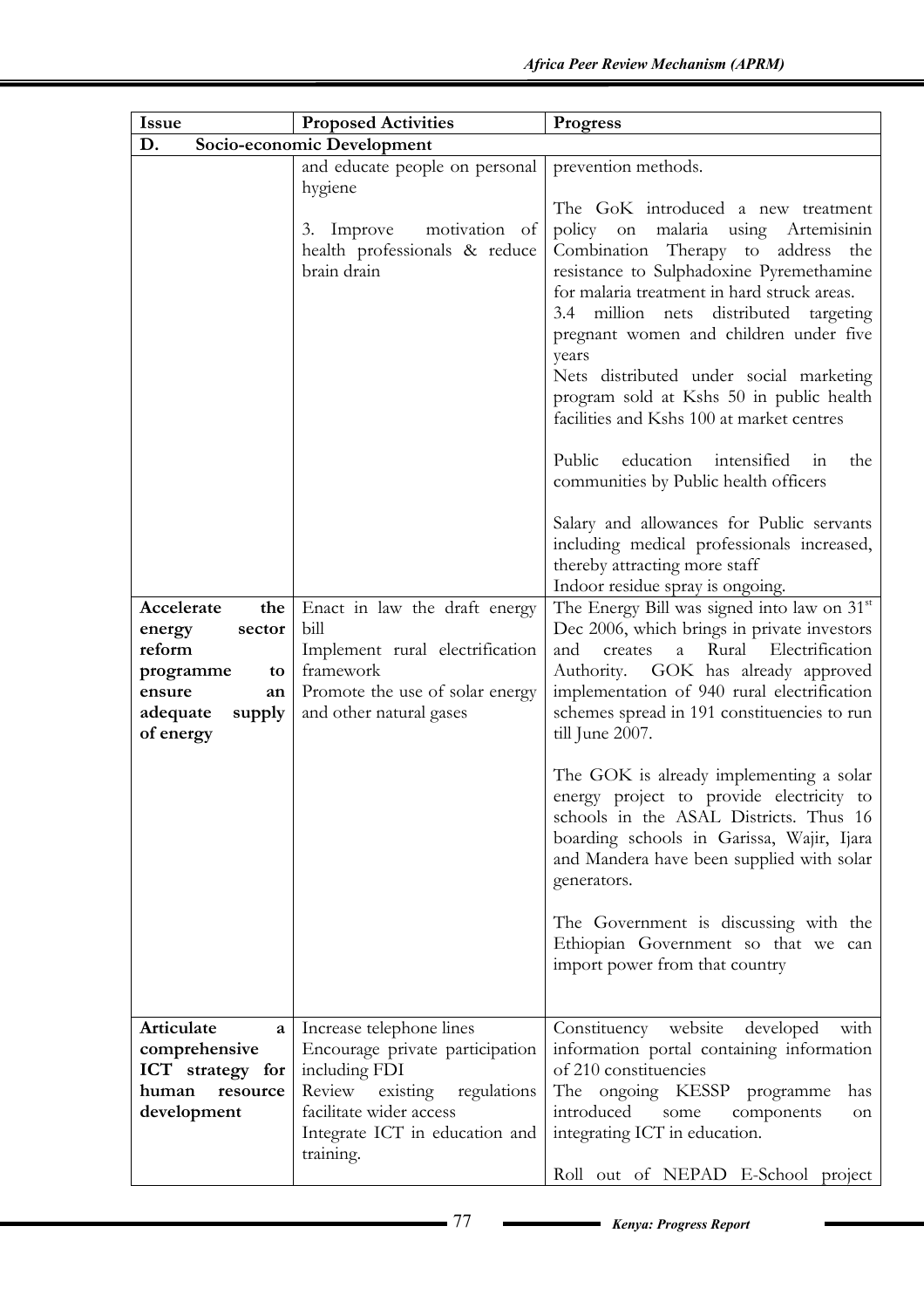| Issue                                                                                                                                                                                                           | <b>Proposed Activities</b>                                                                                                                                                                                                                                                                                                                          | <b>Progress</b>                                                                                                                                                                                                                                                                                                                                                                                                                                                                                                                                |
|-----------------------------------------------------------------------------------------------------------------------------------------------------------------------------------------------------------------|-----------------------------------------------------------------------------------------------------------------------------------------------------------------------------------------------------------------------------------------------------------------------------------------------------------------------------------------------------|------------------------------------------------------------------------------------------------------------------------------------------------------------------------------------------------------------------------------------------------------------------------------------------------------------------------------------------------------------------------------------------------------------------------------------------------------------------------------------------------------------------------------------------------|
| D.                                                                                                                                                                                                              | Socio-economic Development                                                                                                                                                                                                                                                                                                                          |                                                                                                                                                                                                                                                                                                                                                                                                                                                                                                                                                |
|                                                                                                                                                                                                                 |                                                                                                                                                                                                                                                                                                                                                     | ongoing.                                                                                                                                                                                                                                                                                                                                                                                                                                                                                                                                       |
| Ensure increased<br>water<br>to<br>access<br>sanitation<br>and<br>services<br>all<br>to<br>users<br>Provide efficient                                                                                           | 1.<br>Accelerate implementation<br>of the water sector reforms                                                                                                                                                                                                                                                                                      | Ongoing decentralization of water services<br>to ensure efficiency and give more control<br>to communities.                                                                                                                                                                                                                                                                                                                                                                                                                                    |
| affordable<br>and<br>and<br>water<br>sanitation services                                                                                                                                                        |                                                                                                                                                                                                                                                                                                                                                     |                                                                                                                                                                                                                                                                                                                                                                                                                                                                                                                                                |
|                                                                                                                                                                                                                 | 2. Increase resources allocated<br>to the water sector to make<br>water more accessible by all                                                                                                                                                                                                                                                      | Water budget increased to 12<br>billion<br>shillings.                                                                                                                                                                                                                                                                                                                                                                                                                                                                                          |
|                                                                                                                                                                                                                 | 3.<br>Increase water<br>storage<br>capacity                                                                                                                                                                                                                                                                                                         | Ongoing Construction and rehabilitation of<br>dams, water pans and boreholes ongoing in<br>ASAL areas.                                                                                                                                                                                                                                                                                                                                                                                                                                         |
| Flood mitigation                                                                                                                                                                                                | Reduce effects of floods                                                                                                                                                                                                                                                                                                                            | Bura Irrigation scheme under rehabilitation<br>to bring into irrigation 2,400 hectares under<br>by $2006$<br>phase<br>$\mathbf{1}$<br>and<br>additional<br>4,000 hactares under phase 2 by 2007                                                                                                                                                                                                                                                                                                                                                |
| sensitive<br>Gender<br>approach<br>to<br>monitoring<br>and<br>evaluation<br>of<br>development<br>projects                                                                                                       | Create Women's Desk at the<br>Ministries and other relevant<br>public offices<br>Enact in law affirmative action<br>gender<br>bill,<br>national<br>and<br>development bill, the equality<br>bill, the domestic violence, and<br>the gender and development<br>policy bill.<br>Intensify sensitization initiatives<br>for gender equality and equity | All ministries guided by $OP -$ gazette notice<br>November 2006 which demands that<br>women should form 30 percent of all newly<br>recruited public servants.<br>Further Chairpersons of Maendeleo Ya<br>Wanawake at the provincial, district, and<br>divisional levels are to be co-opted as<br>automatic members of all Provincial,<br>District, and Constituency Development as<br>HIV/AIDS<br>Coordination<br>well<br>as<br>Committees. This will enable women to<br>monitor and influence development that<br>benefits them and children. |
| Eliminate harmful<br>cultural practices<br>Eliminate<br>early<br>forced<br>and<br>marriages<br><b>Ensure</b><br>equal<br>opportunity<br>for<br>girls in secondary<br>tertiary<br>and<br>University<br>education | Carry out study to understand<br>the cultural, economic<br>and<br>social factors driving early and<br>forced marriages<br>With CSOs initiate a dialogue<br>with different communities in<br>Kenya on harmful cultural<br>practices                                                                                                                  | Under<br>Programme,<br>the<br>KESSP<br>the<br>Government through the Ministry<br>of<br>Education has outlined<br>strategies<br>to<br>enhance enrolment of quality of education,<br>mainstream the gender disparities within<br>the secondary and tertiary institutions.                                                                                                                                                                                                                                                                        |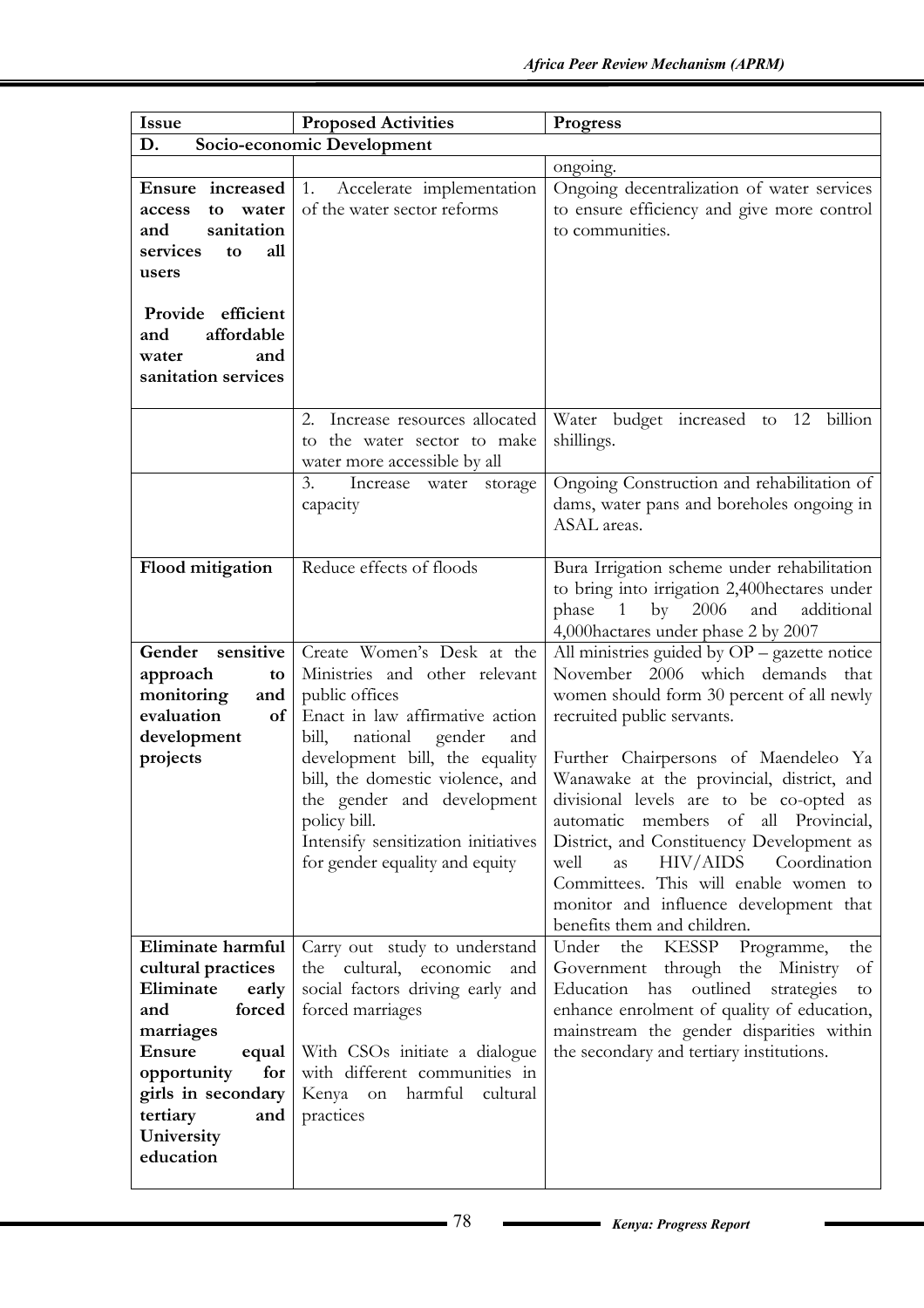| Issue                            | <b>Proposed Activities</b>                       | <b>Progress</b>                                |
|----------------------------------|--------------------------------------------------|------------------------------------------------|
| Socio-economic Development<br>D. |                                                  |                                                |
|                                  | <b>Improve women's</b> Create AIDS Control Units | ACUs established in all ministries. Ministry   |
| children's<br>and                | all<br>$(ACUs)$ in<br>ministries,                | of Planning and National Development has       |
| condition                        | <b>HIV/AIDS</b><br>mainstreaming                 | recruited an advisor to build capacity in line |
|                                  | issues.                                          | ministries (central planning and monitoring    |
|                                  |                                                  | units) to mainstream HIV/AIDS into             |
|                                  |                                                  | policy, planning and budgeting                 |
|                                  | Enhance<br>the<br>number<br>of                   | Ongoing free provision of ARVs in public       |
|                                  | children put under ARV                           | hospitals.                                     |
|                                  | Improve access<br>female<br>to                   | The first batch of 300,000 female condoms      |
|                                  | condoms                                          | being procured                                 |
|                                  | the<br>for<br>Adapt<br>measures                  | PMCT sites increased to 1,500 and over         |
|                                  | prevention of mother to child                    | 600,000 pregnant women access services         |
|                                  | transmission                                     | through these sites every year                 |
|                                  |                                                  | Children born by HIV pregnant mothers          |
|                                  |                                                  | given Nevirapine at birth to prevent           |
|                                  |                                                  | transmission                                   |
|                                  |                                                  |                                                |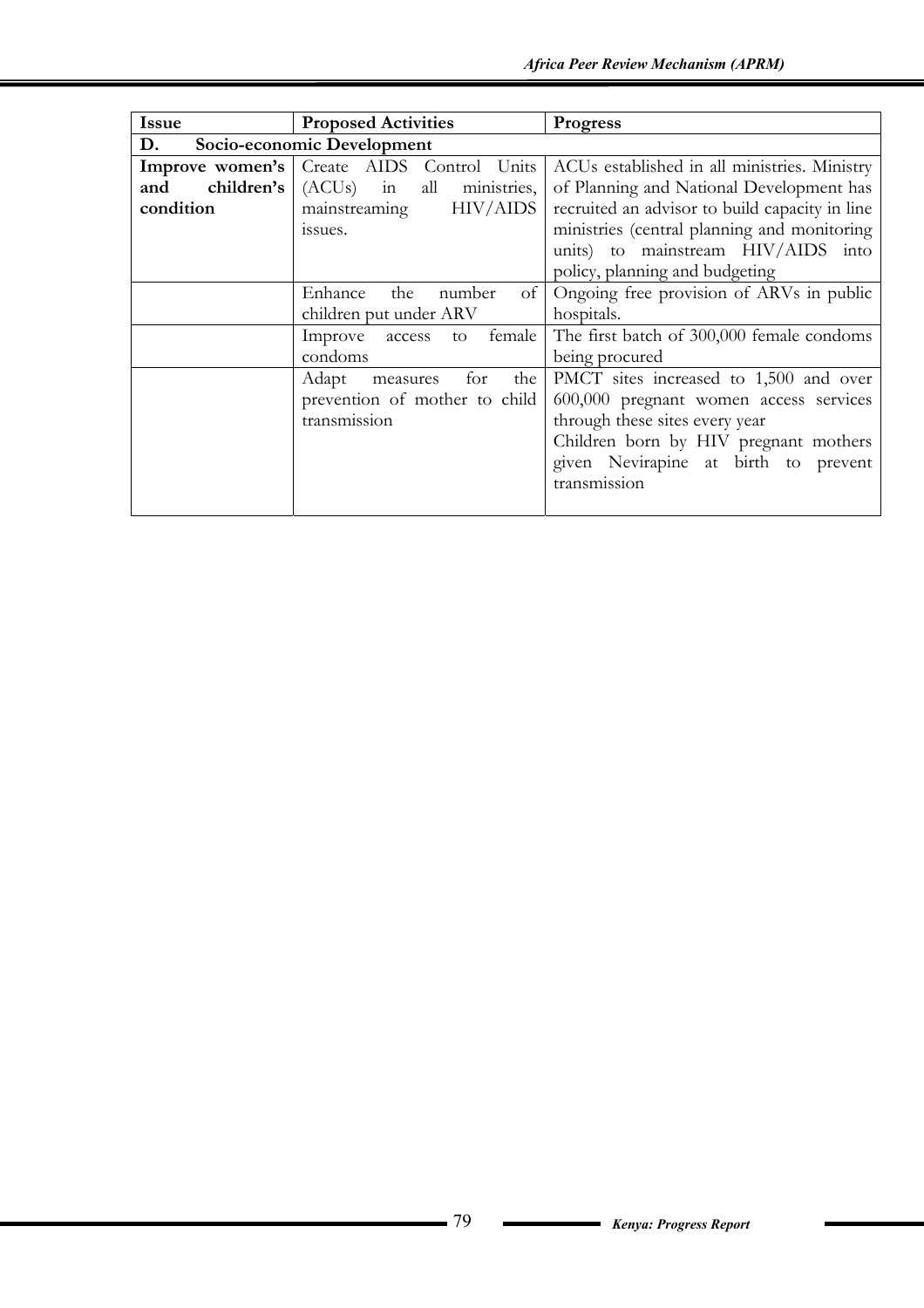# **ANNEX 1 – SCHEDULE OF MEDIA ACTIVITIES**

## **1. TELEVISION STATIONS USED**

- i. KBC
- ii. KTN
- iii. NTV
- iv. CITIZEN TV
- v. FAMILY TV

### **2. RADIO STATIONS USED**

- i. KBC General Service
- ii. KBC Kiswahili Service
- iii. KBC Metro
- iv. EASY FM
- v. KISS FM
- vi. CLASSIC FM
- vii. CITIZEN RADIO
- viii. CAPITAL FM
- ix. INORO FM
- x. RAMOGI FM
- xi. MUREMBE FM
- xii. FAMILY RADIO

#### **3. NEWSPAPERS USED**

- i. SUNDAY NATION
- ii. SUNDAY STANDARD
- iii. SUNDAY TIMES
- iv. THE EAST AFRICAN

# **4. ACHIEVED TO DATE**

- 1. NTV, KTN, CITIZEN & ALWAN PRODUCTIONS were contracted to produce relevant APRM documentaries focusing on the following ministries and government departments which they delivered by December 20<sup>th</sup> 2006:
	- i. Ministry of Planning & National Development
	- ii. Ministry of Finance
	- iii. Central Bank
	- iv. Ministry of Justice and Constitutional Affairs
	- v. KACC
	- vi. KNHRC
	- vii. Internal Security & Provincial Administration
	- viii. Ministry of Education
	- ix. Ministry of Information &Communication
	- x. Ministry of Roads & Public Works
	- xi. Ministry of Health
	- xii. Ministry of Agriculture
	- xiii. Ministry of Lands & Housing
	- xiv. Ministry of Energy
	- xv. Ministry of Trade & Industry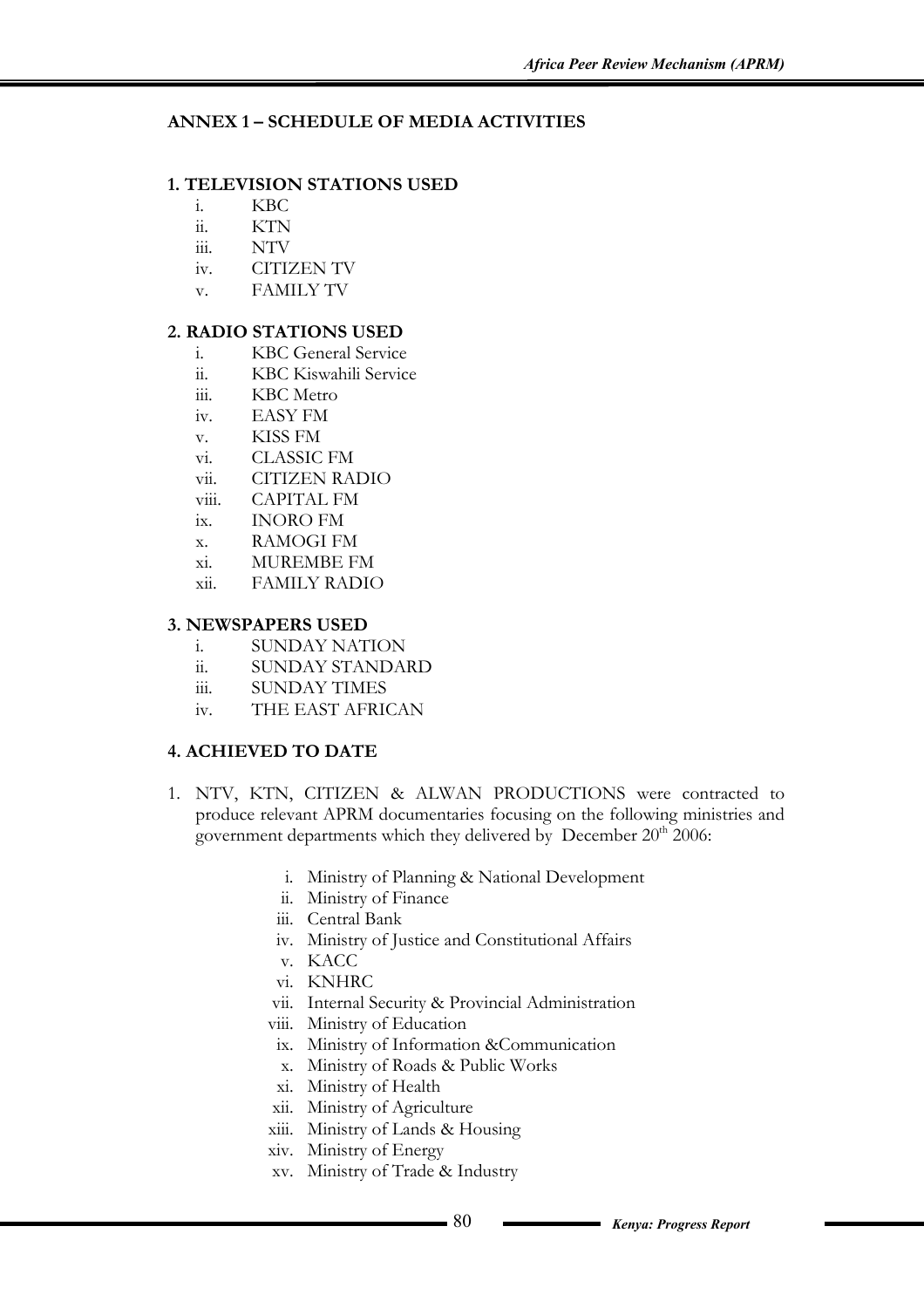- xvi. Ministry of Tourism
- xvii. Ministry of Foreign Affairs
- xviii. Ministry of East African Community Affairs

## **5. ACTIVITIES ALREADY EXECUTED AND SCHEDULED FOR THE NEXT FOUR MONTHS.**

- 11/10/06. POST BANJUL DOCUMENTARY ON CITIZEN TV
- 15/10/06. ARPRM REPORT SERIALIZATION IN SUNDAY TIMES
- 15/10/06. APRM REPORT SERIALIZATION IN SUNDAY STANDARD
- 14/10/06. POST BANJUL DOCUMENTARY ON FAMILY TV
- **20/10/06. POST BANJUL DOCUMENTARY ON NTV**
- **21/10/06. POST BANJUL DOCUMENTARY ON FAMILY TV**
- 22/10/06. POST BANJUL DOCUMENTARY ON KTN
- **22/10/06. APRM SERIALIZATION IN THE SUNDAY TIMES**
- 22/10/06. APRM SERIALIZATION IN THE SUNDAY STANDARD
- 23/10/06. POS BANJUL DOCUMENTARY ON KBC
- <sup>29</sup>/10/06. APRM SERIALIZATION IN THE SUNDAY TIMES
- 29/10/06. APRM SERIALIZATION IN THE SUNDAY STANDARD
- **05/11/06. APRM SERIALIZATION IN THE SUNDAY STANDARD**
- $\blacksquare$  05/11/06. APRM SERIALIZATION IN THE SUNDAY TIMES
- <sup>1</sup> 12/11/06. APRM SERIALIZATION IN THE SUNDAY NATION
- **12/11/06. APRM SERIALIZATION IN THE SUNDAY TIMES**
- <sup>1</sup> 12/11/06. APRM SERIALIZATION IN THE SUNDAY STANDARD
- 04/11/06. DOCUMENTARY ON FAMILYTV
- 05/11/06. DOCUMENTARY ON NTV
- 05/11/06. DOCUMENTARY ON CITIZEN
- **O5/11/06.DOCUMENTARY ON KTN**
- 05/11/06. DOCUMENTARY ON KBC
- **05/11/06. APRM SERIALIZATION IN SUNDAY TIMES**
- 05/11/06. APRM SERIALIZATION IN SUNDAY STANDARD
- $\blacksquare$  05/11/06. APRM SERIALIZATION IN SUNDAY NATION
- 05/11/06. APRM SERIALIZATION IN THE SUNDAY STANDARD
- $\blacksquare$  05/11/06. APRM SERIALIZATION IN THE SUNDAY TIMES
- $\blacksquare$  06/11/06. RADIO SPOTS ON KBC, NTV, KISS FM, CAPITAL FM, RAMOGI, KAMEME, 07/11/06. RADIO SPOTS ON METRO FM, CITIZEN RADIO, CLASSIC FM, INORO
- 08/11/06. RADIO SPOTS ON GENERAL SERVICE, METRO FRM, KISS FM, NTV, FAMILY TV
- 12/11/06. APRM SERIALIZATION IN THE SUNDAY NATION
- **12/11/06. APRM SERIALIZATION IN THE SUNDAY TIMES**
- **12/11/06. APRM SERIALIZATION IN THE SUNDAY STANDARD**
- **13/11/06. APRM DOCUMENTARY ON HUMAN RIGHTS ON KTN**
- **19/11/06. APRM SERIALIZATION IN THE SUNDAY TIMES**
- 19/11/06. APRM SERIALIZATION IN THE SUNDAY STANDARD
- **19/11/06. APRM SERIALIZATION IN THE SUNDAY NATION**
- 26/11/06.APRM SERIALIZATION IN THE SUNDAY TIMES
- 26/11/06. APRM SERIALIZATION IN THE SUNDAY STANDARD
- 26/11/06. APRM SERIALIZATION IN THE SUNDAY NATION